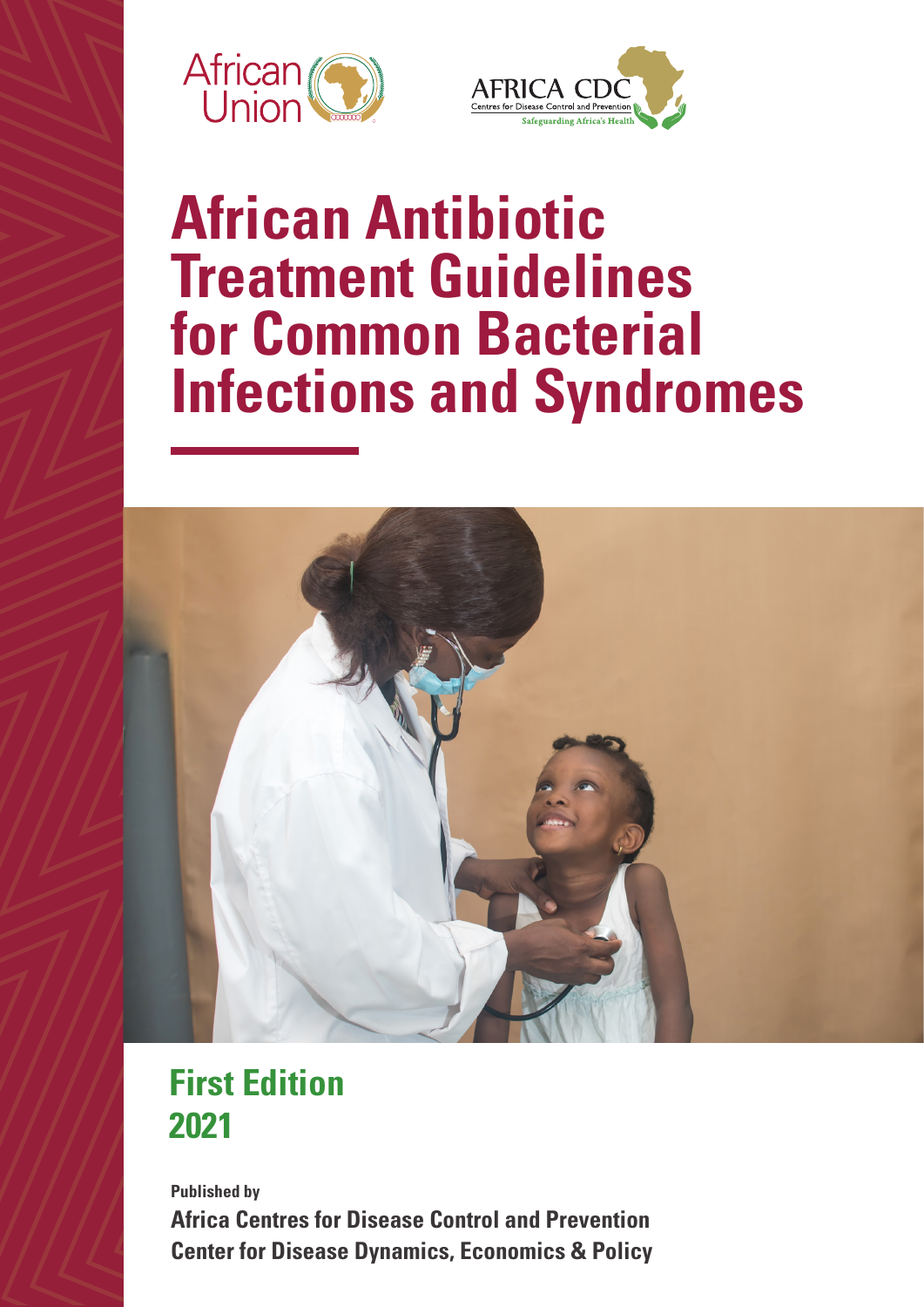Reproduction is authorized provided the source is acknowledged.

This report reflects work completed with support by the Training Programs in Epidemiology and Public Health Interventions Network (TEPHINET).

The findings and conclusions contained within are those of the authors and do not necessarily reflect the positions or policies of Africa Centres for Disease Control and Prevention, CDDEP, TEPHINET, or any other named organisation. Designations, geographical boundaries, and mention of specific countries, companies, or manufactures' products do not imply endorsement or any opinion whatsoever on the part of the authors, contributors, or funding organizations. The clinical guidance and treatment recommendations contained in this publication were developed based on feedback from an international group of individual experts who considered best available evidence, clinical experience and expertise, alongside other relevant factors. The responsibility for the interpretation and use of this material lies solely with the reader, and neither the authors nor contributors will be liable for damages arising from its use.

The authors wish to thank the clinicians, scientists, pharmacists, and other experts who participated in the development of the treatment recommendations and provided feedback during the external review process.

Related research and additional information are available at www.africacdc.org and www.cddep.org.

Suggested Citation: Africa Centres for Disease Control and Prevention and Center for Disease Dynamics, Economics & Policy. African Antibiotic Treatment Guidelines for Common Bacterial Infections and Syndromes - First Edition. Addis Ababa, Ethiopia.

AFRICA CENTRES FOR DISEASE CONTROL AND PREVENTION African Union Commission Roosevelt Street, Addis Ababa, Ethiopia

CENTER FOR DISEASE DYNAMICS, ECONOMICS & POLICY 5636 Connecticut Ave NW, PO Box 42735 Washington, DC 20015, USA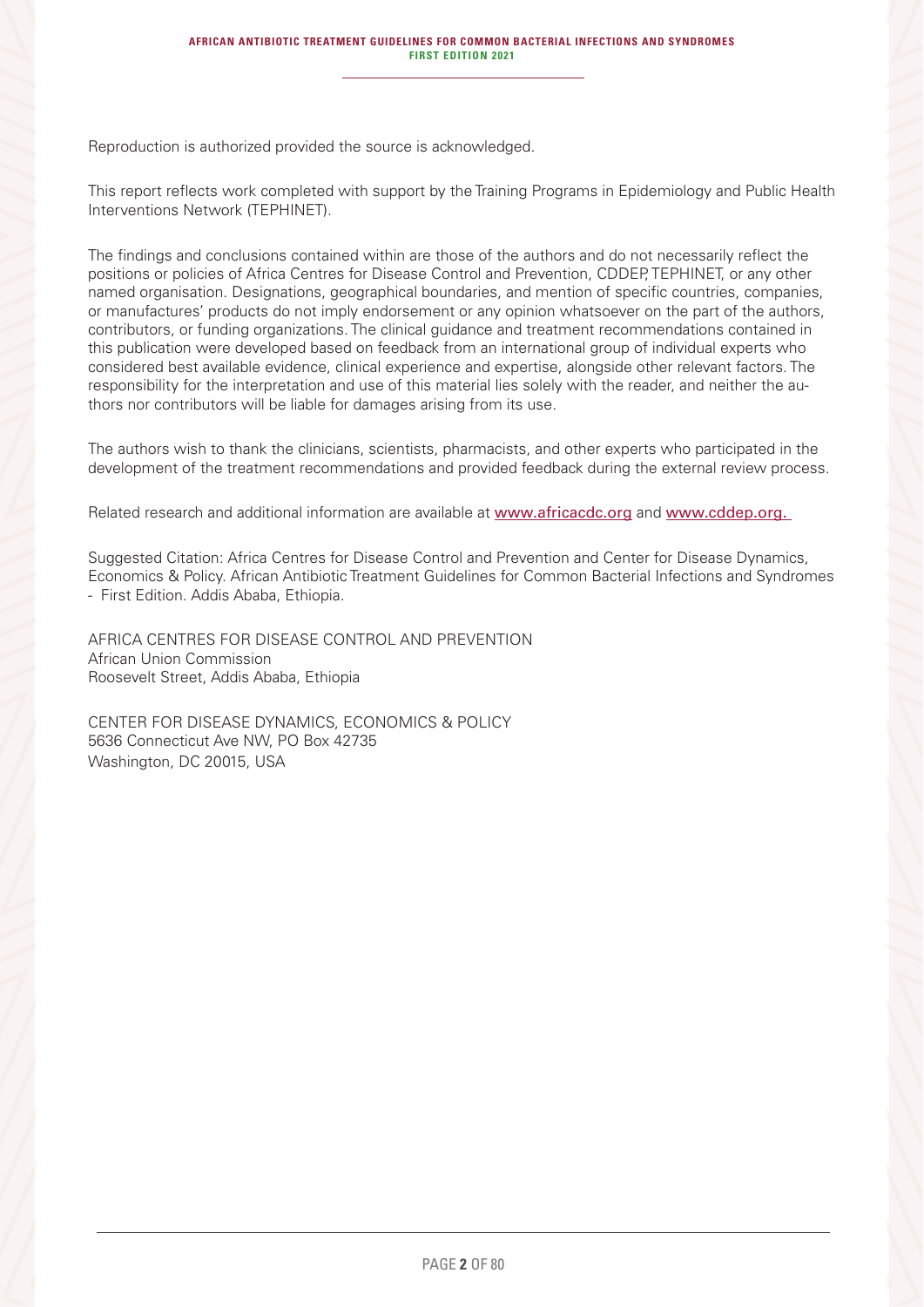# **Table of Contents**

| Part 5. Recommended Antibiotic Treatments for Common Bacterial Infections &<br>Syndromes in Neonatal and Pediatric Patients 22 |
|--------------------------------------------------------------------------------------------------------------------------------|
|                                                                                                                                |
| Suspected Acute Bacterial Meningitis (Community - Acquired)  22                                                                |
|                                                                                                                                |
|                                                                                                                                |
|                                                                                                                                |
| Dental Abscess (Including Acute Necrotising Gingivitis/Periodontitis)30                                                        |
|                                                                                                                                |
|                                                                                                                                |
|                                                                                                                                |
|                                                                                                                                |
| Acute Lower Respiratory Tract Infection: Mild - Moderate/Ambulatory (Community -                                               |
|                                                                                                                                |
|                                                                                                                                |
|                                                                                                                                |
|                                                                                                                                |
|                                                                                                                                |
|                                                                                                                                |
|                                                                                                                                |

### Part 6. Recommended Antibiotic Treatments for Common Bacterial Infections &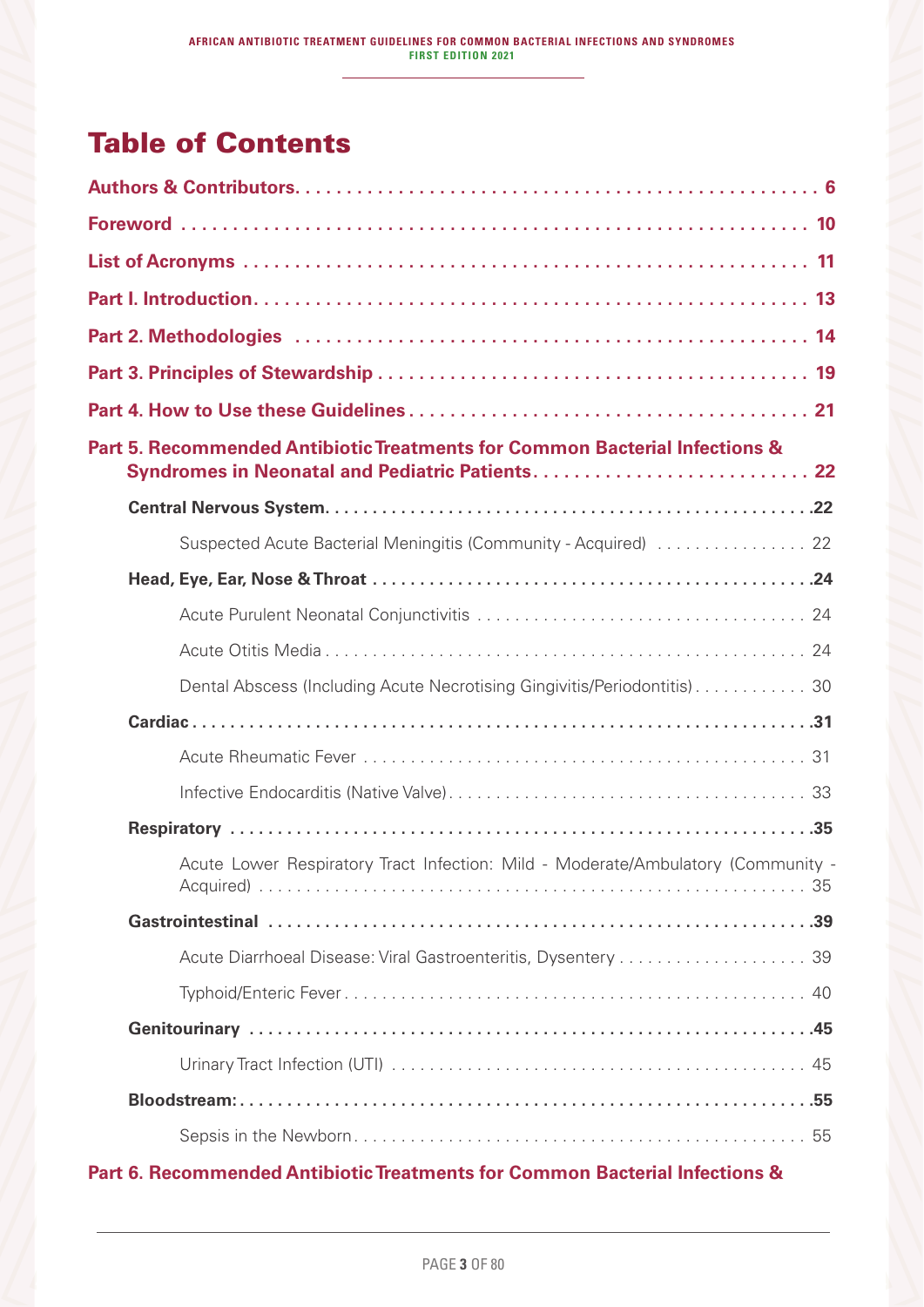| Bacterial Pharyngotonsillitis, including Streptococcal & Diphtheria 64 |
|------------------------------------------------------------------------|
|                                                                        |
|                                                                        |
|                                                                        |
|                                                                        |
|                                                                        |
|                                                                        |
|                                                                        |
|                                                                        |
|                                                                        |
|                                                                        |
|                                                                        |
|                                                                        |
|                                                                        |
|                                                                        |
|                                                                        |
|                                                                        |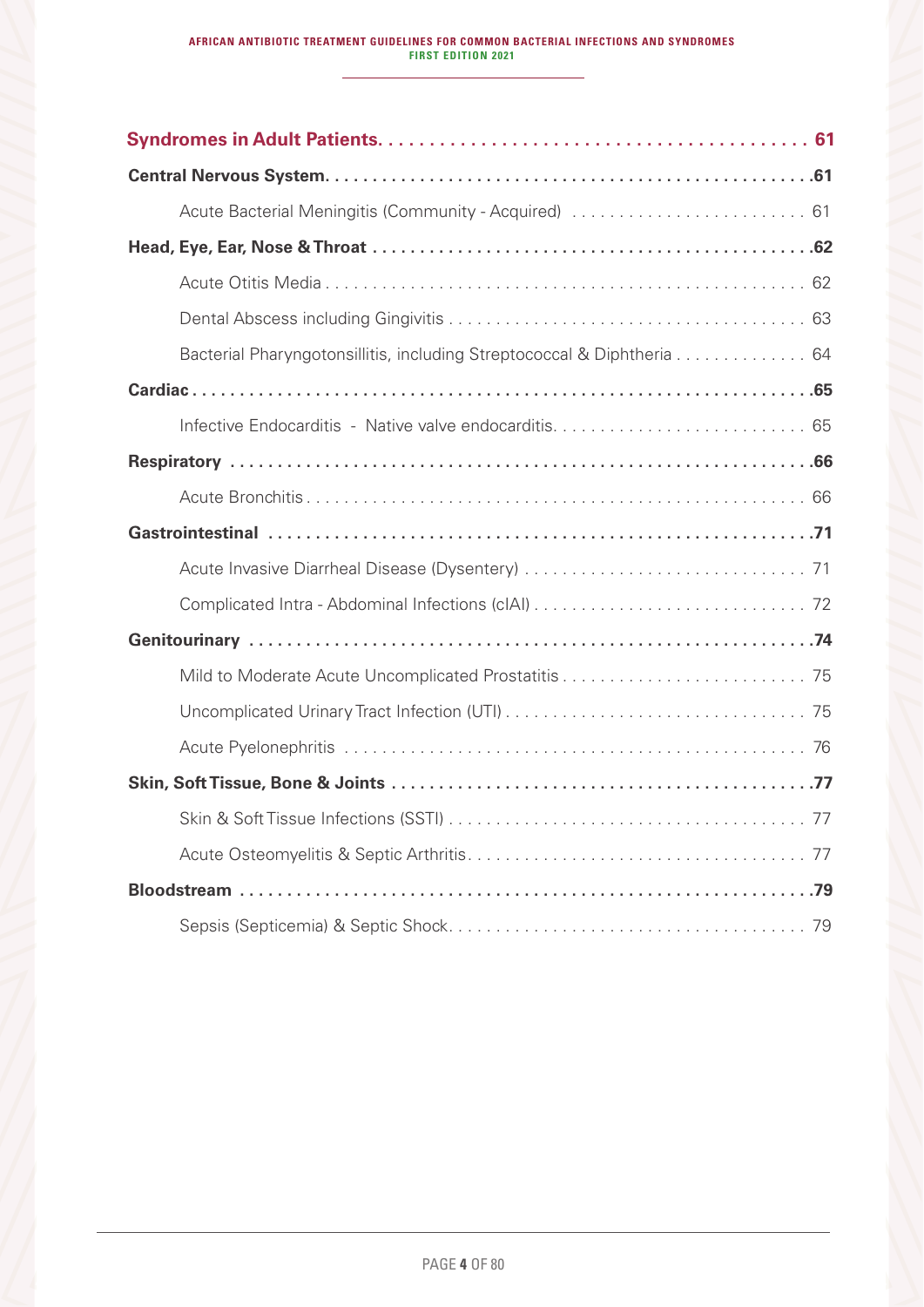## Authors & Contributors

### **Center for Disease Dynamics, Economics & Policy**

Jessica Craig, MPH Geetanjali Kapoor, MD, MPH Aditi Sriram, MPH Isabel Frost, DPhil Kayli Hiban, MPH

### **Africa Centres for Disease Control and Prevention**

Yewande Alimi, DVM, MPH Jay K. Varma, MD

### **Pediatric Treatment Guidelines Development Panel**

Andrew Whitelaw, MBBCh, MSc, FCPath Stellenbosch University and NHLS Tygerberg Hospital, Cape Town, South Africa

Angela Anene Okolo, MD, DCH, FRCPCH, FMCPed, FWACP Federal Medical Center, Asaba, Nigeria

Beckie Tagbo, MBBS, FWACP(Paed), PhD Institute of Molecular Medicine and Infectious Diseases, University of Nigeria, City, Nigeria and Royal Society of Medicine, London, United Kingdom

- David Kiptum, MB ChB, MMED Gertrude's Children's Hospital, Nairobi, Kenya
- Esperança Sevene, PhD Eduardo Mondlane University, Maputo, Mozambique
- Frances Garraghan, MPharm Manchester University NHS Foundation Trust, Manchester, UK
- Gary Reubenson, MBBCh, FCPaed, DCH DTM&H University of Witwatersrand, Johannesburg, South Africa

Hala Abdullatif, MD, MSc, MRCPCH Cairo University, Cairo, Egypt

James Nuttall\*, MBChB, Dip Obst, DCH, FCPaed, DTM&H, MSc(Med)(Paed) *(\*Panel chair)* Red Cross War Memorial Children's Hospital & University of Cape Town, Cape Town, South Africa

Jean Koko, MD

Université des Sciences de la Santé, Libreville, Gabon

Joycelyn Assimeng Dame, MBChB, FGCS, WACP Korle Bu Teaching Hospital, Accra, Ghana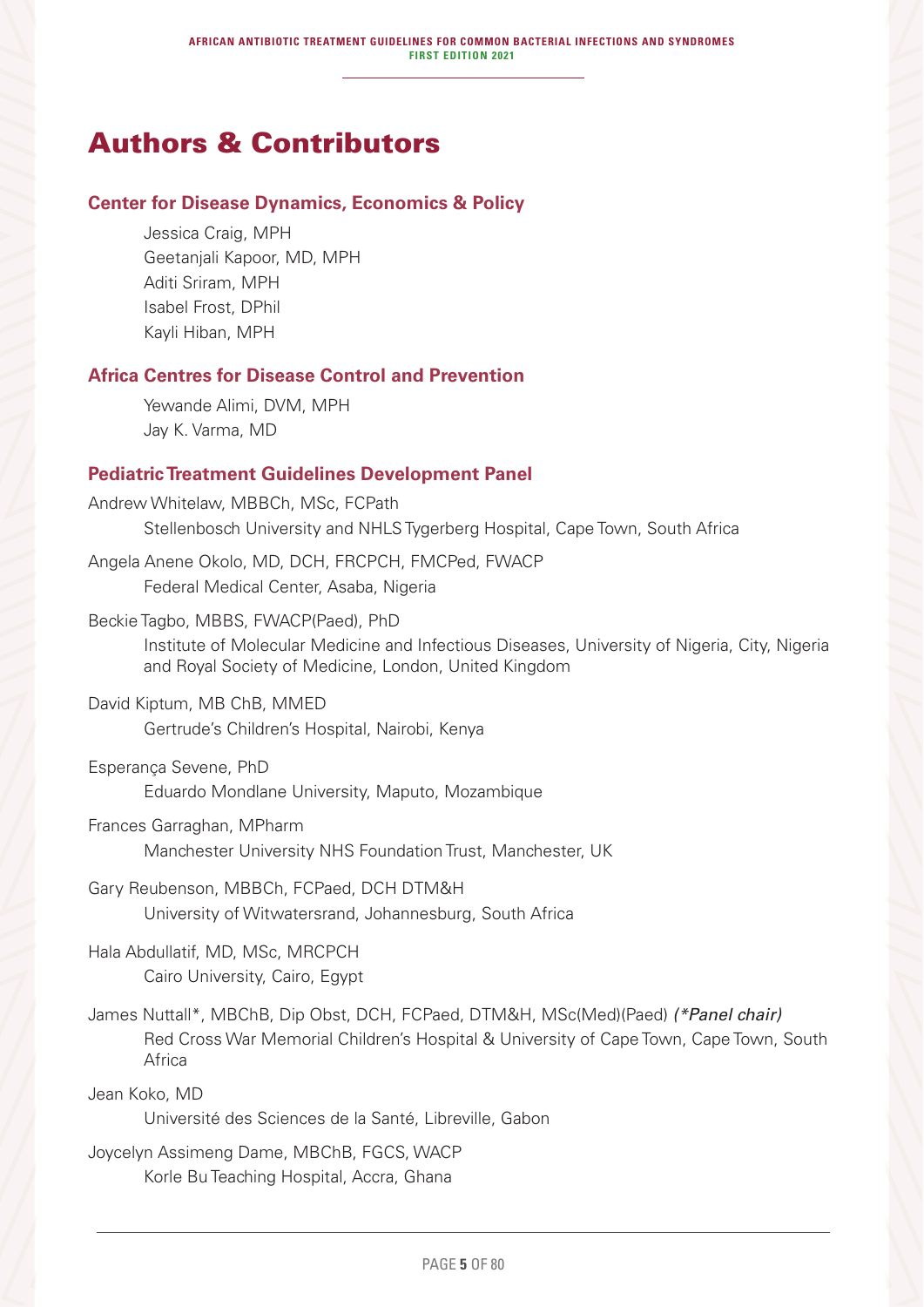Ndèye Ramatoulaye Diagne Guèye, MD University of Thiès and Diamniadio's Childrens Hospital, Thiès, Senegal Olubukola T. Idoko, MBBS, MSc, PhD Medical Research Council, The Gambia Rodrick Richard Kisenge, MD, M.Med, PhD Muhimbili University of Health and Allied Sciences, Dar es Salaam, Tanzania Sabrina Bakeera Kitaka, MBChB; MMed, PhD Makerere University College of Health Sciences and Mulago National Referral Hospital, Kampala, Uganda Sara Abdelgalil, MBBS, FRCPCH, MTROPaed Norfolk and Norwich University Hospital and Sudan Doctors Union UK, Norwich, UK Tajudeen Raji, MBBS, FWACP, MPH Africa CDC, Addis Ababa, Ethiopia Tinsae Alemayehu, MD American Medical Center, Addis Ababa, Ethiopia Valéria Isabel Muando Chicamba, MD Ministry of Health and Hospital Central de Maputo, Maputo, Mozambique **Adult Treatment Guidelines Development Panel** Adrian Brink, MBChB, MMed University of Cape Town, Cape Town, South Africa Engy Hamed, MPH World Health Organization Regional Office for the Eastern Mediterranean, Cairo, Egypt Marc Mendelson\*, PhD, FRCP *(\*Panel chair)* Groote Schuur Hospital, University of Cape Town, Cape Town, South Africa Revathi Gunturu, MBBS, MD Aga Khan University Hospital, Nairobi, Kenya James Duah, MBCh.B, EMBA, MPH Ford Foundation and Christian Health Association of Ghana, Accra, Ghana Mirfin Mpundu, DrPH ReAct Africa, International Center for Antimicrobial Solutions, University of KwaZulu Natal, Newton AMR Drug Discovery Programme, Lusaka, Zambia Moussa Seydi, MD University Cheikh Anta Diop, Dakar, Senegal Otridah Kapona, MSc Zambia National Public Health Institute, Lusaka, Zambia Walter Fuller, MS, MD, MBA World Health Organization Regional Office for Africa, Brazzaville, Republic of the Congo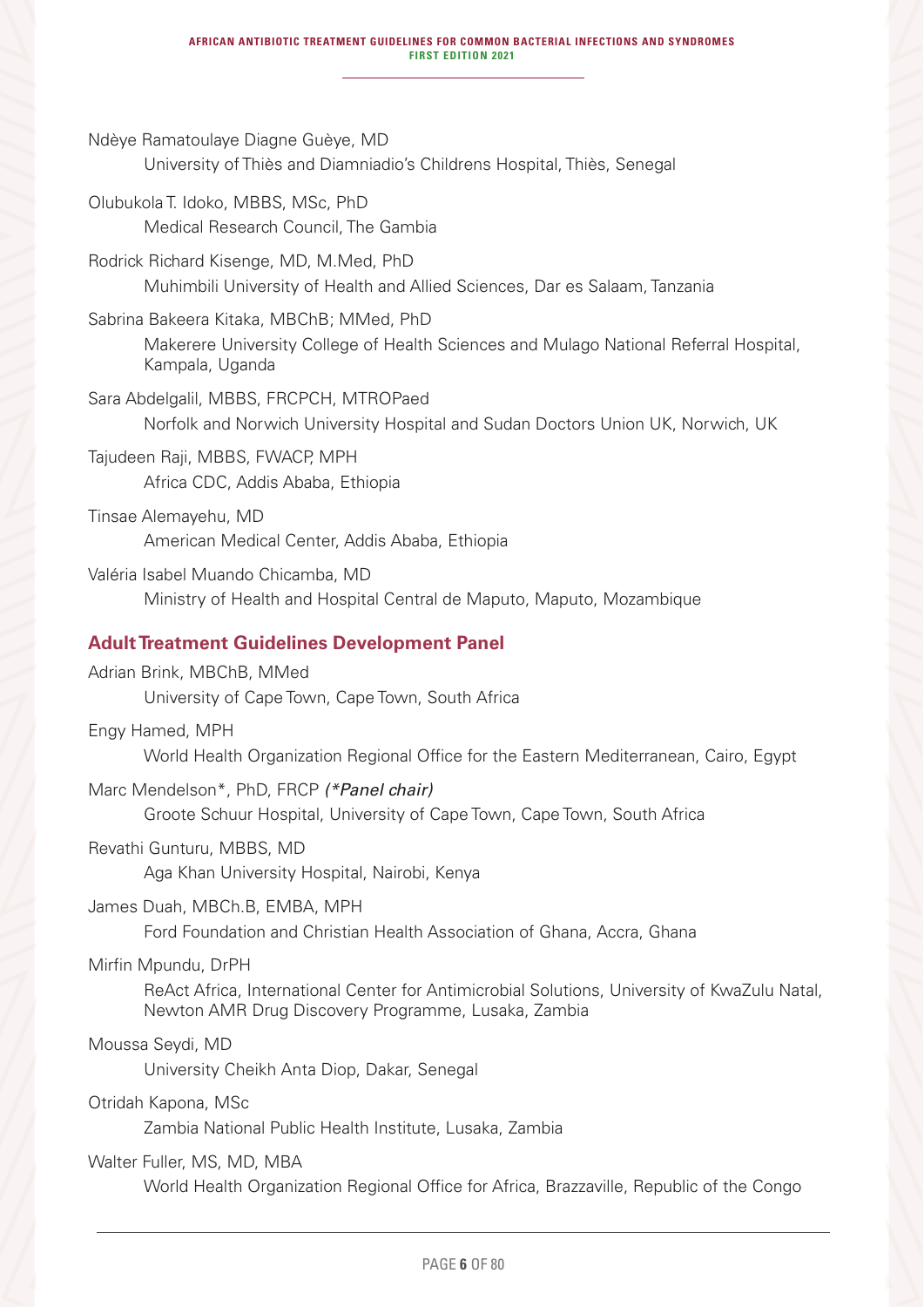### **External Reviewers**

### Guru V Bhoojhawon, MBBS

Victoria Hospital, Mauritius (2010 - 2012); University of Iowa Hospitals and Clinics; and Carver College of Medicine, University of Iowa, Iowa City, Iowa, USA

### Kate Clezy, MBBS, FRACP

Médecins Sans Frontières, Operational Center Amsterdam; Clinical Excellence Commission, NSW Australia; and Prince of Wales Hospital, Sydney, Australia

### Brian Eley, MBChB, FCPaed (SA), BSc

Red Cross War Memorial Children's Hospital and University of Cape Town, Cape Town, South Africa

### Amethyst Gillis, MSc

DAI, Yaounde, Cameroon

Jesse Gitaka, MBChB, MTropMed, PhD Mount Kenya University, Thika, Kenya

### Daphine Kanyunyuzi, MPH, BMEd

Kabale School of Comprehensive Nursing, Kabale, Uganda

### Aderemi Kehinde, MBChB, MPH, FMCPath

College of Medicine, University of Ibadan; University College Hospital; and National Reference Laboratory, University College Hospital, Ibadan, Nigeria

### Beatrice Manka Mushi, PharmD

Bhealth Consultants, Dar es Salaam, Tanzania

### Elizabeth Matthai, MBBS, MD, FRCPath, PhD

DAI, Newfoundland, Canada

### Dooshaveer C. Nuckchady, MBBCh, MD, MIDSA, MACP

Victoria Hospital, Ministry of Health and Wellness of Mauritius, Quatre Bornes, Mauritius

### Charles Okot Odongo, BDS, MSc, PhD

University of Global Health Equity, Kigali, Rwanda and Kampala, Uganda

### Samuel Okori, MFM

St. John XXIII Hospital Aber, Lira City, Uganda

### Abdulazeez Bolaji Salahudeen, BPharm

Hi - Care Pharmacy Limited and Foresight Institute of Research and Translation, Ibadan, Nigeria

### Viveka Nordberg, MD, PhD

Karolinska University Hospital, Stockholm, Sweden and Pediatric Health Initiative, Dar es Salaam, Tanzania

### Martha Franklin Mkony, MD, MMed

Muhimbili National Hospital and Pediatric Health Initiative, Dar es Salaam, Tanzania and University of Capetown and Mowbray Maternity Hospital, Capetown, South Africa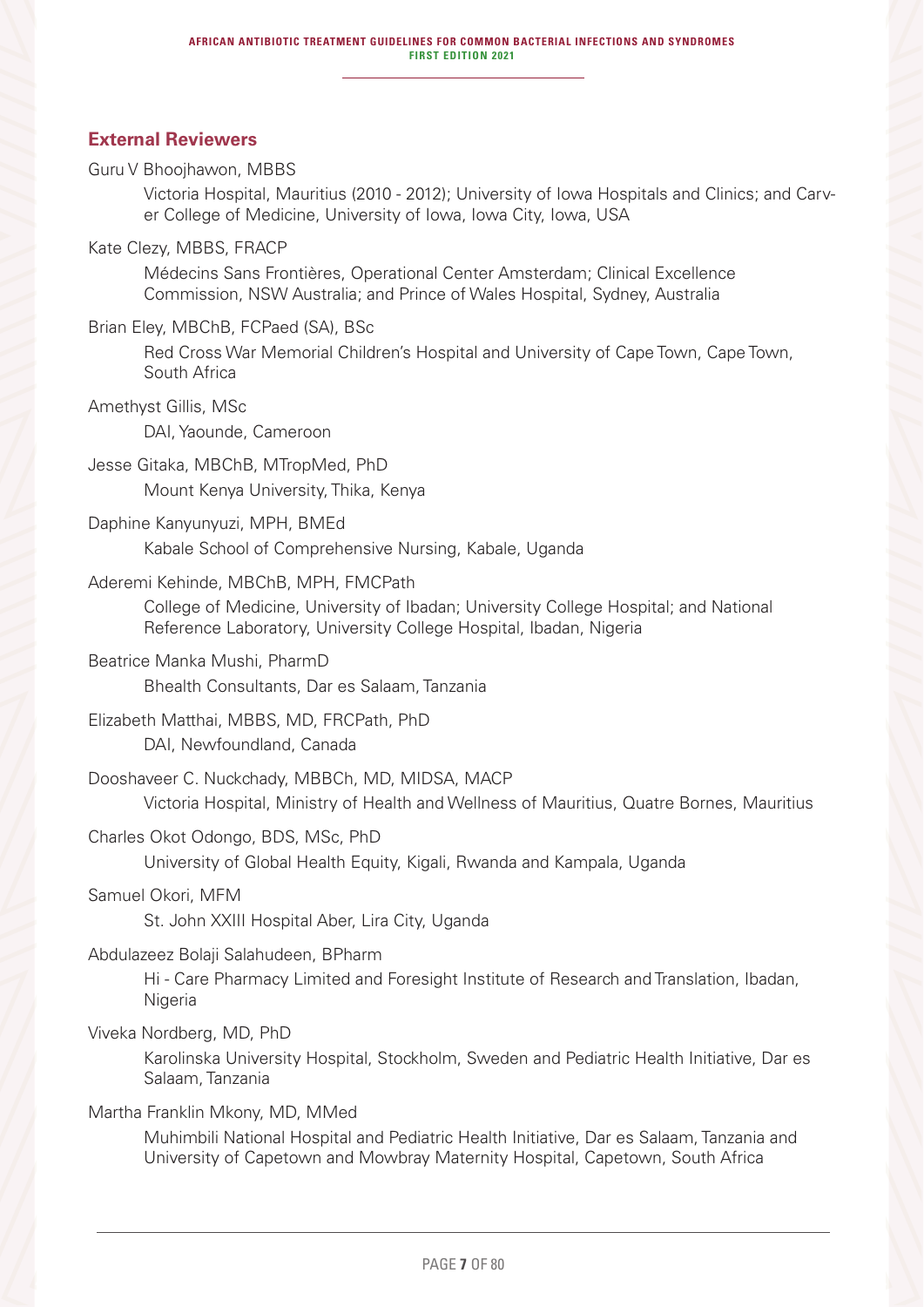Kughong Reuben Chia, MD

Care Center Clinic, Bambalang - Ndop, Cameroon

Rupa Kanapathipillai, MBBS, FRACP, DTM&H, MPH Medecins Sans Frontieres (MSF)/Doctors Without Borders, New York, USA

- Senay Tesfay Gebremeskel, BPharm Servier pharmaceutical, Addis Ababa, Ethiopia
- Constance Rumbidzayi Mutekeri, MPharm, University Hospital Southampton NHS Trust and Association of Zimbabwe Pharmacists Abroad, Southampton UK

Shingi Maritha Katsande - Mutamba, MPharm

University Hospital Southampton NHS Trust, University of Portsmouth, and Association of Zimbabwe Pharmacists Abroad, Southampton, UK

Daniel Matache, BPharm, RPh

Ontario College of Pharmacists, Association of Zimbabwe Pharmacists Abroad, Ontario, Canada

Uduak Okomo, MBBCh, FWACP(Paediatrics), MSc, PhD

MRC Unit, The Gambia at the London School of Hygiene & Tropical Medicine, Fajara, The Gambia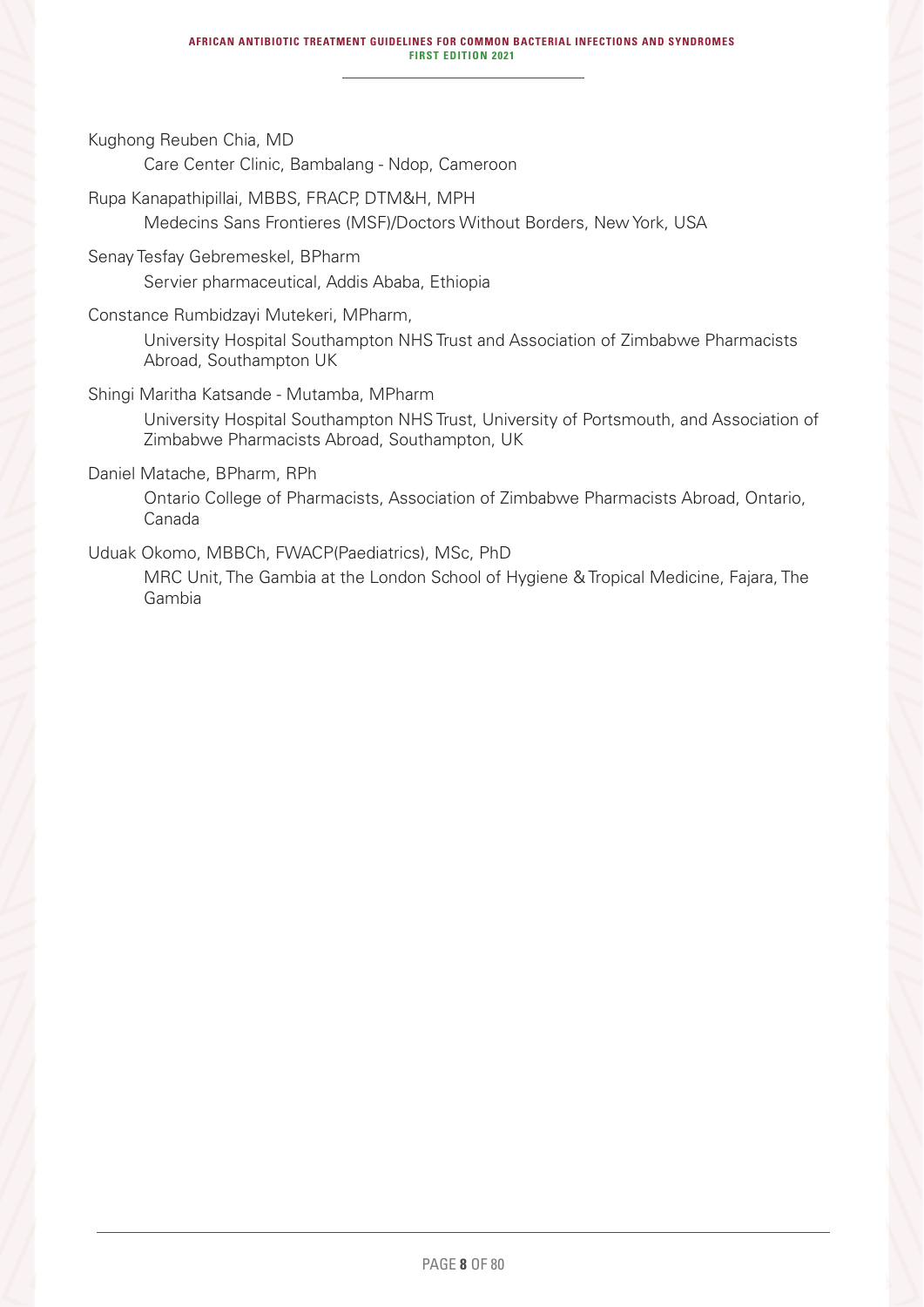### Foreword

Although they can be manufactured with virtually no limit, antimicrobials are, in fact, a scarce resource. Excessive antimicrobial use selects for microorganisms that evade treatment, rendering antimicrobials potentially useless. Recognizing the urgent threat that antimicrobial resistance (AMR) poses to the continent, the Africa Centres for Disease Control (CDC) prioritized AMR control as part of its first five - year strategy, with a focus on improving monitoring, delaying emergence, limiting transmission, and mitigating harm from AMR pathogens.

Global and national AMR action plans uniformly reference the need for clinicians to use antimicrobials "appropriately," but what does this mean? When a person presents with an illness that may require antimicrobials, where should the clinician turn to decide the right drug, dosage, and duration?

Too often African clinicians have had to turn to guidance written far from the continent, guidance that does not reflect the epidemiology and susceptibility of infectious diseases in their own communities. This document represents a first attempt by the African continent to take ownership of what "appropriate" antimicrobial use means for Africans. Africa CDC convened experts from across the continent to review data and make recommendations for a wide range of conditions that may require antimicrobial treatment.

Through this process, Africa CDC and its partners learned three critical lessons. First, there is an urgent need for Member States to increase surveillance for antimicrobial resistance to ensure recommendations are based on timely, comprehensive, and representative analysis of pathogens. Second, this document should be considered a first draft that requires continuous updating based on new data emerging from Africa. And, finally, the continent is vast and diverse, and this document should be considered a template for national and sub - national entities to ultimately develop and continuously update their own guidance based on the needs of clinicians and patients in their communities.



Menganing

**Dr. John Nkengasong**  Director, Africa Centres for Disease Control and Prevention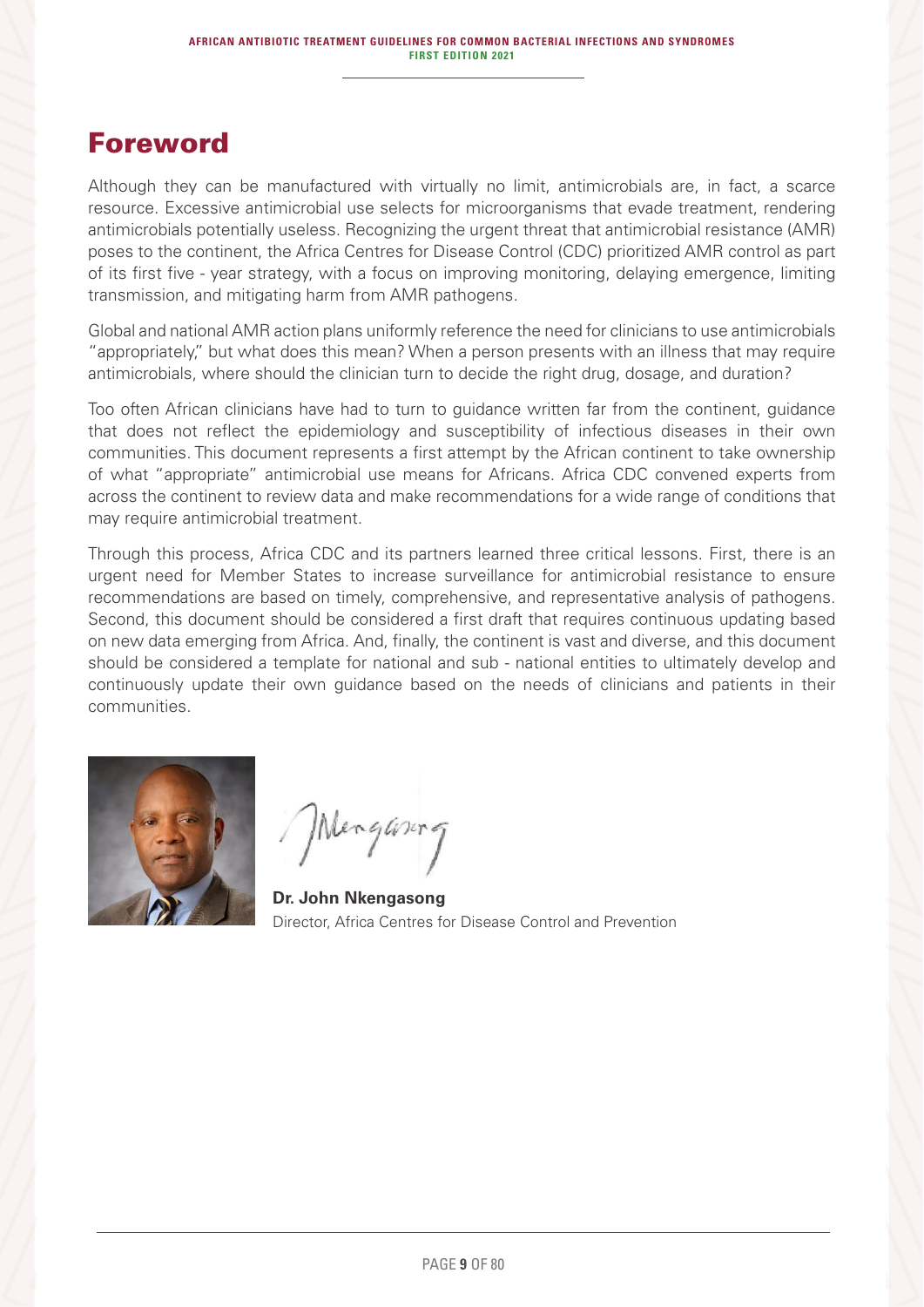# List of Acronyms

### **Pathogens**

| A. baumannii     | Acinetobacter baumannii      |
|------------------|------------------------------|
| C. difficile     | Clostridioides difficile     |
| C. diphtheriae   | Corynebacterium diphtheriae  |
| C. trachomatis   | Chlamydia trachomatis        |
| E. coli          | Escherichia coli             |
| H. influenzae    | Haemophilus influenzae       |
| K. pneumoniae    | Klebsiella pneumoniae        |
| L. monocytogenes | Listeria monocytogenes       |
| L. pneumophilia  | Legionella pneumophilia      |
| M. catarrhalis   | Moraxella catarrhalis        |
| N. gonorrhoeae   | Neisseria gonorrhoeae        |
| N. meningitidis  | Neisseria meningitidis       |
| P. aeruginosa    | Pseudomonas aeruginosa       |
| <i>S. aureus</i> | Staphylococcus aureus        |
| S. enterica      | Salmonella enterica          |
| S. epidermidis   | Staphylococcus epidermidis   |
| S. marcescens    | Serratia marcescens          |
| S. pneumoniae    | Streptococcus pneumoniae     |
| S. pyogenes      | Streptococcus pyogenes       |
| S. saprophyticus | Staphylococcus saprophyticus |

### **Clinical**

| CAP           | Community - acquired pneumonia             |
|---------------|--------------------------------------------|
| cIAL          | Complicated intra - abdominal infections   |
| <b>CMV</b>    | Cytomegalovirus                            |
| COPD          | Chronic obstructive pulmonary disease      |
| <b>CRP</b>    | C - reactive protein                       |
| <b>CSF</b>    | Cerebrospinal fluid                        |
| <b>HAP</b>    | Hospital - acquired (nosocomial) pneumonia |
| <b>HIV</b>    | Human immunodeficiency virus               |
| $\mathsf{IV}$ | Intravenous                                |
| IM            | Intramuscular                              |
|               |                                            |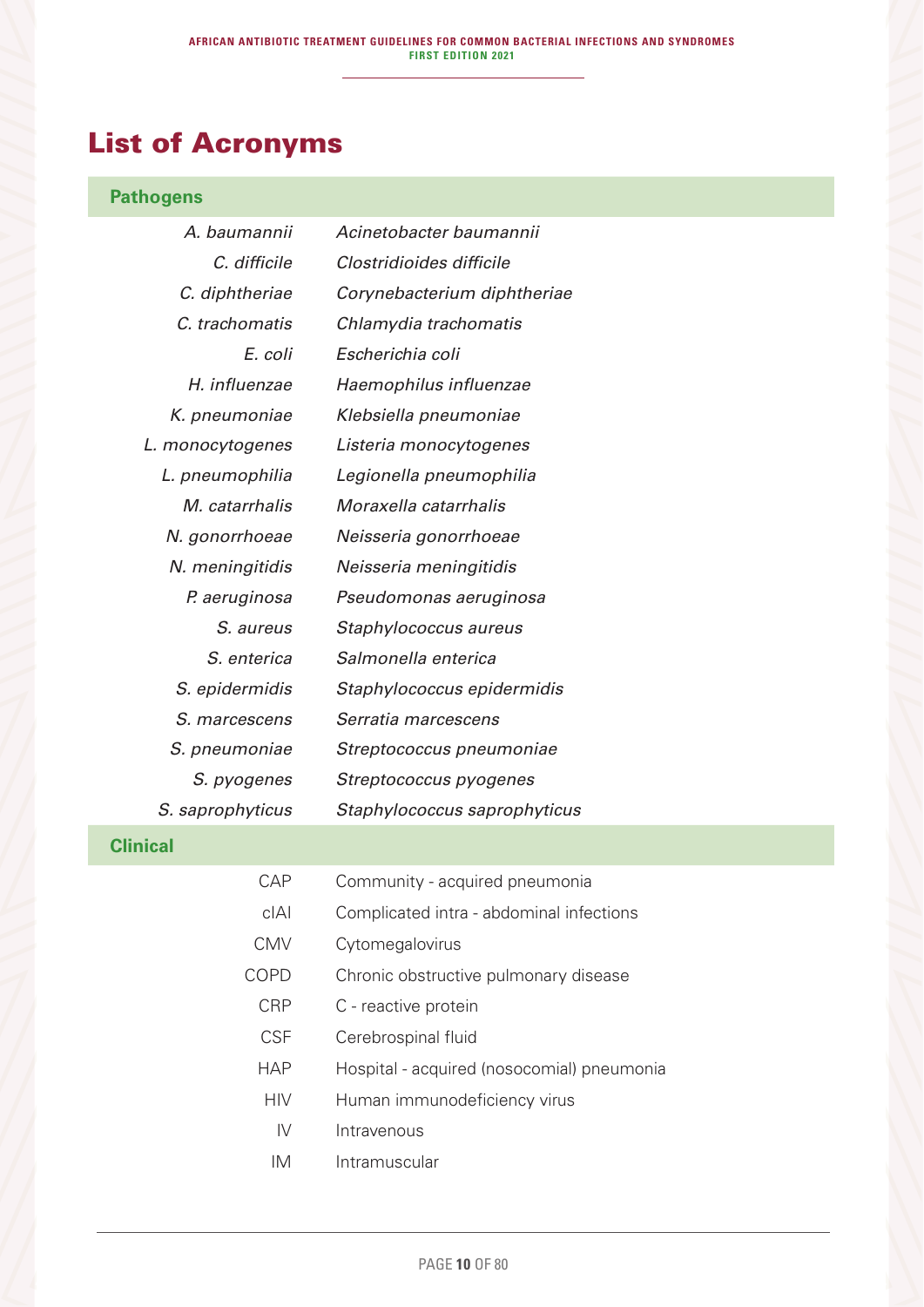| <b>MU</b>               | Million units                                     |
|-------------------------|---------------------------------------------------|
| <b>PCT</b>              | Procalcitonin                                     |
| PO                      | Oral/by mouth                                     |
| <b>SSTI</b>             | Skin and soft tissue infection                    |
| TB                      | Tuberculosis                                      |
| UTI                     | Urinary tract infection                           |
| <b>VP</b>               | Ventriculoperitoneal                              |
| <b>Units of Measure</b> |                                                   |
| g                       | Gram                                              |
| IU                      | International unit                                |
| kg                      | Kilogram                                          |
| mg                      | Milligram                                         |
| mL                      | Milliliter                                        |
| <b>Other</b>            |                                                   |
| Africa CDC              | Africa Centres for Disease Prevention and Control |
| <b>ASP</b>              | Antibiotic stewardship program(s)                 |
| <b>AST</b>              | Antibiotic susceptibility testing                 |
| AU                      | African Union                                     |
| AWaRe                   | Access, Watch, and Reserve                        |
| <b>CDDEP</b>            | Center for Disease Dynamics, Economics & Policy   |
| COI                     | Conflicts of interest                             |
| <b>MLEM</b>             | Model List of Essential Medicines                 |
| MoH                     | Ministry of Health                                |
| STG(s)                  | <b>Standard Treatment Guideline(s)</b>            |
| <b>WHO</b>              | World Health Organization                         |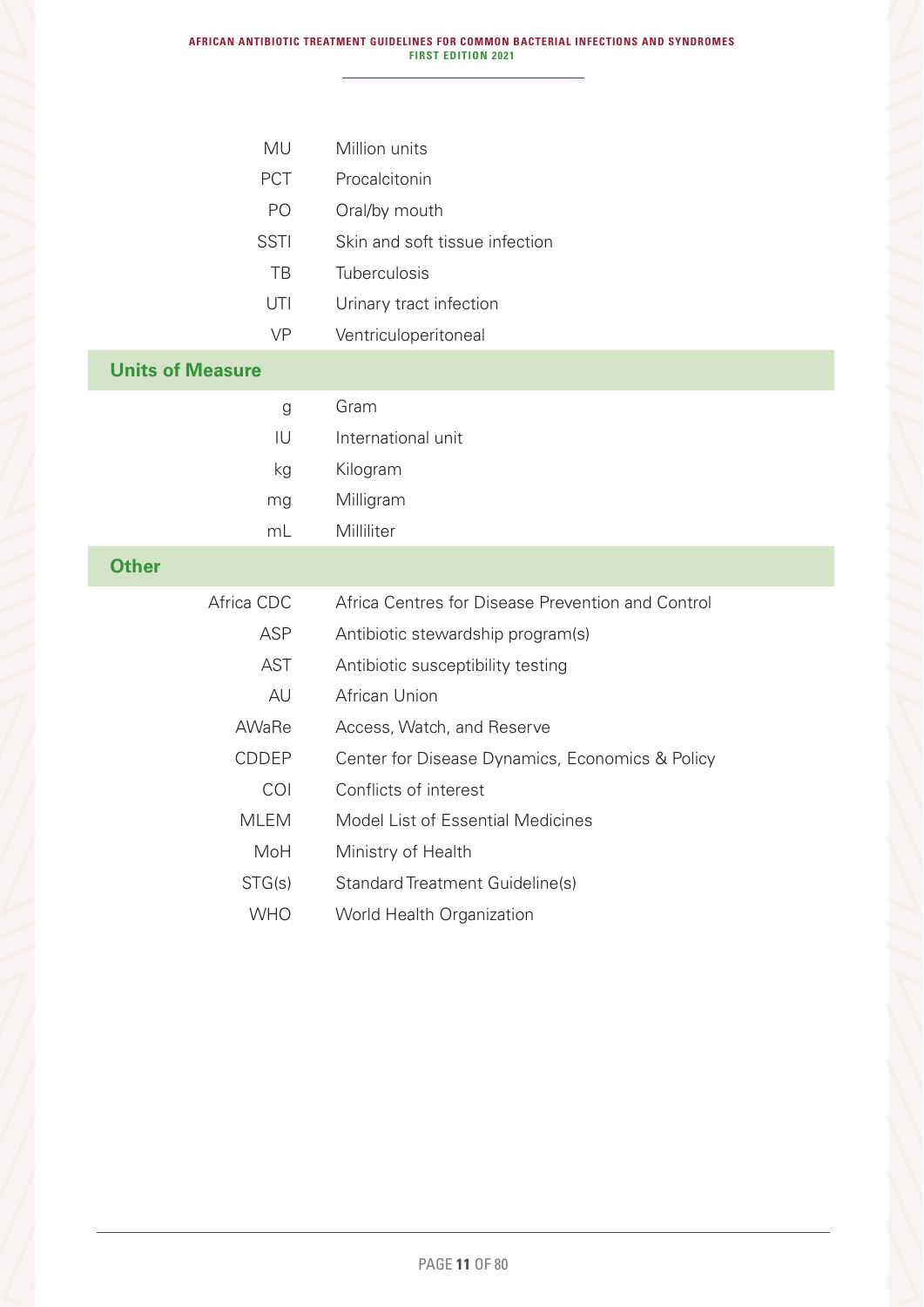### Part I. Introduction

Antimicrobial resistance poses a significant public health challenge, threatening the ability to cure many common infectious diseases. Across Africa, antimicrobial resistance is a documented challenge for many bacterial infections, particularly those associated with healthcare.

In 2018, the Africa Centres for Disease Control and Prevention (Africa CDC) released its strategy to mitigate the emergence and spread of antimicrobial - resistant pathogens in Africa. At a workshop in April 2018, Africa Union (AU) Member States and stakeholders identified priority activities for implementing Africa CDC's Framework for antimicrobial resistance control. For mitigating harm, participants noted that many countries in Africa currently lack guidelines that define when to treat infections and what appropriate antimicrobial agents to use. Except for selected diseases, such as HIV, TB, and malaria, healthcare providers must use their individual judgment or rely on guidelines developed outside of Africa.

As a first step to encourage the appropriate use of antibiotics in the human health sector, Africa CDC and the Center for Disease Dynamics, Economics & Policy (CDDEP) developed the following African Antibiotic Treatment Guidelines for Common Bacterial Infections and Syndromes, First Edition.

The first edition of the guidelines focuses on common bacterial infections and clinical syndromes that reflect AU member states' priority health areas. The purpose of these guidelines is to provide healthcare workers with expert recommendations for antibiotic selection, dosage, and duration of treatment for common bacterial infections and syndromes among neonatal, pediatric, and adult patient populations in Africa and to promote the appropriate use of antibiotics to prevent transmission and reduce the prevalence of antibiotic - resistant pathogens. The guidelines are based on a systematic review of existing national standard or clinical treatment guidelines, available antibiotic resistance data, and clinical expertise from international expert panels composed of physicians, pharmacists, and other clinicians involved in the treatment of infectious diseases. The treatment recommendations are intended to complement existing national and international clinical treatment guidelines, where available, and to provide a template for local adaptation in their absence. The guidelines are intended for use by clinicians, nurses, pharmacists, and other personnel involved in the treatment of infectious diseases or dispensing of antibiotics in Africa.

It is anticipated that some countries, sub - national areas, and/or facilities already have or will develop antibiotic treatment guidelines, based on local data, epidemiology, and clinical expertise. In those situations, Africa CDC anticipates healthcare workers will rely on the most locally relevant standards or recommendations, informed by their clinical judgment, when selecting an antibiotic agent and determining the dosage and duration of therapy.

Africa CDC aspires to have its guidelines also serve as a standardized model for other jurisdictions or facilities in Africa that develop their own guidelines. This document also describes the methodologies employed to develop the first edition guidelines and a protocol for continuously updating the guidelines. This protocol was informed by the Infectious Diseases Society of America's 2018 Handbook for Clinical Practice Guidelines Development (2018) and by the World Health Organization Handbook for Guideline Development (2014)<sup>1,2</sup>. The protocol was further reviewed and agreed upon by the expert panels.

*<sup>1</sup> Infectious Disease Society of America. Handbook for Clinical Practice Guidelines Development. 2018. Available from:* https://www.idsociety.org/practice - guideline/clinical - practice - guidelines - development training - and - resources/

*<sup>2</sup> World Health Organization. Handbook for Guideline Development, 2nd Edition. 2014. Available from:*  https://apps.who.int/iris/handle/10665/145714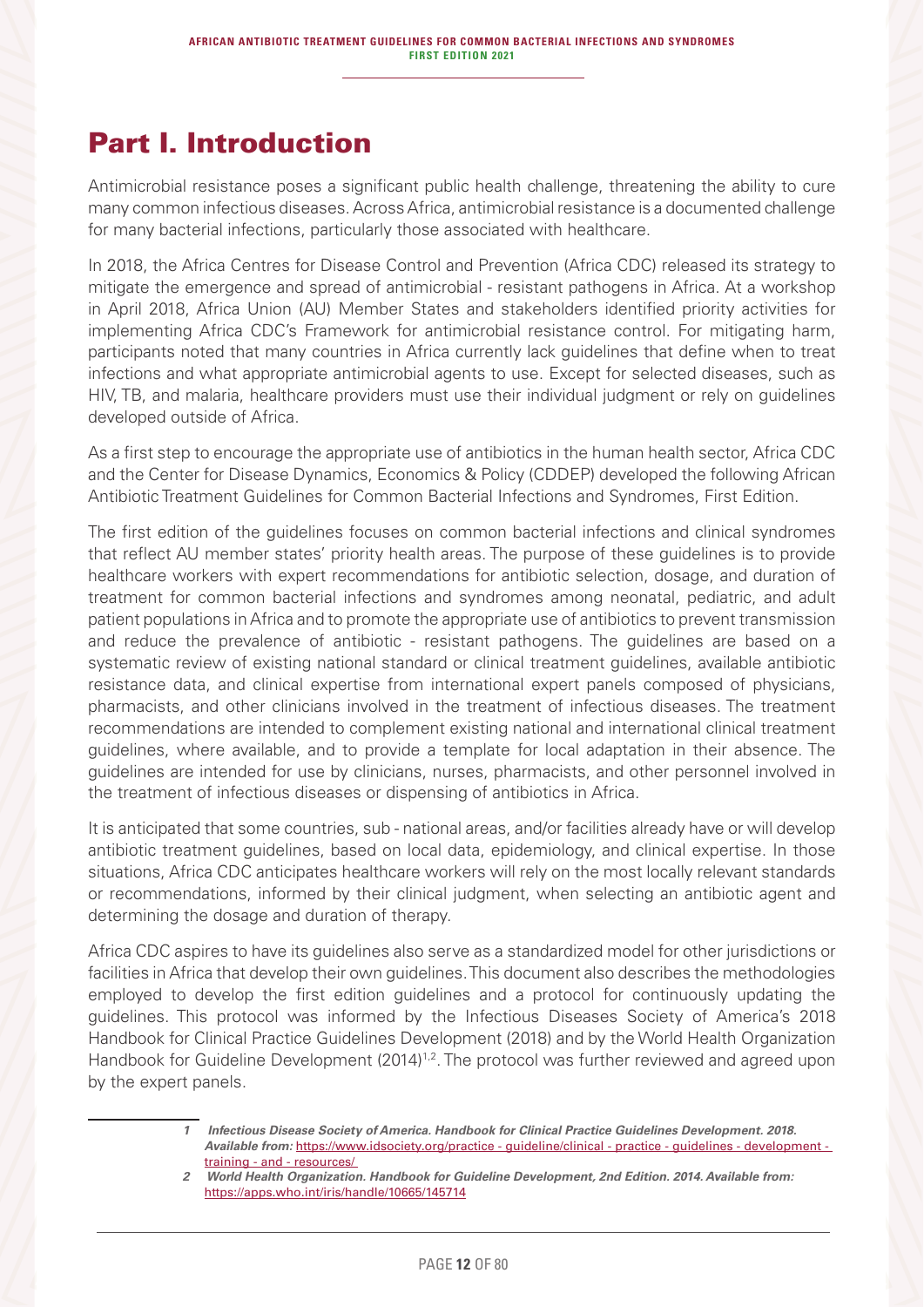# Part 2. Methodologies

### Review of Existing National Standard Treatment Guidelines and Antibiotic Resistance Data

We conducted a review to identify and obtain existing national or standard treatment guidelines (STGs) for the treatment of common infectious diseases across AU member states. We reviewed AU member states' Ministry of Health (MoH) or equivalent national government agency websites for relevant STGs published in any language before March 2019 and contacted in - country focal points for assistance identifying any existing STGs that were not readily or apparently available.

Guidelines were included for final review only if they contained disease - or pathogen - specific treatment recommendations and if antibiotic regimen recommendations included specific name or type of antibiotic, dosage, and duration of antibiotic therapy. Guidelines exclusively covering HIV, malaria, TB, and other infections or syndromes addressed by national or vertical disease control programs in Africa were excluded.

A total of 28 relevant STGs from 17 countries were identified and met our inclusion criteria; several countries had more than one published STG (Figure 1).



**Figure 1. Geographic distribution of 17 countries with existing standard treatment guidelines (STGs) that met inclusion criteria**

Of the 28 guidelines, 24 were published in English and 4 were published in French. Year of publication (or last update) ranged from 2001 to 2018/19. Twenty guidelines provided treatment recommendations for both adult and pediatric patient populations, 5 provided only adult - specific guidelines, and 3 provided pediatric - only recommendations (Table 1).

We reviewed each of the 28 guidelines and compiled information on the types of infections and clinical syndromes included and on antibiotic therapy recommendations for each including first - and second - line drug selection and dosage, duration of therapy, and principles of stewardship. Antibiotic agent selections from the World Health Organization (WHO) Model List of Essential Medicines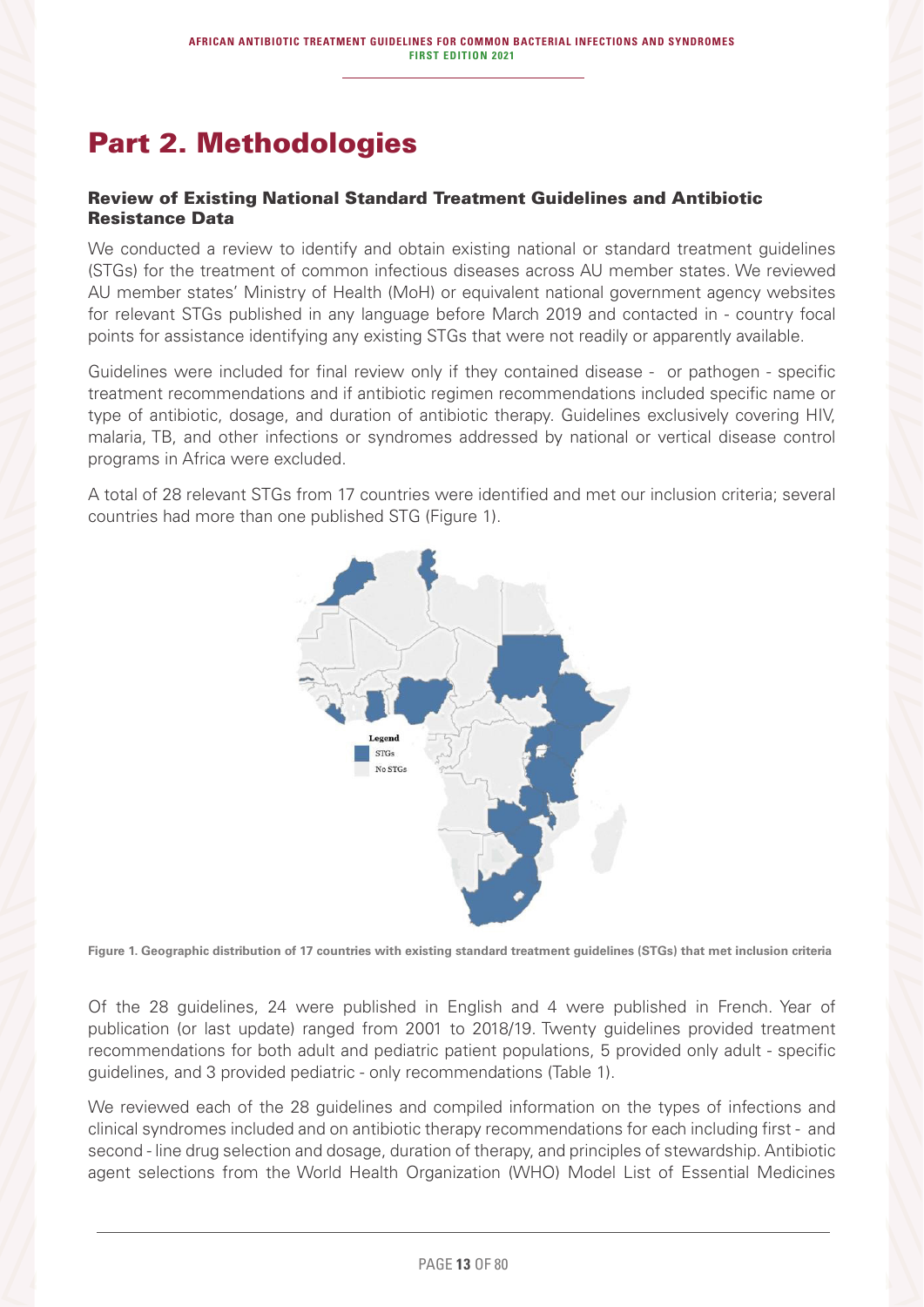(MLEM, 21<sup>st</sup> List, 2019) and MLEM for Children (7<sup>th</sup> List; 2019) were also compiled and used to aid in the assessment of drug availability across the continent<sup>3,4</sup>.

Similarly, we conducted a review to identify all available antibiotic resistance data, collected between January 2010 and July 2020, in neonatal, pediatric, and adult patient populations across AU member states. Antibiotic resistance prevalence rates for all organism - antibiotic combinations, disease manifestations, and specimen types were considered as were data collected from various settings including clinical wards, outbreak investigations, and individual health facilities.

All treatment recommendations from existing STGs and available antibiotic resistance data were compiled and presented to two panels of experts who developed the guidelines contained in this document.

Overall, there was a severe paucity of available antibiotic resistance data which prevented this data from heavy consideration during the development of antibiotic treatment recommendations. In the future, with a more robust evidence - base, resistance prevalence and trends over time at the facility, regional, and national level must be considered when developing treatment guidelines.

### Table 1. Summary of identified standard treatment guidelines (n=28) that met the inclusion criteria

| <b>Country</b> | <b>Title</b>                                                                                                                           | Year<br><b>Published</b> | <b>Source/Publisher</b>                                                        | <b>Adult</b> | Ped.     |
|----------------|----------------------------------------------------------------------------------------------------------------------------------------|--------------------------|--------------------------------------------------------------------------------|--------------|----------|
| Eswatini       | Standard Treatment Guidelines & Essential<br>Medicines List of Common Medical<br>Conditions in the Kingdom of Swaziland<br>1st Edition | 2012                     | Ministry of Health<br>(MoH)                                                    | $\times$     | $\times$ |
| Ethiopia       | Guideline on Cholera Outbreak<br>Management                                                                                            | 2011                     | Ethiopian Health and<br>Nutrition Research<br>Institute                        | $\times$     | $\times$ |
| Ethiopia       | National Guidelines for the Management<br>of Sexually Transmitted Infections Using<br>Syndromic Approach                               | 2015                     | MoH                                                                            | $\times$     | $\times$ |
| The<br>Gambia  | The Gambia Standard Drug Treatment<br>Guide                                                                                            | 2001                     | Department of State<br>for Health and Social<br>Welfare                        | $\times$     | $\times$ |
| Ghana          | Standard Treatment Guidelines Sixth<br>Edition                                                                                         | 2010                     | MoH                                                                            | $\times$     | $\times$ |
| Kenya          | Clinical Guidelines for Management and<br>Referral of Common Conditions at Levels<br>4 - 6: Hospitals                                  | 2009                     | Ministry of Medical<br>Services & Ministry<br>of Public Health &<br>Sanitation | $\times$     | $\times$ |

*3 World Health Organization Model List of Essential Medicines, 21st List, 2019. Geneva: World Health Organization; 2019.Available from:* https://apps.who.int/iris/bitstream/handle/10665/325771/WHO - MVP - EMP - IAU - 2019.06 - eng.pdf?ua=1

*4 World Health Organization Model List of Essential Medicines for Children, 7th List, 2019. Geneva: World Health Organization; 2019. Available from:* https://www.who.int/publications/i/item/WHOMVPEMPIAU201907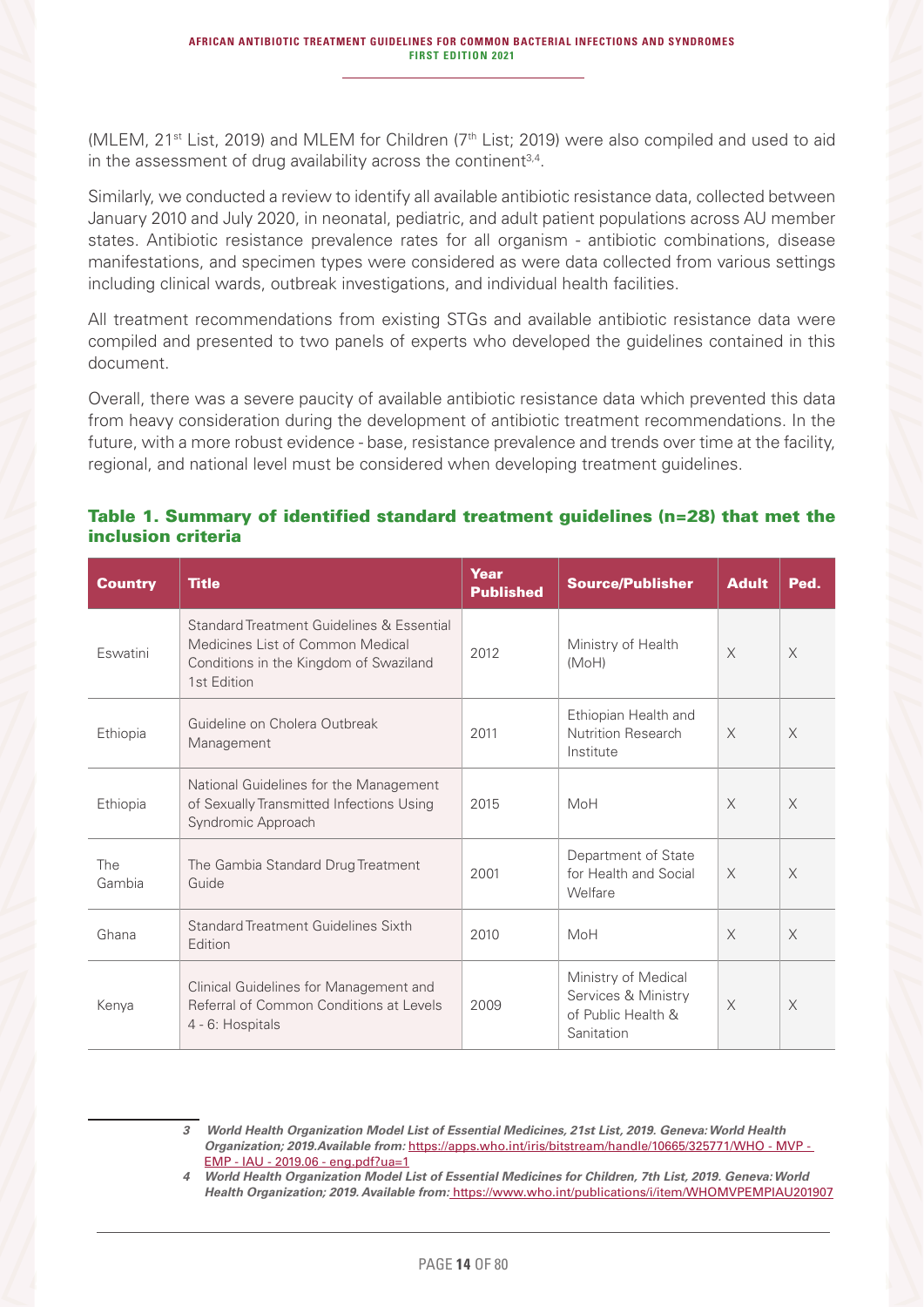#### **AFRICAN ANTIBIOTIC TREATMENT GUIDELINES FOR COMMON BACTERIAL INFECTIONS AND SYNDROMES FIRST EDITION 2021**

| <b>Country</b>  | <b>Title</b>                                                                                                                            | Year<br><b>Published</b> | <b>Source/Publisher</b>                                                          | <b>Adult</b>          | Ped.     |
|-----------------|-----------------------------------------------------------------------------------------------------------------------------------------|--------------------------|----------------------------------------------------------------------------------|-----------------------|----------|
| Kenya           | Guidelines on Cholera Control                                                                                                           | 2002                     | MoH Division of<br>Disease Surveillance<br>and Response                          | X                     | X        |
| Liberia         | 2nd Edition National Standard Therapeutic<br>Guidelines and Essential Medicines List<br>$-2017$                                         | 2017                     | MoH                                                                              | $\times$              | X        |
| Malawi          | Malawi Standard Treatment Guidelines 5th<br>Edition 2015                                                                                | 2015                     | MoH                                                                              | $\times$              | $\times$ |
| Morocco         | Directives de Prise en Charge de L'Enfant<br>Malade de Moins de Cinq Ans                                                                | 2016                     | MoH                                                                              |                       | X        |
| Nigeria         | Nigeria Standard Treatment Guidelines<br>Second Edition                                                                                 | 2016                     | MoH                                                                              | $\times$              | $\times$ |
| Seychelles      | Antibiotic Guidelines for Management of<br>Infections in Hospitals                                                                      | 2018 - 2019              | MoH Health Care<br>Agency                                                        | $\times$              | $\times$ |
| Seychelles      | Guidelines for Antibiotic Prescribing in the<br><b>Primary Health Care Services</b>                                                     | 2017 - 2018              | MoH Health Care<br>Agency                                                        | $\times$              | $\times$ |
| South<br>Africa | Standard Treatment Guidelines and<br><b>Essential Medicines List for South Africa</b><br>- Hospital Level Pediatrics                    | 2017                     | National Department<br>of Health                                                 |                       | $\times$ |
| South<br>Africa | Standard Treatment Guidelines and<br><b>Essential Medicines List for South Africa</b><br>- Hospital Level Adults                        | 2015                     | National Department<br>of Health                                                 | $\times$              | X        |
| South<br>Africa | Standard Treatment Guidelines and<br>Essential Medicines List for South Africa<br>- Primary Healthcare Level                            | 2018                     | National Department<br>of Health                                                 | $\times$              | $\times$ |
| South<br>Africa | Guidelines on Leprosy Control in South<br>Africa                                                                                        | 2011                     | National Department<br>of Health                                                 | X                     |          |
| South<br>Africa | Listeriosis: Clinical recommendations for<br>diagnosis and treatment                                                                    | 2017                     | National Institute<br>for Communicable<br><b>Diseases</b>                        | X                     |          |
| Sudan           | Sudan National Standard Treatment<br>Guidelines                                                                                         | 2014                     | MoH                                                                              | X                     | X        |
| Tanzania        | Standard Treatment Guidelines & National<br><b>Essential Medicines List</b>                                                             | 2017                     | Ministry of Health,<br>Community<br>Development, Gender,<br>Elderly and Children | X                     | $\times$ |
| Tunisia         | Antibiotherapie des Infectious Osteo -<br>Articulaires Aigues Communautaires a<br>Pyogenes - Recommandations Nationales<br>Fevrier 2006 | 2006                     | Ministry of Public<br>Health                                                     | $\boldsymbol{\times}$ |          |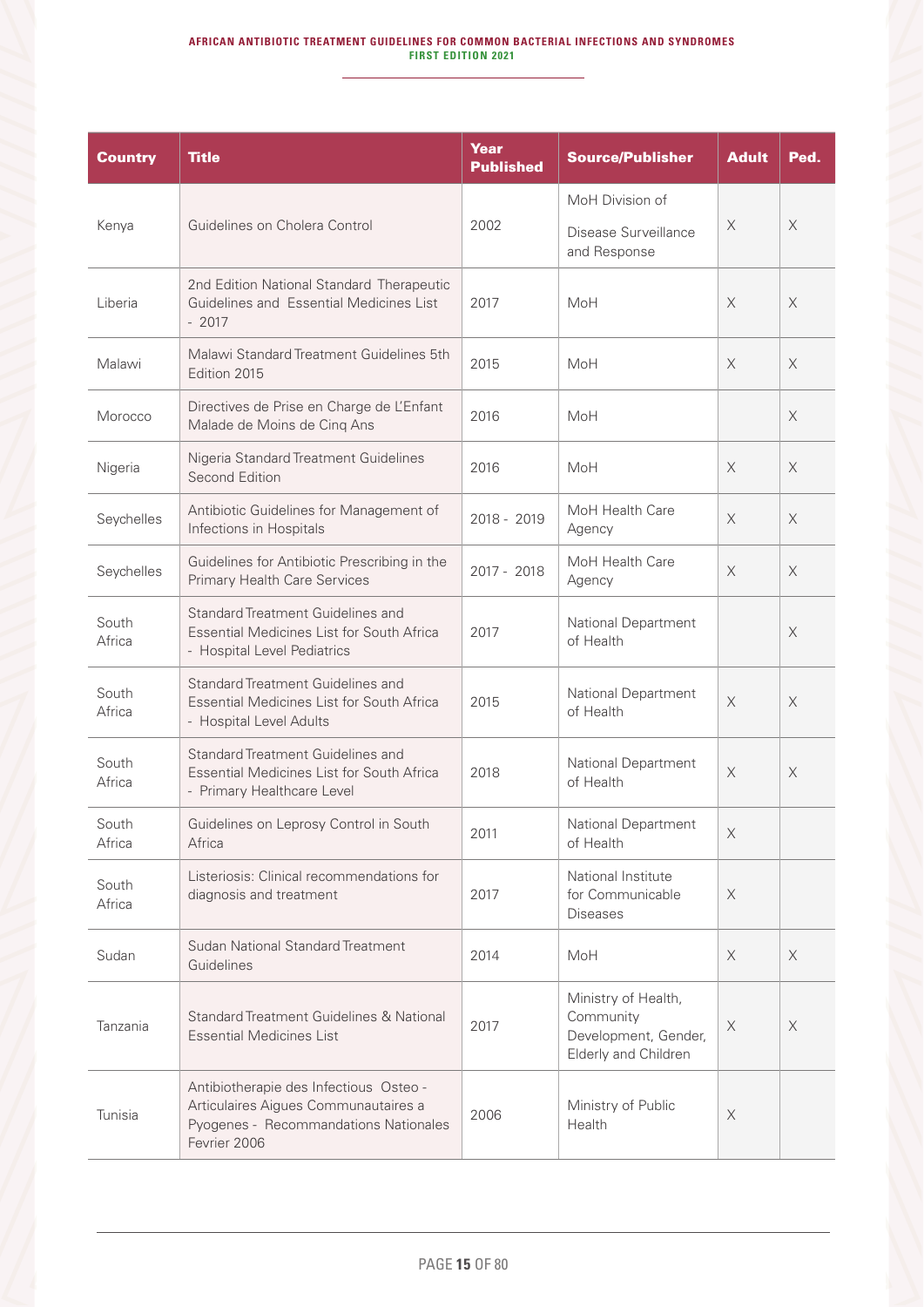| <b>Country</b> | <b>Title</b>                                                                                                    | Year<br><b>Published</b> | <b>Source/Publisher</b>                                                                                         | <b>Adult</b> | Ped.     |
|----------------|-----------------------------------------------------------------------------------------------------------------|--------------------------|-----------------------------------------------------------------------------------------------------------------|--------------|----------|
| Tunisia        | Antibiotherapie des Pyelonephrities<br>Aigues Communautaires de L'Adulte                                        | Not stated               | Ministry of Scientific<br>Research, Department<br>of Pharmacy, Tunisian<br>Society of Medical<br>Sciences, etc. | $\times$     |          |
| Tunisia        | L'Antibiotherapie dans les Infections<br>Respiratoires Basses Acquises de L'Adulte<br>Traitee en Ville          | Not stated               | Not stated                                                                                                      | $\times$     |          |
| Uganda         | Prevention and Control of Cholera                                                                               | 2017                     | MoH                                                                                                             | $\times$     | $\times$ |
| Uganda         | Uganda Clinical Guidelines 2016: National<br>Guidelines for the Management of<br>Common Conditions              | 2016                     | MoH                                                                                                             | $\times$     | $\times$ |
| Zambia         | Standard Treatment Guidelines, Essential<br>Medicines List and Essential Laboratory<br>Supplies List for Zambia | 2013                     | MoH                                                                                                             | $\times$     | $\times$ |
| <b>Zambia</b>  | Essential Newborn Care Guidelines                                                                               | 2014                     | Ministry of<br>Community<br>Development, Mother<br>and Child Health                                             |              | $\times$ |
| Zimbabwe       | 7th Essential Medicines List and Standard<br>Treatment Guidelines for Zimbabwe                                  | 2015                     | Ministry of Health and<br>Child Care                                                                            | $\times$     | $\times$ |

### Convening a Guidelines Development Group

Two expert panel groups were formed to develop treatment recommendations for adult and neonatal/pediatric patient populations, respectively. In selecting panelists, we strived to achieve a gender balance, to include a broad range of clinical specialties and occupations, and to ensure the group was representative of each African region. All participating panelists were asked to report any potential conflicts of interest (COI) including intellectual property and financial ties to pharmaceutical companies. No such COIs were identified.

The first panel, consisting of nine clinicians, convened in August 2019 at AU headquarters in Addis Ababa, Ethiopia to develop treatment recommendations for adult patient populations. A subsequent panel, consisting of 19 experts, was held via virtual webinar in October 2020 to develop treatment recommendations for pediatric patients. Each panel reviewed compiled antibiotic resistance data and treatment recommendations from existing STGs, selected the bacterial infections and syndromes for inclusion in the first edition guidelines, and developed consensus treatment recommendations. Following the initial meeting, panelists were given the opportunity to review drafts of the guidelines and provide further input before the guidelines were released for external review. Panelists also provided input on the methodologies used to develop these guidelines and the protocol described to continually update these guidelines.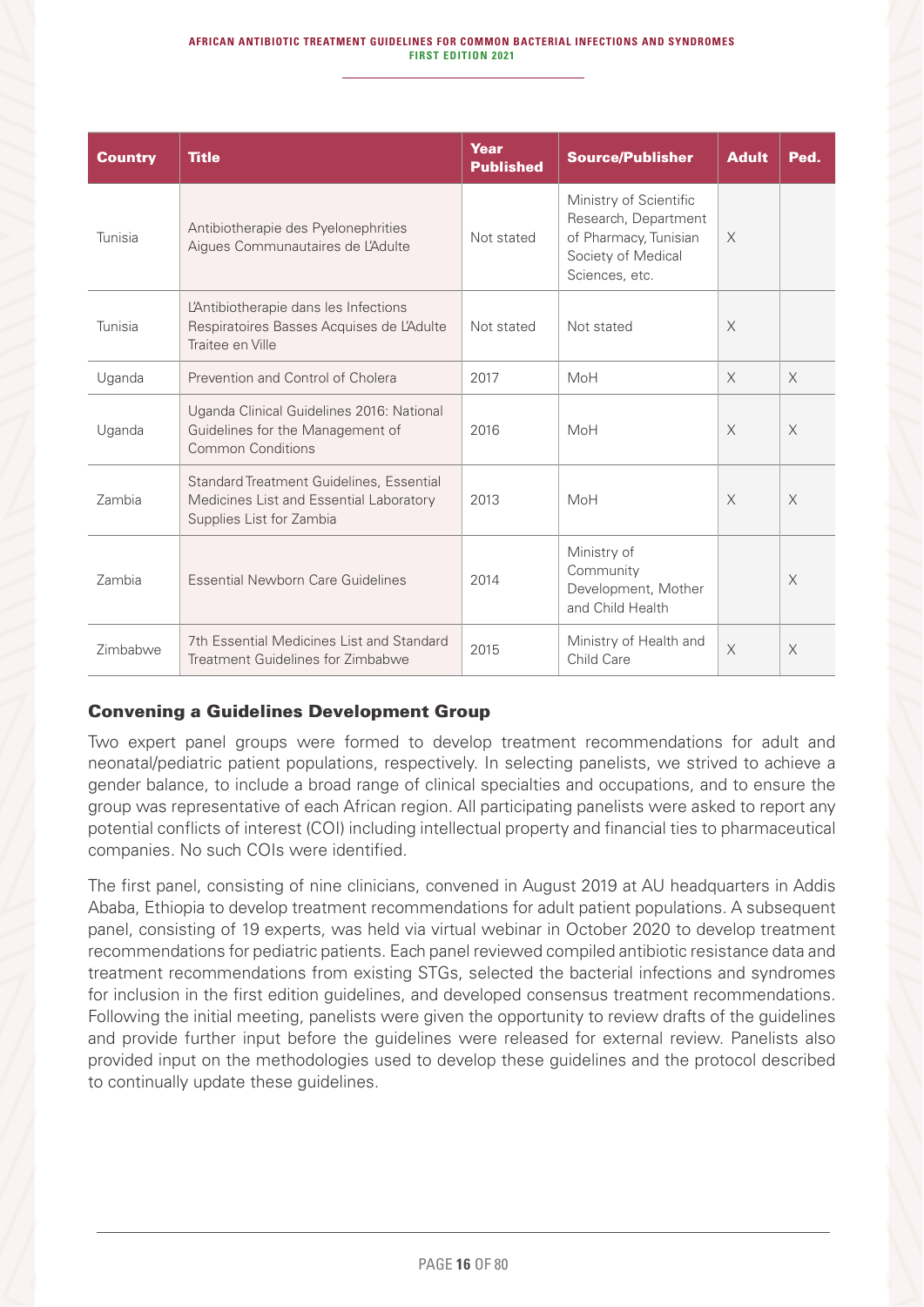### Disseminating the Guidelines

Africa CDC, supported by CDDEP will host and maintain a user - friendly, web - based platform that displays the antibiotic selection, dosage, and duration of treatment recommendations developed by the expert panels. The website displaying a database of STGs and the first edition treatment guidelines are available at the following locations:

- africaguidelines.cddep.org
- africacdc.org/african antibiotic treatment guidelines for common bacterial infections - and - syndromes/

### Protocol for Continuously Updating the Guidelines

To ensure that the African Antibiotic Treatment Guidelines continue to reflect AU member states' priority health areas and existing, newly published, or updated STGs, CDDEP and Africa CDC will conduct an annual systematic review, according to methodologies approved by the expert panels, to identify guidelines that meet the project's inclusion criteria. New or updated guidelines will be reviewed and information on methodologies and recommended antibiotic therapies will be added to an existing electronic database. In addition, available antibiotic resistance data will be continually compiled and analyzed. Finally, a multi - disciplinary expert panel will convene every five years to review newly available national antibiotic resistance data and antibiotic treatment recommendations and to update these guidelines as needed.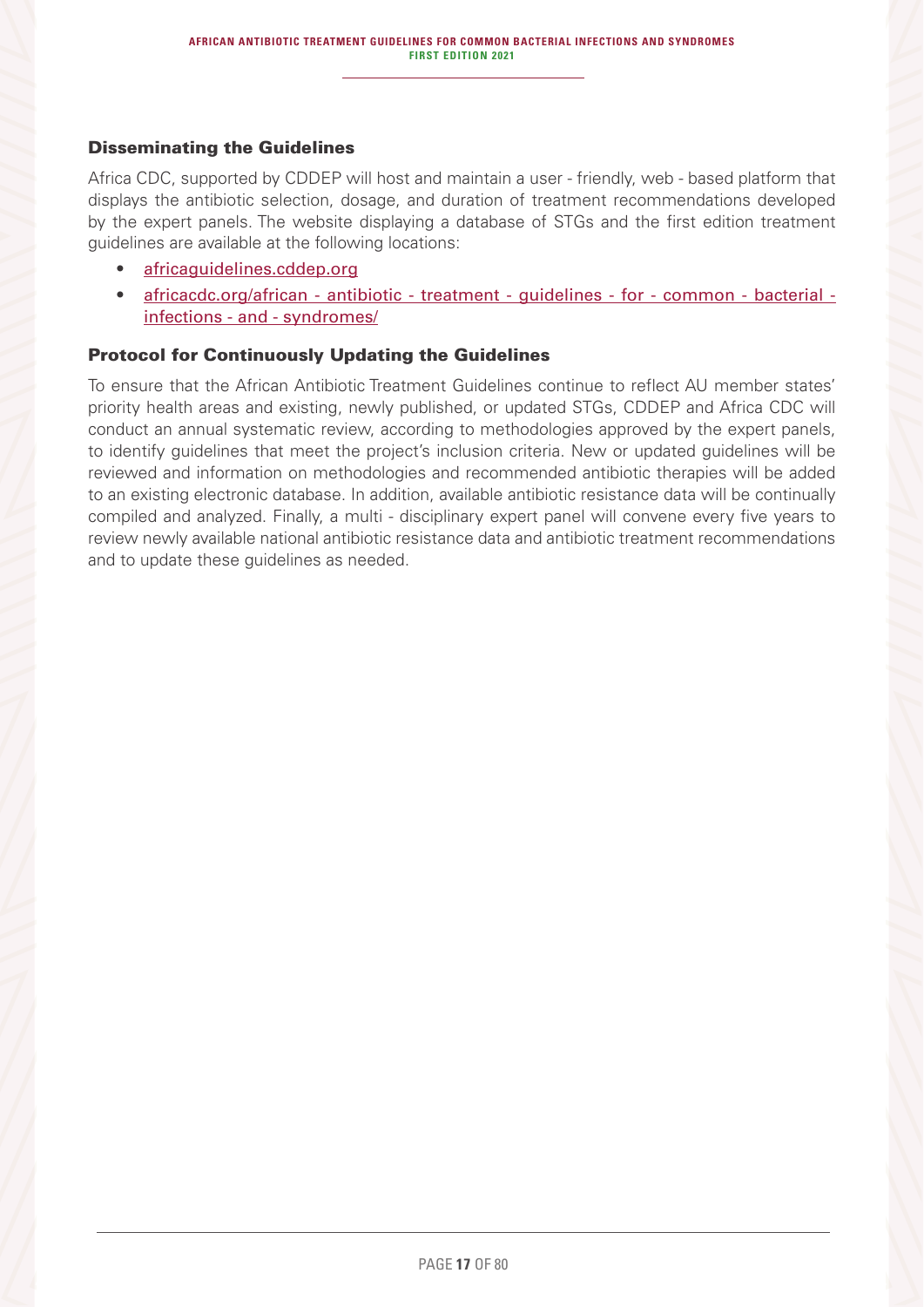### Part 3. Principles of Stewardship

Antibiotics are scarce resources and must be used judiciously for management of infectious diseases. Unfortunately, the lack of regulations and guidance for the appropriate use of antibiotics has contributed to the rise of antibiotic consumption in human and animal health sectors. The misuse and overuse of antibiotics in these sectors are major drivers of antibiotic resistance. Previous studies have found that clinically inappropriate antibiotics are prescribed in a large number of cases<sup>5,6,7</sup>. Moreover, consumption is higher among African countries, which may reflect the higher infectious disease burden<sup>8</sup>.

There is an urgent need to implement successful facility - based and national antibiotic stewardship programs (ASP) which integrate infection prevention and control, clinical diagnostics, and disease management.

The development and implementation of STGs is valuable for institutionalizing a hospital ASP. Important considerations for the use of antibiotics include drug selection considering antibiotic spectrum of activity, adverse effect profile and availability of specific formulations (including those applicable to young children), likelihood of antibiotic resistance, route of administration, dosage, and duration of therapy. The decision to start and continue antibiotic therapy must be based on clear indications including laboratory and clinical diagnostic and monitoring results.

Overall, prescribers should first consider treatment with clinically appropriate antibiotics on the WHO's Access list and resort to treatment with Watch and Reserve antibiotics only in cases with documented resistance or drug unavailability $^9$ . Use of fixed - dose combination therapies should only be used when they are clinically appropriate and necessary. Re - evaluation of therapy is essential once available laboratory results are obtained, and options for de - escalation from broad - spectrum to narrower spectrum antibiotics must be considered if microbiological culture and antibiotic susceptibility testing results allow. Antibiotic therapies should be used alongside other appropriate interventions such as early and effective source control.

Alongside other antibiotic stewardship interventions, the development and implementation of the guidelines, particularly when informed by local data, offer an opportunity to reduce the use of antibiotics. Previous studies have reported that clinical guidelines that provide explicit recommendations for the treatment of infectious diseases and aid in clinical decision making, not only reduce inappropriate antibiotic prescribing but also improve the quality of care<sup>10,11</sup>.

- *5 Grijalva CG, Nuorti JP, Griffin MR. Antibiotic prescription rates for acute respiratory tract infections in US ambulatory settings. JAMA;.2009; 302(7):758 - 66. Doi: 10.1001/jama.2009.1163*
- *6 Milani R V., Wilt JK, Entwisle J, Hand J, Cazabon P, Bohan JG. Reducing inappropriate outpatient antibiotic prescribing: Normative comparison using unblinded provider reports. BMJ Open Quality. 2019; 8(1):e000351. Doi: 10.1136/bmjoq - 2018 - 000351*
- *7 Fleming Dutra KE, Hersh AL, Shapiro DJ, Bartoces M, Enns EA, File TM, Finkelstein JA, Gerber JS, Hyun DY, Linder JA, Lynfield R. Prevalence of inappropriate antibiotic prescriptions among US ambulatory care visits, 2010 - 2011. Jama. 2016 May 3;315(17):1864 - 73.*
- *8 Versporten A, Zarb P, Caniaux I, Gros MF, Drapier N, Miller M, et al. Antibiotic consumption and resistance in adult hospital inpatients in 53 countries: Results of an internet - based global point prevalence survey. The Lancet Global Health. 2018; 6(6):e619 - 629. Doi:* https://doi.org/10.1016/S2214 - 109X(18)30186 - 4.
- *9 World Health Organization. AWaRe. Available from: https://adoptaware.org/*
- *10 Fernández González F, Detrés J, Torrellas P, Balleste CR. Comparison of the appropriate use of antibiotics based on clinical guidelines between physicians in - training versus practicing physicians. Boletin de la Asociacion Medica de PuetroRico. 2013; 105(3):21 - 24.*
- *11 de With K, Allerberger F, Amann S, Apfalter P, Brodt HR, Eckmanns T, et al. Strategies to enhance rational use of antibiotics in hospital: a guideline by the German Society for Infectious Diseases. Infection. 2016; 44(3): 395 - 439. Doi: 10.1007/s15010 - 016 - 0885 - z.*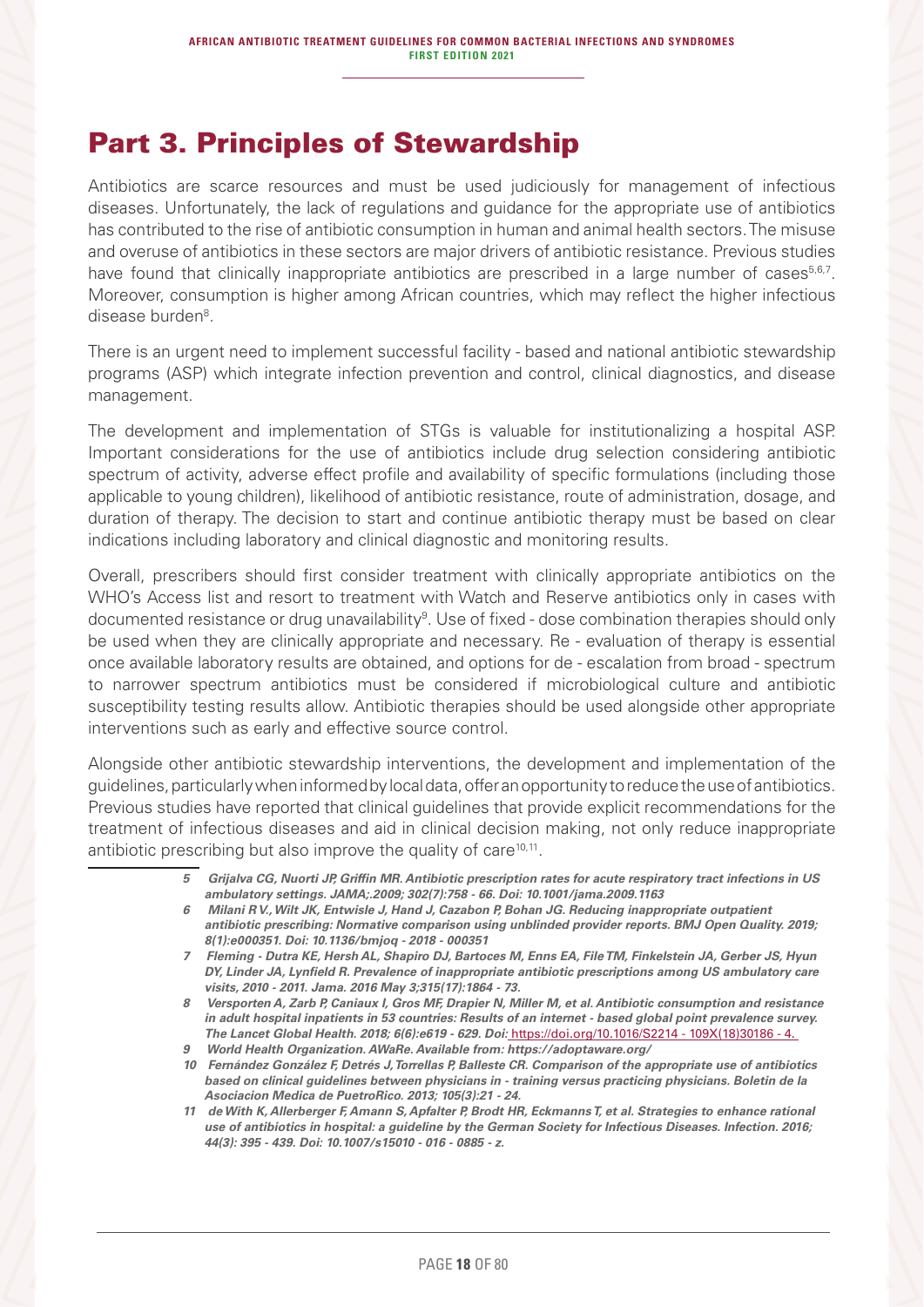Relevant disease - or infection - specific stewardship principles are described throughout the treatment recommendations. Whenever possible, clinicians should seek to obtain relevant patient specimen cultures prior to treatment commencement and conduct microbiological diagnosis, pathogen identification, and antibiotic susceptibility testing (AST). However, in situations where a patient presents with a clinically diagnosed serious infection, treatment should not be delayed until those results become available.

If laboratory testing services are not available and clinical presentation indicates a viral etiology, clinicians may consider practicing watchful waiting and delay starting treatment with antibiotics. However, the guidelines do not intend to overrule clinical judgement and prompt treatment must be initiated in severe infections or suspected sepsis. Whenever possible empiric treatment of clinically diagnosed infection should be informed by existing antibiotic susceptibility data and patterns. Finally, clinicians should consider a clinical diagnosis of other infections (e.g. TB, HIV, malaria etc.) in endemic or high - burden areas.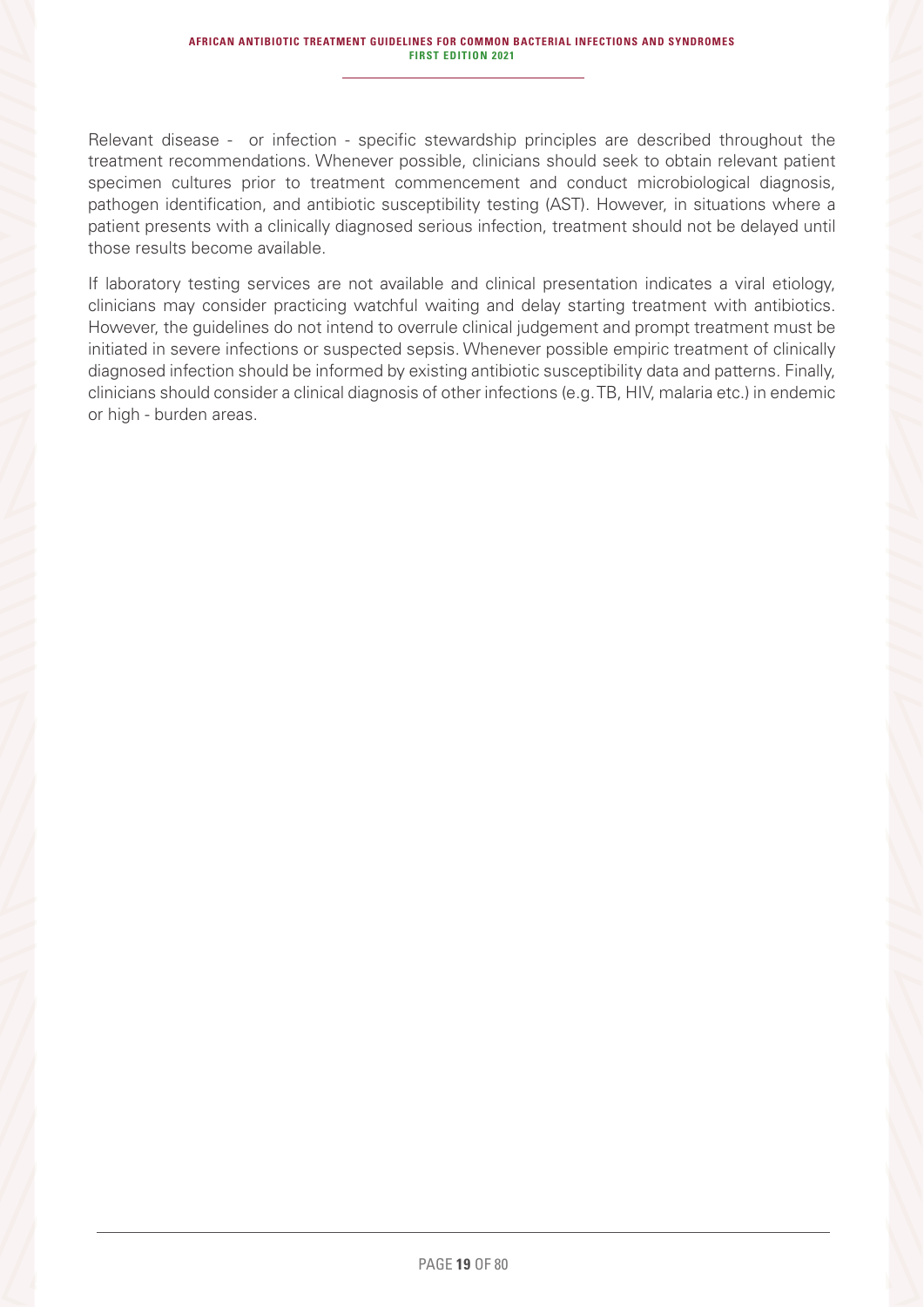### Part 4. How to Use these Guidelines

The following treatment guidelines provide recommendations for empiric antibiotic therapy for common bacterial infections and syndromes. Empiric antibiotic therapy refers to an appropriate choice of one or more antibiotics to treat an infection for which a specific aetiological diagnosis (identification of a pathogen on an appropriate patient specimen and AST) has not been made. Empiric antibiotic therapy targets the most likely pathogen(s) for the site(s) of infection, ideally matches the narrowest - spectrum, single antibiotic with the likely pathogen(s), assesses the likelihood of antibiotic resistance (e.g. recent antibiotic exposure or hospitalization), takes into account potential contraindications including drug allergies and toxicities, and selects an antibiotic with adequate target tissue penetration.

Clinical definitions including common presenting symptoms and causative bacteria are provided for each syndrome or infection, as are relevant stewardship principles and other clinical notes; however, these notes are not meant to be exhaustive. Importantly, complete clinical diagnostic guidance is not provided given the guidelines scope of empiric therapy, and medical therapies and treatment outside of antibiotic therapy (e.g. pain management or surgical intervention) are excluded.

Preferred antibiotic choice, dosage, and duration should be followed when possible. Only defer to alternative treatments if preferred antibiotic choice is not available or there are other compelling reasons precluding the use of the preferred antibiotic.

When step down therapy is recommended, the duration is the total treatment duration including intravenous (IV) therapy.

Unless otherwise specified, all antibiotic formulations described throughout the treatment recommendations follow those in the WHO MLEM and WHO MLEM for Children<sup>12,13</sup>.

For neonatal and pediatric age groups, the following definitions are generally followed unless otherwise specified; for patients 20 years and older, refer to the adult treatment recommendations:

| <b>Neonate</b> | Less than 28 days old or if born prematurely, less than 42 weeks corrected gestational age |
|----------------|--------------------------------------------------------------------------------------------|
| Infant         | Less than 1 year of age                                                                    |
| Child          | Less than 10 years of age                                                                  |
| Adolescent     | $10 - 19$ years of age                                                                     |

*13 World Health Organization Model List of Essential Medicines for Children, 7th List, 2019. Geneva: World Health Organization; 2019. Available from:* https://www.who.int/publications/i/item/WHOMVPEMPIAU201907

*<sup>12</sup> World Health Organization Model List of Essential Medicines, 21st List, 2019. Geneva: World Health Organization; 2019.Available from:* https://apps.who.int/iris/bitstream/handle/10665/325771/WHO - MVP - EMP - IAU - 2019.06 - eng.pdf?ua=1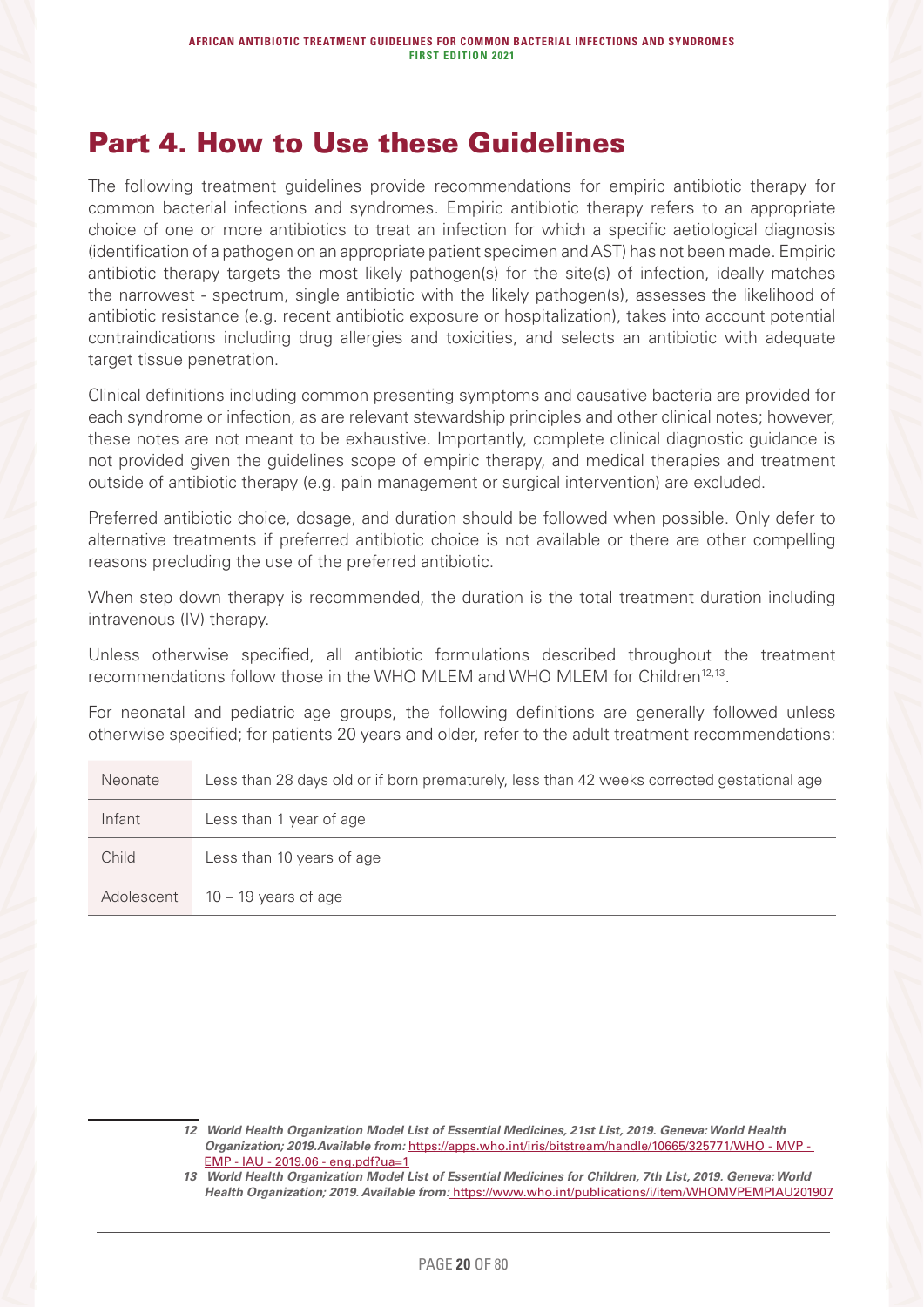### Part 5. Recommended Antibiotic Treatments for Common Bacterial Infections & Syndromes in Neonatal and Pediatric Patients

### Central Nervous System

### Suspected Acute Bacterial Meningitis (Community - Acquired)

Clinical definition: Inflammation of meninges of the brain and spinal cord. Clinical features may be non - specific in neonates and young infants (e.g. poor feeding, apathy, jaundice, apnoea, full fontanelle, fever, hypothermia) and in older infants may include irritability, drowsiness, poor feeding, high fever, and/ or vomiting. Older children may present similarly to adults with headache, fever, photophobia, vomiting, neck stiffness, and/or altered level of consciousness. Common bacterial pathogens in neonates and young infants include *Streptococcus agalactiae* (Group B streptococcus), *E. coli*, *Klebsiella* species, *L. monocytogenes*, and in older infants and children: *S. pneumoniae*, *H. influenzae*, and *N. meningitidis*.

Neonate

Preferred antibiotic choice

| Drug(s)                                                                                                                                | Formulation                                                                         | Dosage                                                                                                                                                                                           | Duration                                                                                                                                                                         |  |
|----------------------------------------------------------------------------------------------------------------------------------------|-------------------------------------------------------------------------------------|--------------------------------------------------------------------------------------------------------------------------------------------------------------------------------------------------|----------------------------------------------------------------------------------------------------------------------------------------------------------------------------------|--|
| Combination<br>therapy with:<br>Cefotaxime (IV)                                                                                        | Cefotaxime - Powder<br>for injection: 250 or<br>500 mg per vial (as<br>sodium salt) | First week of life (7 days<br>$\bigcirc$<br>or less): 50 mg/kg/dose<br>12 hourly<br>8 - 20 days: 50 mg/kg/<br>$\circ$<br>dose 8 hourly<br>21 days & older: 50 mg/<br>$\circ$<br>kg/dose 6 hourly | Treat with ampicillin<br>(for Listeria coverage)<br>until CSF culture results<br>confirm aetiology. If CSF<br>culture is not available,                                          |  |
| <b>PLUS</b><br>Ampicillin (IV)                                                                                                         | Ampicillin - Powder<br>for injection: 500mg,<br>1g (as sodium salt) in<br>vial      | First week of life (7 days<br>$\circ$<br>or less): 100 mg/kg/dose<br>8 hourly<br>8 days of age and older:<br>$\bigcirc$<br>100 mg/kg/dose 6 hourly                                               | treat with cefotaxime<br>plus ampicillin for $14 - 21$<br>days.                                                                                                                  |  |
| If cefotaxime is not available, use                                                                                                    |                                                                                     |                                                                                                                                                                                                  |                                                                                                                                                                                  |  |
| Combination<br>therapy with:<br>Ceftriaxone (IV)                                                                                       | Powder for injection:<br>250 mg; 1 g (as<br>sodium salt) in vial                    | 50 mg/kg/dose 12 hourly                                                                                                                                                                          | Treat with ampicillin                                                                                                                                                            |  |
| <b>PLUS</b><br>Ampicillin (IV)<br>(Except in neonates<br>with jaundice and<br>neonates receiving<br>calcium - containing<br>IV fluids) | Ampicillin - Powder<br>for injection: 500mg,<br>1q (as sodium salt) in<br>vial      | First week of life (7 days<br>$\circ$<br>or less): 100 mg/kg/dose<br>8 hourly<br>8 days of age and older:<br>$\circ$<br>100 mg/kg/dose 6 hourly                                                  | (for Listeria coverage)<br>until CSF culture results<br>confirm aetiology. If CSF<br>culture is not available,<br>treat with ceftriaxone<br>plus ampicillin for 14 - 21<br>days. |  |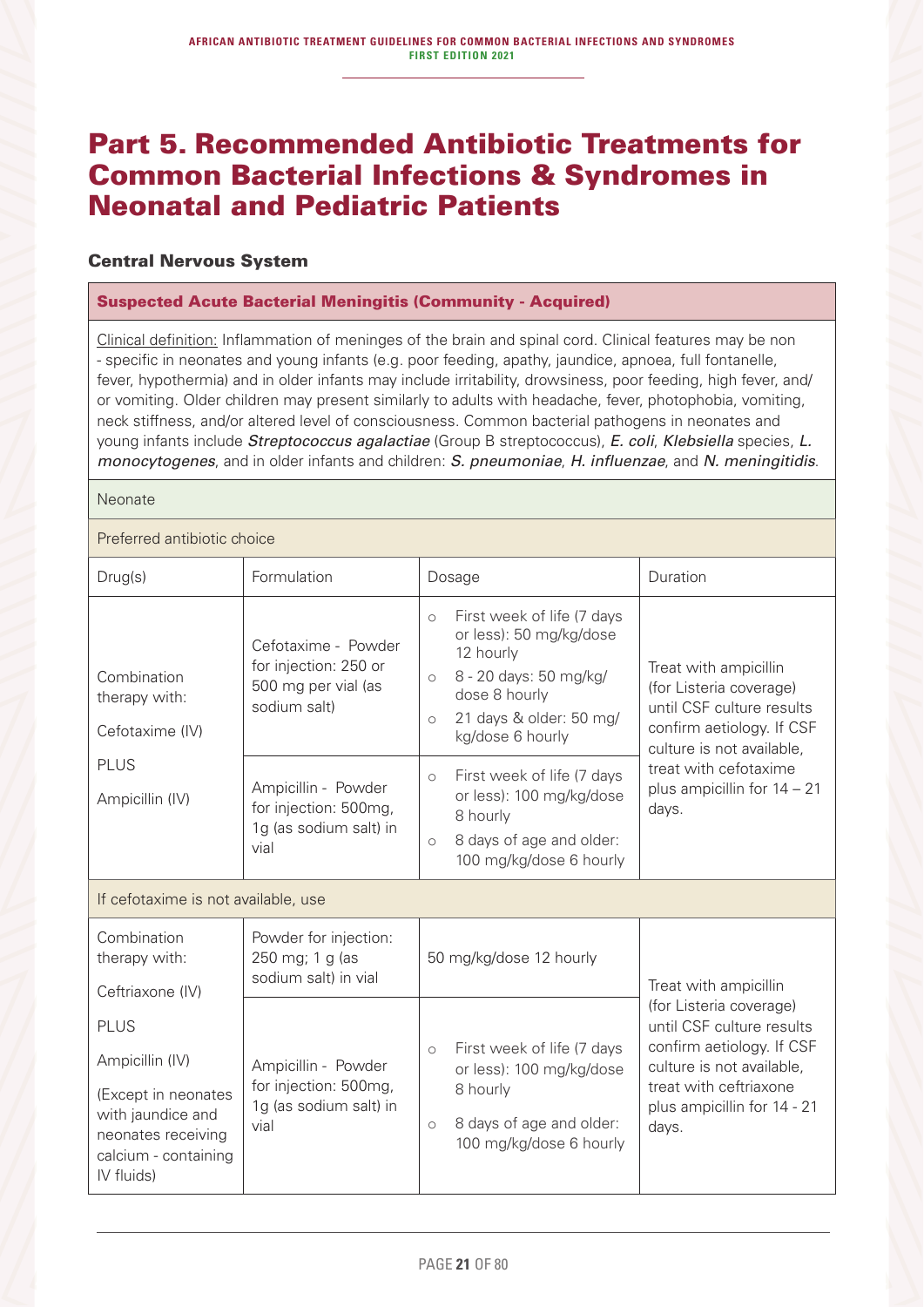#### **AFRICAN ANTIBIOTIC TREATMENT GUIDELINES FOR COMMON BACTERIAL INFECTIONS AND SYNDROMES FIRST EDITION 2021**

| Infant (Older than 28 days), Child & Adolescent                                                                                                                |                                                                  |                                                        |                |  |  |
|----------------------------------------------------------------------------------------------------------------------------------------------------------------|------------------------------------------------------------------|--------------------------------------------------------|----------------|--|--|
| Preferred antibiotic choice                                                                                                                                    |                                                                  |                                                        |                |  |  |
| Drug                                                                                                                                                           | Formulation                                                      | Dosage                                                 | Duration       |  |  |
| Ceftriaxone (IV)                                                                                                                                               | Powder for injection:<br>250 mg; 1 g (as<br>sodium salt) in vial | 50 mg/kg/dose 12 hourly,<br>maximum dose 2 g 12 hourly | $10 - 14$ days |  |  |
| Alternative antibiotic choice only if cefotaxime/ceftriaxone is not available                                                                                  |                                                                  |                                                        |                |  |  |
| Powder for injection:<br>50 mg/kg/dose 6 hourly,<br>Ampicillin (IV)<br>500 mg; 1 g (as<br>$10 - 14$ days<br>maximum dose: 2 g 6 hourly<br>sodium salt) in vial |                                                                  |                                                        |                |  |  |
|                                                                                                                                                                |                                                                  |                                                        |                |  |  |

Principles of Stewardship:

- Acute meningitis may be caused by a range of pathogens, some of which are not bacteria. Microbiologic diagnosis, including CSF gram stain/microscopy, bacterial culture and AST should be obtained as soon as possible, if available, as this may allow empiric antibiotic treatment to be adjusted to target the specific pathogen identified and inform the duration of treatment. In the absence of a positive CSF culture or PCR result, a positive blood culture result together with a CSF cell count and chemistry suggestive of bacterial meningitis may be useful in guiding antibiotic selection and duration of treatment. Although guidelines differ in treatment duration recommendations for specific pathogens, a general recommendation for uncomplicated meningitis is Gram negative organisms and *Listeria* 21 days, Group B *Streptococcus* 14 - 21 days, *S. pneumoniae* 10 - 14 days, *H. influenzae* 7 - 10 days, *N. meningitidis* 5 - 7 days.
- In patients with a positive CSF culture, repeat lumbar puncture 24 48 hours after initiation of antimicrobial treatment to document CSF sterilization is useful (particularly in neonates) as delayed sterilization may be an indication of complications such as a purulent focus requiring intervention or antibiotic resistance.
- If CSF is obtained and is not consistent with meningitis (e.g. absence of cells and normal chemistry), antibiotics should be stopped or adjusted depending on whether an alternative diagnosis has been reached.
- Consider diagnostic tests for tuberculous and cryptococcal meningitis, particularly in high HIV - burden areas.

### Other Notes:

- Complications include subdural empyema and brain abscess which may require neurosurgical intervention in addition to treatment with the above - mentioned antimicrobial therapy.
- In children and adolescents with a ventriculoperitoneal (VP) shunt presenting with meningitis, seek expert opinion and refer patient to a specialist where possible.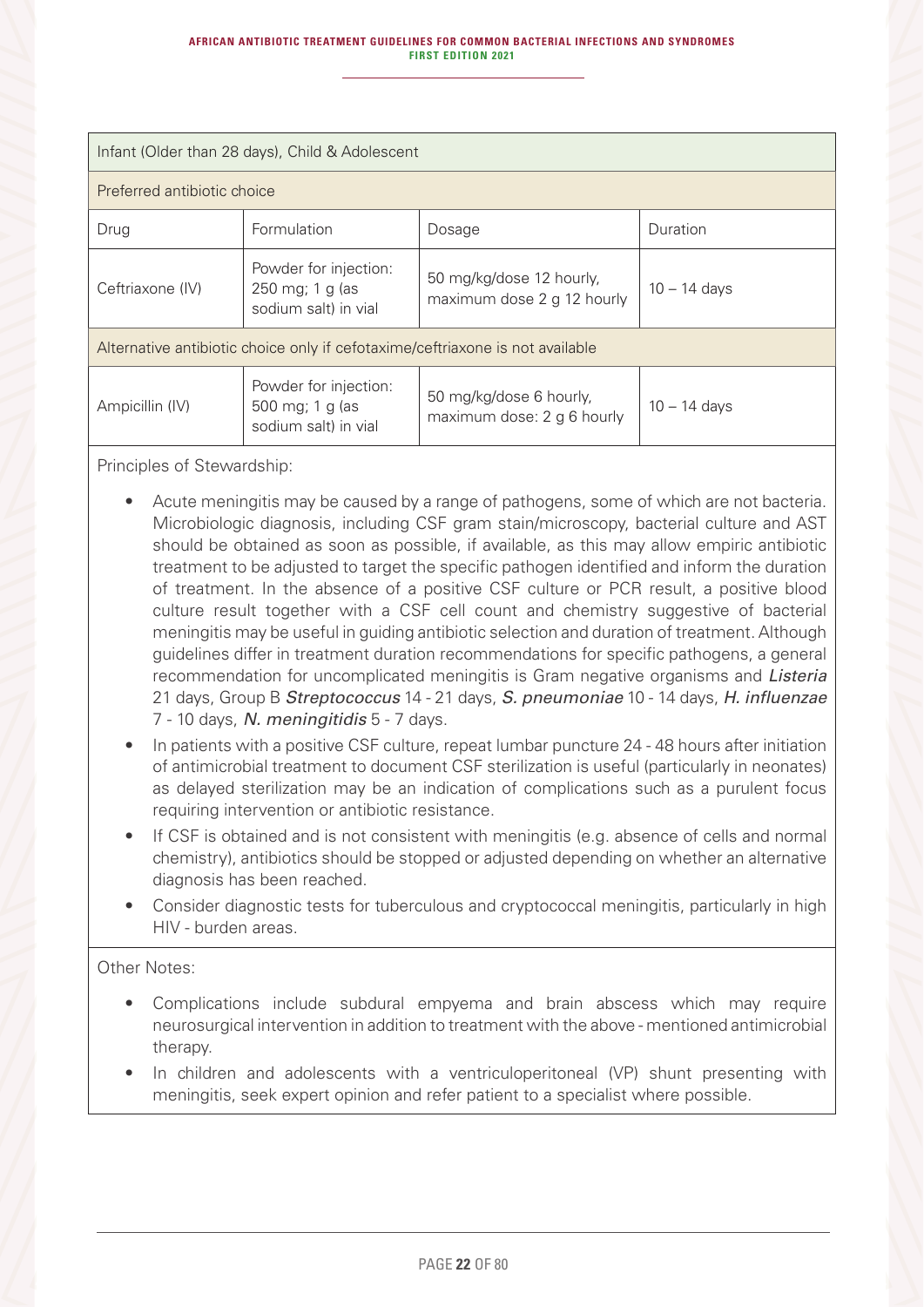### Head, Eye, Ear, Nose & Throat

### Acute Purulent Neonatal Conjunctivitis

Clinical definition: Inflammation of the conjunctivae commonly caused by *N. gonorrhoeae.*

#### Neonate

#### Preferred antibiotic choice

| Drug             | Formulation                                                          | Dosage                            | Duration    |
|------------------|----------------------------------------------------------------------|-----------------------------------|-------------|
| Ceftriaxone (IM) | Powder for injection:  <br>  250 mg; 1 g (as sodium<br>salt) in vial | 50 mg/kg STAT as a single<br>dose | Single dose |

Principles of Stewardship:

• None

Other Notes:

• Irrigate frequently with saline and treat with topical therapy as needed.

### Acute Otitis Media

Clinical definition: Acute infection with inflammation of the middle ear. Common symptoms include fever, ear pain, ear discharge and difficulty hearing. Common bacterial pathogens include *S. pneumoniae, H. influenzae,* and *M. catarrhalis.*

### Infant, Child & Adolescent

Preferred antibiotic choice

| Drug                                                                                                | Formulation                                                                                                                                    | Dosage                                                                                                       | Duration |
|-----------------------------------------------------------------------------------------------------|------------------------------------------------------------------------------------------------------------------------------------------------|--------------------------------------------------------------------------------------------------------------|----------|
| Amoxicillin (PO) <sup>A</sup>                                                                       | Powder for oral liquid:<br>125 mg (as trihydrate)<br>hydrate) /5 mL; Sol- $\vert$<br>id oral dosage form:<br>250 mg; 500 mg (as<br>trihydrate) | /5 mL; 250 mg (as tri-   40 - 45 mg/kg/dose 12<br>hourly, maximum dose $1.5 \mid 5 - 10$ days<br>g 12 hourly |          |
| For patients who received amoxicillin in the previous 30 days or for those who are non - responsive |                                                                                                                                                |                                                                                                              |          |

to first - line treatment with amoxicillin after 48 – 72 hours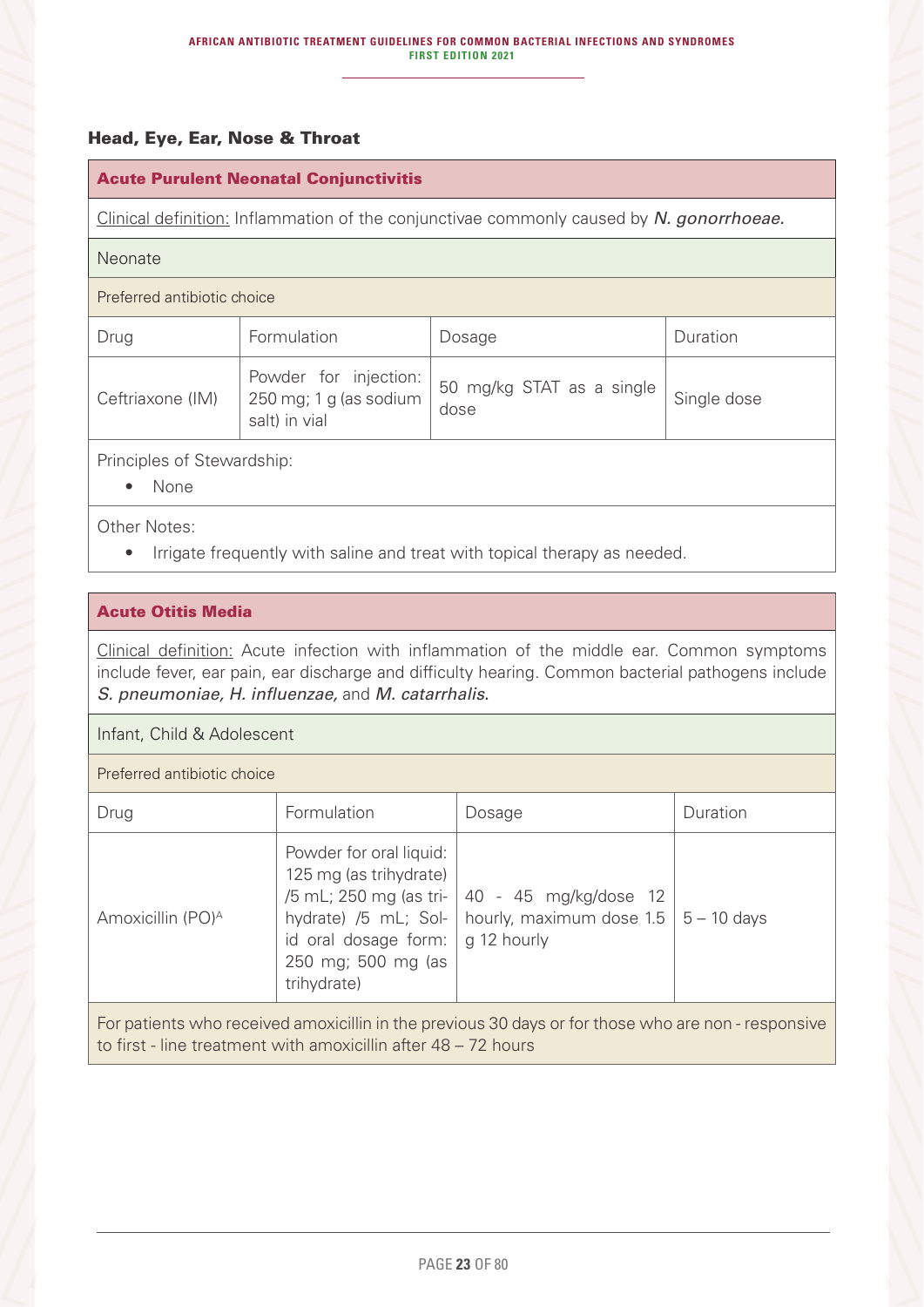| Amoxicillin +<br>clavulanic acid (PO) <sup>A</sup>            | Oral liquid: 125<br>mg amoxicillin +<br>31.25 mg clavulanic<br>acid/5 mL; 250 mg<br>amoxicillin $+62.5$ mg<br>clavulanic acid/5 mL;<br>Tablet: 500 mg (as<br>trihydrate) + $125$ mg<br>(as potassium salt). | $40 - 45$ mg/kg of<br>amoxicillin component per<br>dose 12 hourly, maximum<br>dose of amoxicillin<br>component: 875 mg 12<br>hourly.<br>(Refer to Other Notes <sup>B</sup><br>below for guidance on<br>dosing accurately.) | $5 - 10$ days |  |
|---------------------------------------------------------------|-------------------------------------------------------------------------------------------------------------------------------------------------------------------------------------------------------------|----------------------------------------------------------------------------------------------------------------------------------------------------------------------------------------------------------------------------|---------------|--|
| In case of confirmed drug allergy or medical contraindication |                                                                                                                                                                                                             |                                                                                                                                                                                                                            |               |  |

| Azithromycin <sup>c</sup> | Oral liquid: 200<br>mg/5 mL; Capsule:<br>250 mg; 500 mg<br>(anhydrous). | 10 mg/kg once daily,<br>maximum daily dose 500<br>mg | $3 - 5$ days |
|---------------------------|-------------------------------------------------------------------------|------------------------------------------------------|--------------|
|---------------------------|-------------------------------------------------------------------------|------------------------------------------------------|--------------|

Principles of Stewardship:

- Practice watchful waiting and withhold antibiotics except for patients with severe symptoms, those less than 2 years of age, and patients with bilateral disease.
- Repeated courses of antibiotics in children with chronic otitis media and/or otorrhoea are ineffective and should be avoided. Expert advice or referral to an ENT specialist and audiologist if available should be considered.

### Other Notes:

A. If a patient cannot tolerate oral antibiotics (e.g. persistent vomiting), IV or IM antibiotics may be considered:

Ampicillin (25 mg/kg/dose 6 hourly, Maximum dose: 500 mg 6 hourly), or

Ceftriaxone (50 mg/kg/dose once daily, Maximum dose: 1 g daily)

B. Current widely available oral liquid formulations contain amoxicillin  $+$  clavulanic acid in a 4:1 ratio. To achieve 40 - 45 mg/kg/dose of amoxicillin component, when using the 4:1 formulation, prescribe amoxicillin + clavulanic acid 10 - 15 mg/kg/dose of amoxicillin component 12 hourly and separately prescribe amoxicillin 30 - 35 mg/kg/dose 12 hourly in order not to exceed the maximum recommended dose of clavulanic acid (10 mg/kg/day) thereby reducing the risk of antibiotic - associated diarrhoea.

If oral liquid formulations with a higher dose of amoxicillin are available  $(7:1 \text{ ratio} - 400 \text{ mg})$ amoxicillin + 57.5 mg clavulanic acid/5 mL, or 14:1 ratio – 600 mg amoxicillin + 42.9 mg clavulanic acid/5 mL), these may be dosed at 40 - 45 mg/kg dose of amoxicillin component 12 hourly without a separate amoxicillin prescription (the clavulanic acid dose will not be exceeded). If the 7:1 ratio tablet formulation is available  $(875 \text{ mg}$  amoxicillin  $+ 125 \text{ mg}$  clavulanic acid clavulanic acid) it may be prescribed 12 hourly for children weighing 25 kg or more.

C. If a patient fails macrolide therapy, consider ceftriaxone or refer to a specialist.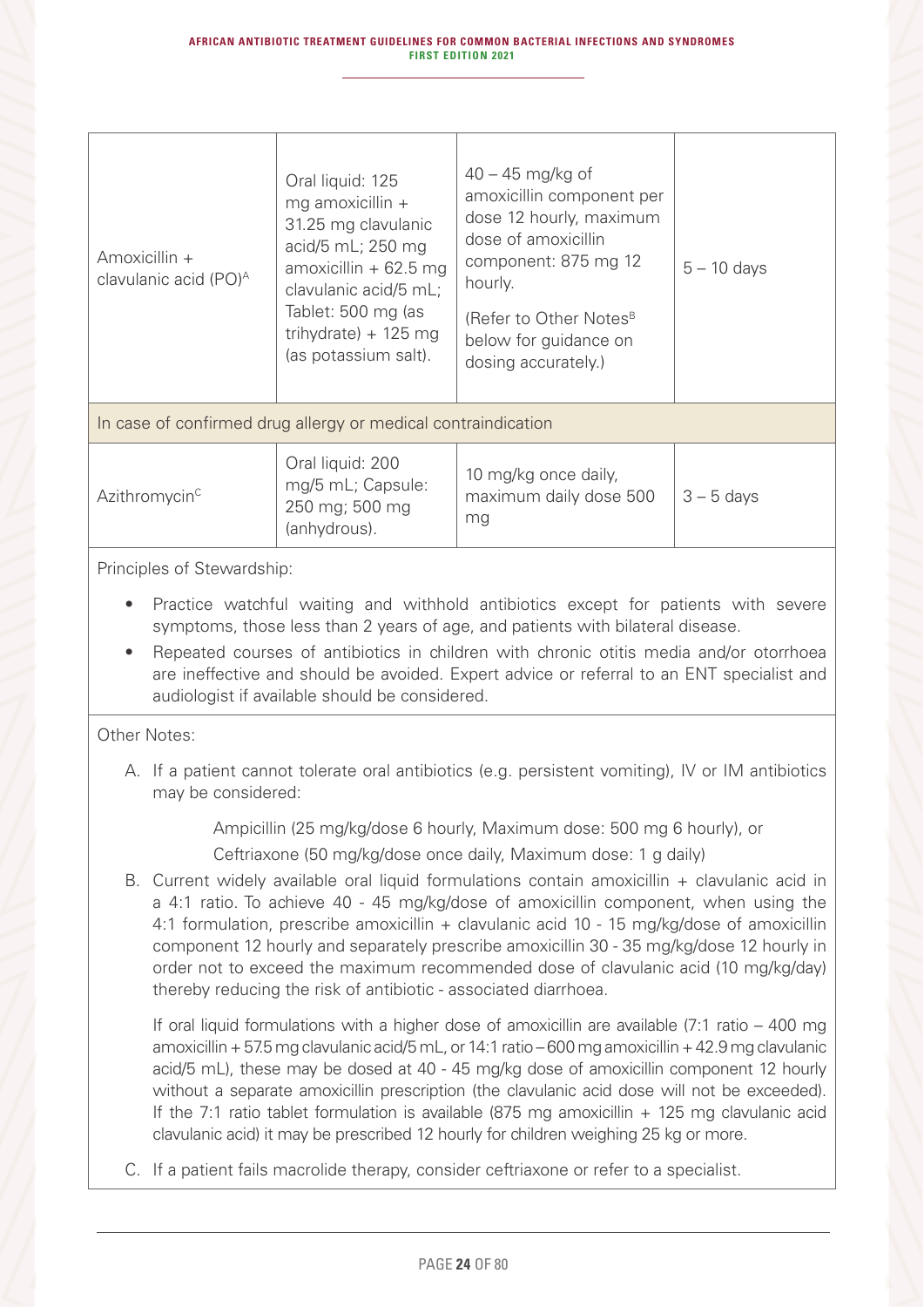### Pharyngotonsillitis

Clinical definition: Acute inflammation of the pharyngeal wall and tonsils commonly caused by viral pathogens including respiratory viruses and Epstein - Barr virus. Common bacterial etiologies include group A beta - haemolytic Streptococci (*S. pyogenes*). Common symptoms include sore throat and fever.

### Child & Adolescent

| Drug                                                          | Formulation                                                                                                                                                       | Dosage                                                                                                                                                 | Duration    |  |
|---------------------------------------------------------------|-------------------------------------------------------------------------------------------------------------------------------------------------------------------|--------------------------------------------------------------------------------------------------------------------------------------------------------|-------------|--|
| Amoxicillin (PO) <sup>A</sup>                                 | Powder for oral<br>liquid: 125 mg<br>(as trihydrate)/ 5<br>mL; 250 mg (as<br>trihydrate)/5 mL;<br>Solid oral dosage<br>form: 250 mg; 500<br>mg (as trihydrate).   | 50 mg/kg once daily,<br>maximum dose 2 g                                                                                                               | 10 days     |  |
| Alternative antibiotic choice(s)                              |                                                                                                                                                                   |                                                                                                                                                        |             |  |
| Benzathine<br>benzylpenicillin (IM) <sup>B</sup>              | Powder for<br>injection: 900 mg<br>benzylpenicillin<br>$(=1.2$ million units)<br>in 5 mL vial; 1.44 g<br>benzylpenicillin (=2.4<br>million units) in 5 mL<br>vial | By weight:<br><27 kg: 600 000 units<br>(375 mg) as a single<br>dose<br>27 kg and above: 1.2<br>$\bullet$<br>million units (750 mg) as<br>a single dose | Single dose |  |
| In case of confirmed drug allergy or medical contraindication |                                                                                                                                                                   |                                                                                                                                                        |             |  |
| Azithromycin (PO) <sup>c</sup>                                | Oral liquid: 200<br>mg/5 mL. Capsule:<br>250 mg; 500 mg<br>(anhydrous).                                                                                           | 10 mg/kg once daily,<br>maximum dose 500 mg<br>daily                                                                                                   | 5 days      |  |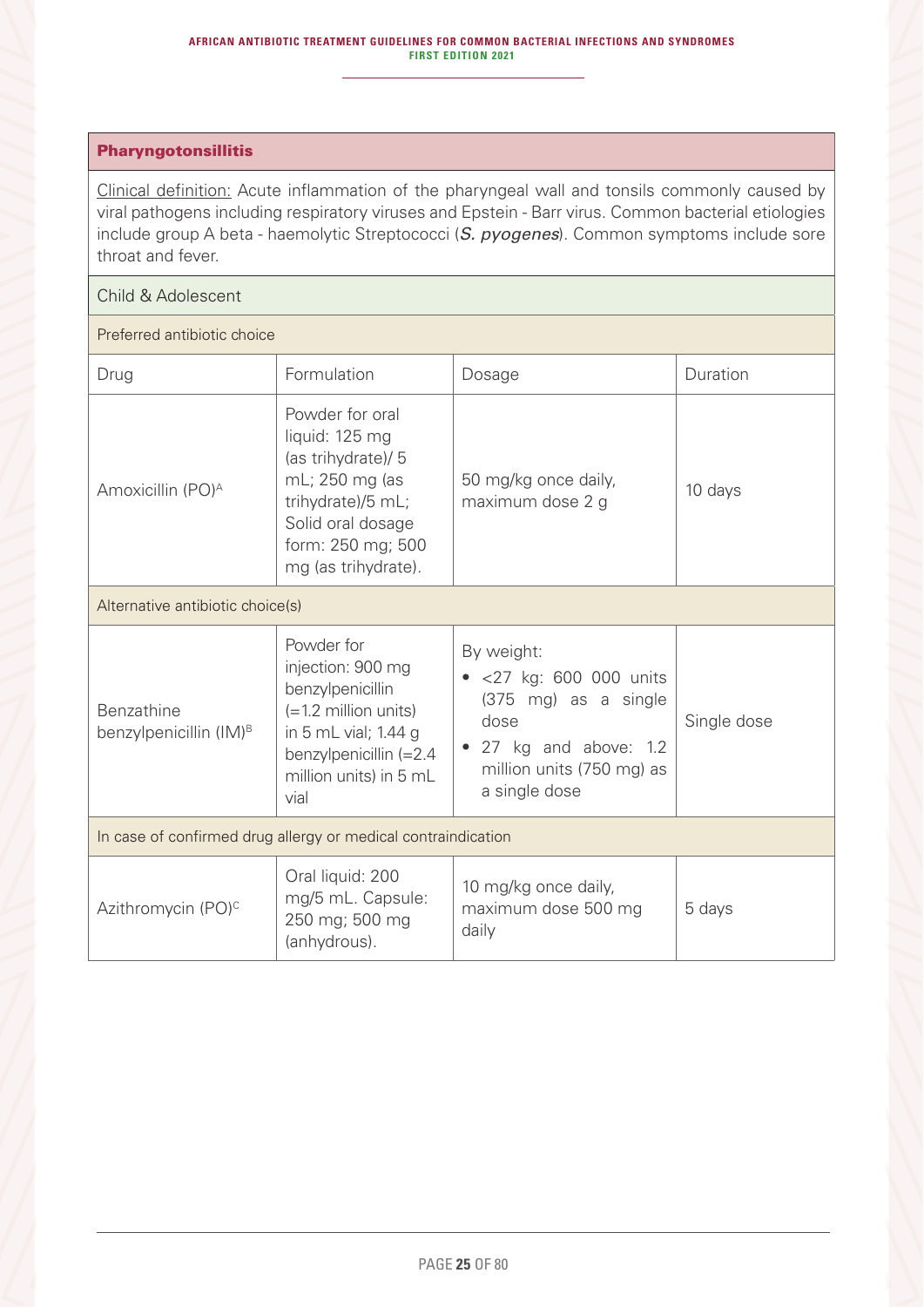Principles of Stewardship:

- Viral and bacterial acute pharyngitis usually resolve without antibiotic treatment but the primary reason for considering antibiotic treatment is to prevent acute rheumatic fever (and to a lesser extent local suppurative complications)
- Clinical features that suggest a viral rather than a bacterial cause of pharyngotonsillitis include runny nose, hoarse voice or cry, cough, conjunctivitis, discrete oral ulcerative lesions, and diarrhoea. In these cases, avoid antibiotic use.
- Children less than 3 years of age should not receive antibiotics as part of treatment for pharyngotonsillitis as they are not at significant risk for acute rheumatic fever.

### Other Notes:

A. If a patient cannot tolerate oral antibiotics (e.g. persistent vomiting), IV or IM antibiotics may be considered:

> Ampicillin (25 mg/kg/dose 6 hourly, Maximum dose: 500 mg 6 hourly), or Ceftriaxone (50 mg/kg/dose once daily, Maximum dose: 1 g daily)

- B. Painful IM administration of benzathine benzylpenicillin may be reduced by dissolving benzathine benzylpenicillin 1.2 million units in 3.2 mL lidocaine 1% without adrenaline (epinephrine) and bringing the preparation to room temperature before injection.
- C. Significant rates of resistance of Group A Streptococcus strains to macrolides (azithromycin) and azalides (clarithromycin) have been reported in many parts of the world. If patient fails treatment with a macrolide or azalide, consider ceftriaxone or refer to a specialist.

### Suspected Acute Bacterial Sinusitis

Clinical definition: Acute bacterial infection of para - nasal sinuses. Common bacterial pathogens include *S. pneumoniae, H. influenzae,* and *M. catarrhalis.* Symptoms include a preceding upper respiratory tract infection, fever, nasal congestion, nasal discharge, facial pain and tenderness. Uncommon in children, particularly in young children in whom sinuses are not fully developed.

### Infant, Child & Adolescent

### Preferred antibiotic choice

| Drug                          | Formulation                                                                                                                                                      | Dosage                                                           | Duration     |
|-------------------------------|------------------------------------------------------------------------------------------------------------------------------------------------------------------|------------------------------------------------------------------|--------------|
| Amoxicillin (PO) <sup>A</sup> | Powder for oral liq-<br>uid: 125 mg (as trihy-<br>drate) /5 mL; 250 mg<br>(as trihydrate) /5 mL;<br>Solid oral dosage<br>form: 250 mg; 500<br>mg (as trihydrate) | 40 - 45 mg/kg/dose 12<br>hourly, maximum dose 1.5<br>g 12 hourly | $5 - 7$ days |
|                               |                                                                                                                                                                  |                                                                  |              |

For patients who received amoxicillin in the previous 30 days, or for those who are non - responsive to first - line treatment with amoxicillin after 48 – 72 hours.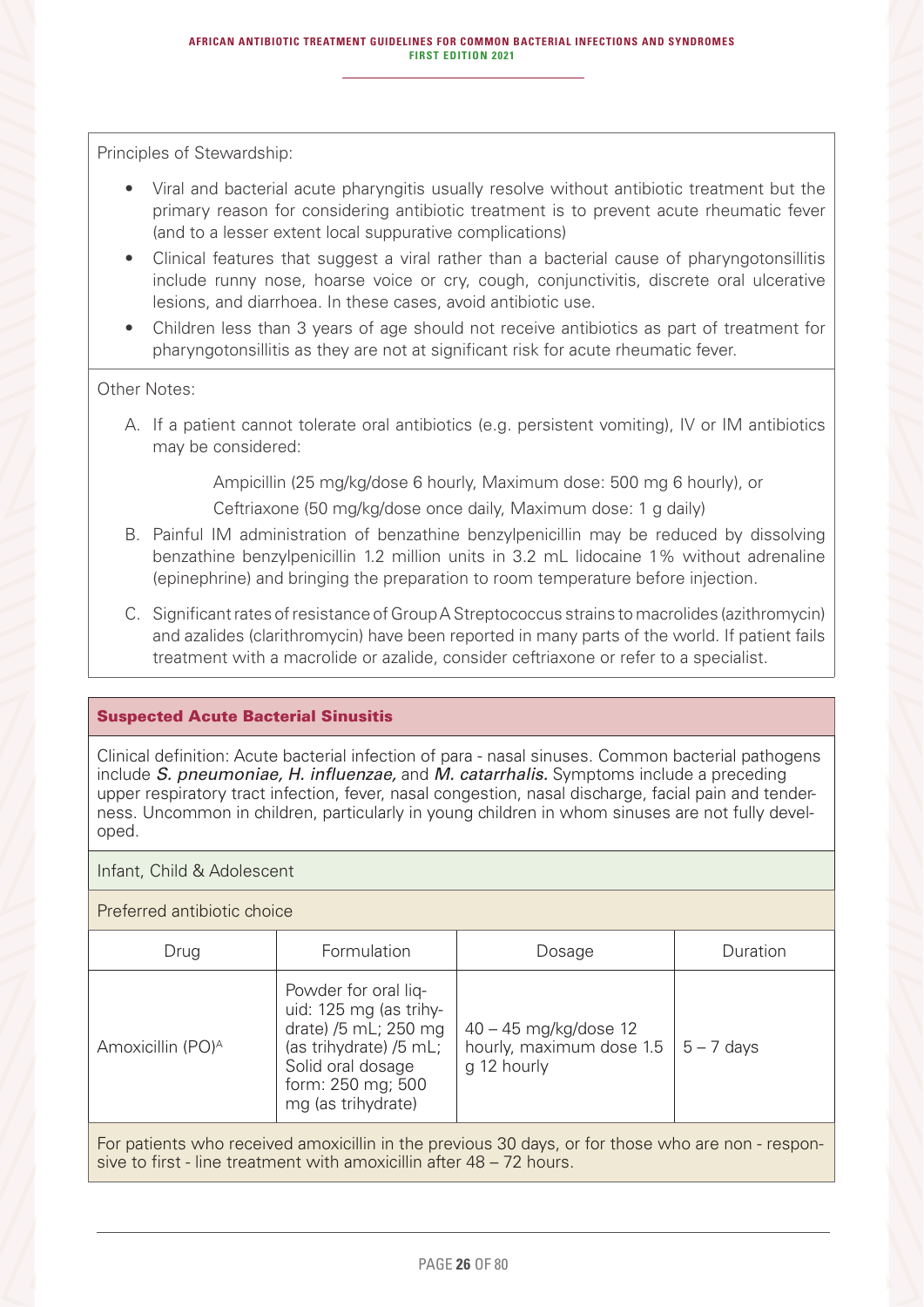| Amoxicillin + clavulan-<br>ic acid (PO) <sup>A</sup>          | Oral liquid: 125 mg<br>$amoxicillin + 31.25$<br>mg clavulanic acid/5<br>$mL$ ; 250 mg amox-<br>icillin $+62.5$ mg<br>clavulanic acid/5 mL;<br>Tablet: 500 mg (as<br>trihydrate) + $125$ mg<br>(as potassium salt). | $40 - 45$ mg/kg of amoxi-<br>cillin component per dose<br>12 hourly, maximum dose<br>of amoxicillin component:<br>875 mg 12 hourly. (Refer<br>to Other Notes <sup>B</sup> below<br>for guidance on dosing<br>accurately) | $5 - 7$ days |  |
|---------------------------------------------------------------|--------------------------------------------------------------------------------------------------------------------------------------------------------------------------------------------------------------------|--------------------------------------------------------------------------------------------------------------------------------------------------------------------------------------------------------------------------|--------------|--|
| In case of confirmed drug allergy or medical contraindication |                                                                                                                                                                                                                    |                                                                                                                                                                                                                          |              |  |
| Azithromycin (PO) <sup>c</sup>                                | Oral liquid: 200 mg/5<br>mL; Capsule: 250<br>mg; 500 mg (anhy-                                                                                                                                                     | 10 mg/kg once daily, maxi-<br>mum dose 500 mg daily                                                                                                                                                                      | 5 days       |  |

Principles of Stewardship:

drous).

• Practice watchful waiting and withhold antibiotics except for patients with severe symptoms. For severe cases or poor response to initial therapy, expert advice and radiological imaging may be required to exclude intracranial extension.

### Other Notes:

- A. If a patient cannot tolerate oral antibiotics (e.g. persistent vomiting), IV or IM antibiotics may be considered:
	- Ampicillin (25 mg/kg/dose 6 hourly, Maximum dose: 500 mg 6 hourly), or
	- Cceftriaxone (50 mg/kg/dose once daily, Maximum dose: 1 g)
- B. Current widely available oral liquid formulations contain amoxicillin  $+$  clavulanic acid in a 4:1 ratio. To achieve 40 - 45 mg/kg/dose of amoxicillin component, when using the 4:1 formulation, prescribe amoxicillin + clavulanic acid 10 - 15 mg/kg/dose of amoxicillin component 12 hourly and separately prescribe amoxicillin 30 - 35 mg/kg/dose 12 hourly in order not to exceed the maximum recommended dose of clavulanic acid (10 mg/kg/day) thereby reducing the risk of antibiotic - associated diarrhoea.

If oral liquid formulations with a higher dose of amoxicillin are available (7:1 ratio – 400 mg amoxicillin + 57.5 mg clavulanic acid/5 mL, or 14:1 ratio – 600 mg amoxicillin + 42.9 mg clavulanic acid/5 mL), these may be dosed at 40 - 45 mg/kg dose of amoxicillin component 12 hourly without a separate amoxicillin prescription (the clavulanic acid dose will not be exceeded). If the 7:1 ratio tablet formulation is available (875 mg amoxicillin  $+$  125 mg clavulanic acid) it may be prescribed 12 hourly for children weighing 25 kg or more.

C. If patient fails macrolide therapy, consider ceftriaxone or refer to a specialist.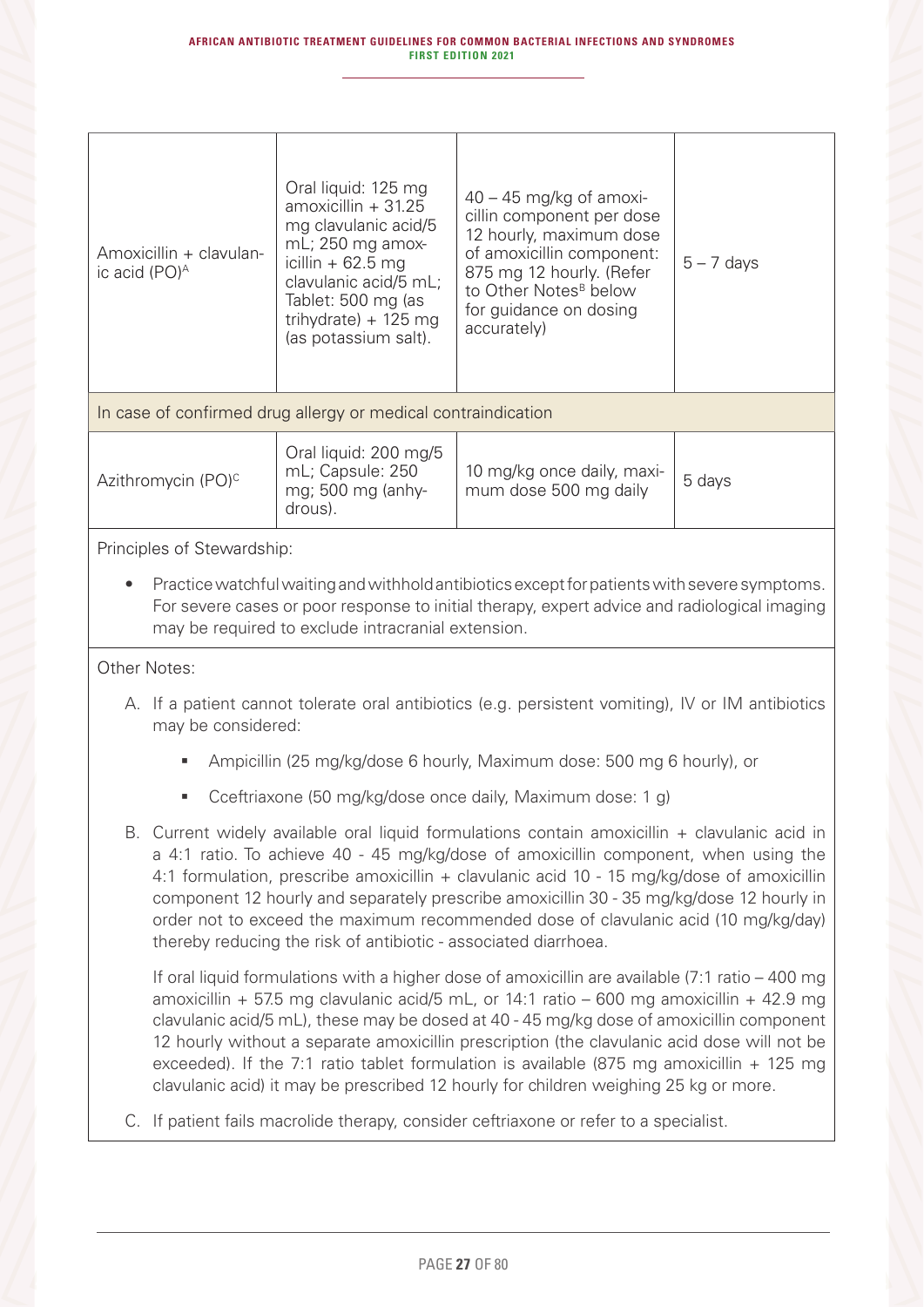### Dental Abscess (Including Acute Necrotising Gingivitis/Periodontitis)

Clinical definition: A dental abscess refers to acute or chronic suppurative infection related to the teeth. Symptoms include severe pain, tooth sensitivity, inflammation, and swelling of the gums and face. Acute necrotizing gingivitis/periodontitis refers to acute very painful infection of the gingival margin. Clinical features include foul - smelling breath, necrosis and sloughing of gum margin, loss of gingiva and supporting bone around teeth. It may be associated with underlying illness (e.g. malnutrition, HIV) and may extend to the lips and cheeks without adequate treatment. Infections are usually caused by multiple oral bacteria including anaerobic organisms.

### Child & Adolescent

### Preferred antibiotic choice

| Drug                                                          | Formulation                                                                                                                                                                    | Dosage                                                                | Duration     |  |
|---------------------------------------------------------------|--------------------------------------------------------------------------------------------------------------------------------------------------------------------------------|-----------------------------------------------------------------------|--------------|--|
| Combination therapy<br>with:<br>Amoxicillin (PO)              | Amoxicillin - Powder<br>for oral liquid: 125<br>mg (as trihydrate)/5<br>mL; 250 mg (as tri-<br>hydrate)/5 mL; Solid<br>oral dosage form:<br>250 mg; 500 mg (as<br>trihydrate). | 40 - 45 mg/kg/dose 12<br>hourly, maximum dose:<br>$1.5$ g $12$ hourly | $5 - 7$ days |  |
| <b>PLUS</b><br>Metronidazole (PO) <sup>A</sup>                | Metronidazole - Oral<br>liquid: 200 mg (as<br>benzoate)/5 mL. Tab-<br>let: 200 mg to 500<br>mg. Injection: 500<br>mg in 100 - mL vial.                                         | 7.5 mg/kg/dose 8 hourly,<br>maximum dose 300 mg<br>8 hourly           |              |  |
| Alternative antibiotic choice(s)                              |                                                                                                                                                                                |                                                                       |              |  |
| Drug                                                          | Formulation                                                                                                                                                                    | Dosage                                                                | Duration     |  |
| Clindamycin (PO)                                              | Capsule: 150 mg<br>(as hydrochloride).<br>Injection: 150 mg (as<br>phosphate)/ mL; Oral<br>liquid: 75 mg/5 mL<br>(as palmitate).                                               | 6 mg/kg/dose 6 hourly,<br>maximum dose 450 mg<br>6 hourly             | 5 days       |  |
| In case of confirmed drug allergy or medical contraindication |                                                                                                                                                                                |                                                                       |              |  |
| Drug                                                          | Formulation                                                                                                                                                                    | Dosage                                                                | Duration     |  |
| Azithromycin (PO)                                             | Oral liquid: 200 mg/5<br>mL. Capsule: 250<br>mg; 500 mg (anhy-                                                                                                                 | 10 mg/kg once daily,<br>maximum dose 500 mg                           | $3 - 5$ days |  |

drous).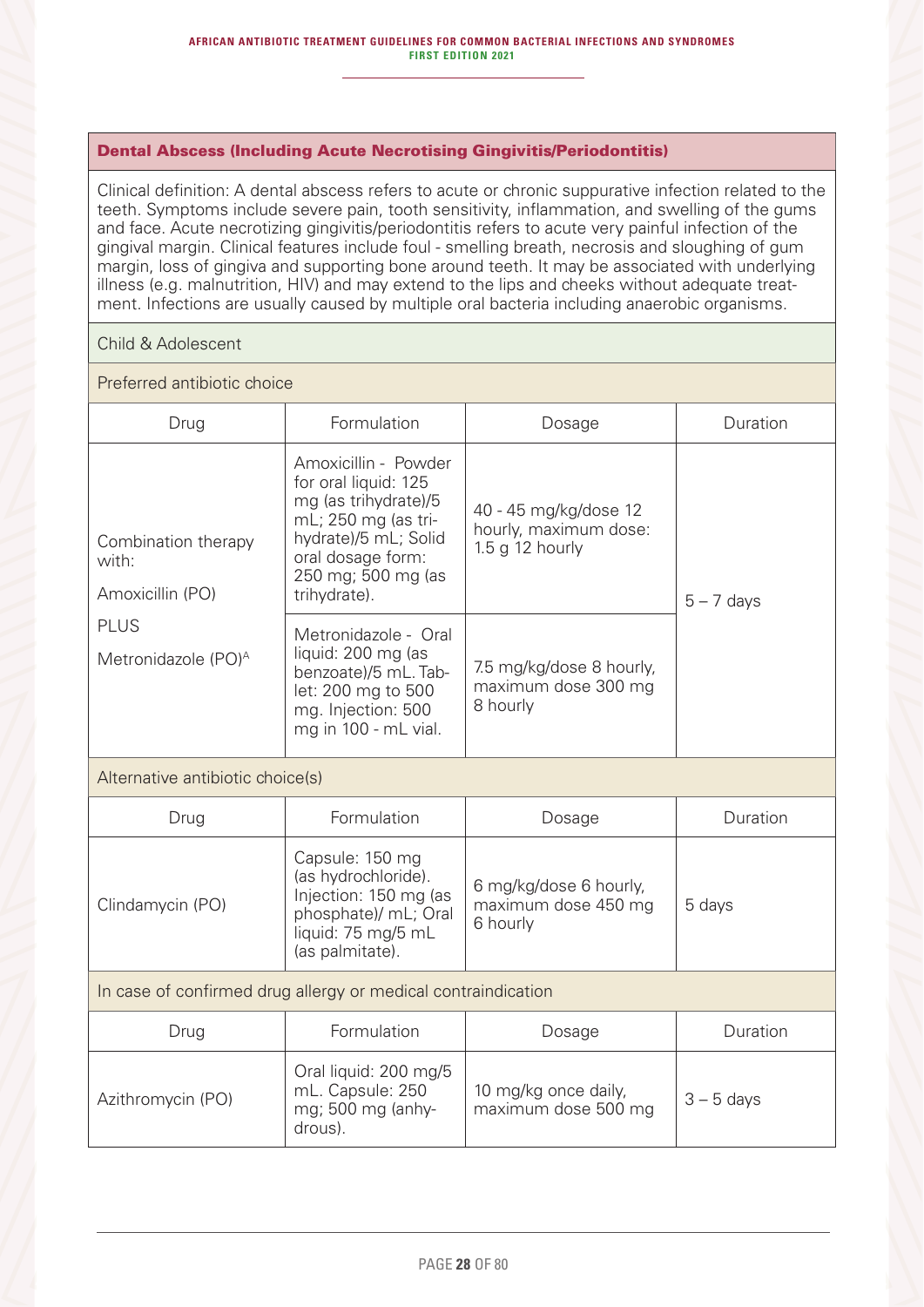Principles of Stewardship:

- Referral to a dentist is recommended in all cases.
- If the abscess is drained and the patient is improving, consider stopping antibiotics after 5 days of treatment.
- For gingivitis alone without necrosis or abscess, do not treat with antibiotics.

Other Notes:

- If a patient cannot tolerate oral antibiotics or for severe disease, IV/IM antibiotics may be considered. Treat with:
	- Ampicillin (25 mg/kg/dose 6 hourly IV or IM, Maximum dose: 500 mg 6 hourly) PLUS metronidazole (7.5 mg/kg/dose 8 hourly IV, Maximum dose: 400 mg 8 hourly), or
	- Ceftriaxone (50 mg/kg/dose once daily IV or IM, Maximum dose: 1 g daily) PLUS metronidazole (7.5 mg/kg/dose 8 hourly IV, Maximum dose: 300 mg 8 hourly)

### **Cardiac**

### Acute Rheumatic Fever

Clinical definition: An inflammatory condition that may follow a throat infection with group A streptococci and an important cause of acquired heart disease in the acute phase of the disease and as a result of chronic valvular complications. Acute rheumatic fever is predominantly a disease of children (not infants), adolescents and young adults

Child & Adolescent

Preferred antibiotic choice

| Drug                             | Formulation                                                                                                                                                     | Dosage                                     | Duration |  |
|----------------------------------|-----------------------------------------------------------------------------------------------------------------------------------------------------------------|--------------------------------------------|----------|--|
| Amoxicillin (PO)                 | Powder for oral liq-<br>uid: 125 mg (as trihy-<br>drate)/5 mL; 250 mg<br>(as trihydrate)/5 mL,<br>Solid oral dosage<br>form: 250 mg; 500<br>mg (as trihydrate). | 50 mg/kg once daily, maxi-<br>mum dose 2 g | 10 days  |  |
| Alternative antibiotic choice(s) |                                                                                                                                                                 |                                            |          |  |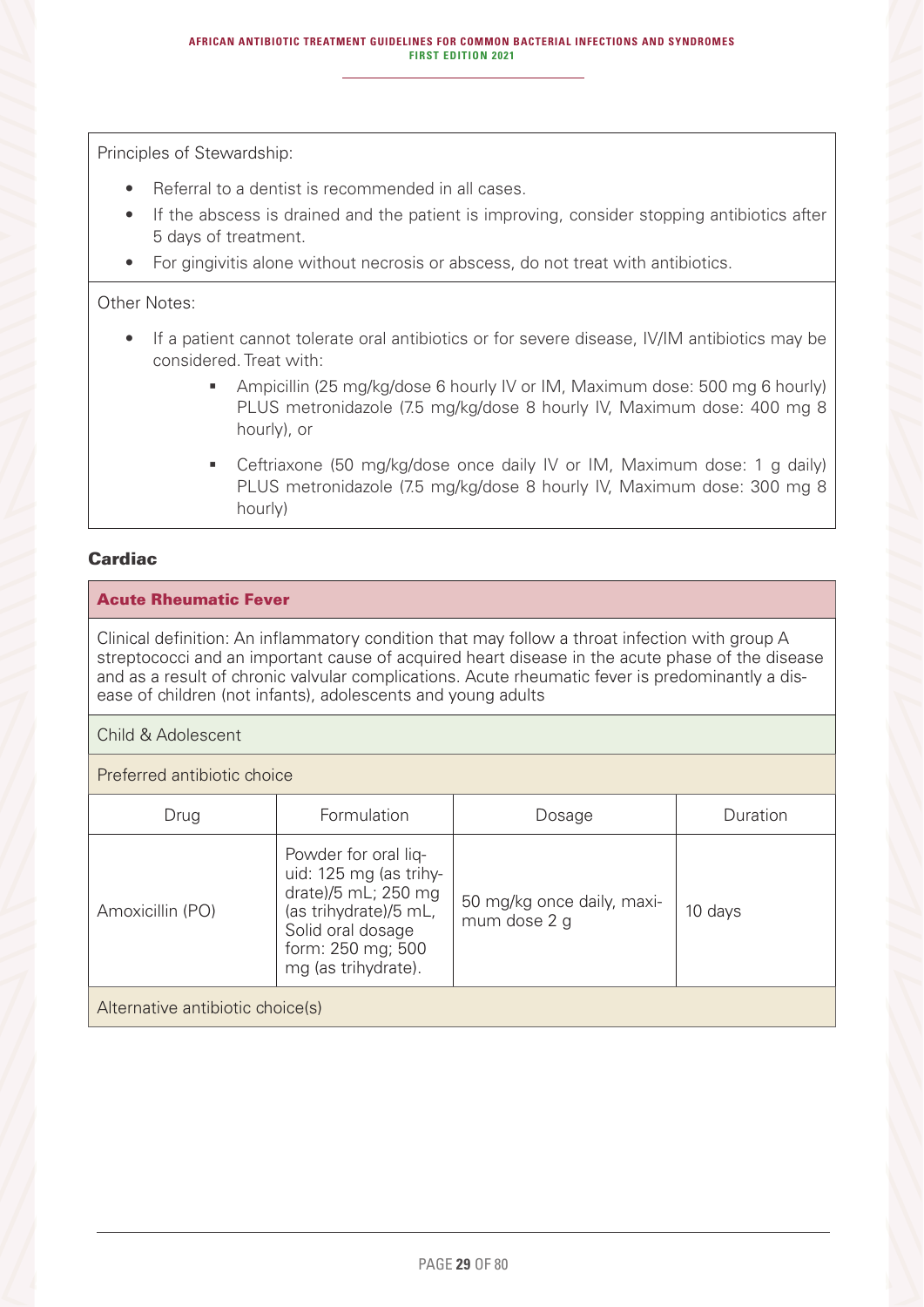| Benzathine benzylpen-<br>icillin $(IM)^A$                     | Powder for injection:<br>900 mg benzylpen-<br>icillin $(=1.2 \text{ million})$<br>units) in 5 mL vial;<br>1.44 g benzylpeni-<br>cillin $(=2.4$ million<br>units) in 5 mL vial | By weight:<br><27 kg: 600 000 units<br>$\bigcirc$<br>(375 mg) as a single<br>dose<br>$\circ$ 27 kg and above: 1.2<br>million units (750 mg)<br>as a single dose | Single dose  |
|---------------------------------------------------------------|-------------------------------------------------------------------------------------------------------------------------------------------------------------------------------|-----------------------------------------------------------------------------------------------------------------------------------------------------------------|--------------|
| In case of confirmed drug allergy or medical contraindication |                                                                                                                                                                               |                                                                                                                                                                 |              |
| Azithromycin (PO) <sup>B</sup>                                | Oral liquid: 200 mg/5<br>mL; Capsule: 250<br>mg; 500 mg (anhy-                                                                                                                | 10 mg/kg once daily, maxi-<br>mum dose 500 mg daily                                                                                                             | $3 - 5$ days |

drous).

Principles of Stewardship:

• None

Other Notes:

- A. Painful intramuscular administration of benzathine benzylpenicillin may be reduced by dissolving benzathine benzylpenicillin 1.2 million units in 3.2 mL lidocaine 1% without adrenaline (epinephrine) and bringing the preparation to room temperature before injection
- B. Significant rates of resistance of Group A Streptococcus strains to macrolides (azithromycin) and azalides (clarithromycin) have been reported in many parts of the world. Use of these antibiotics may result in treatment failure.
- Prophylaxis: administer to all patients with documented rheumatic fever. Continue prophylaxis for 10 years or until 21 years of age (whichever is longer) if no rheumatic valvular disease, and until 35 years of age in patients with rheumatic valvular disease.
	- o Benzathine benzylpenicillin (IM) 600,000 IU every 21 28 days for children weighing <30 kg or 1.2 MU every 21 - 28 days for children weighing 30 kg or more, OR Phenoxymethylpenicillin (PO) 125 mg 12 hourly OR amoxicillin (PO) 125 mg daily for children weighing <30kg and 250 mg daily for children weighing 30 kg or more.
	- o For patients with severe penicillin allergies, give prophylaxis with:
		- For children <11 years: Macrolide e.g. azithromycin (PO) 10mg/kg/dose (maximum dose 500 mg) 3 times weekly
		- For children 11 years or older: Macrolide e.g. azithromycin (PO) 250 mg daily)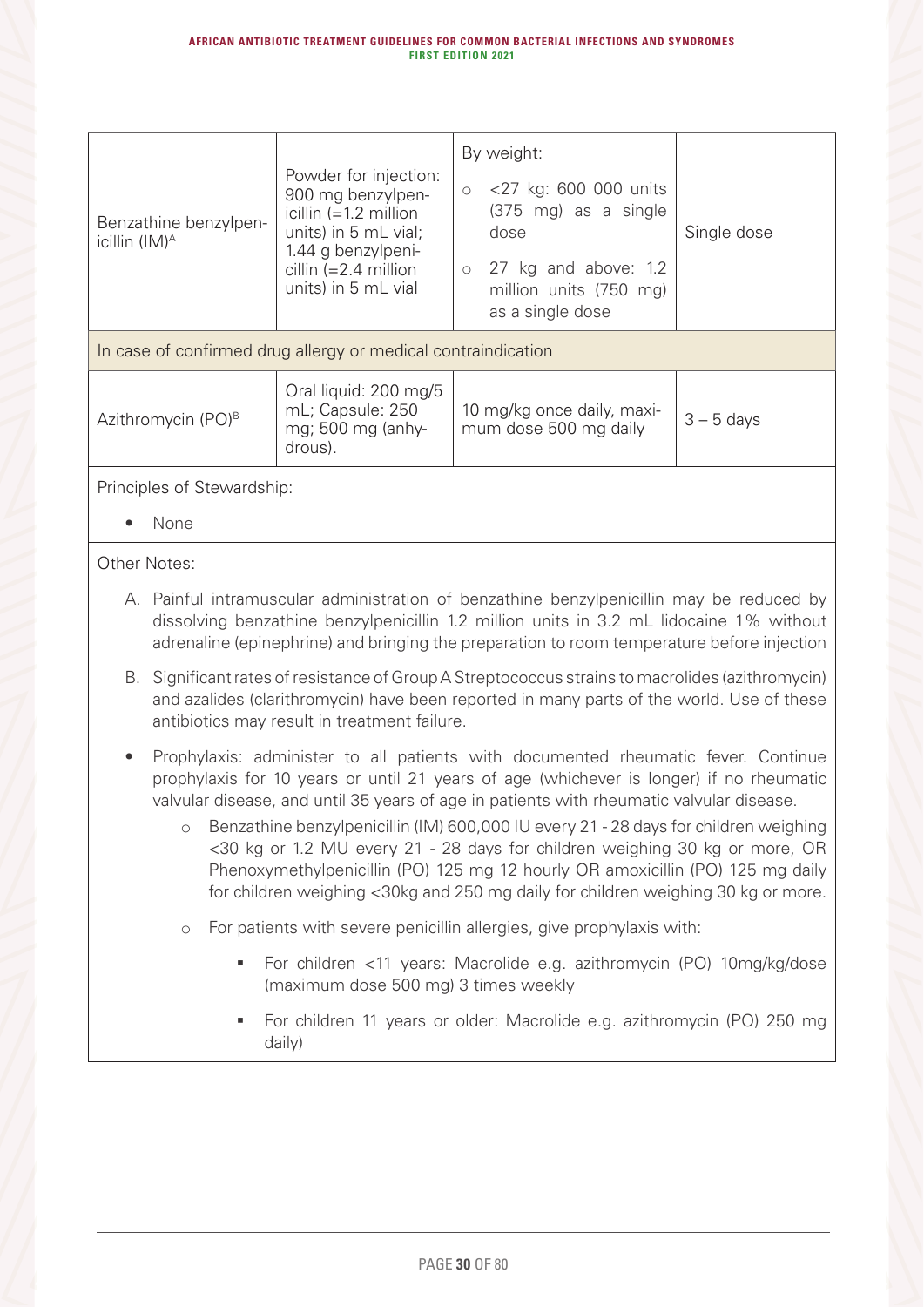### Infective Endocarditis (Native Valve)

Clinical definition: Infection of the endothelial surface of the heart. Symptoms may be variable and non - specific. Ideally, the diagnosis should be confirmed and an organism identified on blood culture before commencing treatment. However, if the patient presents with severe disease, empiric treatment should be started and directed at staphylococci and streptococci.

Neonate, Infant, Child & Adolescent

### Preferred antibiotic choice

| Drug                                                                                          | Formulation                                                                                                                                                 | Dosage                                                                                                                                                                                              | Duration                    |
|-----------------------------------------------------------------------------------------------|-------------------------------------------------------------------------------------------------------------------------------------------------------------|-----------------------------------------------------------------------------------------------------------------------------------------------------------------------------------------------------|-----------------------------|
| Combination thera-<br>py with:                                                                | Benzylpenicillin -<br>Powder for injection:<br>600 mg (= $1$ million<br>$ U\rangle$ ; 3 g (= 5 million $ U\rangle$<br>(sodium or potassium<br>salt) in vial | First week of life (7 days<br>$\bigcirc$<br>or less): 100 000 IU/kg/<br>dose 8 hourly<br>8 days of age & older:<br>$\circ$<br>125 000 IU/kg/dose 6<br>hourly, maximum dose 5<br>million IU 6 hourly |                             |
| Benzylpenicillin<br>(IV)<br><b>PLUS</b><br>Cloxacillin (IV)<br><b>PLUS</b><br>Gentamicin (IV) | Cloxacillin - Powder<br>for injection: 500 mg<br>(as sodium salt) in vial                                                                                   | First week of life (7 days<br>$\circ$<br>or less): 50 mg/kg/dose<br>12 hourly<br>8 - 28 days: 50 mg/kg/<br>$\circ$<br>dose 8 hourly<br>28 days & older: 50<br>$\circ$<br>mg/kg/dose<br>6<br>hourly, | $4 - 6$ weeks               |
|                                                                                               |                                                                                                                                                             | maximum dose 3 g 6<br>hourly                                                                                                                                                                        |                             |
|                                                                                               | Gentamicin - Injec-<br>tion: 10 mg, 40 mg (as<br>sulfate) / mL in 2 mL<br>vial                                                                              | 3 mg/kg/dose once daily,<br>maximum dose 360 mg                                                                                                                                                     | First 2 weeks of<br>therapy |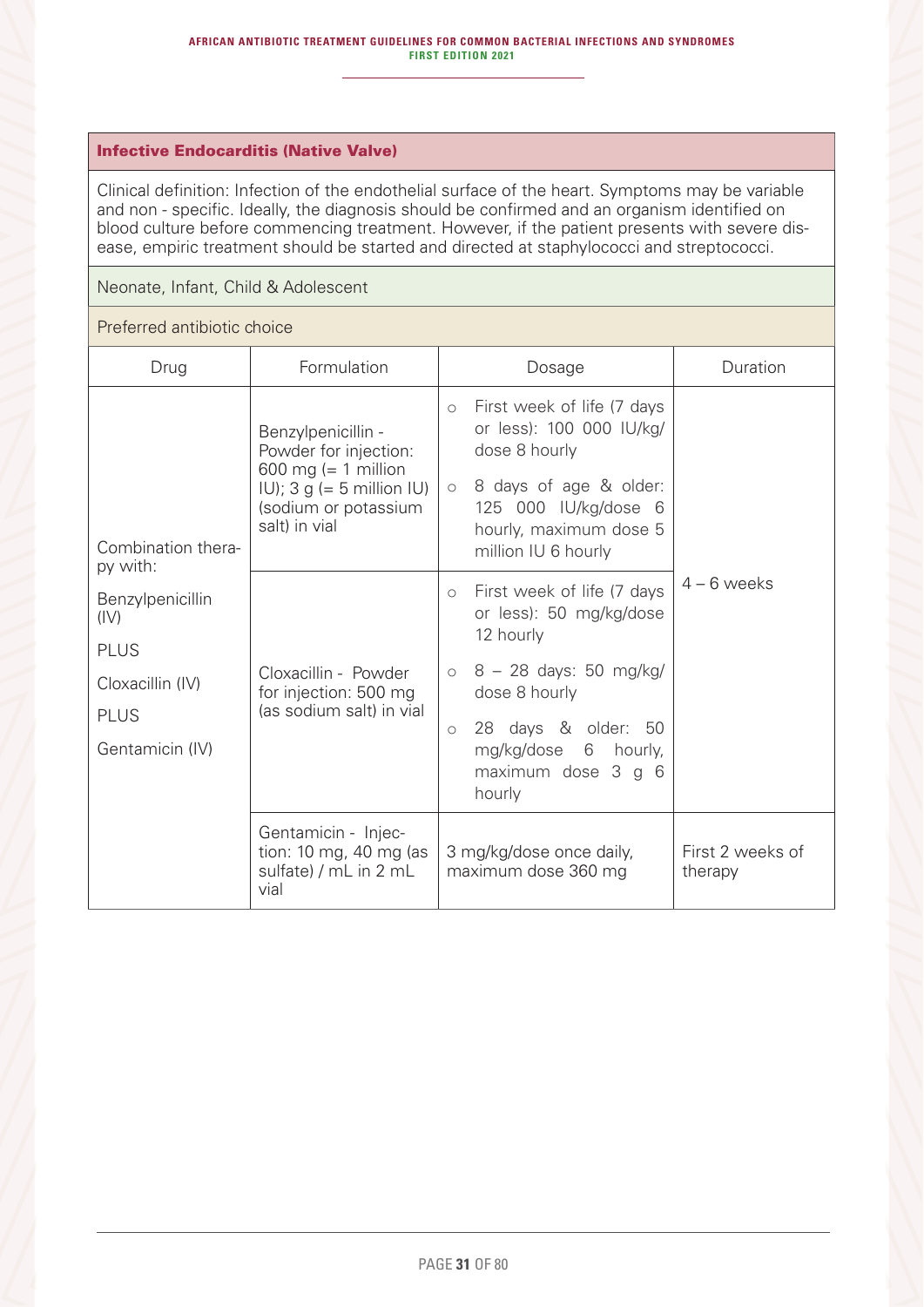| Alternative antibiotic choice(s)                                                 |                                                                          |                     |                                                                         |               |
|----------------------------------------------------------------------------------|--------------------------------------------------------------------------|---------------------|-------------------------------------------------------------------------|---------------|
| If Benzylpenicillin<br>is not available,<br>substitute with:                     |                                                                          | $\circ$             | First week of life (7 days                                              |               |
| Ampicillin (IV)                                                                  |                                                                          |                     | or less): 50 mg/kg/dose 8                                               |               |
| Treat in combina-<br>tion with                                                   | Ampicillin - Powder<br>for injection: 500 mg,<br>1 g (as sodium salt) in | $\circlearrowright$ | hourly<br>8 days of age & older:                                        | $4 - 6$ weeks |
| Cloxacillin (IV)                                                                 | vial                                                                     |                     | 50 mg/kg/dose 6 hourly,<br>maximum dose 2 g 6                           |               |
| <b>PLUS</b>                                                                      |                                                                          |                     | hourly                                                                  |               |
| Gentamicin (IV), as<br>above.                                                    |                                                                          |                     |                                                                         |               |
| If Cloxacillin is not<br>available, substi-<br>tute with:                        |                                                                          | $\circ$             | First week of life (7 days                                              |               |
| Cefazolin (IV)                                                                   |                                                                          |                     | or less): 50 mg/kg/dose<br>12 hourly                                    |               |
| Treat in combina-<br>tion with Benzyl-<br>penicillin (IV) (Or<br>Ampicillin (IV) | Cefazolin - Powder<br>for injection: 1 g (as<br>sodium salt) in vial     | $\circ$             | 8 days of age & older:<br>50 mg/kg/dose 8 hourly,<br>maximum dose 4 g 8 | $4 - 6$ weeks |
| <b>PLUS</b>                                                                      |                                                                          |                     | hourly                                                                  |               |
| Gentamicin (IV), as<br>above.                                                    |                                                                          |                     |                                                                         |               |
| In case of confirmed drug allergy or medical contraindication                    |                                                                          |                     |                                                                         |               |
| Drug                                                                             | Formulation                                                              |                     | Dosage                                                                  | Duration      |

| Drug                                              | Formulation                                                                    | Dosage                   | Duration                    |
|---------------------------------------------------|--------------------------------------------------------------------------------|--------------------------|-----------------------------|
| Vancomycin (IV)<br><b>PLUS</b><br>Gentamicin (IV) | Vancomycin - Injec-<br>tion: $500$ mg, 1 g vial<br>(as hydrochloride)          | 15 mg/kg/dose 6 hourly   | $4 - 6$ weeks               |
|                                                   | Gentamicin - Injec-<br>tion: 10 mg, 40 mg (as<br>sulfate) / mL in 2 mL<br>vial | 1.5 mg/kg/dose 12 hourly | First 2 weeks of<br>therapy |

Principles of Stewardship:

- For suspected infective endocarditis cases, 3 blood cultures should be obtained in rapid succession from 3 anatomic sites within 6 hours before initiation of antibiotic therapy.
- If a pathogen is identified in blood culture, antibiotic treatment should be tailored to that pathogen, in line with appropriate guidelines. The pathogen and anatomical site may affect the duration of therapy.
- Therapeutic drug monitoring and renal function monitoring on patients treated with vancomycin and/or gentamicin.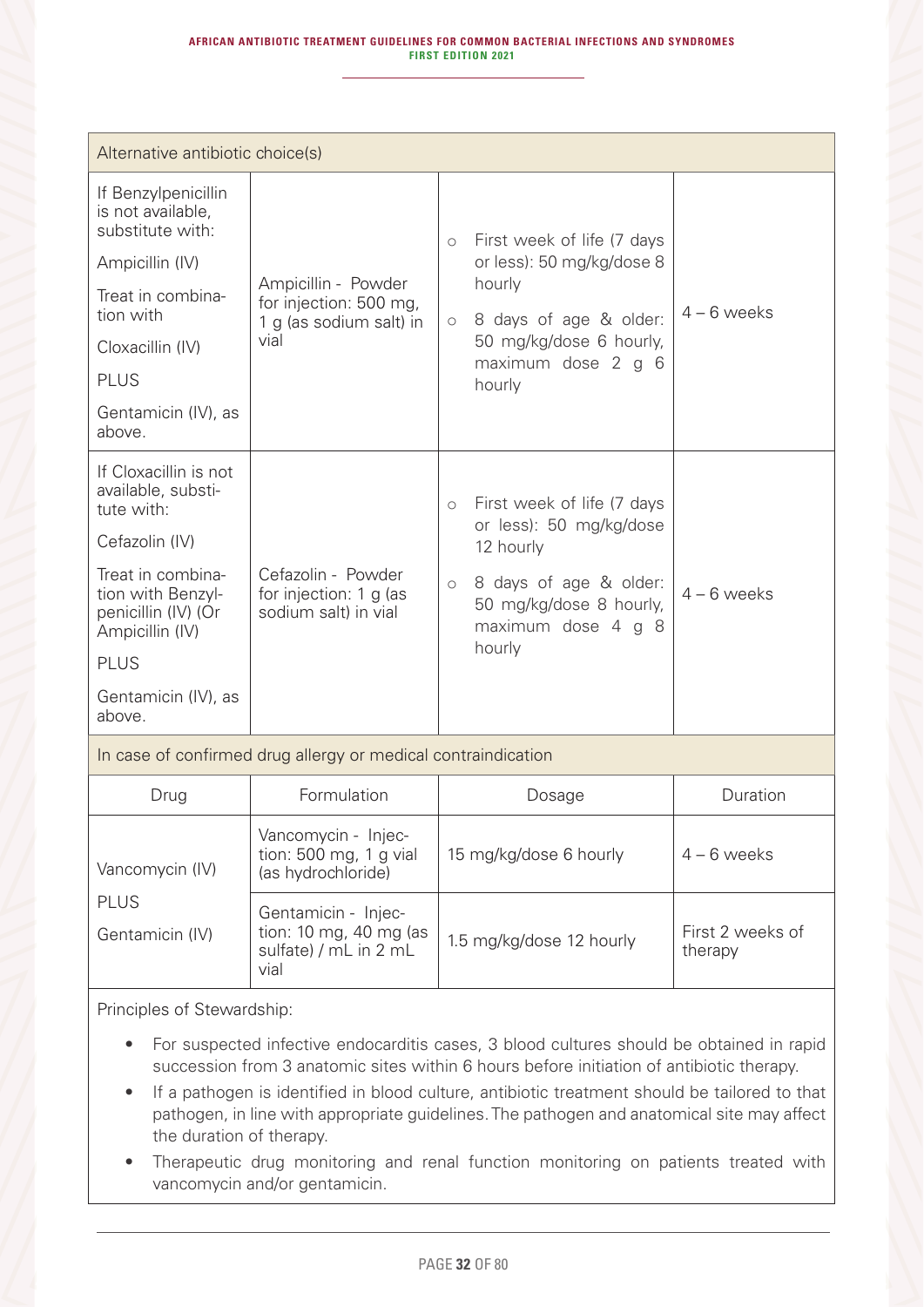Other Notes:

• Obtain expert advice from a cardiologist and/or infectious diseases specialist (if available) in all cases of endocarditis (native valve or prosthetic valve endocarditis)

### **Respiratory**

Acute Lower Respiratory Tract Infection: Mild - Moderate/Ambulatory (Community - Acquired)

Clinical definition: Acute lower respiratory tract infection includes acute viral bronchiolitis, and acute viral and bacterial pneumonia. Antibiotics are indicated in the empiric treatment of pneumonia and are not usually indicated for the treatment of bronchiolitis. However, the decision to prescribe or withhold antibiotics is influenced by several factors: the ability to clinically distinguish acute viral bronchiolitis from pneumonia, laboratory and radiological findings may not provide confident differentiation of viral bronchiolitis from bacterial pneumonia, the knowledge that bacterial co infection may be present in a variable proportion of children with features of bronchiolitis, the ability of the caregiver to monitor the child and re - access health care urgently in the event of clinical deterioration. WHO recommends that antibiotics should be prescribed for young children with acute onset of cough associated with wheeze, fast breathing and chest indrawing. Antibiotic selection is based on assessment of severity and likely aetiology. Common bacterial causes of pneumonia include: neonates – Group B Streptococci, Klebsiella species, *E. coli*, *C. trachomatis*, *S. aureus*; older infants and children – *S. pneumoniae*, *H. influenzae*, *S. aureus*, *M. catarrhalis*, *M. pneumoniae*.

#### **Neonate**

All children younger than 1 month with mild/moderate or severe Acute Lower Respiratory Tract Infection should be admitted to hospital. See guidelines for severe Acute Lower Respiratory Infections.

### Infant, Child & Adolescent

Preferred antibiotic choice

| Drug             | Formulation                                                                                                                                                 | Dosage                                                            | Duration |
|------------------|-------------------------------------------------------------------------------------------------------------------------------------------------------------|-------------------------------------------------------------------|----------|
| Amoxicillin (PO) | Powder for oral<br>liquid: 125 mg (as<br>trihydrate)/5 mL; 250<br>mg (as trihydrate)/5<br>mL. Solid oral dosage<br>form: 250 mg; 500 mg<br>(as trihydrate). | 40 - 45 mg/kg/dose 12<br>hourly, maximum dose: 1.5<br>g 12 hourly | 5 days   |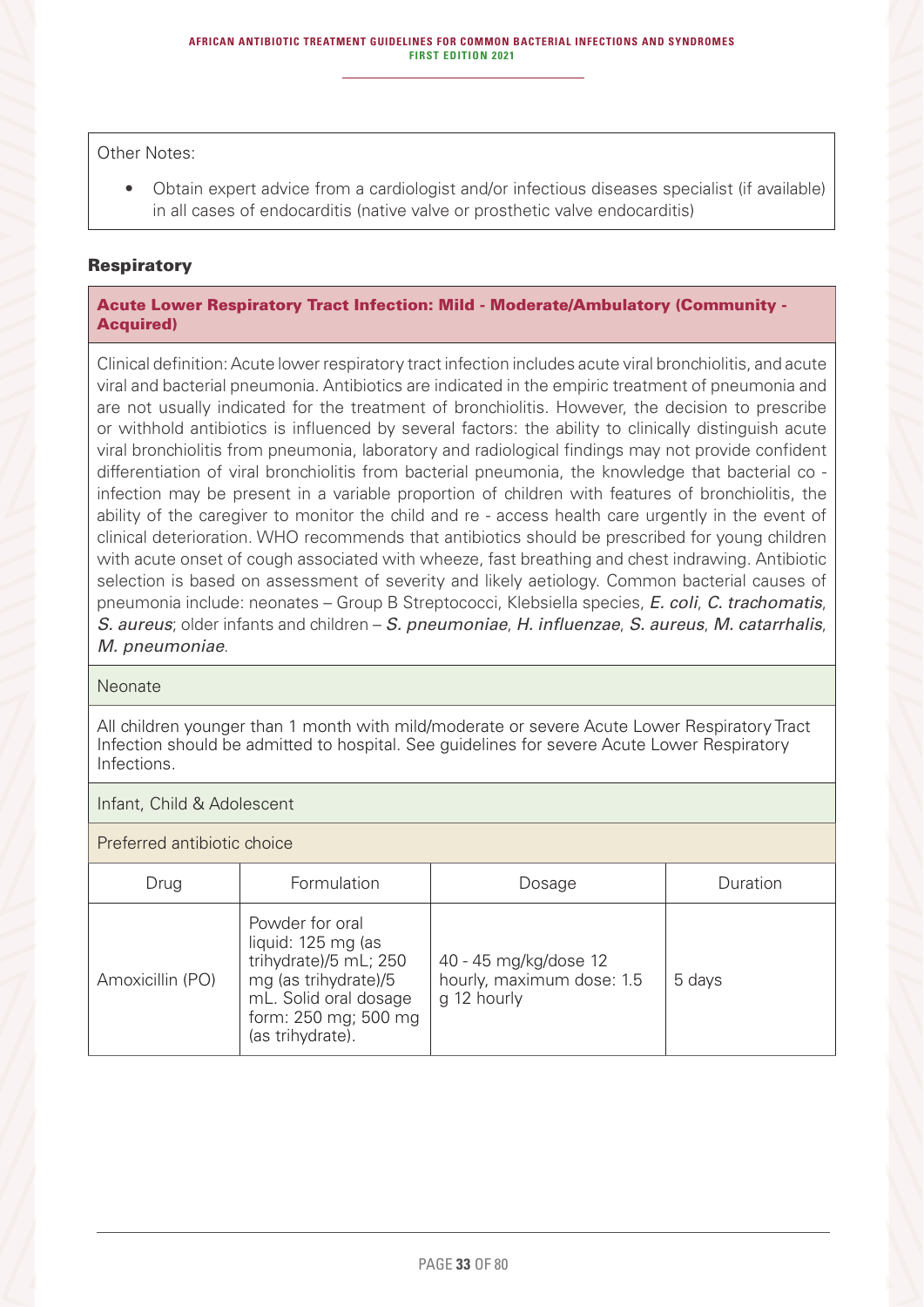| In case of poor response to preferred antibiotic choice       |                                                                                                                                                                                                           |                                                                                                                                                                                                                        |              |
|---------------------------------------------------------------|-----------------------------------------------------------------------------------------------------------------------------------------------------------------------------------------------------------|------------------------------------------------------------------------------------------------------------------------------------------------------------------------------------------------------------------------|--------------|
| Amoxicillin +<br>clavulanic Acid<br>(PO)                      | Oral liquid: 125 mg<br>amoxicillin $+31.25$ mg<br>clavulanic acid/5 mL;<br>250 mg amoxicillin<br>+ 62.5 mg clavulanic<br>acid/5 mL. Tablet: 500<br>mg (as trihydrate) +<br>125 mg (as potassium<br>salt). | $40 - 45$ mg/kg of amoxicillin<br>component per dose 12<br>hourly, maximum dose of<br>amoxicillin component: 875<br>mg 12 hourly.<br>(Refer to Other Notes <sup>A</sup><br>below for guidance on<br>dosing accurately) | 5 days       |
| In case of confirmed drug allergy or medical contraindication |                                                                                                                                                                                                           |                                                                                                                                                                                                                        |              |
| Azithromycin<br>$(PO)^B$                                      | Capsule: 250 mg; 500<br>mg (anhydrous). Oral<br>liquid: 200 mg/5 mL                                                                                                                                       | 10 mg/kg once daily,<br>maximum dose 500 mg                                                                                                                                                                            | $3 - 5$ days |
| Principles of Stewardship:                                    |                                                                                                                                                                                                           |                                                                                                                                                                                                                        |              |

> None

Other Notes:

A. Current widely available oral liquid formulations contain amoxicillin + clavulanic acid in a 4:1 ratio. To achieve 40 - 45 mg/kg/dose of amoxicillin component, when using the 4:1 formulation, prescribe amoxicillin + clavulanic acid 10 - 15 mg/kg/dose of amoxicillin component 12 hourly and separately prescribe amoxicillin 30 - 35 mg/kg/dose 12 hourly in order not to exceed the maximum recommended dose of clavulanic acid (10 mg/kg/day) thereby reducing the risk of antibiotic - associated diarrhoea.

If oral liquid formulations with a higher dose of amoxicillin are available (7:1 ratio – 400 mg amoxicillin + 57.5 mg clavulanic acid/5 mL, or  $14:1$  ratio – 600 mg amoxicillin + 42.9 mg clavulanic acid/5 mL), these may be dosed at 40 - 45 mg/kg dose of amoxicillin component 12 hourly without a separate amoxicillin prescription (the clavulanic acid dose will not be exceeded). If the 7:1 ratio tablet formulation is available (875 mg amoxicillin + 125 mg clavulanic acid) it may be prescribed 12 hourly for children weighing 25 kg or more.

- B. In case of treatment failure with azithromycin, treat with clindamycin (6 mg/kg/dose 6 hourly, Maximum dose: 450 mg 6 hourly).
- *S. pneumoniae* should be suspected if there is empyema, pulmonary cavitation or pneumatocoele formation, or the presence of extrapulmonary pyogenic infections. Treatment should follow Acute Lower Respiratory Tract Infection: Severe/inpatient guidelines.
- Consider screening for HIV and TB in all patients presenting with Lower Respiratory Tract Infection.

### Acute Lower Respiratory Tract Infection: Severe/Inpatient (Community - acquired)

Neonate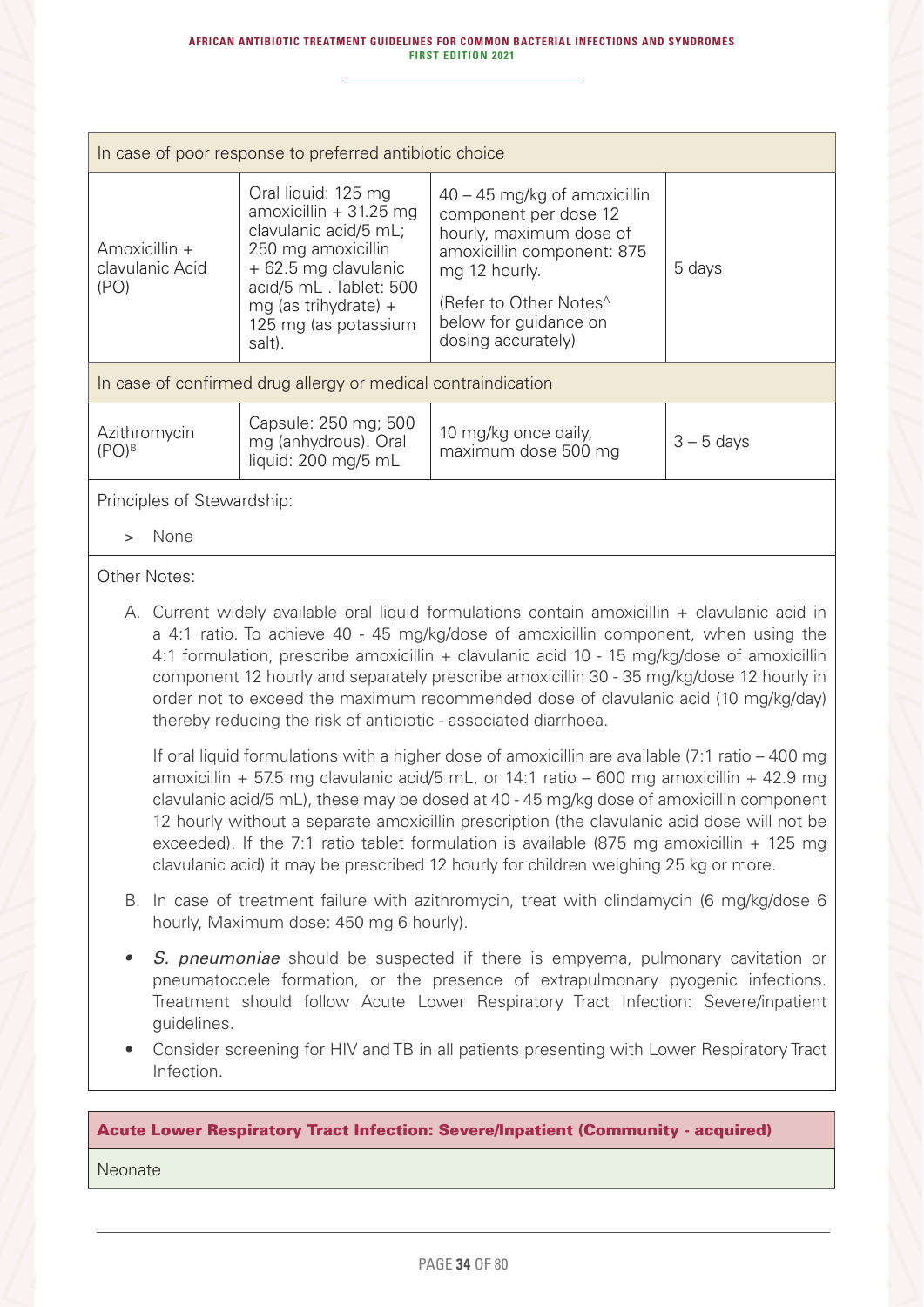| Preferred antibiotic choice                                                                                                                                                                               |                                                                                                                                                                                                |                                                                                                                                                                                       |                |
|-----------------------------------------------------------------------------------------------------------------------------------------------------------------------------------------------------------|------------------------------------------------------------------------------------------------------------------------------------------------------------------------------------------------|---------------------------------------------------------------------------------------------------------------------------------------------------------------------------------------|----------------|
| Drug                                                                                                                                                                                                      | Formulation                                                                                                                                                                                    | Dosage                                                                                                                                                                                | Duration       |
| Combination therapy<br>with:                                                                                                                                                                              | Cefotaxime -<br>Powder for injection:<br>250 mg per vial (as<br>sodium salt)                                                                                                                   | First week of life (7<br>$\circ$<br>days or less): 50 mg/<br>kg/dose 12 hourly<br>8 - 20 days: 50 mg/<br>$\bigcirc$<br>kg/dose 8 hourly<br>21 days & older: 50<br>$\circlearrowright$ |                |
| Cefotaxime (IV) <sup>A</sup>                                                                                                                                                                              |                                                                                                                                                                                                | mg/kg/dose 6 hourly                                                                                                                                                                   | $5 - 7$ days   |
| <b>PLUS</b><br>Ampicillin (IV)                                                                                                                                                                            | Ampicillin - Powder<br>for injection: 500<br>mg, 1 g (as sodium<br>salt) in vial                                                                                                               | First week of life (7<br>$\circ$<br>days or less): 100<br>mg/kg/dose 8 hourly                                                                                                         |                |
|                                                                                                                                                                                                           |                                                                                                                                                                                                | 8 days of age &<br>$\circ$<br>older: 100 mg/kg/<br>dose 6 hourly                                                                                                                      |                |
| Infant, Child & Adolescent                                                                                                                                                                                |                                                                                                                                                                                                |                                                                                                                                                                                       |                |
| Preferred antibiotic choice                                                                                                                                                                               |                                                                                                                                                                                                |                                                                                                                                                                                       |                |
| Drug                                                                                                                                                                                                      | Formulation                                                                                                                                                                                    | Dosage                                                                                                                                                                                | Duration       |
| Ampicillin (IV)                                                                                                                                                                                           | Powder for injection:<br>500 mg; 1 g (as<br>sodium salt) in vial.                                                                                                                              | 50 mg/kg/dose 6 hourly,<br>maximum dose 2 g 6<br>hourly                                                                                                                               | $5 - 7$ days   |
| If poor response to treatment or Staphylococcal pneumonia is suspected (empyema, pulmonary<br>cavitation, pneumatocoele formation or the presence of extrapulmonary pyogenic infections),<br>escalate to: |                                                                                                                                                                                                |                                                                                                                                                                                       |                |
| Amoxicillin + clavulanic<br>acid (IV)<br><b>OR</b><br>Ceftriaxone (IV)                                                                                                                                    | Amoxicillin +<br>clavulanic acid<br>- Powder for<br>injection: 500 mg<br>$(as sodium) + 100$<br>mg (as potassium<br>salt); 1000 mg (as<br>sodium) $+200$ mg<br>(as potassium salt)<br>in vial. | 30 mg/kg/dose of<br>amoxicillin component 8<br>hourly, maximum dose<br>1.2 g 8 hourly                                                                                                 | $10 - 14$ days |
|                                                                                                                                                                                                           | Ceftriaxone -<br>Powder for injection:<br>250 mg; 1 g (as<br>sodium salt) in vial.                                                                                                             | 50 mg/kg once daily,<br>maximum dose 1 g                                                                                                                                              | $10 - 14$ days |
| Step down therapy to:                                                                                                                                                                                     |                                                                                                                                                                                                |                                                                                                                                                                                       |                |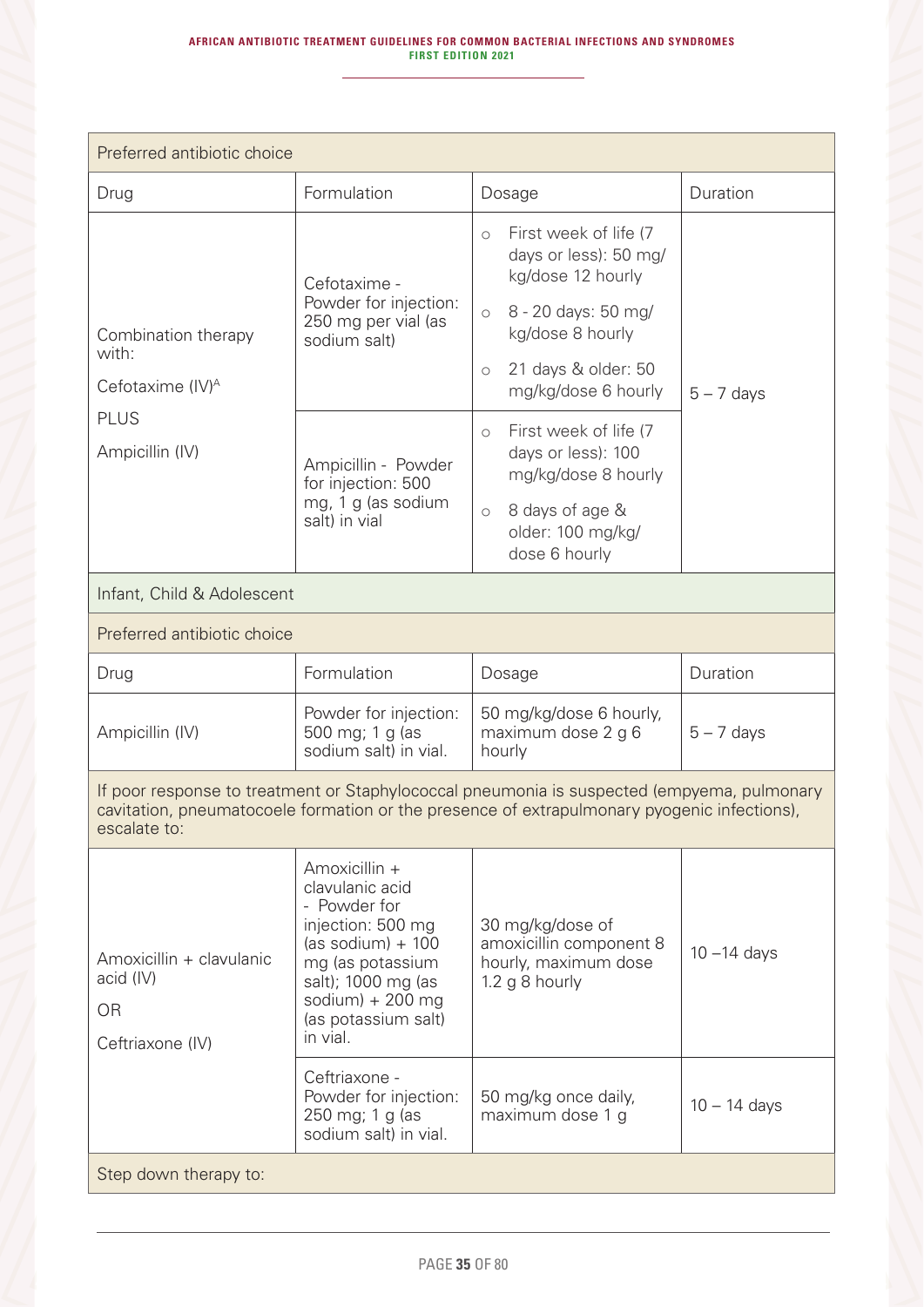| Amoxicillin (PO)<br>OR,                                                                                                                        | Amoxicillin - Powder<br>for oral liquid: 125<br>mg (as trihydrate)/5<br>mL; 250 mg (as<br>trihydrate)/5 mL;<br>Solid oral dosage<br>form: 250 mg; 500<br>mg (as trihydrate).                                                                          | 40 - 45 mg/kg/dose 12<br>hourly, 1.5 g 12 hourly                                                                                                                                                                          | $10 - 14$ days<br>(Total treatment<br>duration<br>including IV<br>therapy.) |
|------------------------------------------------------------------------------------------------------------------------------------------------|-------------------------------------------------------------------------------------------------------------------------------------------------------------------------------------------------------------------------------------------------------|---------------------------------------------------------------------------------------------------------------------------------------------------------------------------------------------------------------------------|-----------------------------------------------------------------------------|
| if treated with<br>Amoxicillin + clavulanic<br>acid (IV) or Ceftriaxone<br>$(IV)$ ,<br>then Amoxicillin +<br>clavulanic acid (PO) <sup>B</sup> | Amoxicillin +<br>clavulanic acid<br>- Oral liquid: 125<br>mg amoxicillin +<br>31.25 mg clavulanic<br>acid/5 mL; 250 mg<br>$amoxicillin + 62.5$<br>mg clavulanic acid/5<br>mL. Tablet: 500 mg<br>(as trihydrate) $+ 125$<br>mg (as potassium<br>salt). | $40 - 45$ mg/kg of<br>amoxicillin component<br>per dose 12 hourly,<br>maximum dose of<br>amoxicillin component:<br>875 mg 12 hourly.<br>(Refer to Other Notes <sup>B</sup><br>below for guidance on<br>dosing accurately) |                                                                             |
| In case of confirmed drug allergy or medical contraindication                                                                                  |                                                                                                                                                                                                                                                       |                                                                                                                                                                                                                           |                                                                             |
| Ceftriaxone (IV)                                                                                                                               | Powder for injection:<br>250 mg; 1 g (as<br>sodium salt) in vial.                                                                                                                                                                                     | 50 mg/kg/dose once<br>daily, maximum dose 1 g                                                                                                                                                                             | $10 - 14$ days                                                              |

Principles of Stewardship:

- Continue with IV antibiotics until there is evidence of good clinical response and/or laboratory markers of infection improve, and then consider switching to oral antibiotic therapy.
- For suspected or confirmed Staphylococcal pneumonia or empyema with or without microbiological confirmation, adequate drainage of pus and prolonged treatment duration is recommended (minimum 10 – 14 days).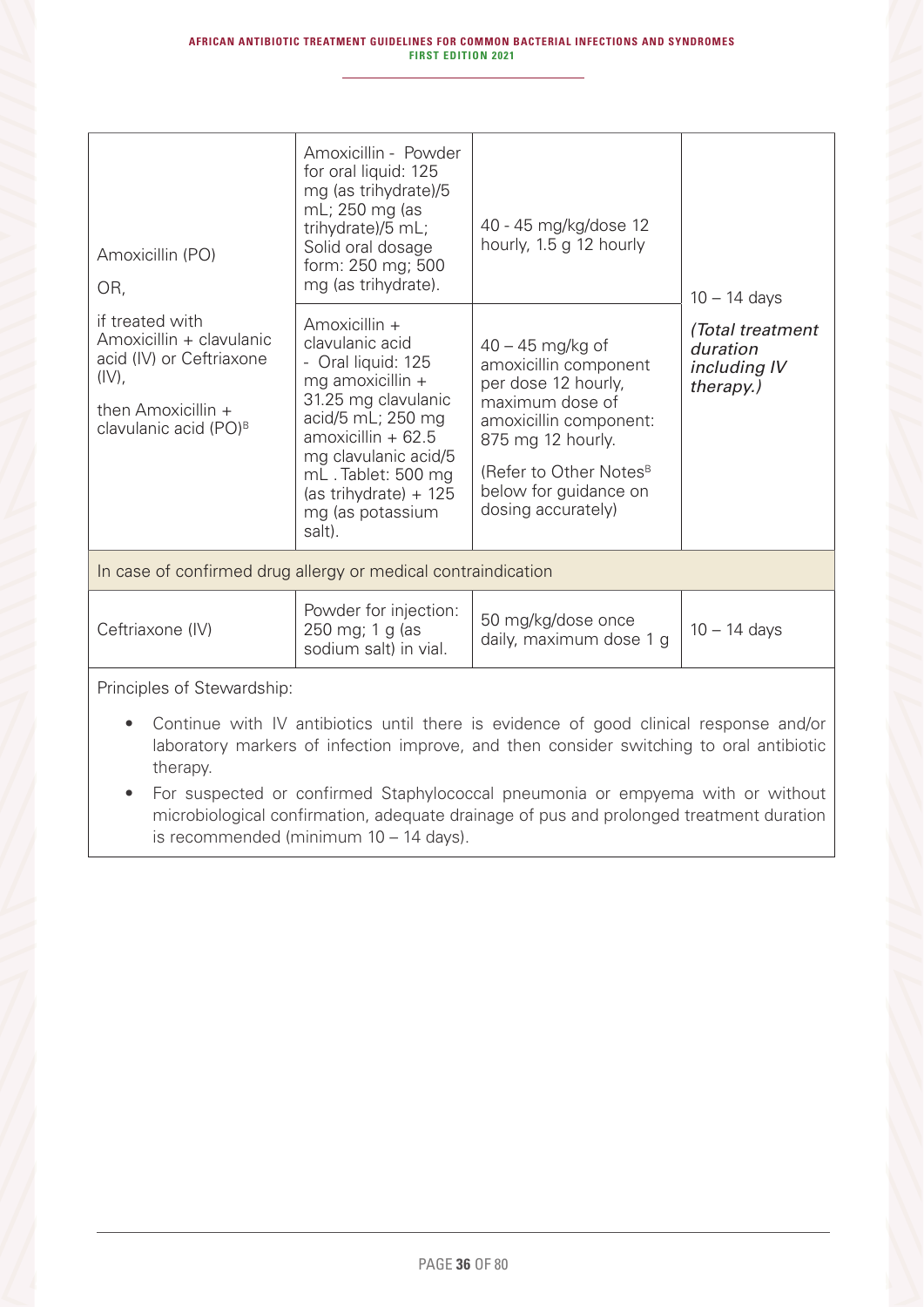Other Notes:

- A. If cefotaxime is not available, use ceftriaxone (50 mg/kg/dose 12 hourly in neonates) in combination with benzylpenicillin or ampicillin except in neonates with jaundice and neonates receiving calcium - containing IV fluids.
- B. Current widely available oral liquid formulations contain amoxicillin + clavulanic acid in a 4:1 ratio. To achieve 40 - 45 mg/kg/dose of amoxicillin component, when using the 4:1 formulation, prescribe amoxicillin + clavulanic acid 10 - 15 mg/kg/dose of amoxicillin component 12 hourly and separately prescribe amoxicillin 30 - 35 mg/kg/dose 12 hourly in order not to exceed the maximum recommended dose of clavulanic acid (10 mg/kg/day) thereby reducing the risk of antibiotic - associated diarrhoea.

If oral liquid formulations with a higher dose of amoxicillin are available (7:1 ratio – 400 mg amoxicillin + 57.5 mg clavulanic acid/5 mL, or 14:1 ratio – 600 mg amoxicillin + 42.9 mg clavulanic acid/5 mL), these may be dosed at 40 - 45 mg/kg dose of amoxicillin component 12 hourly without a separate amoxicillin prescription (the clavulanic acid dose will not be exceeded). If the 7:1 ratio tablet formulation is available (875 mg amoxicillin + 125 mg clavulanic acid) it may be prescribed 12 hourly for children weighing 25 kg or more.

- If pertussis is suspected, add treatment with a macrolide e.g. azithromycin 10 mg/kg once daily for 3 – 5 days, maximum dose 500 mg.
- Screen all patients for HIV and TB.
- Add empiric treatment for pneumocystis pneumonia (PCP) in HIV exposed or HIV infected infants and children:
	- $\blacksquare$  Trimethoprim + sulfamethoxazole (1:5) dosed according to trimethoprim component (Loading dose: 10 mg/kg IV followed by 5 mg/kg/dose IV or PO 6 hourly for 21 days.)
	- The addition of corticosteroids, usually prednisone 1 2 mg/kg once daily PO for 7 days, tapered over the next 7 days may be beneficial.

## Gastrointestinal

#### Acute Diarrhoeal Disease: Viral Gastroenteritis, Dysentery

Clinical definition: Acute diarrhoea is a serious common childhood illness evidenced by the passing of frequent profuse loose watery stools. Vomiting may or may not be present. Often caused by viral infection but may be due to bacterial infection, dietary or other causes. Antibiotics should not be routinely used for diarrhoeal disease other than when dysentery is present. Features include fever, blood and mucous in stool, leucocytes on stool microscopy, culture of Shigella, Salmonella, pathogenic *E. coli* or Campylobacter species.

#### Neonate

Diarrhoeal disease is uncommon in neonates. See section on Possible Serious Bacterial Infection for treatment guidance.

Infant, Child & Adolescent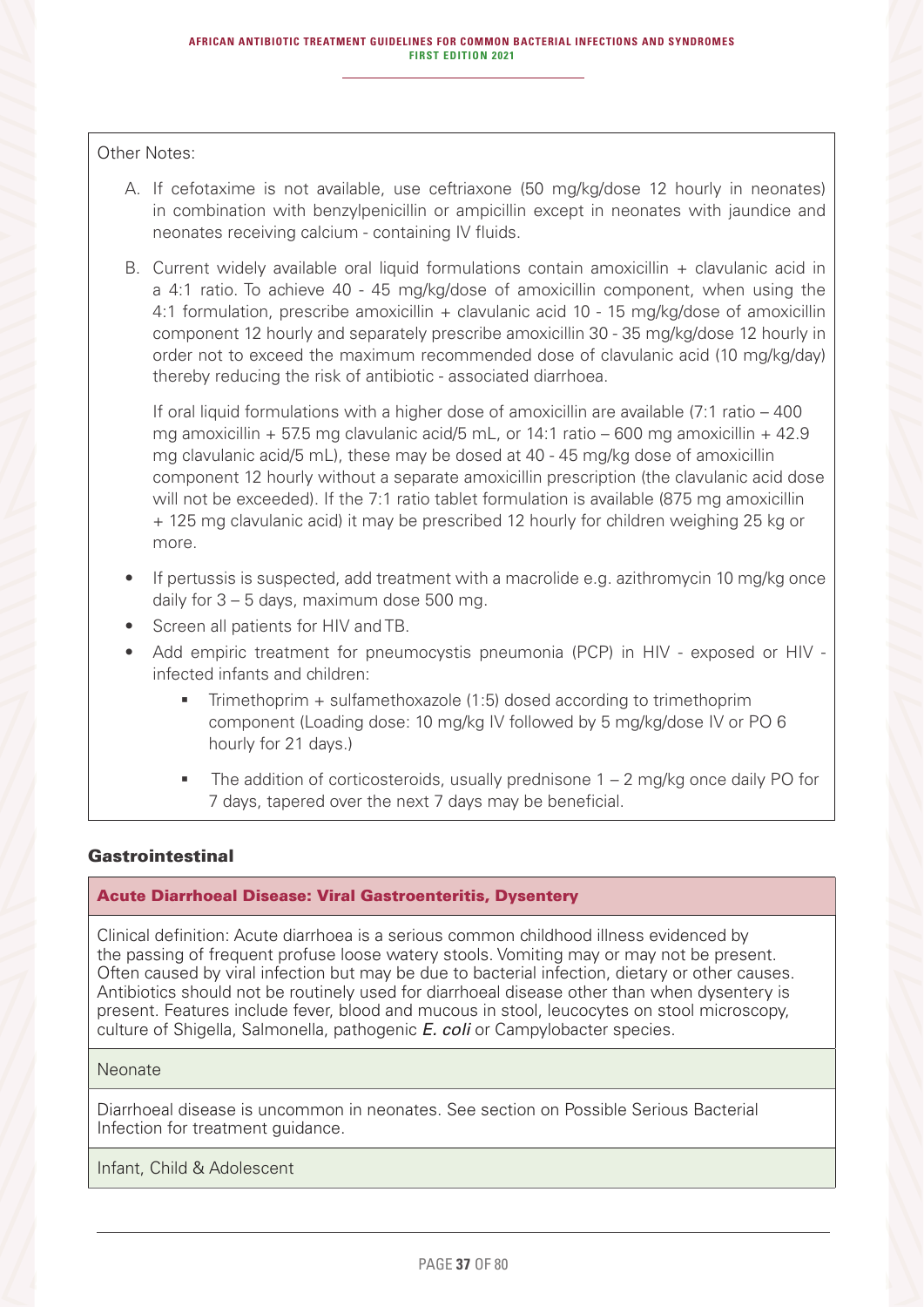| Preferred antibiotic choice for suspected or confirmed dysentery                                                                                |                                                                               |                                                                 |               |  |  |
|-------------------------------------------------------------------------------------------------------------------------------------------------|-------------------------------------------------------------------------------|-----------------------------------------------------------------|---------------|--|--|
| Drug                                                                                                                                            | Formulation                                                                   | Dosage                                                          | Duration      |  |  |
| For mild/<br>moderate illness<br>& ambulatory<br>therapy:                                                                                       | Oral liquid: 250 mg/5 mL<br>(anhydrous); Tablet: 250 mg<br>(as hydrochloride) | 15 mg/kg/dose 12<br>hourly, maximum<br>dose 500 mg 12<br>hourly |               |  |  |
| Ciprofloxacin (PO)                                                                                                                              |                                                                               |                                                                 | $3 - 5$ days  |  |  |
| For moderate/<br>severe illness<br>requiring hospital<br>admission:                                                                             | Powder for injection: 250 mg,<br>1 g (as sodium slat) in vial                 | 50 mg/kg/dose once<br>daily, maximum dose<br>1 <sub>g</sub>     |               |  |  |
| Ceftriaxone (IV)                                                                                                                                |                                                                               |                                                                 |               |  |  |
|                                                                                                                                                 | Alternative antibiotic choice(s) for suspected or confirmed dysentery         |                                                                 |               |  |  |
| Azithromycin (PO)                                                                                                                               | Oral liquid: 200 mg/5 mL;<br>Capsule: 250 mg. 500 mg<br>(anhydrous)           | 10 mg/kg/dose daily,<br>maximum dose 500<br>mg                  | $3 - 5$ days  |  |  |
|                                                                                                                                                 | In regions where amoebiasis is common                                         |                                                                 |               |  |  |
| Metronidazole<br>(PO)                                                                                                                           | Oral liquid: 200 mg (as<br>benzoate) / 5 mL; Tablet: 200<br>mg to 500 mg      | 15 mg/kg/dose 8<br>hourly, maximum<br>dose 800 mg 8 hourly      | $7 - 10$ days |  |  |
|                                                                                                                                                 | In regions where cholera is endemic or where outbreaks are occurring          |                                                                 |               |  |  |
| Azithromycin (PO)                                                                                                                               | Oral liquid: 200 mg/5 mL.<br>Capsule: 250 mg. 500 mg<br>(anhydrous)           | 10 mg/kg/dose daily,<br>maximum dose 500<br>mg                  | $3 - 5$ days  |  |  |
| Principles of Stewardship:                                                                                                                      |                                                                               |                                                                 |               |  |  |
| In an epidemic context and where stool culture and AST is available, adjust treatment<br>according to current susceptibility of the organism.   |                                                                               |                                                                 |               |  |  |
| Other Notes:                                                                                                                                    |                                                                               |                                                                 |               |  |  |
| For immunocompromised patients with Salmonella infections (e.g. patients with sickle<br>cell disease), increase duration of therapy to 14 days. |                                                                               |                                                                 |               |  |  |

• Prevention and treatment of dehydration and/or hypovolaemic shock with careful fluid management is essential.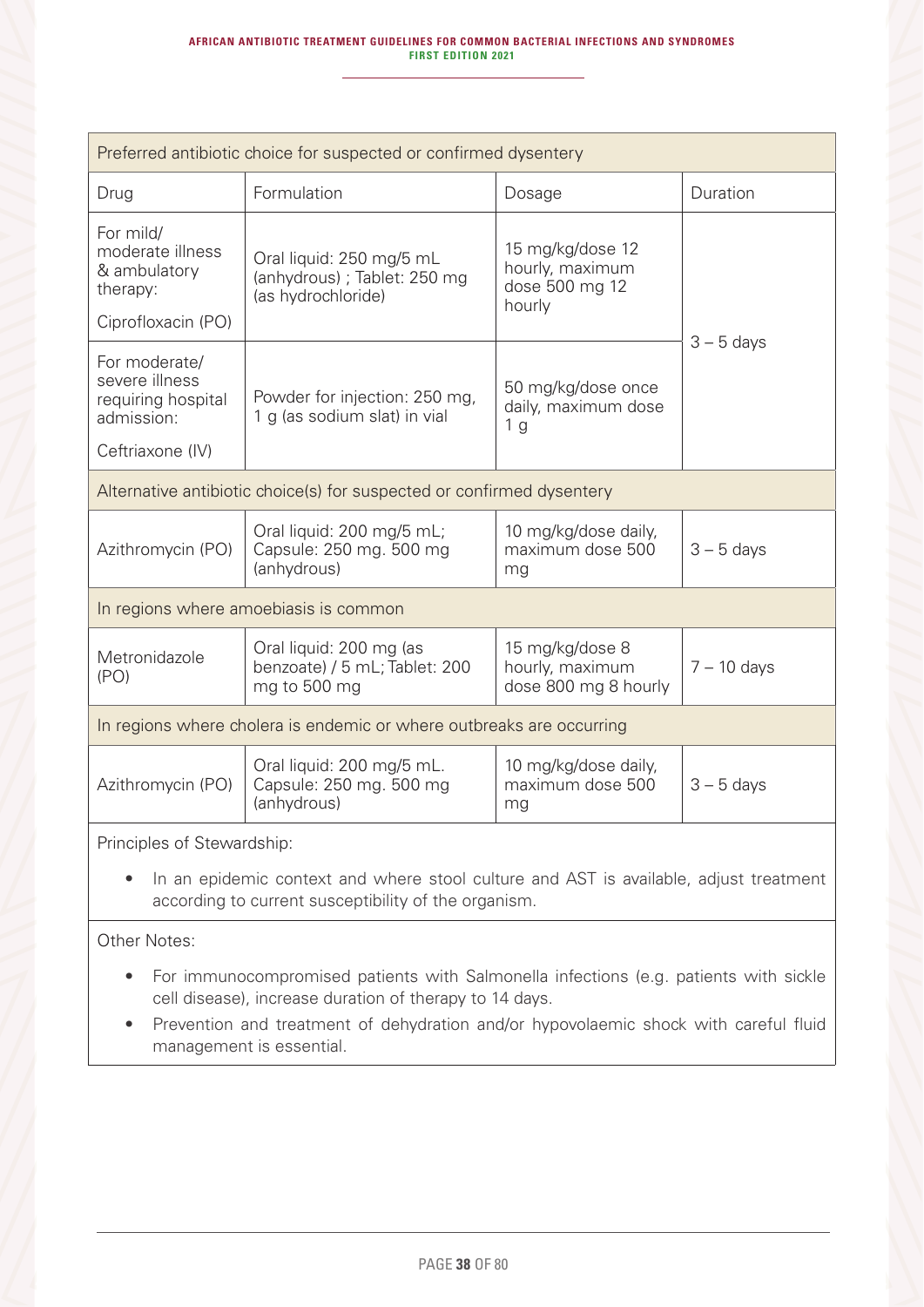#### **AFRICAN ANTIBIOTIC TREATMENT GUIDELINES FOR COMMON BACTERIAL INFECTIONS AND SYNDROMES FIRST EDITION 2021**

#### Typhoid/Enteric Fever

Clinical definition: A systemic disease caused by Salmonella species. Clinical features include fever, anorexia, headache, vomiting, constipation or diarrhoea, abdominal pain or tenderness, cough, delirium / altered level of consciousness, hepatomegaly or splenomegaly. Where available, the organism may be cultured from blood (first week of illness) or stool (after first week), urine or bone marrow. A chronic carrier state may occur with ongoing shedding of the organism in stool which may result in transmission to others via contaminated food or water.

#### Infant, Child & Adolescent

Preferred antibiotic choice

| Drug                                                                                                                                                                                                            | Formulation                                                                         | Dosage                                                    | Duration                                                                                      |
|-----------------------------------------------------------------------------------------------------------------------------------------------------------------------------------------------------------------|-------------------------------------------------------------------------------------|-----------------------------------------------------------|-----------------------------------------------------------------------------------------------|
| For patients with<br>severe disease:<br>Ceftriaxone (IV)                                                                                                                                                        | Powder for<br>injection: 250<br>mg, $1$ g (as<br>sodium slat) in<br>vial            | 50 mg/kg/dose 12 hourly, maximum<br>dose 2 g 12 hourly    | $10 - 14$ days                                                                                |
| For mild/<br>moderate<br>disease or as<br>step down<br>therapy for<br>severe disease<br>based on clinical<br>response<br>and antibiotic<br>susceptibility<br>results, if<br>available:<br>Ciprofloxacin<br>(PO) | Oral liquid:<br>250 mg/5 mL<br>(anhydrous);<br>Tablet: 250 mg<br>(as hydrochloride) | 15 mg/kg/dose 12 hourly, maximum<br>dose 500 mg 12 hourly | $10 - 14$ days<br>(Total treatment<br>duration<br>including IV<br>therapy, if<br>applicable.) |

Alternative antibiotic choice(s) or for confirmed drug allergy or medical contraindication

| Drug                 | Formulation                                                               | Dosage                                                               | Duration       |
|----------------------|---------------------------------------------------------------------------|----------------------------------------------------------------------|----------------|
| Ciprofloxacin (IV)   | Solution for IV<br>infusion: 2 mg/<br>mL (as hyclate)                     | 10 mg/kg/dose 8 - 12 hourly,<br>maximum dose 400 mg 8 - 12<br>hourly | $10 - 14$ days |
| Azithromycin<br>(PO) | Capsule: 250<br>mg; 500 mg<br>(anhydrous). Oral<br>liquid: 200 mg/5<br>mL | 10 mg/kg/dose daily, maximum dose<br>500 mg                          | 5 days         |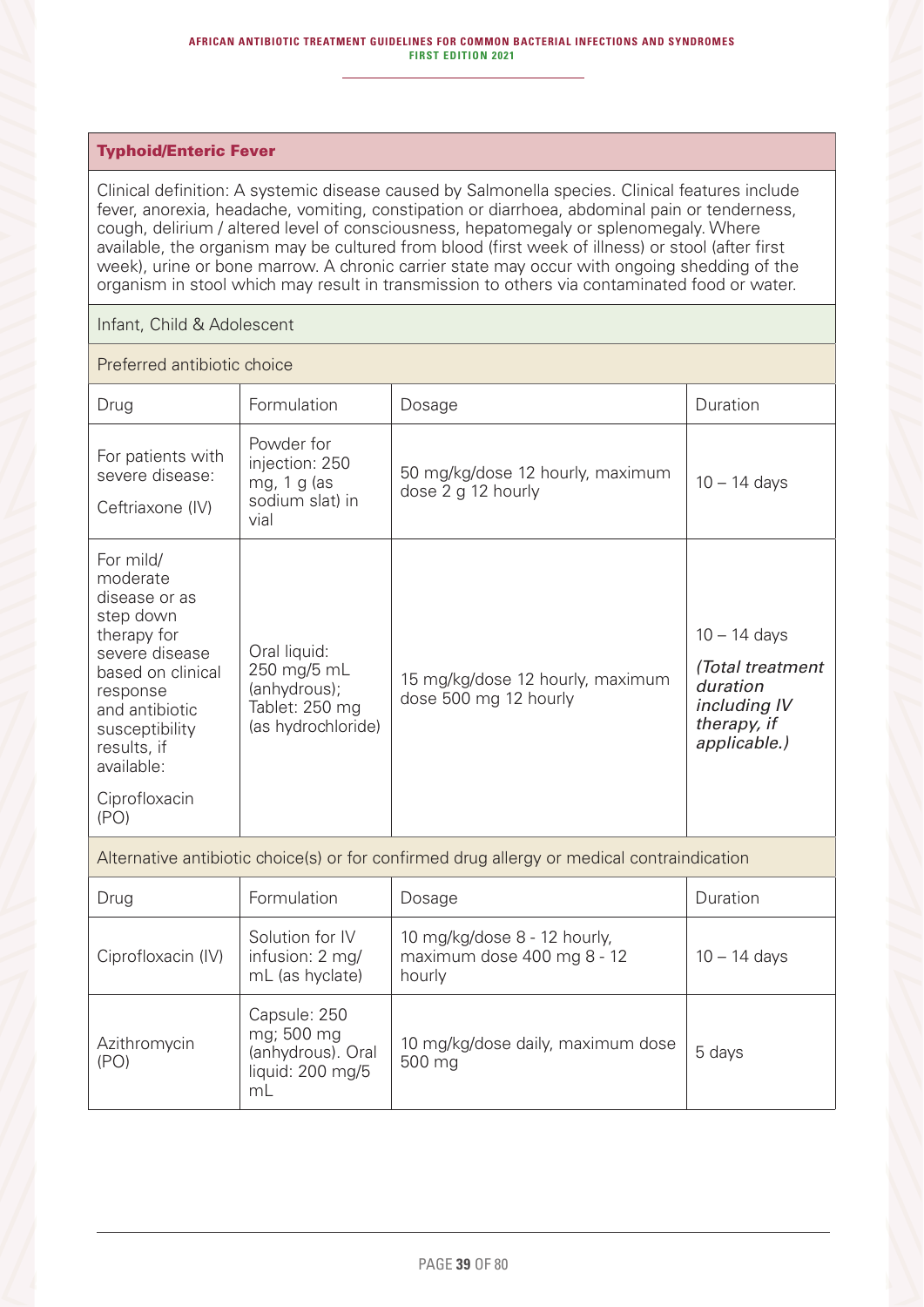• The patient should ideally be isolated with contact precautions maintained until eradication of the organism from the stool is confirmed on 3 stool samples taken 1 week after completion of antibiotic treatment and every 48 hours thereafter to detect chronic carriage and excretion of the organism.

Other Notes:

• Prolonged therapy (4 – 6 weeks) is recommended in invasive disease, including bone infections, and in immunocompromised patients (including HIV infection)

## Complicated Intra - Abdominal Infection (Community - Acquired)

Clinical definition: Suspected or confirmed peritonitis including perforation or leakage of intestinal contents into peritoneum

Neonate

#### Preferred antibiotic choice

| Drug                             | Formulation                                        | Dosage <sup>14</sup><br>Duration                                                                                 |
|----------------------------------|----------------------------------------------------|------------------------------------------------------------------------------------------------------------------|
|                                  | Cefotaxime - Powder                                | First week of life<br>$\circ$<br>(7 days or less):<br>50 mg/kg/dose 12<br>hourly                                 |
|                                  | for injection: 250 mg<br>per vial (as sodium salt) | 8 - 20 days: 50 mg/<br>$\circ$<br>kg/dose 8 hourly                                                               |
| Combination therapy<br>with:     |                                                    | 21 days & older:<br>$\circ$<br>$5 - 10$ days<br>50<br>mg/kg/dose 6<br>depending                                  |
| Cefotaxime (IV)                  |                                                    | hourly<br>on response                                                                                            |
| <b>PLUS</b>                      |                                                    | to clinical<br>First week of life<br>and surgical<br>$\circ$                                                     |
| Metronidazole (IV)               | Metronidazole -                                    | treatment<br>(7 days or less):<br>7.5 mg/kg/dose 12<br>hourly                                                    |
|                                  | Injection: 500 mg in<br>100 - mL vial.             | 8 days of age &<br>$\circ$<br>older:<br>7.5<br>mg/kg/<br>8<br>hourly,<br>dose<br>maximum dose 400<br>mg 8 hourly |
| Alternative antibiotic choice(s) |                                                    |                                                                                                                  |

*14 Neonatal Guidelines and Drug Doses Fifth Edition. Cape Town Neonatal Consultancy Ltd. Available from:* https://play.google.com/store/apps/details?id=com.neonatalguide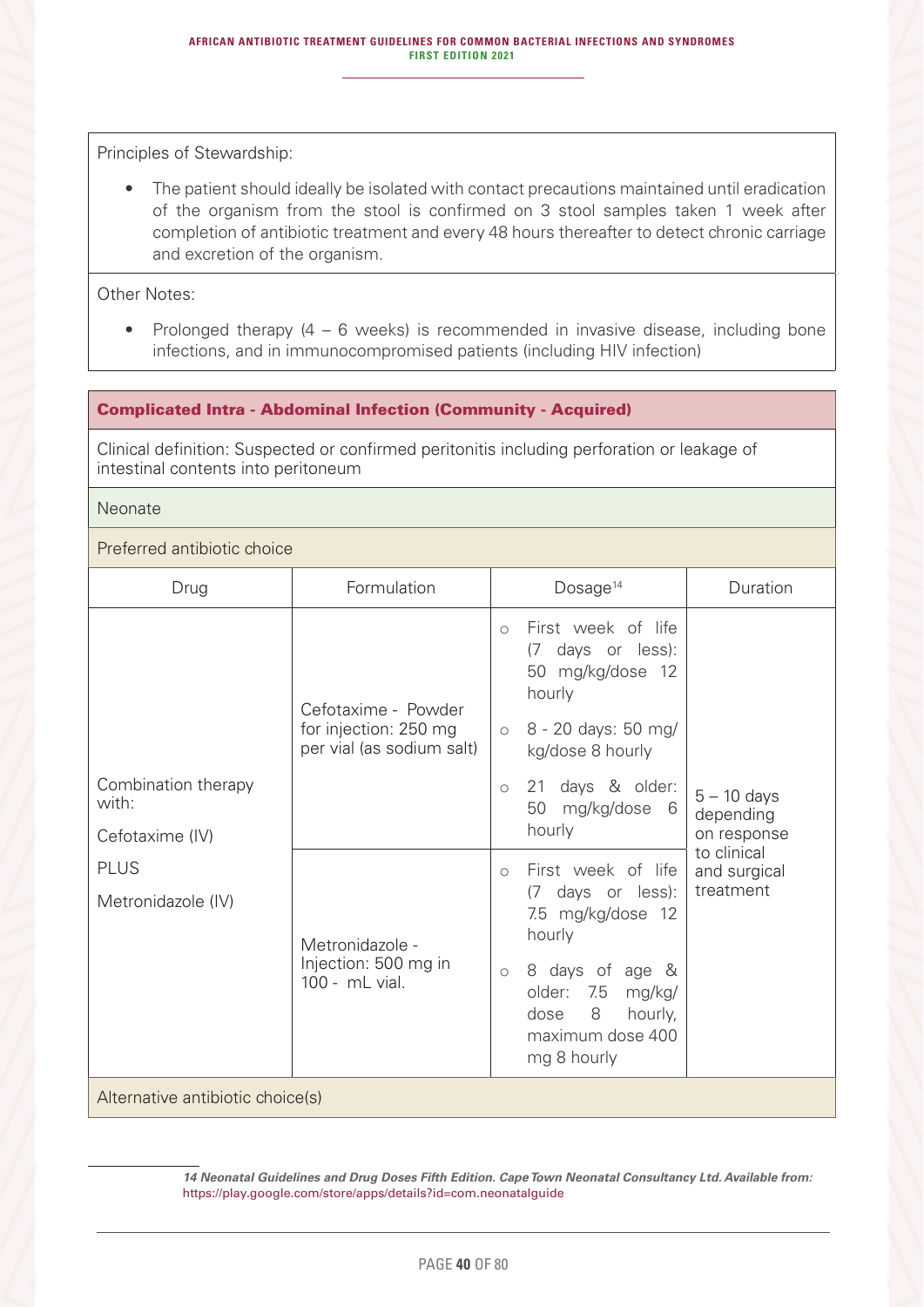| Combination therapy<br>with:<br>Benzylpenicillin (IV)                                                                                                  | Benzylpenicillin -<br>Powder for injection:<br>600 mg (= 1 million<br>$ U\rangle$ ; 3 g (= 5 million $ U\rangle$<br>(sodium or potassium<br>salt) in vial. | First week of life<br>$\circ$<br>(7 days or less):<br>100 000 IU/kg/dose<br>8 hourly<br>8 days of age &<br>$\circlearrowright$<br>older: 125 000 IU/<br>kg/dose 6 hourly,<br>maximum dose 5<br>million IU 6 hourly    |                                                                                             |
|--------------------------------------------------------------------------------------------------------------------------------------------------------|------------------------------------------------------------------------------------------------------------------------------------------------------------|-----------------------------------------------------------------------------------------------------------------------------------------------------------------------------------------------------------------------|---------------------------------------------------------------------------------------------|
| <b>PLUS</b><br>Gentamicin (IV)                                                                                                                         | Gentamicin - Injection:<br>10 mg; 40 mg (as<br>sulfate)/ mL in 2 - mL<br>vial.                                                                             | 4 mg/kg/dose once<br>daily                                                                                                                                                                                            |                                                                                             |
| <b>PLUS</b><br>Metronidazole (IV)                                                                                                                      | Metronidazole -<br>Injection: 500 mg in<br>100 - mL vial.                                                                                                  | First week of life<br>$\circ$<br>days or less):<br>(7)<br>7.5 mg/kg/dose 12<br>hourly<br>8 days of age &<br>$\circlearrowright$<br>older:<br>7.5<br>mg/kg/<br>8<br>hourly,<br>dose<br>maximum dose 400<br>mg 8 hourly | $5 - 10$ days<br>depending<br>on response<br>to clinical<br>and surgical<br>treatment       |
| If Benzylpenicillin (IV)<br>unavailable, substitute<br>with:<br>Ampicillin (IV)<br>Treat with Gentamicin<br>(IV) PLUS Metronidazole<br>(IV), as above. | Ampicillin - Powder for<br>injection: 500 mg; 1 g<br>(as sodium salt) in vial.                                                                             | First week of life<br>$\circ$<br>days or less):<br>(7)<br>50 mg/kg/dose 8<br>hourly<br>8 days of age &<br>$\bigcirc$<br>older: 50 mg/kg/<br>dose 6 hourly                                                             |                                                                                             |
| Infant, Child & Adolescent                                                                                                                             |                                                                                                                                                            |                                                                                                                                                                                                                       |                                                                                             |
| Preferred antibiotic choice                                                                                                                            |                                                                                                                                                            |                                                                                                                                                                                                                       |                                                                                             |
| Drug                                                                                                                                                   | Formulation                                                                                                                                                | Dosage                                                                                                                                                                                                                | Duration                                                                                    |
| Combination therapy<br>with:                                                                                                                           | Ceftriaxone - Powder<br>for injection: 250 mg, 1<br>g (as sodium slat) in vial                                                                             | 50 mg/kg/dose 12<br>hourly, maximum dose<br>2 g 12 hourly                                                                                                                                                             | 5 days if source<br>control has been<br>achieved (e.g.<br>laparotomy,                       |
| Ceftriaxone (IV)<br><b>PLUS</b><br>Metronidazole (IV)                                                                                                  | Metronidazole -<br>Injection: 500 mg in<br>100 - mL vial.                                                                                                  | 7.5 mg/kg/dose 8<br>hourly, maximum dose<br>400 mg 8 hourly                                                                                                                                                           | washout, repair).<br>Longer durations<br>may be required<br>if source control<br>is delayed |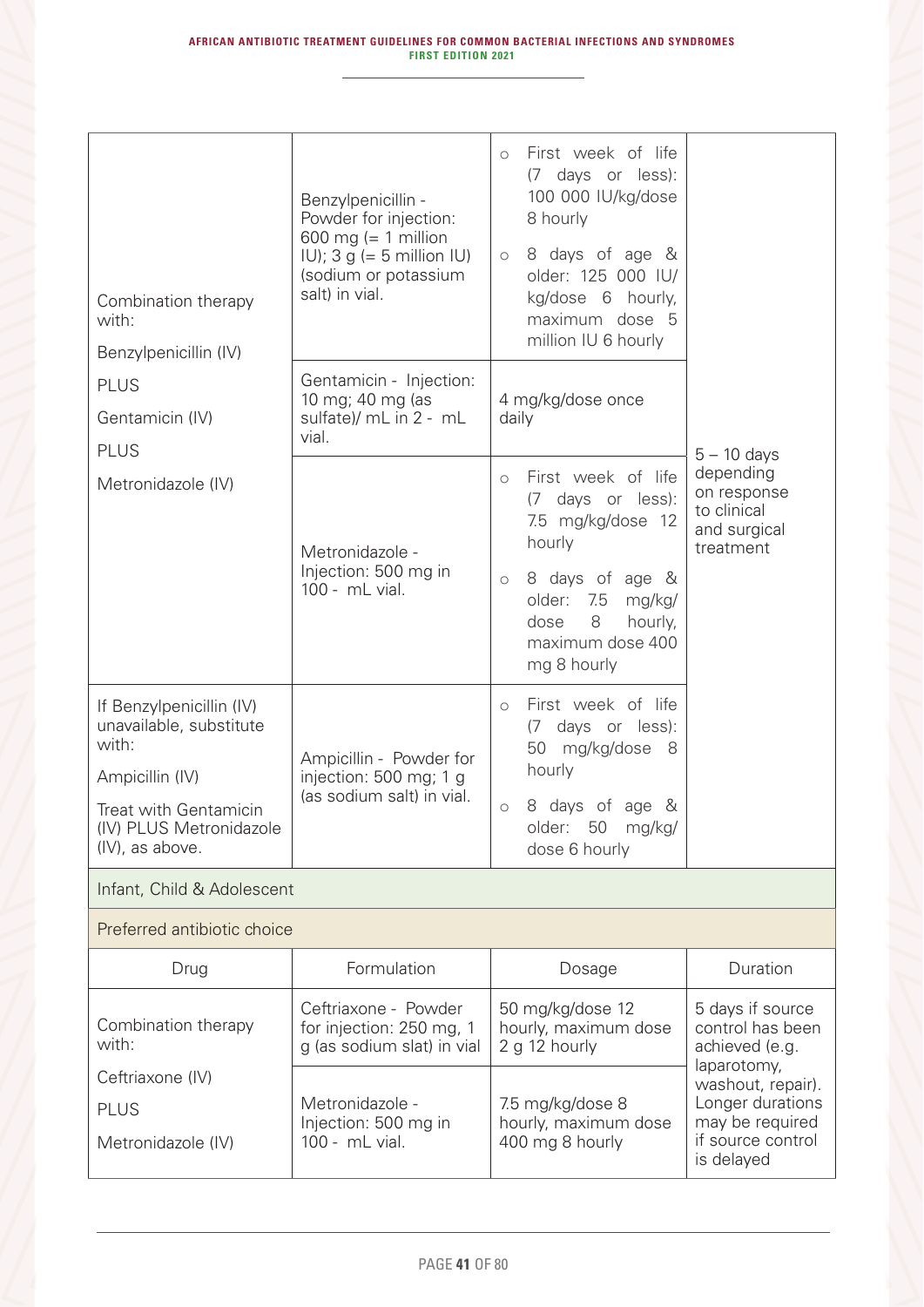| Alternative antibiotic choice(s)                                                                |                                                                                                                                                                                                                                               |                                                                                                                                                                                                      |                                                                                                                                                                      |  |
|-------------------------------------------------------------------------------------------------|-----------------------------------------------------------------------------------------------------------------------------------------------------------------------------------------------------------------------------------------------|------------------------------------------------------------------------------------------------------------------------------------------------------------------------------------------------------|----------------------------------------------------------------------------------------------------------------------------------------------------------------------|--|
| Amoxicillin + clavulanic<br>acid (IV)                                                           | Powder for injection:<br>500 mg (as sodium) $+$<br>100 mg (as potassium<br>salt); 1000 mg (as<br>sodium) + 200 mg (as<br>potassium salt) in vial.                                                                                             | 30 mg/kg/dose of<br>amoxicillin component<br>8 hourly, maximum<br>dose 1.2 g 8 hourly                                                                                                                | 5 days if source<br>control has been<br>achieved (e.g.<br>laparotomy,<br>washout, repair).<br>Longer durations<br>may be required<br>if source control<br>is delayed |  |
| If poor response to treatment                                                                   |                                                                                                                                                                                                                                               |                                                                                                                                                                                                      |                                                                                                                                                                      |  |
| Combination therapy<br>with:<br>Piperacillin/tazobactam<br>(IV)<br><b>PLUS</b><br>Amikacin (IV) | Piperacillin/tazobactam<br>Powder for injection:<br>2 g (as sodium salt)<br>+ 250 mg (as sodium<br>salt); 4 g (as sodium<br>$salt) + 500 mg$ (as<br>sodium salt) in vial<br>Amikacin - Injection:<br>250 mg (as sulfate)/mL<br>in 2 - mL vial | 100 mg/kg of<br>piperacillin component/<br>dose 8 hourly,<br>maximum dose 4 g of<br>piperacillin component<br>8 hourly<br>15 mg/kg/dose once<br>daily, maximum dose                                  | 5 days if source<br>control has been<br>achieved (e.g.<br>laparotomy,<br>washout, repair).<br>Longer durations<br>may be required<br>if source control<br>is delayed |  |
| contraindication                                                                                | If piperacillin - tazobactam (IV) is not available or in case of confirmed drug allergy or medical                                                                                                                                            | 1.5 <sub>g</sub>                                                                                                                                                                                     |                                                                                                                                                                      |  |
| Ciprofloxacin (IV)<br><b>PLUS</b><br>Metronidazole (IV)<br><b>PLUS</b><br>Amikacin (IV)         | Ciprofloxacin - Solution<br>for IV infusion: 2 mg/<br>mL (as hyclate)<br>Metronidazole -<br>Injection: 500 mg in<br>100 - mL vial.<br>Amikacin - Injection:<br>250 mg (as sulfate)/mL<br>in 2 - mL vial                                       | 10 mg/kg/dose 8 - 12<br>hourly, maximum dose<br>400 mg 8 - 12 hourly<br>7.5 mg/kg/dose 8<br>hourly, maximum dose<br>400 mg 8 hourly<br>15 mg/kg/dose once<br>daily, maximum dose<br>1.5 <sub>g</sub> | 5 days if source<br>control has been<br>achieved (e.g.<br>laparotomy,<br>washout, repair).<br>Longer durations<br>may be required<br>if source control<br>is delayed |  |
| Principles of Stewardship:                                                                      |                                                                                                                                                                                                                                               |                                                                                                                                                                                                      |                                                                                                                                                                      |  |
| Obtain a blood culture prior to starting antibiotic therapy.                                    |                                                                                                                                                                                                                                               |                                                                                                                                                                                                      |                                                                                                                                                                      |  |

• Investigate TB as a cause in endemic areas.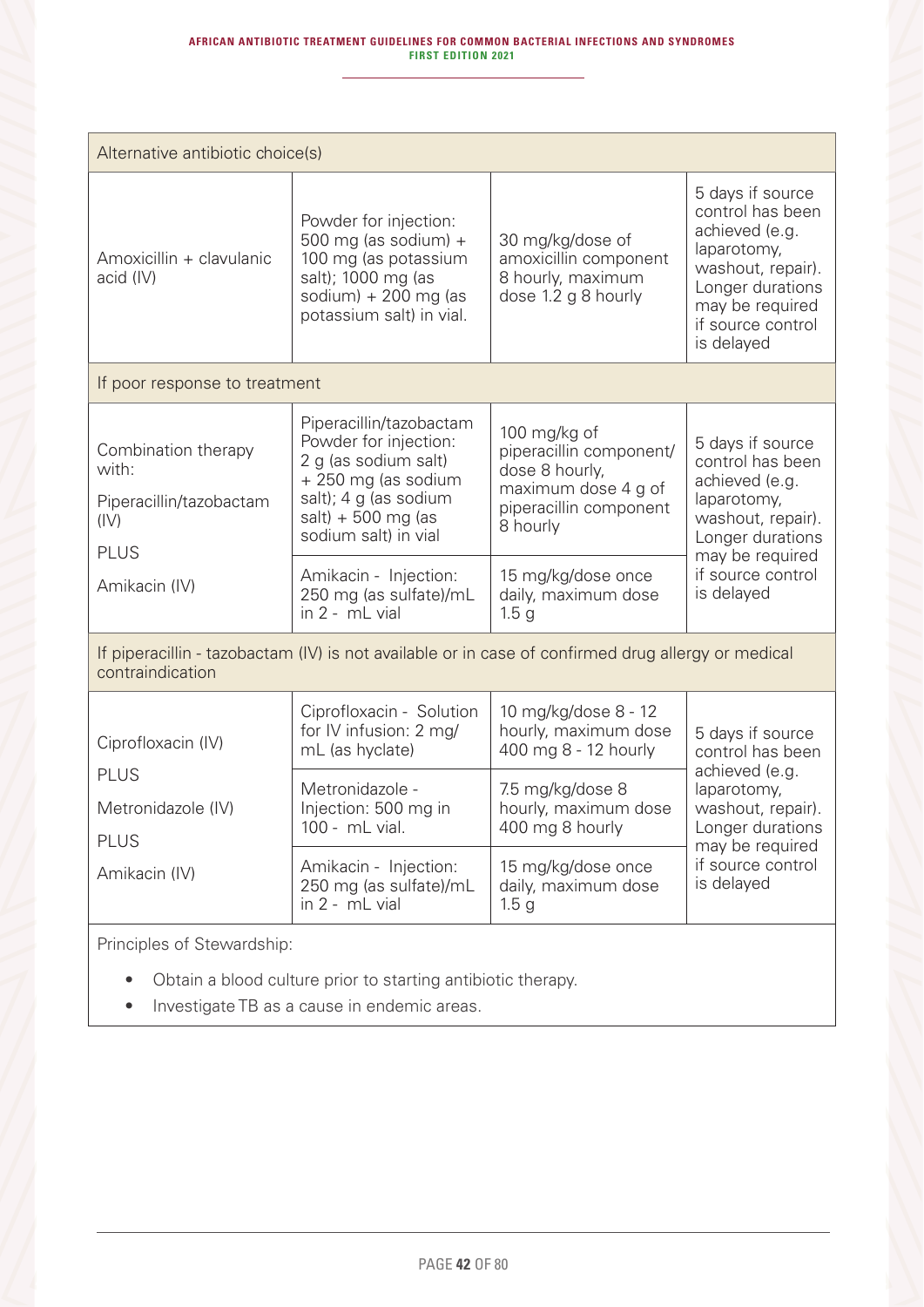Other Notes:

- Consultation with a surgeon is frequently required in patients with complicated intra abdominal infections.
- Once the patient is improving clinically and tolerating oral feeds, consider switching to an oral antibiotic such as amoxicillin + clavulanic acid.

## **Genitourinary**

## Urinary Tract Infection (UTI)

Clinical definition: Uncomplicated UTI is an infection limited to the lower urinary tract with no associated urological anomalies. It is seen most in girls older than 2 years of age. Complicated UTI is an infection involving the renal parenchyma (acute pyelonephritis) or which is associated with underlying congenital anomalies of the kidneys and urinary tract. Differentiating uncomplicated from complicated UTI is often not feasible in neonates and infants and they should be treated as for complicated UTI. UTI may result in significant short - term morbidity, including septic shock and acute renal failure, especially in infants. Permanent renal damage may occur in children who have recurrent episodes of pyelonephritis. Common aetiologies include Enterobacterales (*E. coli, Klebsiella species, Proteus species, Enterobacter species) and Enterococcus species.* For UTI in pregnant adolescents, refer to adult guidelines.

#### Neonate (Treat all UTIs in neonates as complicated UTIs)

# Preferred antibiotic choice

| Drug                        | Formulation                                                  | Dosage                                                               | Duration                    |
|-----------------------------|--------------------------------------------------------------|----------------------------------------------------------------------|-----------------------------|
| Cefotaxime (IV)             | Powder for injection:<br>250 mg per vial (as<br>sodium salt) | o First week of life (7 days<br>or less): 50 mg/kg/dose<br>12 hourly |                             |
|                             |                                                              | $\circ$ 8 – 20 days: 50 mg/kg/<br>dose 8 hourly                      | $10 - 14$ days <sup>A</sup> |
|                             |                                                              | 21 days & older: 50 mg/<br>$\circ$<br>kg/dose 6 hourly               |                             |
| Infant, Child & Adolescent  |                                                              |                                                                      |                             |
| Preferred antibiotic choice |                                                              |                                                                      |                             |
| Drug                        | Formulation                                                  | Dosage                                                               | Duration                    |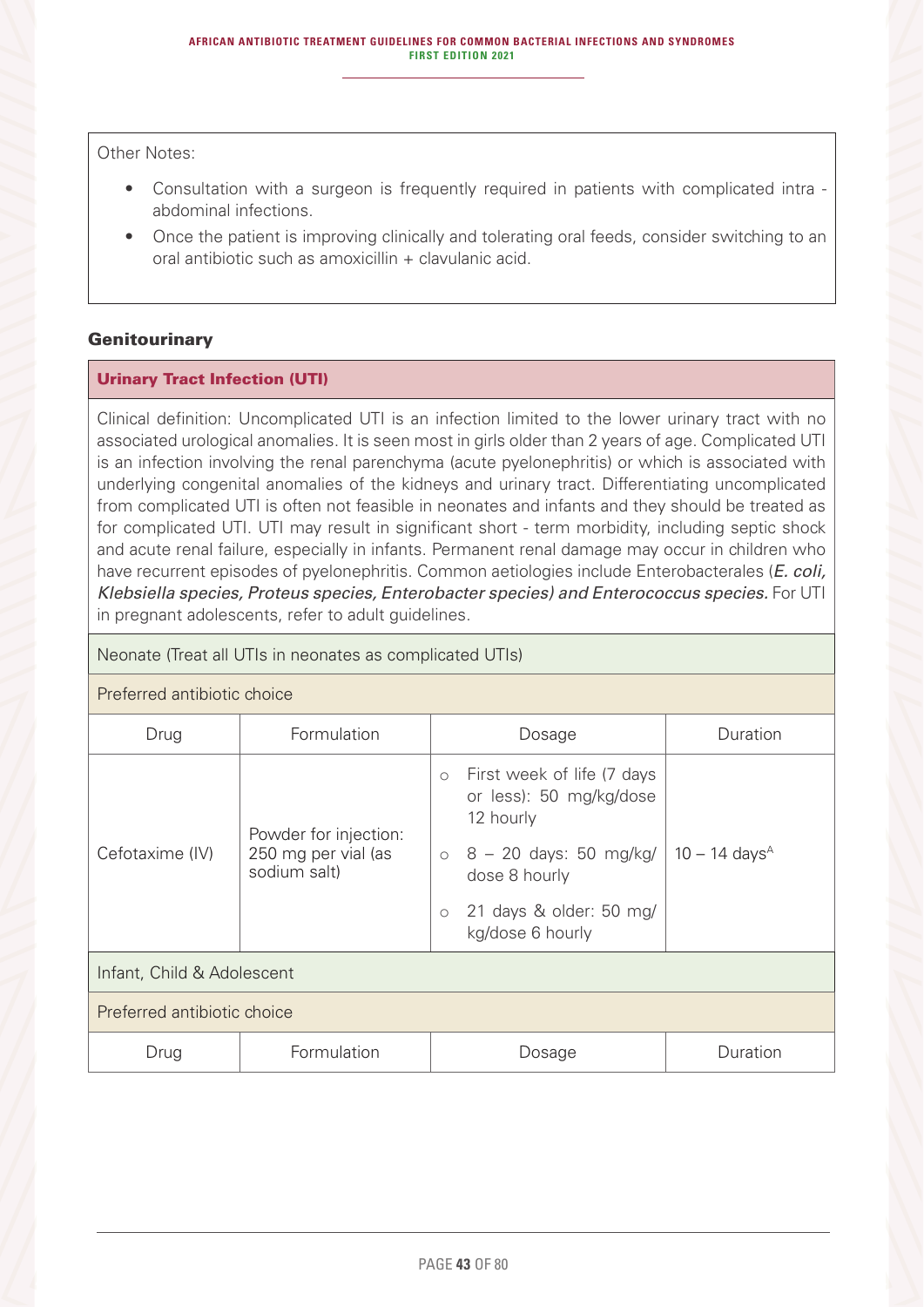| If oral route<br>suitable:<br>Amoxicillin +<br>clavulanic acid<br>(PO)<br><b>OR</b><br>Nitrofurantoin<br>(PO) | Amoxicillin $+$<br>clavulanic acid -<br>Oral liquid: 125 mg<br>$amoxicillin + 31.25 mg$<br>clavulanic acid/5 mL;<br>250 mg amoxicillin<br>+ 62.5 mg clavulanic<br>acid/5 mL; Tablet: 500<br>mg (as trihydrate) +<br>125 mg (as potassium<br>salt). | 10 - 15 mg/kg of amoxicillin<br>component/dose 8 hourly,<br>maximum dose 250 mg of<br>amoxicillin component 8<br>hourly<br>If the formulation containing<br>875 mg amoxicillin +<br>125 mg clavulanic acid<br>is available, this may be<br>prescribed twice a day for<br>children weighing 25 kg or<br>more | Uncomplicated UTI:<br>$5 - 7$ days |
|---------------------------------------------------------------------------------------------------------------|----------------------------------------------------------------------------------------------------------------------------------------------------------------------------------------------------------------------------------------------------|-------------------------------------------------------------------------------------------------------------------------------------------------------------------------------------------------------------------------------------------------------------------------------------------------------------|------------------------------------|
|                                                                                                               | Nitrofurantoin - Oral<br>liquid: 25 mg/5 mL.<br>Tablet: 100 mg.                                                                                                                                                                                    | $1 - 2$ mg/kg/dose 6 hourly,<br>maximum dose 100 mg 6<br>hourly                                                                                                                                                                                                                                             | Complicated UTI:<br>10 days        |
| If oral route not<br>suitable or for<br>complicated UTI,<br>treat with:                                       | Ceftriaxone - Powder<br>for injection: 250 mg;<br>1 g (as sodium salt) in<br>vial.                                                                                                                                                                 | 50 mg/kg/dose once daily,<br>maximum dose 1 g                                                                                                                                                                                                                                                               |                                    |
| Ceftriaxone (IV)<br><b>OR</b><br>Gentamicin (IV)                                                              | Gentamicin -<br>Injection: 10 mg; 40<br>mg (as sulfate)/ mL in<br>2 - mL vial.                                                                                                                                                                     | 5 - 7.5 mg/kg/dose once<br>daily, maximum dose 360<br>mg                                                                                                                                                                                                                                                    |                                    |

Alternative antibiotic choice, guided by culture results, or in case of poor response to preferred antibiotic choice

| Drug                                                                     | Formulation                                                                                                                                  | Dosage                                                                                                                                                                    | Duration                                                         |
|--------------------------------------------------------------------------|----------------------------------------------------------------------------------------------------------------------------------------------|---------------------------------------------------------------------------------------------------------------------------------------------------------------------------|------------------------------------------------------------------|
| Ciprofloxacin<br>(PO for<br>uncomplicated,<br>IV for<br>complicated UTI) | Oral liquid: 250 mg/5<br>mL (anhydrous) ;<br>Tablet: 250 mg<br>(as hydrochloride);<br>Solution for IV<br>infusion: 2 mg/ mL (as<br>hyclate). | Oral therapy:<br>10 - 15 mg/kg/dose 12<br>hourly, maximum dose 500<br>mg 12 hourly<br>IV therapy:<br>10 mg/kg/dose 8 - 12 hourly,<br>maximum dose 400 mg 8 -<br>12 hourly | Uncomplicated UTI:<br>$5 - 7$ days<br>Complicated UTI: 7<br>days |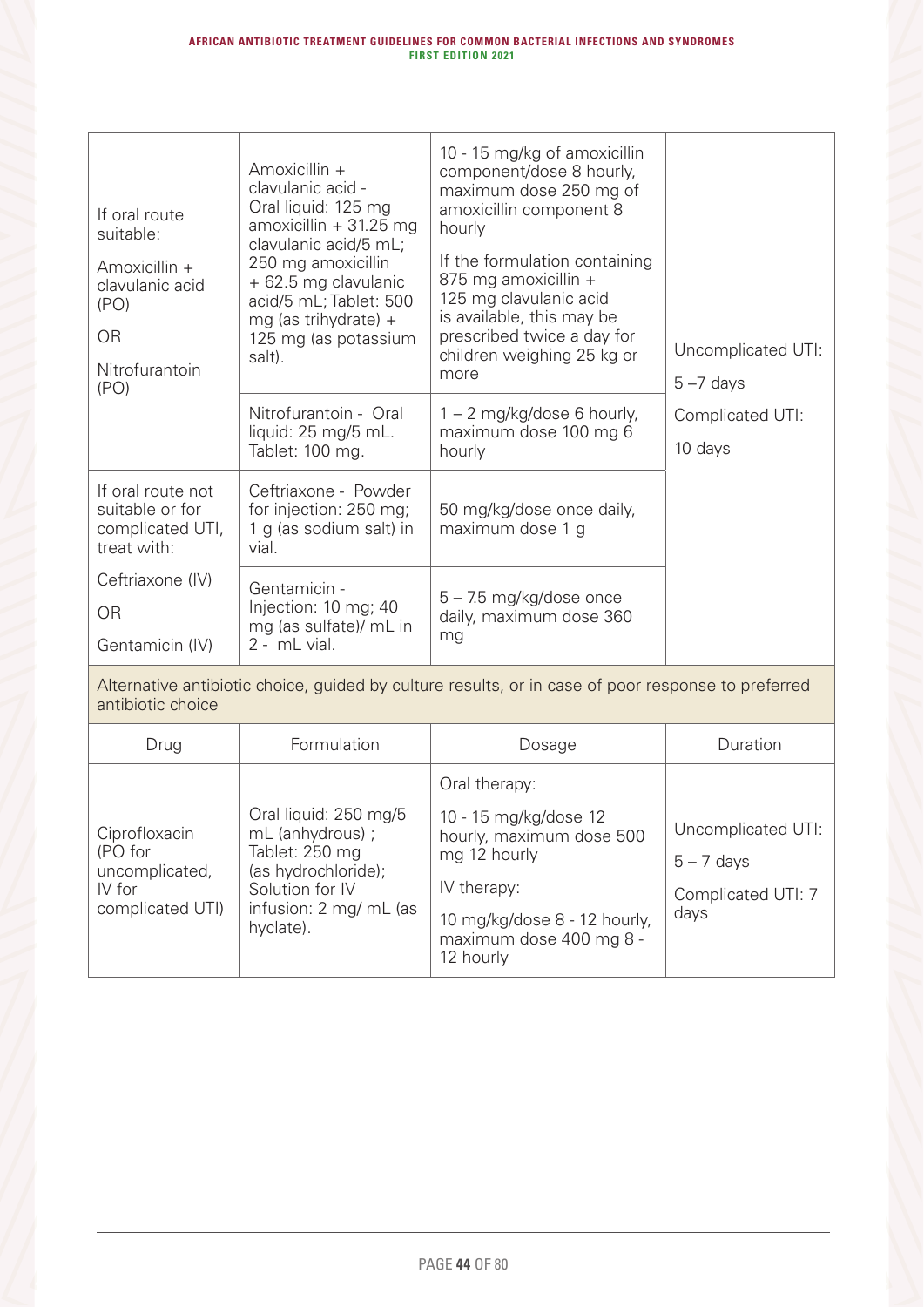- A. After 5 7 days, or sooner if there is a good clinical response to treatment, consider switching to an oral antibiotic to complete a total treatment duration of 10 days. Oral antibiotic selection should be guided by urine culture and antibiotic susceptibility results or use amoxicillin/clavulanic acid if urine culture is not available.
	- Avoid the use of fluoroquinolones whenever possible.
	- Do not treat asymptomatic patients outside of pregnancy.
	- **•** The choice of route of therapy should be determined by the ability to tolerate oral therapy and/or the presence of significant systemic illness.

#### Other Notes:

• Children younger than 5 years of age with a confirmed UTI and children with recurrent or persistent UTIs should have an ultrasound scan of the kidneys, ureter and bladder to screen for abnormalities of the urinary tract and/or be referred to a specialist for further investigations.

## Syphilis (including congenital syphilis)

Clinical definition: Multi - organ infection caused by *T. pallidum*. Congenital infection is acquired by vertical transmission via the transplacental route during pregnancy. Signs that may be present at birth or within the first 3 months of life include jaundice, pallor, oedema, generalised erythematous maculopapular rash that may desquamate, hepatosplenomegaly, lymphadenopathy, rhinitis, pseudoparalysis of one or more limbs. Acquired syphilis is transmitted via sexual contact including sexual abuse. For treatment of syphilis in pregnant adolescents, refer to separate guidelines.

#### **Neonate**

#### Preferred antibiotic choice

| Drug                                                                                 | Formulation                                                                                                                | Dosage                                                                                                                                        | Duration |
|--------------------------------------------------------------------------------------|----------------------------------------------------------------------------------------------------------------------------|-----------------------------------------------------------------------------------------------------------------------------------------------|----------|
| For patients with<br>symptomatic<br>infection:<br>Benzylpenicillin (IV) <sup>A</sup> | Powder for injection:<br>600 mg (= 1 million<br>$ U $ ; 3 g (= 5 million $ U $ )<br>(sodium or potassium<br>salt) in vial. | First week of life (7<br>$\circ$<br>days or less): 50 000<br>units/kg/dose 12 hourly<br>$\circ$ 8 - 28 days: 50 000<br>units/kg/dose 8 hourly | 10 days  |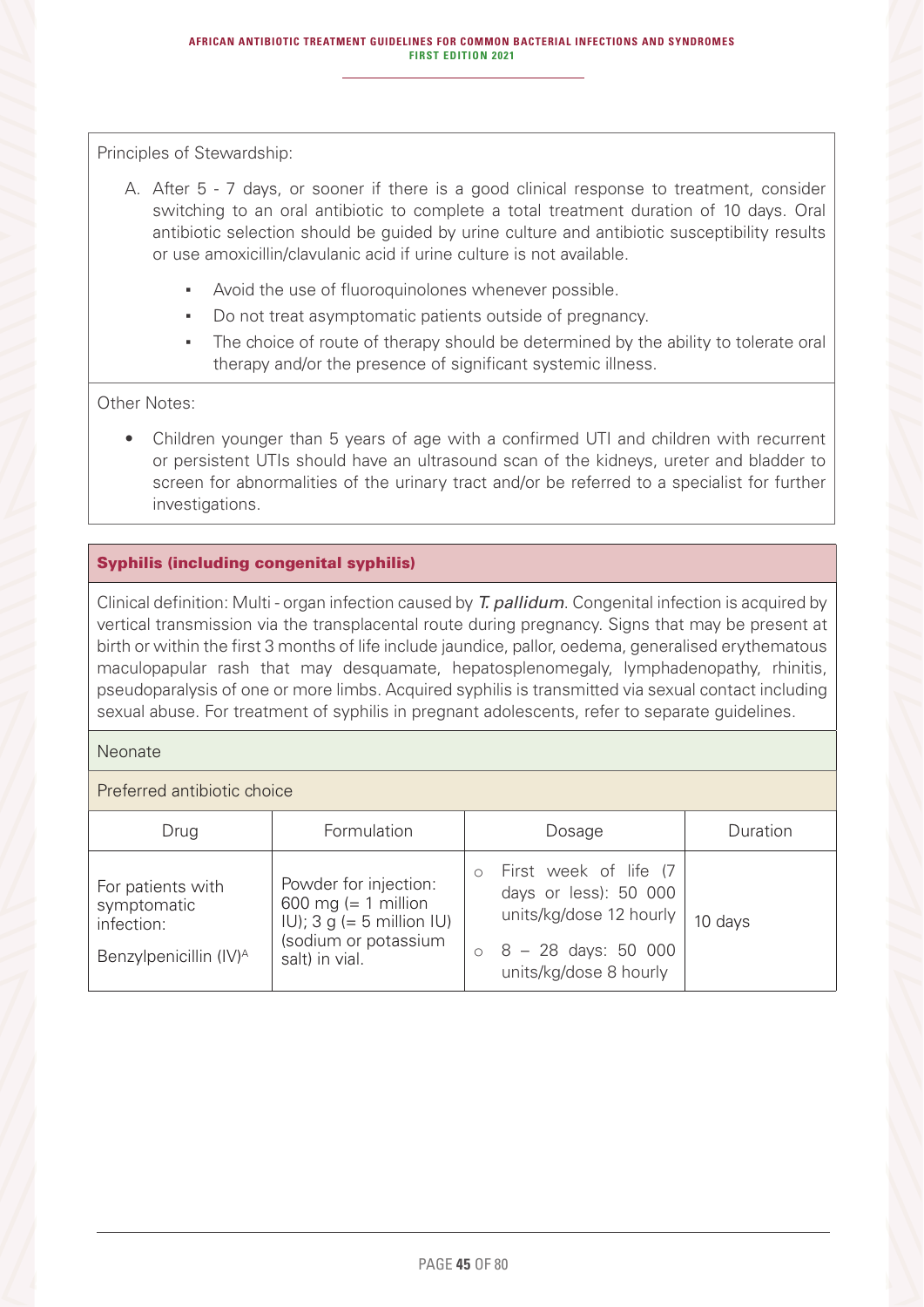| For patients with<br>asymptomatic<br>infection & mother<br>seropositive or result<br>unknown & mother<br>has not been treated<br>or was only partially<br>treated during<br>pregnancy:<br>Benzathine<br>benzylpenicillin (IM) <sup>A</sup> | Powder for<br>injection: 900 mg<br>benzylpenicillin (=<br>1.2 million IU) in 5<br>- mL vial; 1.44 g<br>benzylpenicillin $(= 2.4)$<br>million IU) in 5 - mL<br>vial. | 50,000 units/kg                                                                                                                                                                                           | Single dose |
|--------------------------------------------------------------------------------------------------------------------------------------------------------------------------------------------------------------------------------------------|---------------------------------------------------------------------------------------------------------------------------------------------------------------------|-----------------------------------------------------------------------------------------------------------------------------------------------------------------------------------------------------------|-------------|
| Alternative antibiotic choice(s)                                                                                                                                                                                                           |                                                                                                                                                                     |                                                                                                                                                                                                           |             |
| Cefotaxime (IV)                                                                                                                                                                                                                            | Powder for injection:<br>250 or 500 mg per vial<br>(as sodium salt)                                                                                                 | First week of life (7<br>$\circ$<br>days or less): 50 mg/<br>kg/dose 12 hourly<br>8 - 20 days: 50 mg/kg/<br>$\circ$<br>dose 8 hourly<br>21 days & older: 50<br>$\circlearrowright$<br>mg/kg/dose 6 hourly | 10 days     |
| Infant, Child & Adolescent                                                                                                                                                                                                                 |                                                                                                                                                                     |                                                                                                                                                                                                           |             |
|                                                                                                                                                                                                                                            | Preferred antibiotic choice for delayed diagnosis of congenital syphilis                                                                                            |                                                                                                                                                                                                           |             |
|                                                                                                                                                                                                                                            |                                                                                                                                                                     |                                                                                                                                                                                                           |             |
| Drug                                                                                                                                                                                                                                       | Formulation                                                                                                                                                         | Dosage                                                                                                                                                                                                    | Duration    |
| Benzylpenicillin (IV) <sup>A</sup>                                                                                                                                                                                                         | Powder for injection:<br>600 mg (= 1 million<br>$ U\rangle$ ; 3 g (= 5 million $ U\rangle$<br>(sodium or potassium<br>salt) in vial.                                | 50,000 units/kg/dose 6<br>hourly, maximum dose 5<br>million IU/kg/dose 6 hourly                                                                                                                           | 10 days     |
| Alternative antibiotic choice(s)                                                                                                                                                                                                           |                                                                                                                                                                     |                                                                                                                                                                                                           |             |
| Ceftriaxone (IV)                                                                                                                                                                                                                           | Powder for injection:<br>250 mg; 1 g (as<br>sodium salt) in vial                                                                                                    | 50 mg/kg/dose 12 hourly,<br>maximum dose 2 g 12<br>hourly                                                                                                                                                 | 10 days     |
|                                                                                                                                                                                                                                            |                                                                                                                                                                     | For acquired, primary, or secondary syphilis infection (not congenital syphilis)                                                                                                                          |             |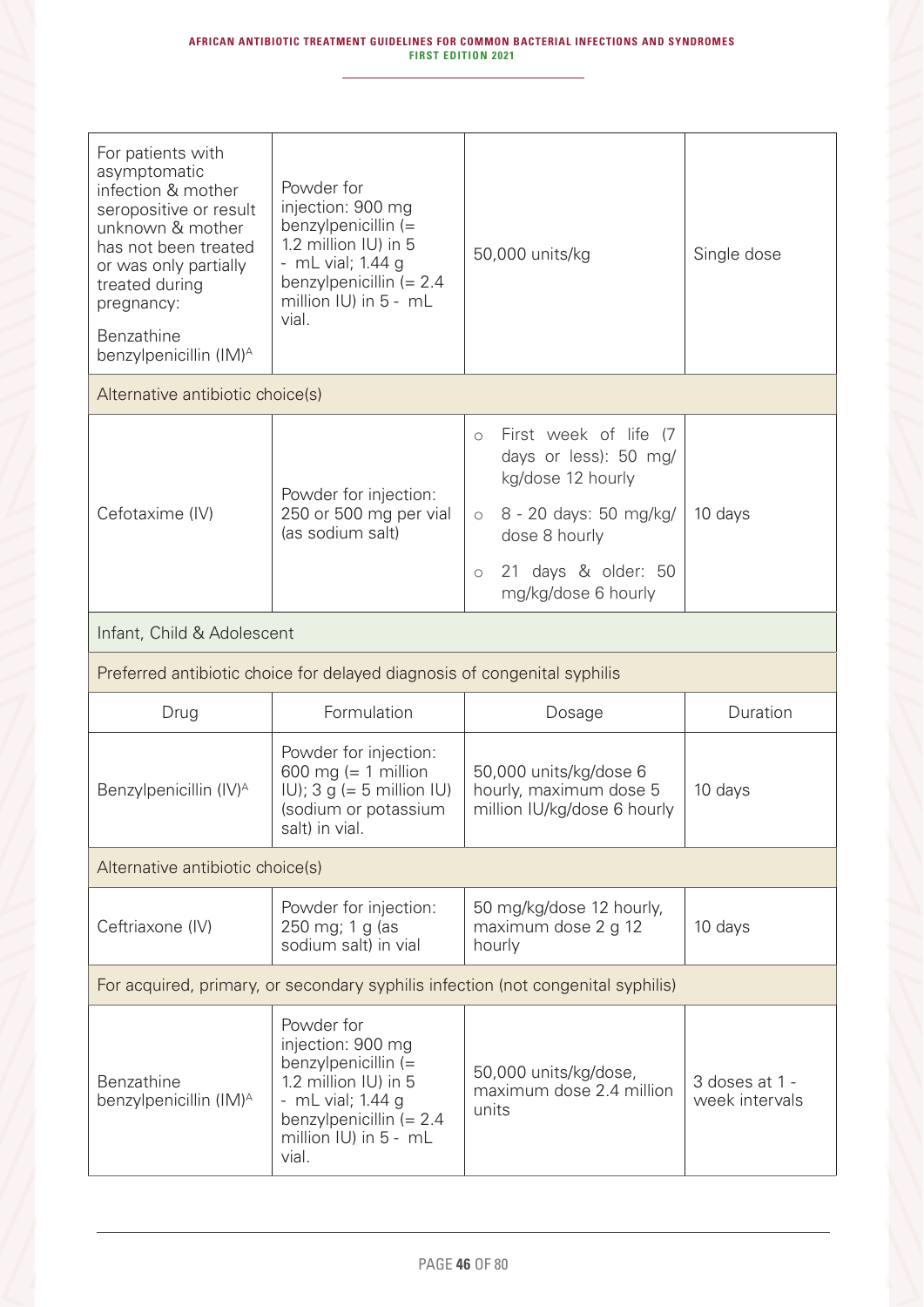| Alternative antibiotic choice(s) or for confirmed penicillin allergy                                                                                                |                                                                                                                                                                                                |                  |                                                                   |
|---------------------------------------------------------------------------------------------------------------------------------------------------------------------|------------------------------------------------------------------------------------------------------------------------------------------------------------------------------------------------|------------------|-------------------------------------------------------------------|
| Children/adolescents<br>$<$ 12 years of age:<br>Amoxicillin (PO)<br><b>PLUS</b><br>Probenecid (PO)<br>Probenicid - Tablets:<br>500 mg (not included<br>in WHO MLEM) | Amoxicillin - Powder<br>for oral liquid: 125<br>mg (as trihydrate)/5<br>mL, 250 mg (as<br>trihydrate)/5 mL; solid<br>oral dosage form:<br>250 mg, 500 mg (as<br>trihydrate)<br>250 mg 8 hourly | 1 g 8 hourly     | Early syphilis: 14<br>days<br>Late/latent<br>syphilis:<br>28 days |
| Adolescents 12 years<br>& older:<br>Doxycycline (PO)                                                                                                                | Oral liquid: 25 mg/5<br>mL, 50 mg/5ml<br>(anhydrous); solid oral<br>dosage form: 50 mg,<br>100 mg (as hyclate)                                                                                 | 100 mg 12 hourly | Early syphilis: 14<br>days<br>Late/latent<br>syphilis: 28 days    |

- For congenital syphilis, a complete 10 day course is required. If treatment is interrupted by 1 day (or longer), restart the full 10 - day course of treatment.
- Infants treated for congenital syphilis should be followed up 3 monthly after initial treatment to repeat non - treponemal serological testing until the test becomes non reactive. If the decrease in serological titre is less than 4 - fold, the course of treatment should be repeated.

Other Notes:

- A. If benzylpenicillin (IV) or benzathine benzylpenicillin (IM) is not available, seek expert opinion on alternative therapies (The efficacy of cefotaxime/ceftriaxone is uncertain.).
- Acquired syphilis in a child (not sexually active) requires investigation for child abuse.
- Investigate and treat both parents, if necessary and if not already diagnosed and treated.

#### Skin, Soft Tissue, Bone & Joints

Skin & Soft Tissue Infections (Including Impetigo, Cellulitis, Abscesses)

Clinical definition: Bacterial infections of skin and underlying soft tissue. Common bacterial pathogens include *S. aureus* and Group A Streptococcus species. Anaerobes may play a role in specific regions of the body including the perineum.

Neonate, Infant, Child & Adolescent

Preferred antibiotic choice

Drug | Formulation | Dosage | Duration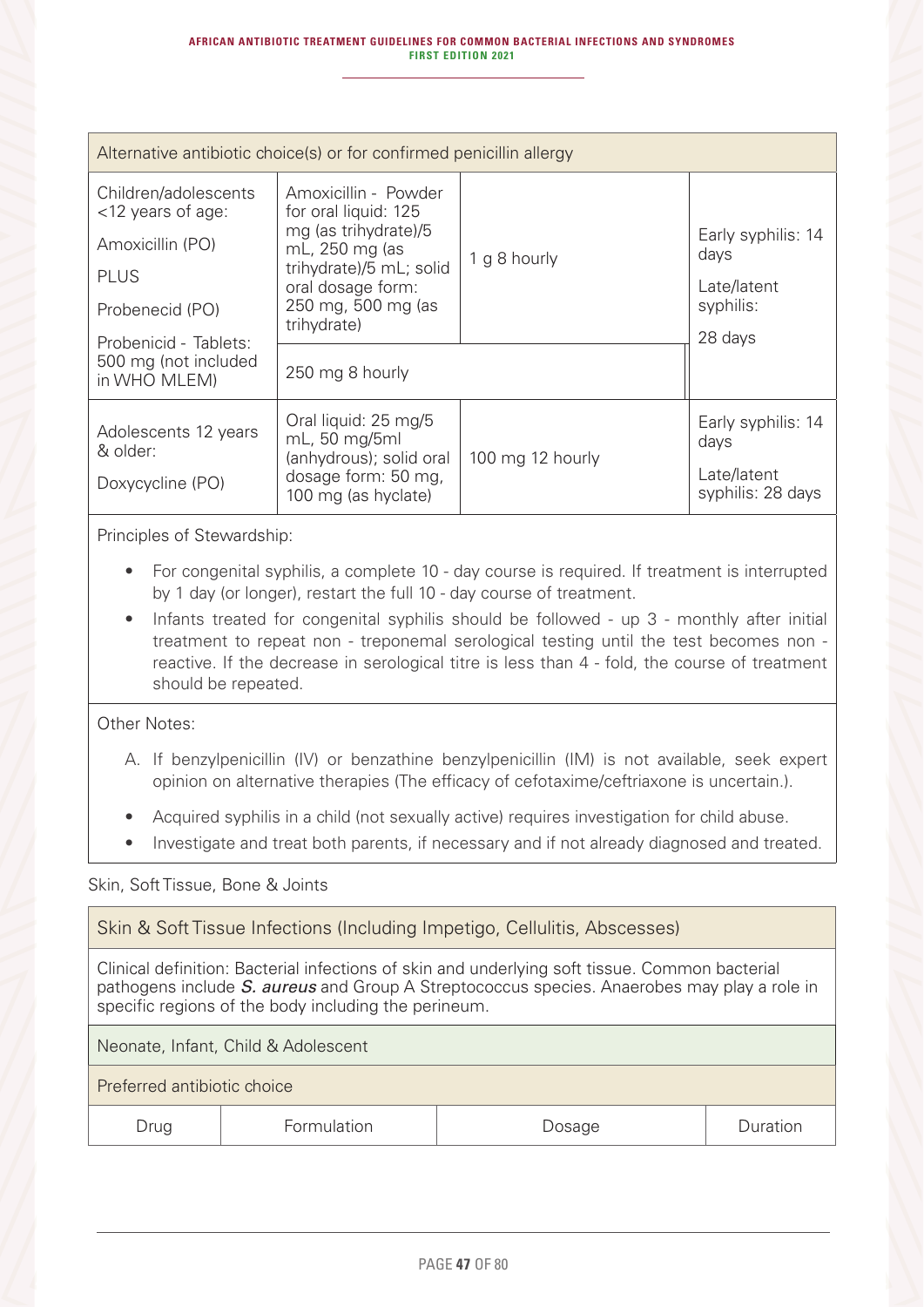| Cloxacillin (IV)                                                   | Cloxacillin - Powder for<br>injection: 500 mg (as<br>sodium salt) in vial                                                   | First week of life (7 days<br>$\circ$<br>or less): 50 mg/kg/dose 12<br>hourly<br>8 - 28 days: 50 mg/kg/dose 8<br>$\circ$<br>hourly<br>Older than 28 days: 25 -<br>$\circlearrowright$<br>mg/kg/dose 6 hourly,<br>50<br>maximum dose 2 g 6 hourly | $5 - 7$ days                                                                 |
|--------------------------------------------------------------------|-----------------------------------------------------------------------------------------------------------------------------|--------------------------------------------------------------------------------------------------------------------------------------------------------------------------------------------------------------------------------------------------|------------------------------------------------------------------------------|
| If Cloxacillin<br>(IV) is not<br>available, use<br>Cefazolin (IV). | Cefazolin - Powder for<br>injection: 1 g (as sodium<br>salt) in vial                                                        | First week of life (7 days<br>$\circ$<br>or less): 50 mg/kg/dose 12<br>hourly<br>8 days & older: 50 mg/kg/<br>$\circ$<br>dose 8 hourly, maximum<br>dose 4 g 8 hourly                                                                             |                                                                              |
| complete IV therapy):                                              |                                                                                                                             | For infants, children, and adolescents, switch to oral therapy when tolerated (Neonates should                                                                                                                                                   |                                                                              |
| Flucloxacillin<br>(PO)                                             | Capsules: 500 mg; 1 g (as<br>sodium salt)                                                                                   | 25 mg/kg/dose 6 hourly,<br>maximum dose 500 mg 6 hourly                                                                                                                                                                                          | $5 - 7$ days<br>(Total<br>treatment<br>duration<br>including IV<br>therapy.) |
|                                                                    |                                                                                                                             | Alternative antibiotic choice for infants and children unable to swallow Flucloxacillin capsules:                                                                                                                                                |                                                                              |
| Cefalexin (PO)                                                     | Powder for reconstitution<br>with water: 125 mg/5 mL;<br>250 mg/5 mL; Solid oral<br>dosage form: 250 mg (as<br>monohydrate) | 25 mg/kg/dose 6 hourly,<br>maximum dose 1 g 6 hourly                                                                                                                                                                                             | $5 - 7$ days                                                                 |
| In case of confirmed drug allergy or medical contraindication:     |                                                                                                                             |                                                                                                                                                                                                                                                  |                                                                              |
| Clindamycin<br>(IV/PO)                                             | Oral liquid: 75 mg/5 mL<br>(as palmitate). Capsule:<br>150 mg (as hydrochloride).<br>Injection: 150 mg (as<br>phosphate)/mL | 6 mg/kg/dose 6 hourly,<br>maximum dose 600 mg 8 hourly<br>(IV) or 450 mg 6 hourly (PO)                                                                                                                                                           | $5 - 7$ days                                                                 |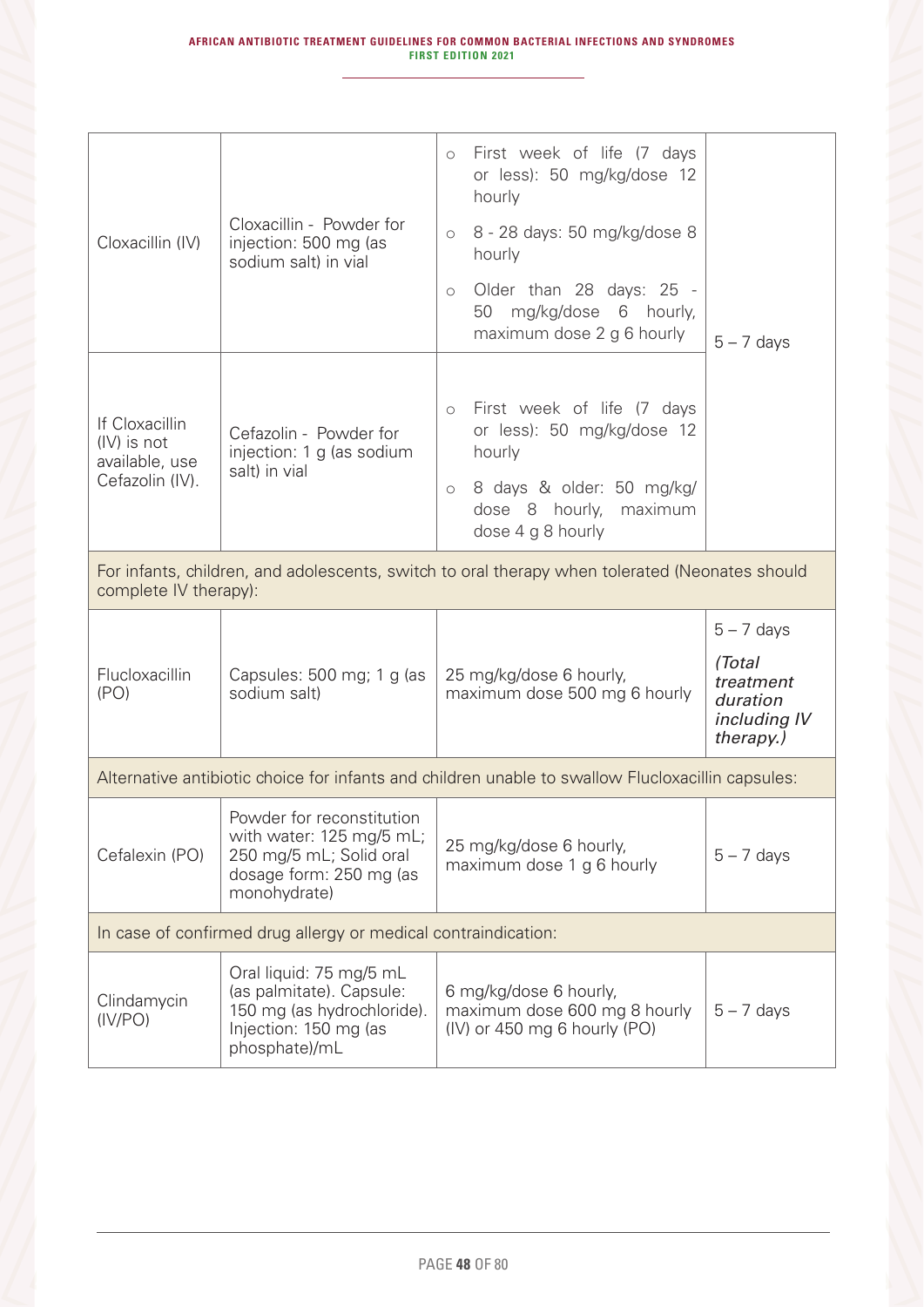- If the abscess can be incised and drained, withhold antibiotics for standard, uncomplicated abscess in an otherwise well person.
- If IV antibiotic therapy is indicated, review patient progress daily to consider switch from IV to oral therapy.

### Other Notes:

- For patients with suspected animal bite, assess for rabies risk and manage accordingly, and administer a tetanus booster dose if indicated.
- If necrotizing fasciitis is suspected (especially if in perineal area), use ceftriaxone plus metronidazole plus clindamycin or, alternatively, amoxicillin/clavulanic acid plus clindamycin (clindamycin included to suppress toxin production), and obtain urgent expert advice regarding surgical management.

#### **Tetanus**

Clinical definition: Infection caused by *C. tetani* characterized by acute onset of muscle stiffness and muscular contractions.

## Neonate, Infant, Child & Adolescent

Preferred antibiotic choice

| Drug                          | Formulation                                                                                                                          | Dosage                                                                                                                                                                             | Duration |  |
|-------------------------------|--------------------------------------------------------------------------------------------------------------------------------------|------------------------------------------------------------------------------------------------------------------------------------------------------------------------------------|----------|--|
| Metronidazole<br>(IV)         | Injection: 500 mg in<br>100 mL vial.                                                                                                 | First week of life (7 days<br>$\circ$<br>or less): 7.5 mg/kg/dose<br>12 hourly<br>8 days of age & older:<br>$\circ$<br>7.5 mg/kg/dose 8 hourly,<br>maximum dose 400 mg<br>8 hourly | 10 days  |  |
| Alternative antibiotic choice |                                                                                                                                      |                                                                                                                                                                                    |          |  |
| Benzylpenicillin<br>(IV)      | Powder for injection:<br>600 mg (= 1 million<br>$ U\rangle$ ; 3 g (= 5 million $ U\rangle$<br>(sodium or potassium<br>salt) in vial. | 25 000 IU/kg/dose 6 hourly,<br>maximum dose 5 million IU/<br>kg/dose 6 hourly                                                                                                      | 10 days  |  |
| Principles of Stewardship:    |                                                                                                                                      |                                                                                                                                                                                    |          |  |
| None                          |                                                                                                                                      |                                                                                                                                                                                    |          |  |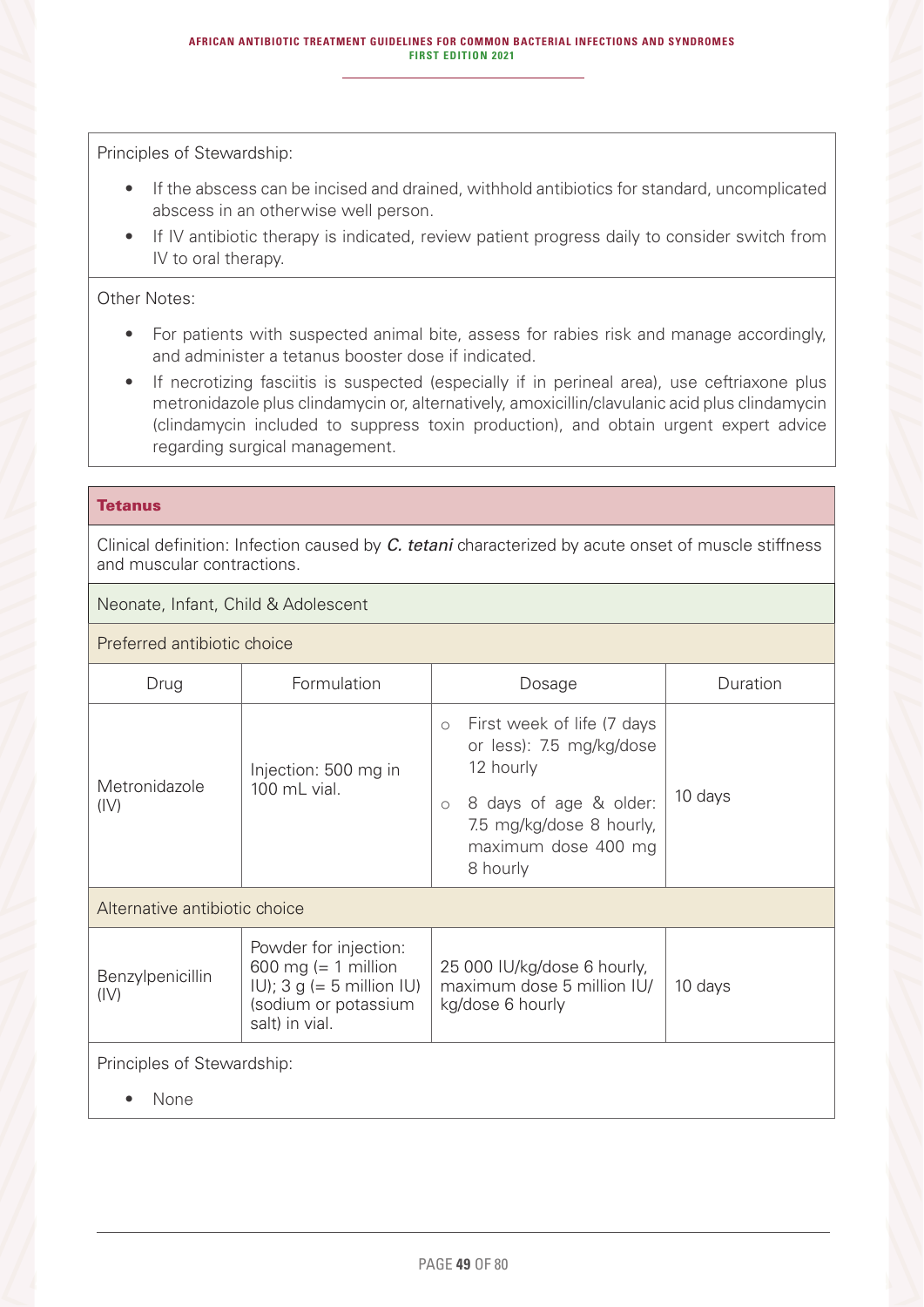Other Notes:

- Also administer Human Tetanus Immunoglobulin (IM): neonates 500 IU, children 2000 IU, adults 3000 - 6000 IU.
- Wound care and debridement/umbilical cord care is required.
- Administer a booster dose of tetanus vaccine (not required in immunized patients who have received a booster dose within the past 5 years).

## Acute Osteomyelitis & Septic Arthritis

## Clinical definition:

Acute osteomyelitis: Bone infection that usually begins in the metaphysis of long bones as a result of haematogenous deposition of organisms following transient bacteraemia. Infection may spread via the epiphysis to the joint resulting in septic arthritis. Common causative organisms vary by age: neonates – *S. aureus*, Group B streptococcus, Gram negative organisms including *E. coli*; infants & children – *S. aureus*, *H. influenzae*, Group A streptococci, *S. pneumoniae*. Sickle cell anaemia is associated with bone infections caused by *Salmonella* species & *S. pneumoniae*.

Septic arthritis: May occur as a result of haematogenous deposition on the synovium during transient bacteraemia or as part of generalised septicaemia and may involve more than one joint. Common causative organisms vary by age: neonates – *S. aureus*, Group B streptococcus, *E. coli*; infants / children – *S. aureus*, *H. influenzae*, Group A streptococci, and *S. pneumoniae.* 

#### Neonate

#### Preferred antibiotic choice

| Drug                             | Formulation                                                         | Dosage                                                                                                                                                                          | Duration      |  |  |
|----------------------------------|---------------------------------------------------------------------|---------------------------------------------------------------------------------------------------------------------------------------------------------------------------------|---------------|--|--|
| Cefotaxime (IV)                  | Powder for injection:<br>250 or 500 mg per<br>vial (as sodium salt) | First week of life (7<br>days or less): 50 mg/<br>kg/dose 12 hourly<br>$\circ$ 8 – 20 days: 50 mg/<br>kg/dose 8 hourly<br>21 days & older: 50<br>$\circ$<br>mg/kg/dose 6 hourly | $4 - 6$ weeks |  |  |
| Alternative antibiotic choice(s) |                                                                     |                                                                                                                                                                                 |               |  |  |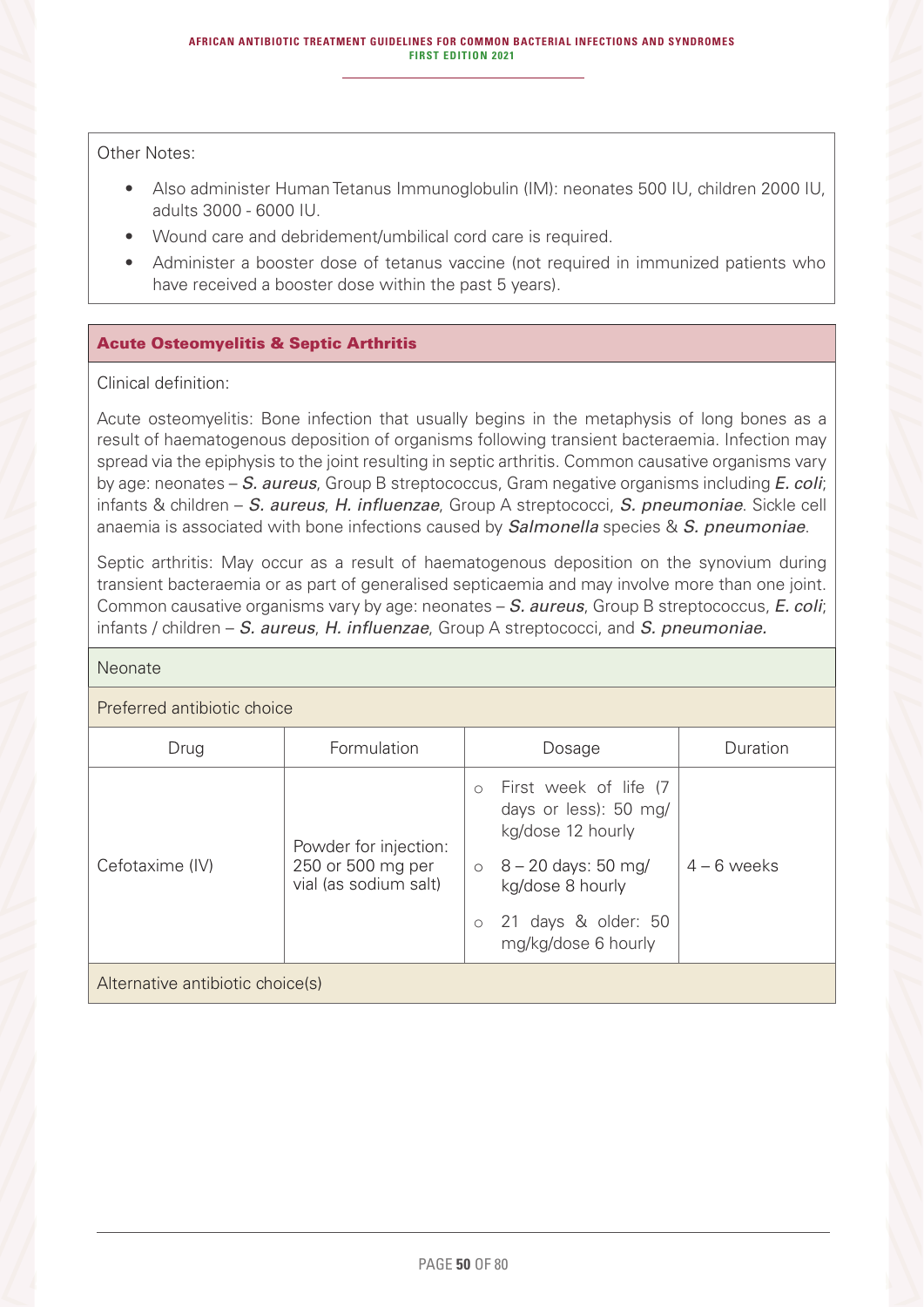| Combination therapy<br>with:<br>Cloxacillin (IV)<br><b>PLUS</b><br>Gentamicin (IV)                                                                              | Cloxacillin - Powder<br>for injection: 500 mg<br>(as sodium salt) in<br>vial.<br>Gentamicin -<br>Injection: 10 mg; 40<br>mg (as sulfate)/ mL<br>$in 2 - mL$ vial | First week of life (7<br>$\circ$<br>days or less): 50 mg/<br>kg/dose 12 hourly<br>8 - 28 days: 50 mg/kg/<br>$\circlearrowright$<br>dose 8 hourly<br>Older than 28 days: 50<br>$\circ$<br>mg/kg/dose 6 hourly<br>4 mg/kg/dose<br>once<br>$\circlearrowright$<br>daily | $4 - 6$ weeks |
|-----------------------------------------------------------------------------------------------------------------------------------------------------------------|------------------------------------------------------------------------------------------------------------------------------------------------------------------|----------------------------------------------------------------------------------------------------------------------------------------------------------------------------------------------------------------------------------------------------------------------|---------------|
| If Cloxacillin (IV) is not<br>available, substitute<br>with:<br>Cefazolin (IV)<br>Combination therapy<br>with: Cefazolin (IV)<br><b>PLUS</b><br>Gentamicin (IV) | Cefazolin - Powder<br>for injection: 1 g (as<br>sodium salt) in vial.<br>Gentamicin -<br>Injection: 10 mg; 40<br>mg (as sulfate)/ mL<br>$in 2 - mL$ vial         | First week of life (7<br>$\circ$<br>days or less): 50 mg/<br>kg/dose 12 hourly<br>8 days of age & older:<br>$\circlearrowright$<br>50<br>mg/kg/dose<br>8<br>hourly<br>4 mg/kg/dose<br>once<br>$\circ$<br>daily                                                       | $4 - 6$ weeks |
| Infant, Child & Adolescent                                                                                                                                      |                                                                                                                                                                  |                                                                                                                                                                                                                                                                      |               |
| Preferred antibiotic choice                                                                                                                                     |                                                                                                                                                                  |                                                                                                                                                                                                                                                                      |               |
| Drug                                                                                                                                                            | Formulation                                                                                                                                                      | Dosage                                                                                                                                                                                                                                                               | Duration      |
| Combination therapy<br>with:<br>Ampicillin (IV)<br><b>PLUS</b><br>Cloxacillin (IV)                                                                              | Ampicillin - Powder<br>for injection: 500 mg,<br>1 g (as sodium salt)<br>in vial<br>Cloxacillin -                                                                | 50 mg/kg/dose 6 hourly,<br>maximum dose 2 g 6<br>hourly<br>50 mg/kg/dose 6 hourly,                                                                                                                                                                                   | $4 - 6$ weeks |
|                                                                                                                                                                 | Powder for injection:<br>500 mg (as sodium<br>salt) in vial                                                                                                      | maximum dose 2 g 6<br>hourly                                                                                                                                                                                                                                         |               |
| If Cloxacillin (IV) is not<br>available, treat with:<br>Cefazolin (IV) (alone)                                                                                  | Powder for injection:<br>1 g (as sodium salt)<br>in vial.                                                                                                        | 50 mg/kg/dose 8 hourly,<br>maximum dose 4 g 8<br>hourly                                                                                                                                                                                                              | $4 - 6$ weeks |
| Alternative antibiotic choice(s)                                                                                                                                |                                                                                                                                                                  |                                                                                                                                                                                                                                                                      |               |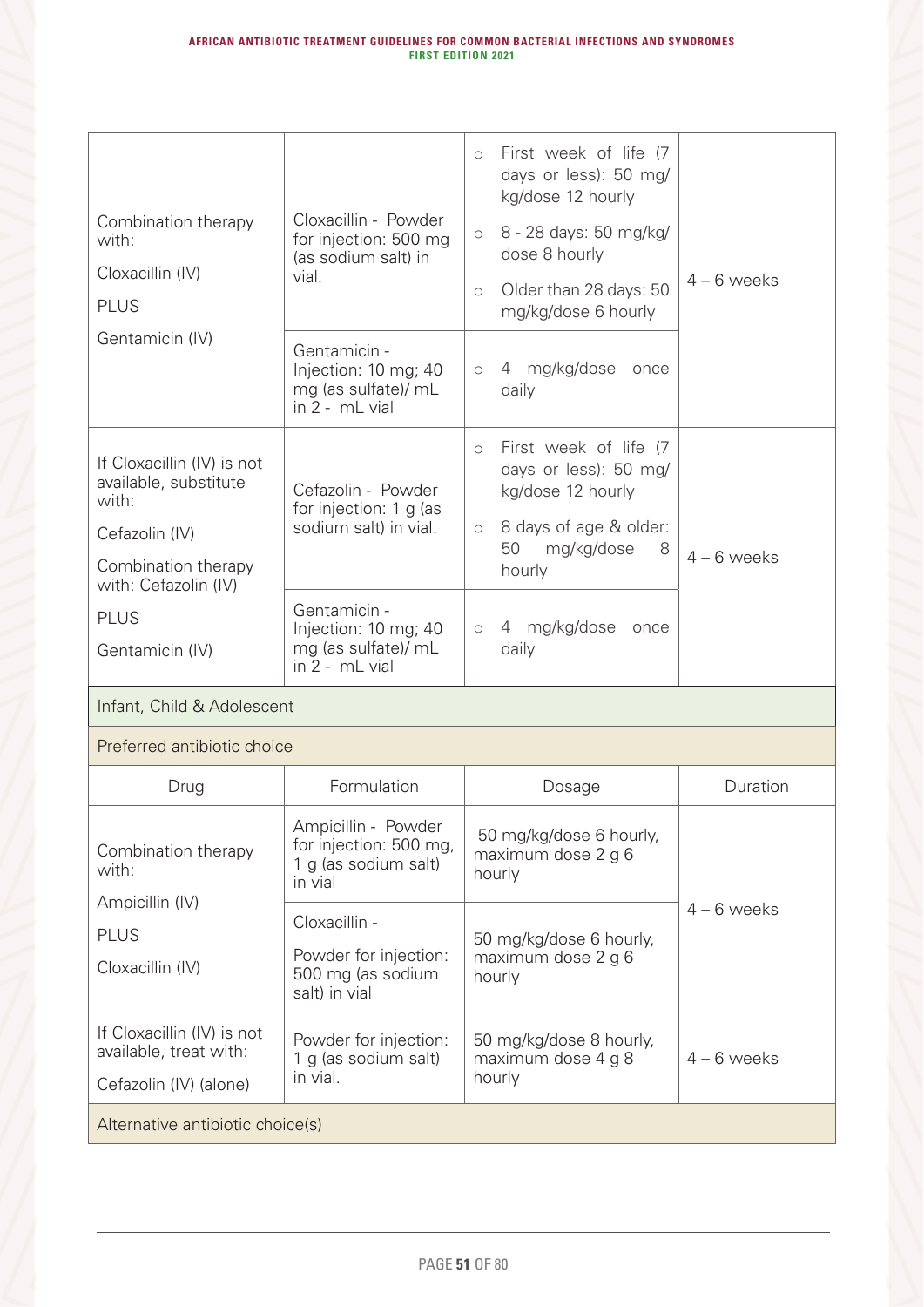| Ceftriaxone (IV)                                                                                                                                                            | Powder for injection:<br>250 mg; 1 g (as<br>sodium salt) in vial                                                                                               | 50 mg/kg/dose 12 hourly,<br>maximum dose 2 g 12<br>hourly                                                                                       | $4 - 6$ weeks |
|-----------------------------------------------------------------------------------------------------------------------------------------------------------------------------|----------------------------------------------------------------------------------------------------------------------------------------------------------------|-------------------------------------------------------------------------------------------------------------------------------------------------|---------------|
|                                                                                                                                                                             |                                                                                                                                                                | For patients with sickle cell anemia (Empiric gram - negative cover recommended)                                                                |               |
| Ceftriaxone (IV)                                                                                                                                                            | Powder for injection:<br>250 mg; 1 g (as<br>sodium salt) in vial                                                                                               | 50 mg/kg/dose 12 hourly,<br>maximum dose 2 g 12<br>hourly                                                                                       | $4 - 6$ weeks |
| In case of confirmed drug allergy or medical contraindication                                                                                                               |                                                                                                                                                                |                                                                                                                                                 |               |
| If patient has no<br>history of immediate<br>hypersensitivity<br>/ anaphylaxis to<br>penicillins, treat with:<br>Ceftriaxone (IV)                                           | Powder for injection:<br>250 mg; 1 g (as<br>sodium salt) in vial                                                                                               | 50 mg/kg/dose 12 hourly,<br>maximum dose 2 g 12<br>hourly                                                                                       | $4 - 6$ weeks |
| If patient has a<br>history of immediate<br>hypersensitivity<br>/ anaphylaxis to<br>penicillins, treat with:<br>Clindamycin (IV/PO)<br><b>PLUS</b><br>Ciprofloxacin (IV/PO) | Clindamycin -<br>Injection: 150 mg (as<br>phosphate)/ mL.                                                                                                      | 6 mg/kg/dose 6 hourly,<br>maximum dose 600 mg<br>8 hourly (IV) or 450 mg 6<br>hourly (PO)                                                       |               |
|                                                                                                                                                                             | Ciprofloxacin<br>- Solution for IV<br>infusion: 2 mg/ mL<br>(as hyclate); Oral<br>liquid: 250 mg/5<br>mL (anhydrous) ;<br>Tablet: 250 mg (as<br>hydrochloride) | 10 mg/kg/dose 8 - 12<br>hourly, maximum dose<br>400 mg 8 - 12 hourly (IV);<br>15 mg/kg/dose 12 hourly,<br>maximum dose 500 mg<br>12 hourly (PO) | $4 - 6$ weeks |

- Do not give empirical antibiotics for chronic bone and joint infections. Instead, conduct bone and tissue biopsies, and treat with directed therapy.
- Initiate IV antibiotic treatment immediately as the diagnosis is made and blood and pus specimens have been collected, if available.
- Adjust antibiotic therapy based on culture and AST results, if available, or if clinical response to antibiotic treatment is unsatisfactory.
- Continue with IV antibiotics until there is evidence of good clinical response and laboratory markers of infection improve, and then consider switching to oral antibiotic therapy if an appropriate oral option is available. If culture is not available consider empiric stepdown therapy to oral antimicrobials with amoxicillin/clavulanic acid, cephalexin, or flucloxacillin.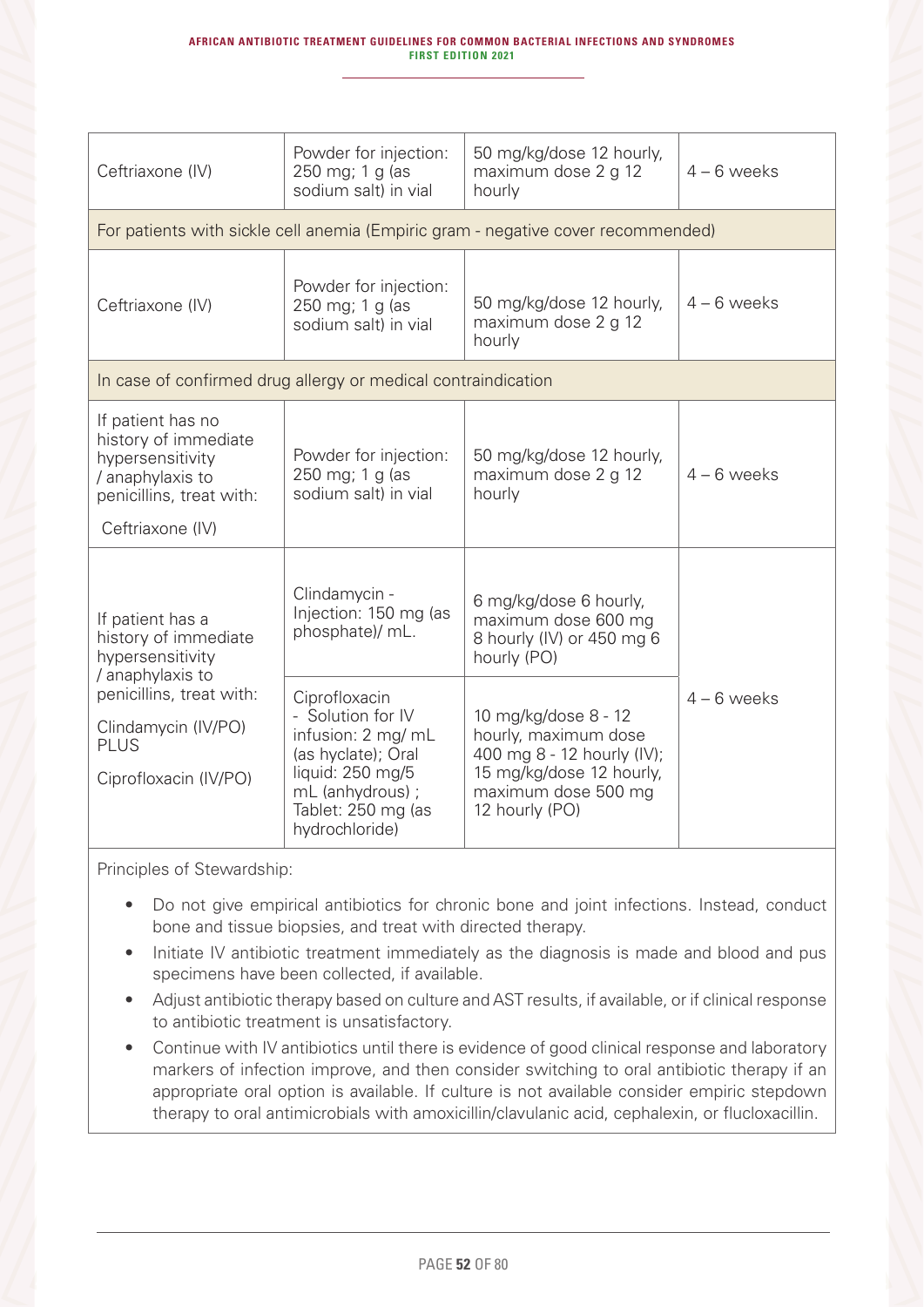Other Notes:

- Seek consultation with an orthopaedic specialist and consider surgical drainage
- If infection is caused by *S. aureus* that is resistant to cloxacillin (MRSA), replace cloxacillin with vancomycin 15 mg/kg/dose 6 hourly IV.

#### Bloodstream:

#### Sepsis in the Newborn

Clinical definition: Invasion of the blood by bacteria or other microorganisms before or after birth which may spread to involve other organs / systems e.g. meninges (meningitis), lungs (pneumonia), bone (osteomyelitis) and kidneys (pyelonephritis). Symptoms may be variable and non - specific. Common bacterial pathogens include Group B streptococcus, *S. aureus*, *Enterococcus* species, Gram - negative organisms including *Enterobacteriaceae* (such as *E. coli*, *K. pneumoniae, Enterobacter* and *Serratia* species) and *Acinetobacter* species and *Pseudomonas* species. The latter two are more commonly hospital associated, and will vary depending on local hospital settings. *L. monocytogenes,* although a recognised neonatal pathogen*,* is less common.

Early - onset (Less than 48 hours of age)

## Preferred antibiotic choice

| Drug                                                           | Formulation                                                                    | Dosage                                                                                                                                                | Duration                                                                                             |  |
|----------------------------------------------------------------|--------------------------------------------------------------------------------|-------------------------------------------------------------------------------------------------------------------------------------------------------|------------------------------------------------------------------------------------------------------|--|
| Combination therapy<br>with:<br>Ampicillin (IV)<br><b>PLUS</b> | Ampicillin - Powder for<br>injection: 500 mg; 1 g<br>(as sodium salt) in vial  | First week of life<br>$\bigcirc$<br>(7 days or less):<br>50 mg/kg/dose 8<br>hourly<br>8 days of age &<br>$\circ$<br>older: 50 mg/kg/<br>dose 6 hourly | $5 - 7$ days or<br>as determined<br>by clinical<br>assessment<br>and laboratory /<br>microbiological |  |
| Gentamicin (IV) <sup>A</sup>                                   | Gentamicin - Injection:<br>10 mg; 40 mg (as<br>sulfate)/ mL in 2 - mL<br>vial. | 4 mg/kg/dose once<br>$\circ$<br>daily                                                                                                                 | results                                                                                              |  |
| For patients not responding to therapy                         |                                                                                |                                                                                                                                                       |                                                                                                      |  |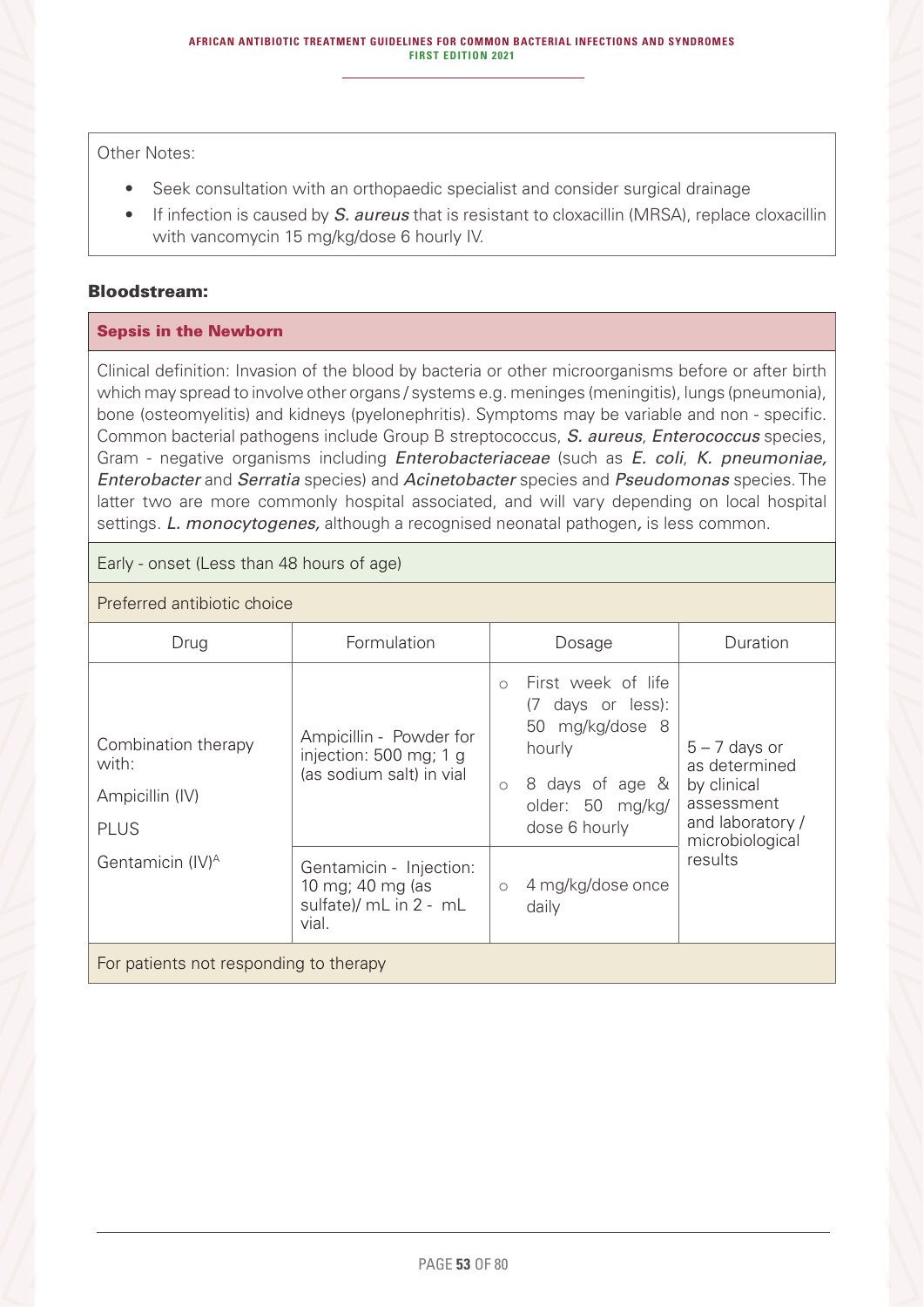|                              |                                                                               | $\bigcirc$ | First week of life<br>(7 days or less):<br>50 mg/kg/dose 12          |                                     |
|------------------------------|-------------------------------------------------------------------------------|------------|----------------------------------------------------------------------|-------------------------------------|
|                              | Cefotaxime - Powder                                                           |            | hourly                                                               |                                     |
| Combination therapy          | for injection: 250 or 500<br>mg per vial (as sodium<br>salt)                  | $\circ$    | 8 - 20 days: 50 mg/<br>kg/dose 8 hourly                              | $5 - 7$ days or                     |
| with:                        |                                                                               | $\circ$    | 21 days & older:                                                     | as determined                       |
| Cefotaxime (IV) <sup>B</sup> |                                                                               |            | 50 mg/kg/dose 6                                                      | by clinical<br>assessment           |
| <b>PLUS</b>                  |                                                                               |            | hourly                                                               | and laboratory /<br>microbiological |
| Ampicillin (IV)              | Ampicillin - Powder for<br>injection: 500 mg, 1 g<br>(as sodium salt) in vial | $\bigcirc$ | First week of life<br>(7 days or less):<br>50 mg/kg/dose 8<br>hourly | results                             |
|                              |                                                                               | $\circ$    | 8 days of age &<br>older: 50 mg/kg/<br>dose 6 hourly                 |                                     |

## Late - onset (48 hours of age & older )

## Preferred antibiotic choice

| Drug                                                                                                | Formulation                                                                         | Duration<br>Dosage                                                                                                                                                                                                                                                     |                                                |  |
|-----------------------------------------------------------------------------------------------------|-------------------------------------------------------------------------------------|------------------------------------------------------------------------------------------------------------------------------------------------------------------------------------------------------------------------------------------------------------------------|------------------------------------------------|--|
| Combination therapy<br>with:<br>Cefotaxime (IV) <sup>B</sup><br><b>PLUS</b><br>Ampicillin (IV)      | Cefotaxime - Powder<br>for injection: 250 or 500<br>mg per vial (as sodium<br>salt) | First week of life<br>$\bigcirc$<br>(7 days or less):<br>50 mg/kg/dose 12<br>hourly<br>8 - 20 days: 50 mg/<br>$\circ$<br>kg/dose 8 hourly<br>$5 - 7$ days or<br>as determined<br>21 days & older:<br>$\circ$<br>by clinical<br>50 mg/kg/dose 6<br>assessment<br>hourly | and laboratory /<br>microbiological<br>results |  |
|                                                                                                     | Ampicillin - Powder for<br>injection: 500 mg, 1 g<br>(as sodium salt) in vial       | First week of life<br>$\circ$<br>(7 days or less):<br>50 mg/kg/dose 8<br>hourly<br>8 days of age &<br>$\circ$<br>older: 50 mg/kg/<br>dose 6 hourly                                                                                                                     |                                                |  |
| For patients not responding to therapy or guided by laboratory/microbiological results or in health |                                                                                     |                                                                                                                                                                                                                                                                        |                                                |  |

care facilities with high rates of hospital - acquired multidrug resistant gram - negative pathogens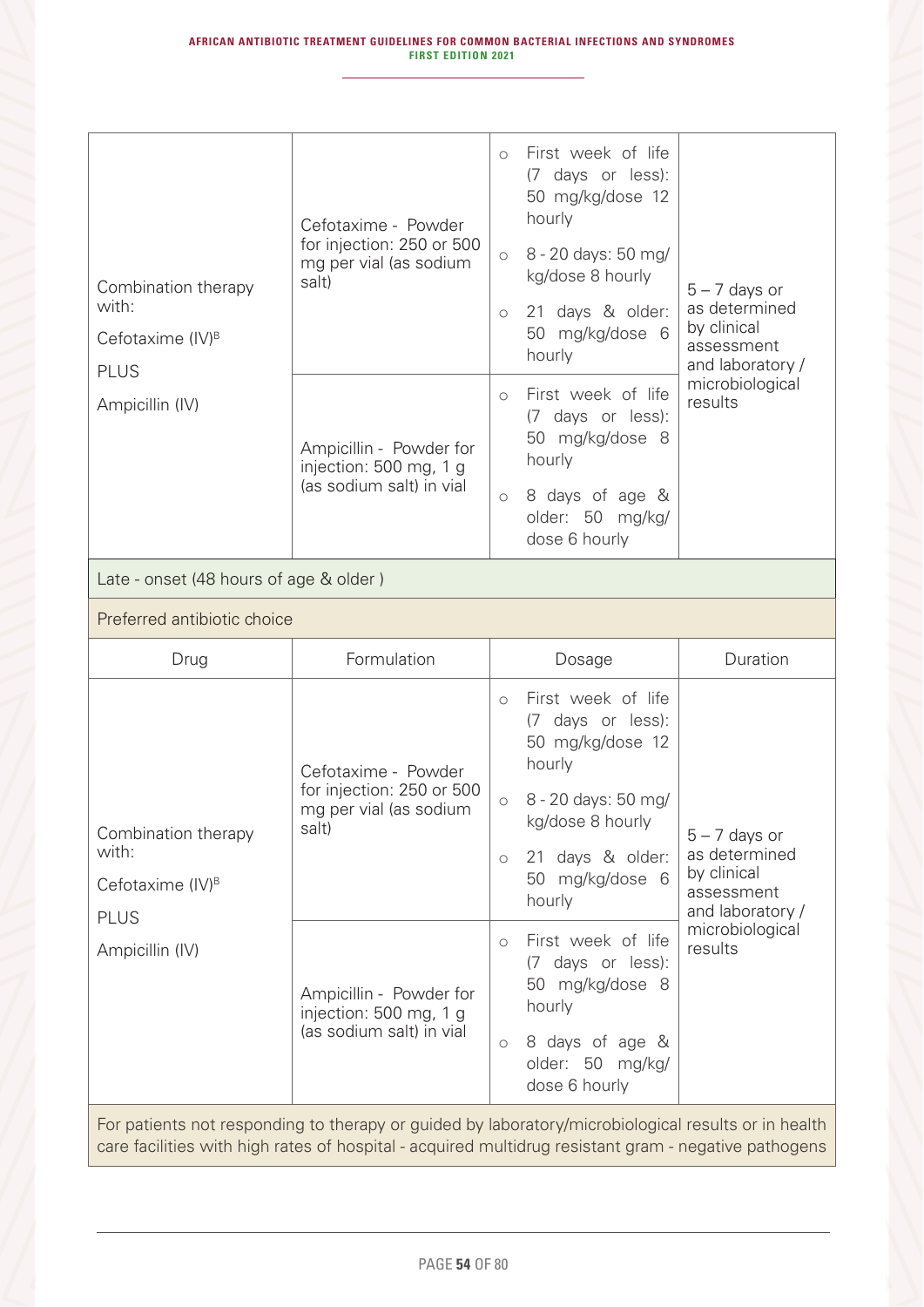| If meningitis suspected<br>or confirmed:                                                                              | Meropenem - Powder<br>for injection: 500 mg<br>(as trihydrate); 1 g (as<br>trihydrate) in vial                                                                             | 40 mg/kg/dose 8<br>hourly                                                                                                                                | If meningitis is<br>confirmed: 14-21<br>days |
|-----------------------------------------------------------------------------------------------------------------------|----------------------------------------------------------------------------------------------------------------------------------------------------------------------------|----------------------------------------------------------------------------------------------------------------------------------------------------------|----------------------------------------------|
| Meropenem (IV)<br>If meningitis excluded or<br>considered unlikely:<br>Piperacillin/tazobactam<br>(IV)<br><b>PLUS</b> | Piperacillin/tazobactam<br>- Powder for injection:<br>2 g (as sodium salt)<br>+ 250 mg (as sodium<br>salt); 4 g (as sodium<br>$salt) + 500 mg$ (as<br>sodium salt) in vial | First week of life<br>$\bigcirc$<br>(7 days or less):<br>100 mg/kg/dose 12<br>hourly<br>8 days of age &<br>$\circ$<br>older: 100 mg/kg/<br>dose 8 hourly | 7 – 10 days                                  |
| Amikacin (IV) <sup>A</sup>                                                                                            | Amikacin - Powder for<br>injection: 100 mg; 500<br>mg; 1 g (as sulfate) in<br>vial.                                                                                        | 15 mg/kg/dose once<br>daily                                                                                                                              |                                              |

- Empirical antibiotic selection should be guided by local patterns of antibiotic susceptibility, where data is available. In the absence of local data, follow the above - described guidelines.
- If an organism is cultured and antibiotic susceptibility testing is available, switching to a narrower spectrum antibiotic should be considered in discussion with a specialist and/or clinical microbiologist.
- Therapy duration should be determined by clinical and laboratory results and clinical response.

#### Other Notes:

- A. When treating with gentamicin or amikacin, conduct renal function testing and therapeutic drug monitoring, where available.
- B. If cefotaxime is not available, use ceftriaxone 50 mg/kg/dose 12 hourly in neonates (in combination with benzylpenicillin or ampicillin) except in neonates with jaundice and neonates receiving calcium - containing IV fluids.
- Consider the addition of vancomycin in patients not responding to treatment or if resistant staphylococcal infection is suspected.

Possible Serious Bacterial Infection in infants younger than 3 months of age (Community - Acquired)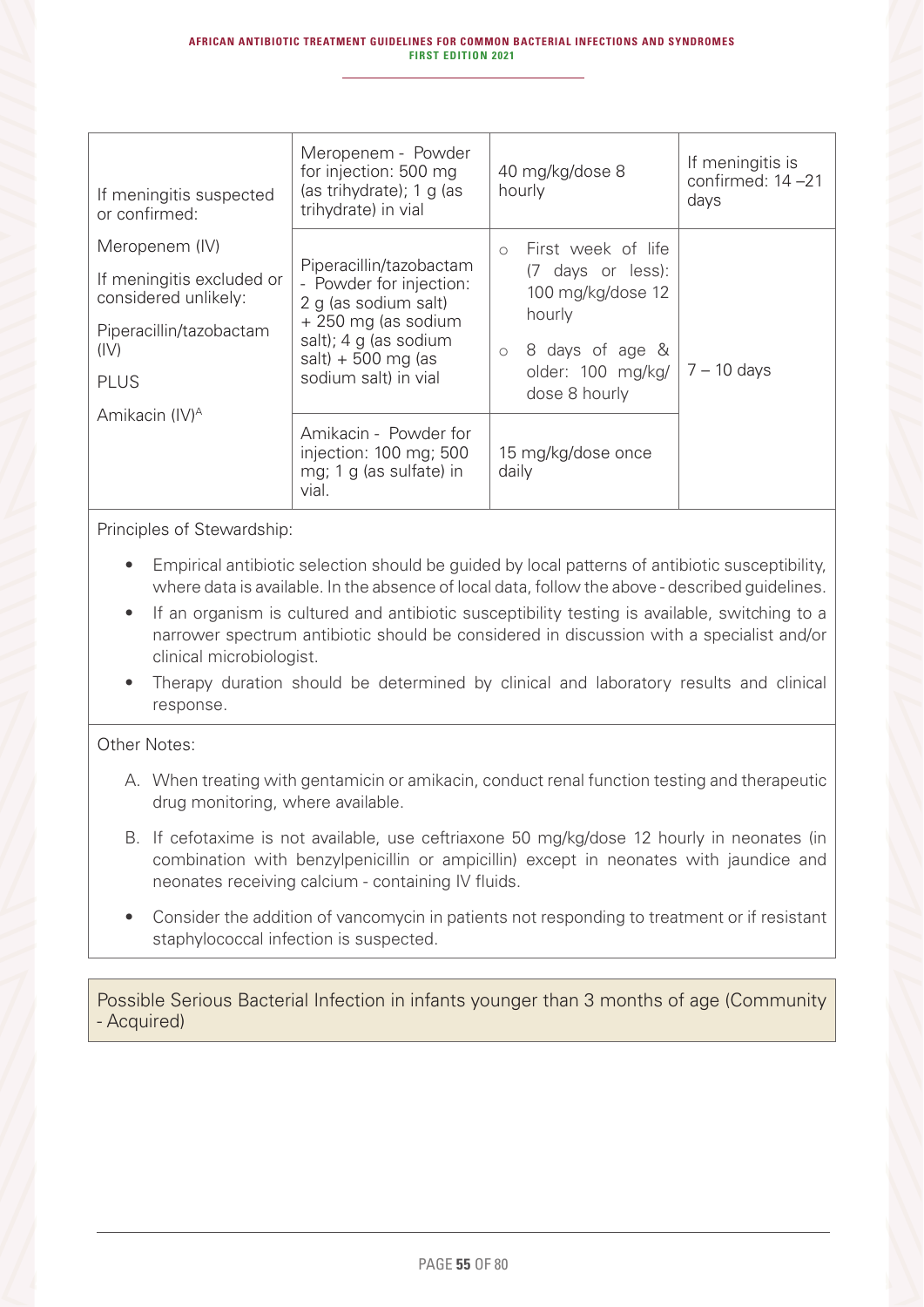Clinical definition: An acutely unwell neonate or young infant for whom an urgent diagnostic assessment for possible serious bacterial infection including meningitis, pneumonia, urinary tract infection and bloodstream infection is required, and urgent empirical broad spectrum antibiotic treatment is appropriate. In infants older than 3 months of age, children and adolescents, the choice of empiric antibiotic therapy should be guided by the clinical presentation and directed at the most likely organ system(s) involved and guided by the relevant section in this guideline. If the clinical presentation is non - specific, use the empiric antibiotic recommendations for the infant (28 – 90 days of age) below.

#### Neonate

## Preferred antibiotic choice

| Drug                                          | Formulation                                                                      | Duration <sup>A</sup><br>Dosage                                                |
|-----------------------------------------------|----------------------------------------------------------------------------------|--------------------------------------------------------------------------------|
|                                               | Cefotaxime -                                                                     | First week of life (7<br>$\circ$<br>days or less): 50 mg/<br>kg/dose 12 hourly |
| Combination therapy<br>with:                  | Powder for injection:<br>250 or 500 mg per<br>vial (as sodium salt)              | 8 - 20 days: 50 mg/kg/<br>$\circ$<br>dose 8 hourly                             |
| Cefotaxime $(IV)^B$                           |                                                                                  | 21 days & older: 50<br>$\circ$<br>mg/kg/dose 6 hourly<br>$7 - 10$ days         |
| <b>PLUS</b>                                   |                                                                                  | First week of life (7<br>$\circ$                                               |
| Ampicillin (IV)                               |                                                                                  | days or less): 100 mg/<br>kg/dose 8 hourly                                     |
|                                               | Ampicillin - Powder<br>for injection: 500<br>mg, 1 g (as sodium<br>salt) in vial | 8 days of age & older:<br>$\circ$<br>100 mg/kg/dose 6<br>hourly                |
| If meningitis excluded or considered unlikely |                                                                                  |                                                                                |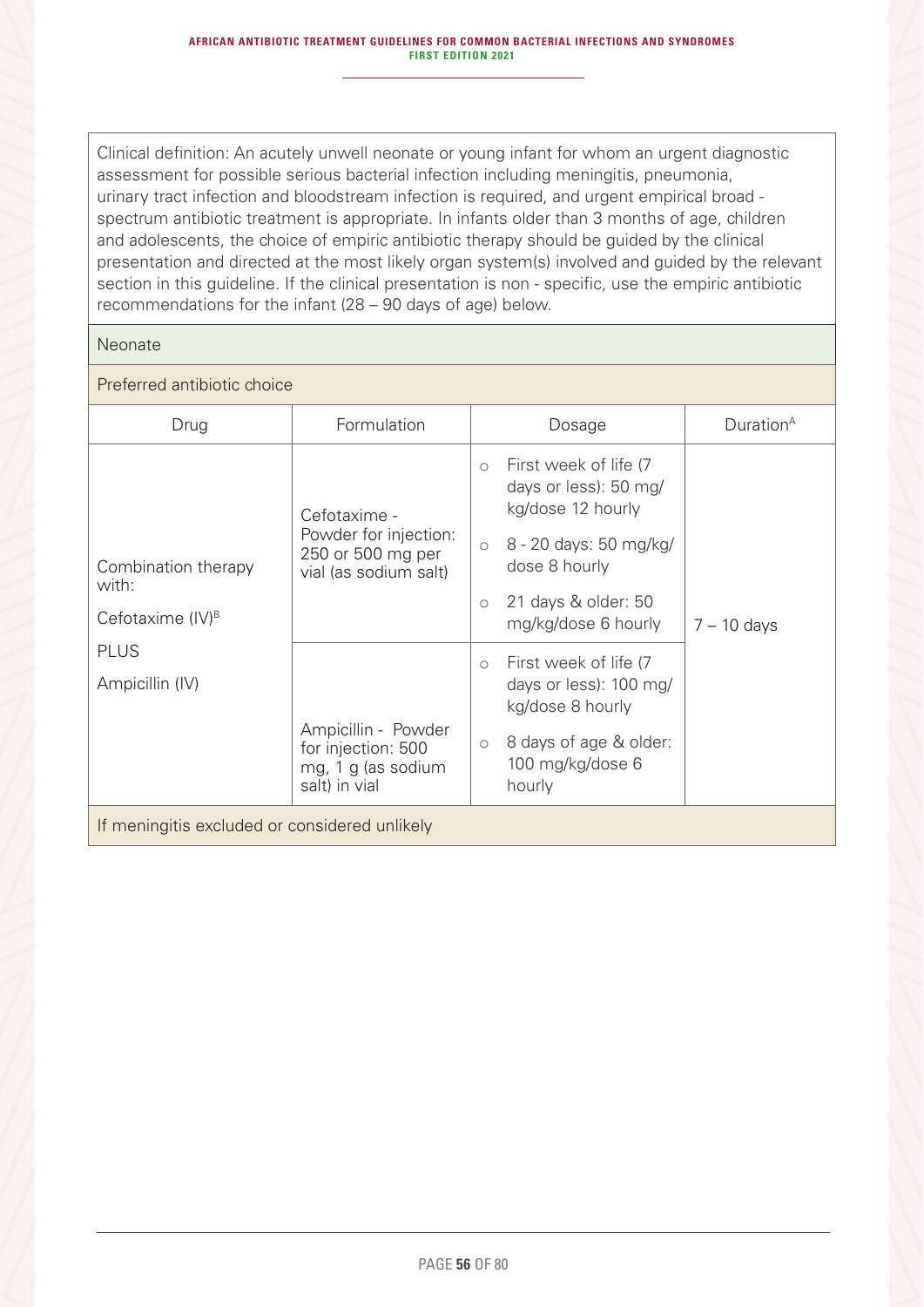| Combination therapy<br>with:                                                                                                                                        | Ampicillin - Powder<br>for injection: 500<br>mg, 1 g (as sodium<br>salt) in vial | First week of life (7<br>$\circ$<br>days or less): 100 mg/<br>kg/dose 8 hourly<br>8 days of age & older:<br>$\circ$<br>100 mg/kg/dose 6<br>hourly                                                   |                       |
|---------------------------------------------------------------------------------------------------------------------------------------------------------------------|----------------------------------------------------------------------------------|-----------------------------------------------------------------------------------------------------------------------------------------------------------------------------------------------------|-----------------------|
| Ampicillin (IV)<br><b>PLUS</b><br>Cloxacillin (IV)<br><b>PLUS</b><br>Gentamicin (IV)                                                                                | Cloxacillin - Powder<br>for injection: 500 mg<br>(as sodium salt) in<br>vial.    | First week of life (7<br>$\circ$<br>days or less): 50 mg/<br>kg/dose 12 hourly<br>8 - 28 days: 50 mg/kg/<br>$\circ$<br>dose 8 hourly<br>Older than 28 days:<br>$\circ$<br>50 mg/kg/dose 6<br>hourly | $7 - 10$ days         |
|                                                                                                                                                                     | Gentamicin -<br>Injection: 10 mg; 40<br>mg (as sulfate)/ mL<br>in 2 - mL vial.   | 4 mg/kg/dose once<br>$\circ$<br>daily                                                                                                                                                               |                       |
| If Cloxacillin (IV) is not<br>available, substitute<br>with:<br>Cefazolin (IV)<br>Treat in combination<br>with Ampicillin (IV) and<br>Gentamicin (IV), as<br>above. | Cefazolin - Powder<br>for injection: 1 g (as<br>sodium salt) in vial.            | First week of life (7<br>$\circ$<br>days or less): 50 mg/<br>kg/dose 12 hourly<br>8 days of age & older:<br>$\circlearrowright$<br>50 mg/kg/dose 8<br>hourly                                        |                       |
| Infant                                                                                                                                                              |                                                                                  |                                                                                                                                                                                                     |                       |
| Preferred antibiotic choice                                                                                                                                         |                                                                                  |                                                                                                                                                                                                     |                       |
| Drug                                                                                                                                                                | Formulation                                                                      | Dosage                                                                                                                                                                                              | Duration <sup>A</sup> |
| Ceftriaxone (IV)                                                                                                                                                    | Powder for injection:<br>250 mg; 1 g (as<br>sodium salt) in vial                 | 50 mg/kg/dose 12 hourly                                                                                                                                                                             | $7 - 10$ days         |
| If meningitis excluded or considered unlikely                                                                                                                       |                                                                                  |                                                                                                                                                                                                     |                       |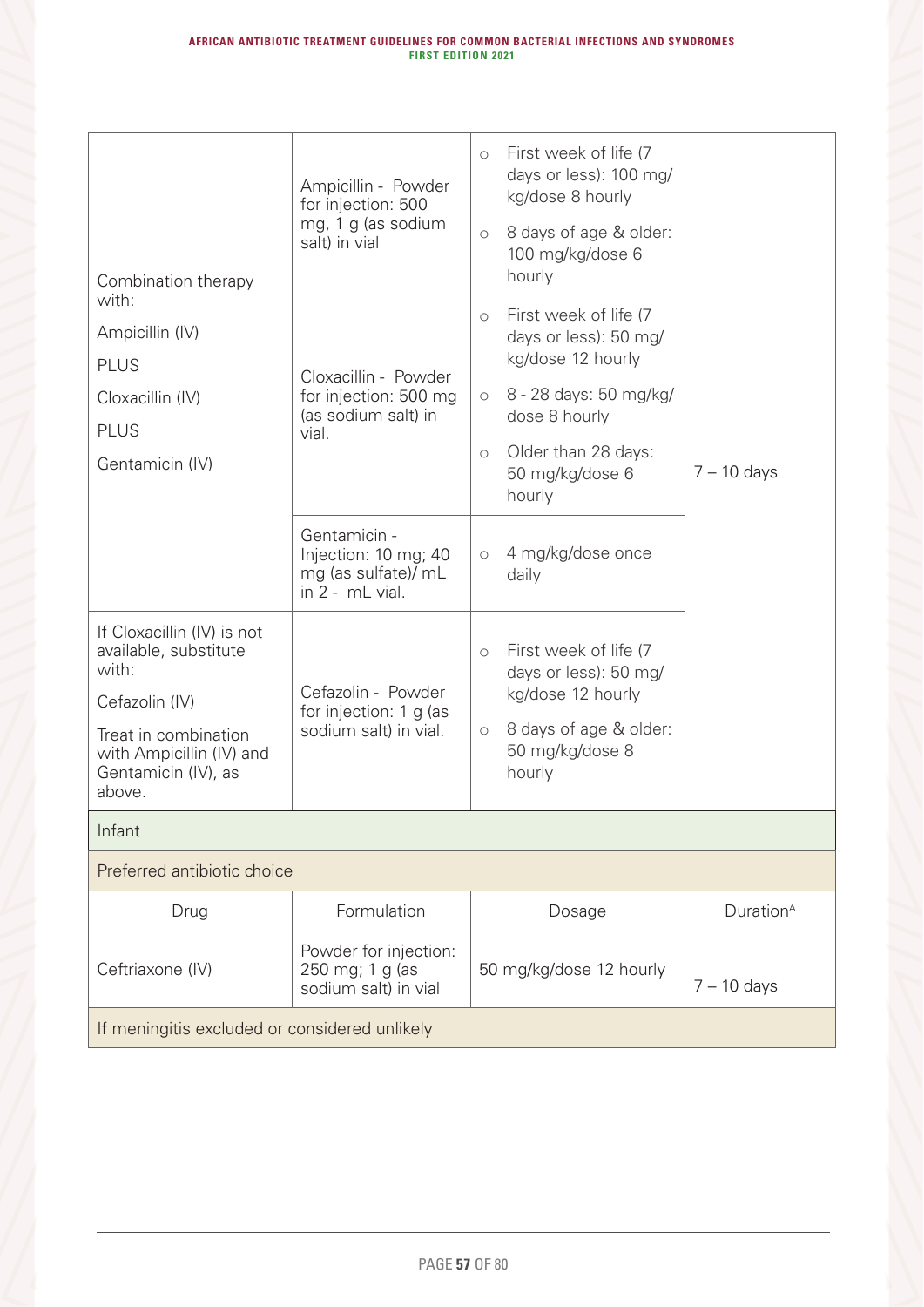| Combination therapy<br>with: | Ampicillin - Powder<br>for injection: 500<br>mg, 1 g (as sodium<br>salt) in vial | 50 mg/kg/dose 6 hourly   |               |
|------------------------------|----------------------------------------------------------------------------------|--------------------------|---------------|
| Ampicillin (IV)              | Cloxacillin - Powder                                                             |                          |               |
| <b>PLUS</b>                  | for injection: 500 mg<br>(as sodium salt) in                                     | 50 mg/kg/dose 6 hourly   | $7 - 10$ days |
| Cloxacillin (IV)             | vial.                                                                            |                          |               |
| <b>PLUS</b>                  | Gentamicin -                                                                     |                          |               |
| Gentamicin (IV) <sup>c</sup> | Injection: 10 mg; 40<br>mg (as sulfate)/ mL<br>in $2 - mL$ vial.                 | 5 - 7.5 mg/kg once daily |               |

- A. The duration of antibiotic therapy depends on whether a focus of bacterial infection is confirmed (e.g. meningitis, lower respiratory tract infection, UTI, osteomyelitis / septic arthritis, bloodstream infection) and clinical response to treatment. Refer to the relevant sections on specific infections in this guideline. If no focus of infection is apparent clinically or confirmed on laboratory / microbiological testing, continue IV antibiotics until there is a good clinical response and laboratory markers of infection improve (usually less than one week)
- Reconsider choice of antibiotic, aiming for monotherapy where possible, when the results of cultures and antibiotic susceptibility testing become available or if the child does not improve.

#### Other Notes:

- B. If cefotaxime is not available, use ceftriaxone 50 mg/kg/dose 12 hourly in neonates (in combination with benzylpenicillin or ampicillin) except in neonates with jaundice and neonates receiving calcium - containing IV fluids.
- C. When treating with gentamicin, conduct renal function testing and therapeutic drug monitoring, where available.
- Early administration of broad spectrum antibiotics is critical in patients presenting with sepsis.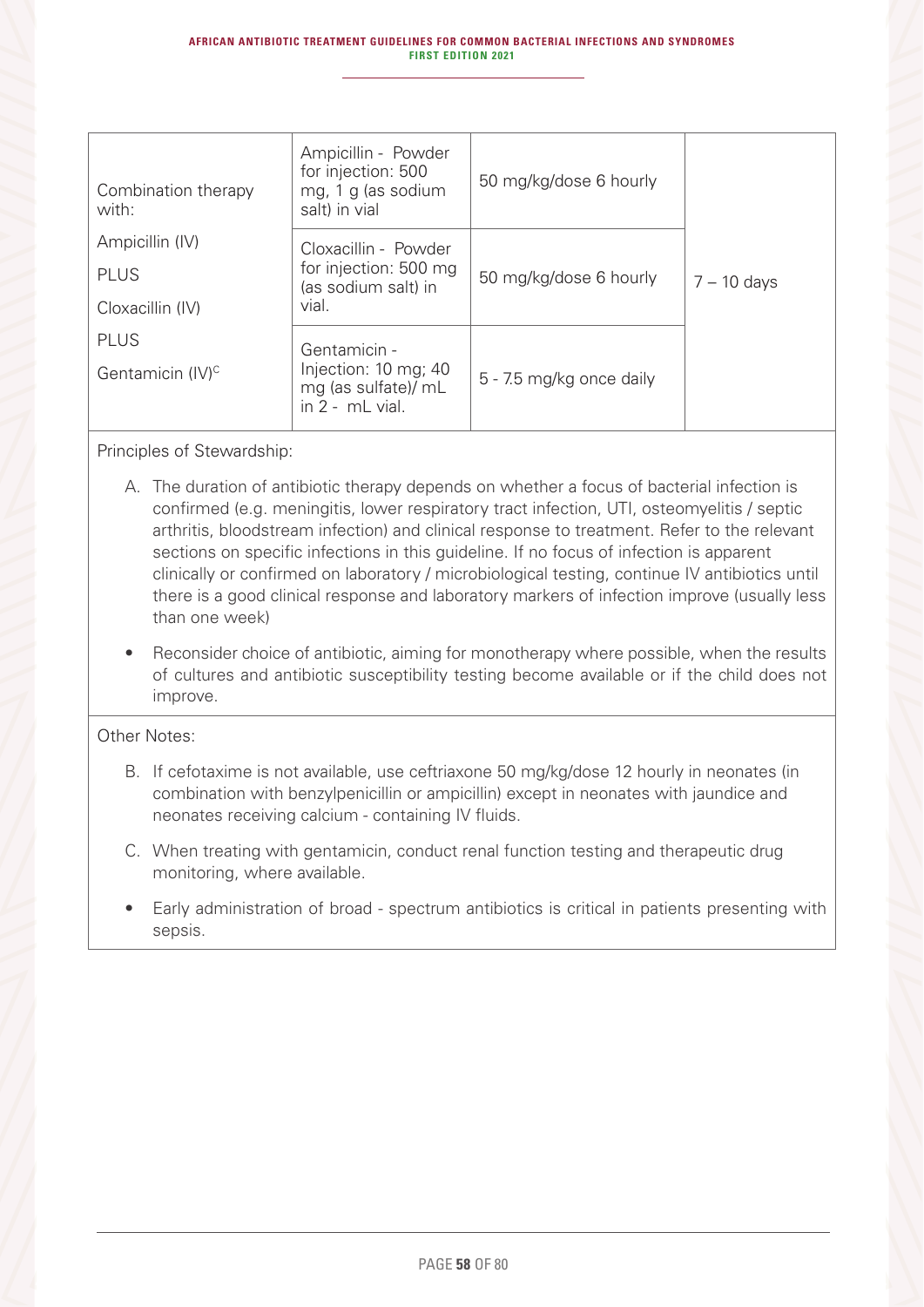# Part 6. Recommended Antibiotic Treatments for Common Bacterial Infections & Syndromes in Adult Patients

Central Nervous System

#### Acute Bacterial Meningitis (Community - Acquired)

Clinical definition: Inflammation of meninges and subarachnoid space. Common symptoms include headache, fever, stiff neck, reduced consciousness. Major causes of bacterial meningitis include *N. meningitidis, S. pneumoniae, L. monocytogenes*.

Preferred antibiotic choice(s)

| Formulation                                                                                   | Dosage            | Duration                                                                                  |  |
|-----------------------------------------------------------------------------------------------|-------------------|-------------------------------------------------------------------------------------------|--|
| Powder for injection: 250 mg;<br>1 g (as sodium salt) in vial                                 | 2 g 12 hourly     | If culture negative: 10<br>days. In case of proven                                        |  |
| Powder for injection: 250<br>mg per vial (as sodium salt                                      | 2 g 6 hourly      | S. pneumoniae<br>infection: 14 days                                                       |  |
| Alternative antibiotic choice(s)                                                              |                   |                                                                                           |  |
| Powder for injection: 500<br>mg; 1 g (as sodium salt) in<br>vial                              | 3 g 6 hourly      | 10 days, or if confirmed<br>L. monocytogenes: 3<br>weeks                                  |  |
| Powder for injection:<br>600 mg; 3 g (sodium or<br>potassium salt) in vial                    | 4 MU 4 hourly     | 10 days                                                                                   |  |
| Powder for injection: 1 g<br>(sodium succinate) in vial                                       | 1 g 6 hourly      | 10 days                                                                                   |  |
| In case of non - severe penicillin allergy                                                    |                   |                                                                                           |  |
| Powder for injection: 250 mg;<br>1 g (as sodium salt) in vial                                 | 2 g 12 hourly     | If culture negative: 10<br>days. In case of proven                                        |  |
| Powder for injection: 250<br>mg per vial (as sodium salt                                      | 2 g 6 hourly      | S. pneumoniae<br>infection: 14 days                                                       |  |
| In case of severe Penicillin allergy                                                          |                   |                                                                                           |  |
| Tablet: 400 mg or 100 mg<br>(dispersible); Injectable<br>solution: 400mg/250 mL <sup>15</sup> | 400 mg once daily | If culture negative: 10<br>days. In case of proven<br>S. pneumoniae<br>infection: 14 days |  |
|                                                                                               |                   |                                                                                           |  |

*15 Medscape. Drugs and Diseases. Retrieved 27 Jan 2021. Retrieved from: https://reference.medscape.com/*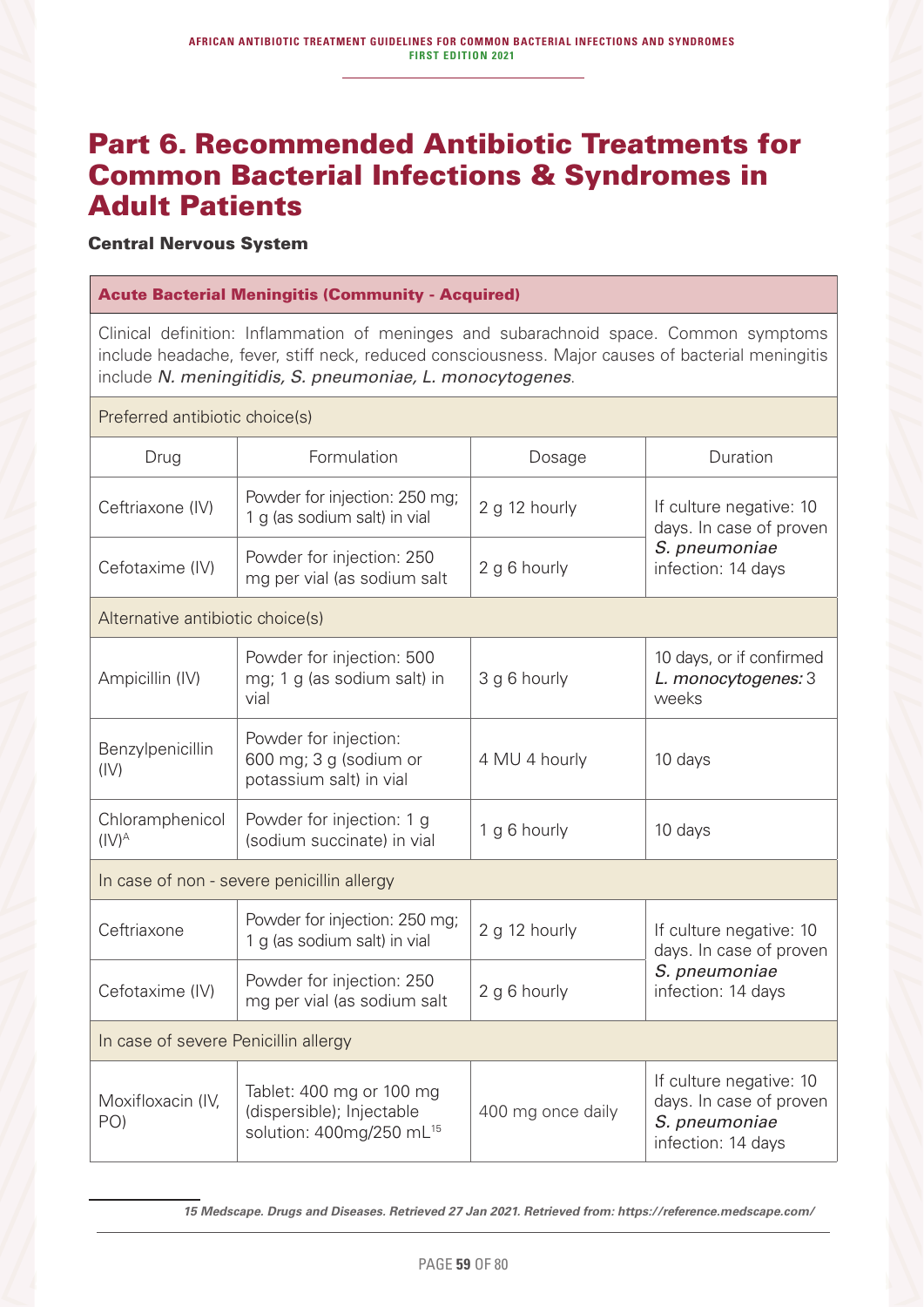- A. Chloramphenicol is not preferred and should only be used if other listed antibiotics are not available.
	- **EXE** Acute meningitis may be caused by a range of pathogens, some of which are not bacteria. Microbiologic diagnosis, including bacterial culture from CSF and blood, should be obtained as soon as possible to confirm etiology.
	- In presentations of subacute or chronic nature, consider diagnostic tests for TB meningitis, particularly in HIV - endemic areas.

#### Other Notes:

- Add ampicillin in situations of confirmed Listeria outbreaks and for patients at high risk for Listeria including:
	- Patients over 50 years of age
	- **Immunosuppressed patients cancer, transplantation etc.**
	- Patients with alcoholism, cirrhosis, etc.
	- Pregnant women

## Head, Eye, Ear, Nose & Throat

### Acute Otitis Media

Preferred antibiotic choice(s)

Clinical definition: Acute infection and inflammation of the middle ear. Common symptoms include ear pain and difficulty hearing. Common bacterial etiologies include *S. pneumoniae, H. influenzae, M. catarrhalis, S. aureus, Group A Streptococcus* sp.

| Preferred antibiotic cribice(s)                                                                                                                                                                                                                                                                                  |                                                                                                                                                      |                 |          |  |
|------------------------------------------------------------------------------------------------------------------------------------------------------------------------------------------------------------------------------------------------------------------------------------------------------------------|------------------------------------------------------------------------------------------------------------------------------------------------------|-----------------|----------|--|
| Drug                                                                                                                                                                                                                                                                                                             | Formulation                                                                                                                                          | Dosage          | Duration |  |
| Amoxicillin (PO)                                                                                                                                                                                                                                                                                                 | Powder for oral liquid: 125 mg<br>(as trihydrate)/5 mL; 250 mg<br>(as trihydrate)/5 mL; Solid oral<br>dosage form: 250 mg; 500 mg<br>(as trihydrate) | 500 mg 8 hourly | 5 days   |  |
| Alternative antibiotic choice(s) <sup>A</sup>                                                                                                                                                                                                                                                                    |                                                                                                                                                      |                 |          |  |
| Oral liquid: 125 mg amoxicillin +<br>31.25 mg clavulanic acid/5 mL<br>500 mg of<br>Amoxicillin +<br>AND 250 mg amoxicillin $+62.5$<br>amoxicillin<br>clavulanic acid<br>5 days<br>component 12<br>mg clavulanic acid/5 mL; Tablet:<br>(PO)<br>hourly<br>500 mg (as trihydrate) $+ 125$<br>mg (as potassium salt) |                                                                                                                                                      |                 |          |  |
| In case of confirmed drug allergy or medical contraindication                                                                                                                                                                                                                                                    |                                                                                                                                                      |                 |          |  |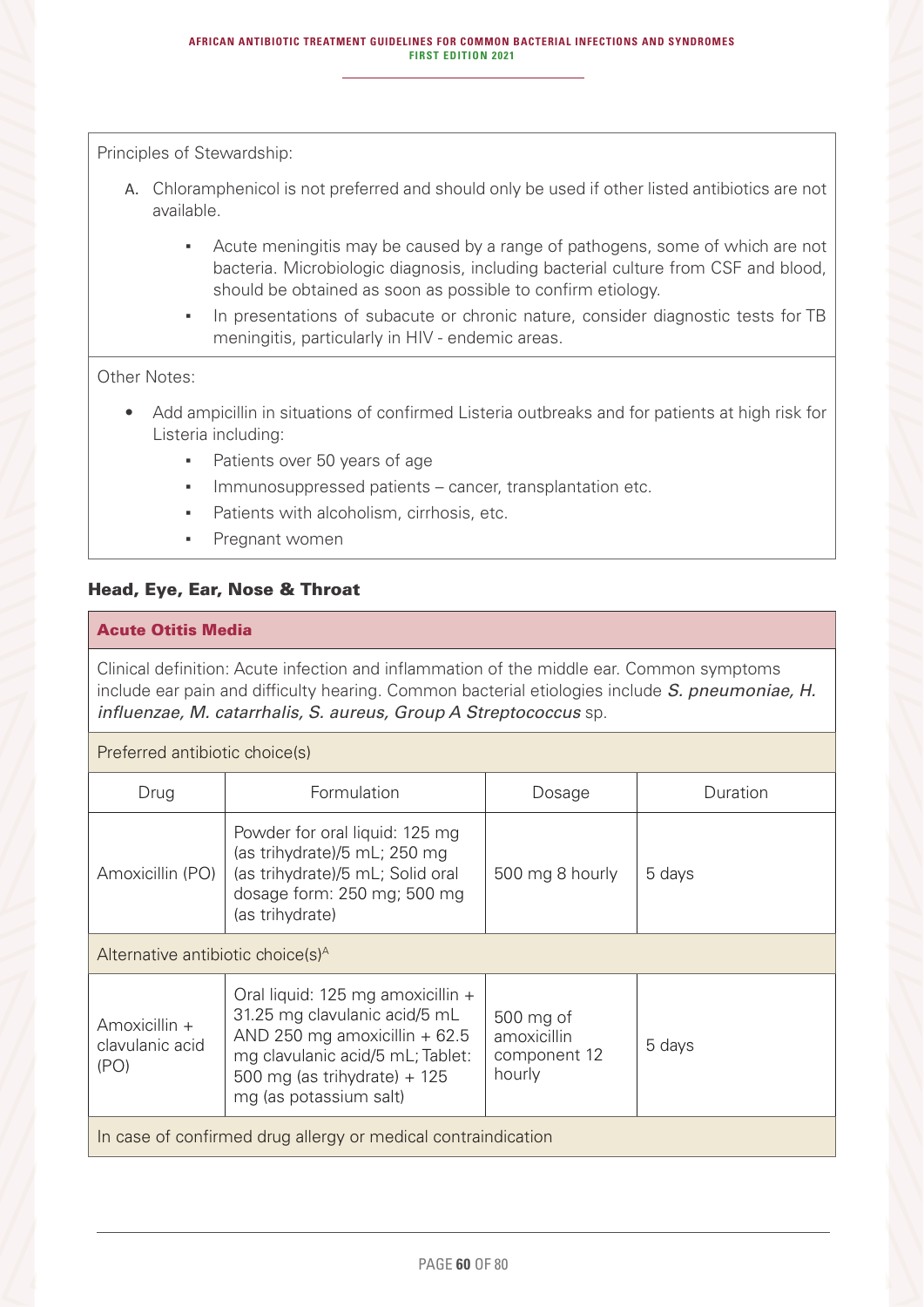| Azithromycin<br>(PO) | Capsule: 250 mg; 500 mg<br>(anhydrous); Oral liquid: 200<br>$^{\circ}$ mg/5 mL | 500 mg daily | 3 days |
|----------------------|--------------------------------------------------------------------------------|--------------|--------|

A. If patient has received antibiotics in the past month, use amoxicillin - clavulanic acid in preference to amoxicillin.

Other Notes:

• None

#### Dental Abscess including Gingivitis

Clinical definition: Tooth infections from cavities, gingivitis, and periodontitis. Common symptoms include severe pain, tooth sensitivity, and inflammation of the face and gums. Most infections are polymicrobial and include anaerobic bacteria.

#### Preferred antibiotic choice(s)

| Drug                                                    | Formulation                                                                                                                                                                                         | Dosage                                            | Duration                                                  |
|---------------------------------------------------------|-----------------------------------------------------------------------------------------------------------------------------------------------------------------------------------------------------|---------------------------------------------------|-----------------------------------------------------------|
| Amoxicillin -<br>clavulanic acid<br>(PO)                | Oral liquid: 125 mg amoxicillin +<br>31.25 mg clavulanic acid/5 mL<br>AND 250 mg amoxicillin + 62.5<br>mg clavulanic acid/5 mL; Tablet:<br>500 mg (as trihydrate) $+$ 125 mg<br>(as potassium salt) | 500 mg<br>component of<br>amoxicillin 8<br>hourly | 3 days if adequate<br>source control, or 5<br>days if not |
| Phenoxymethyl<br>- penicillin<br>(penicillin V)<br>(PO) | Powder for oral liquid: 250 mg (as<br>potassium salt)/5 mL; Tablet: 250<br>500 mg 6 hourly<br>mg (as potassium salt)                                                                                |                                                   | 3 days if adequate<br>source control, or 5<br>days if not |
|                                                         | In case of confirmed drug allergy or medical contraindication                                                                                                                                       |                                                   |                                                           |
| Combination<br>therapy with:<br>Azithromycin            | Azithromycin - Capsule: 250 mg;<br>500 mg (anhydrous); Oral liquid:<br>200 mg/5 mL                                                                                                                  | 500 mg 6 hourly                                   |                                                           |
| (PO)                                                    |                                                                                                                                                                                                     |                                                   | 5 days                                                    |
| <b>PLUS</b>                                             | Metronidazole - Oral liquid: 200<br>mg (as benzoate)/ 5 mL; Tablet:                                                                                                                                 | 400 mg 8 hourly                                   |                                                           |
| Metronidazole<br>(PO)                                   | 200 mg to 500 mg                                                                                                                                                                                    |                                                   |                                                           |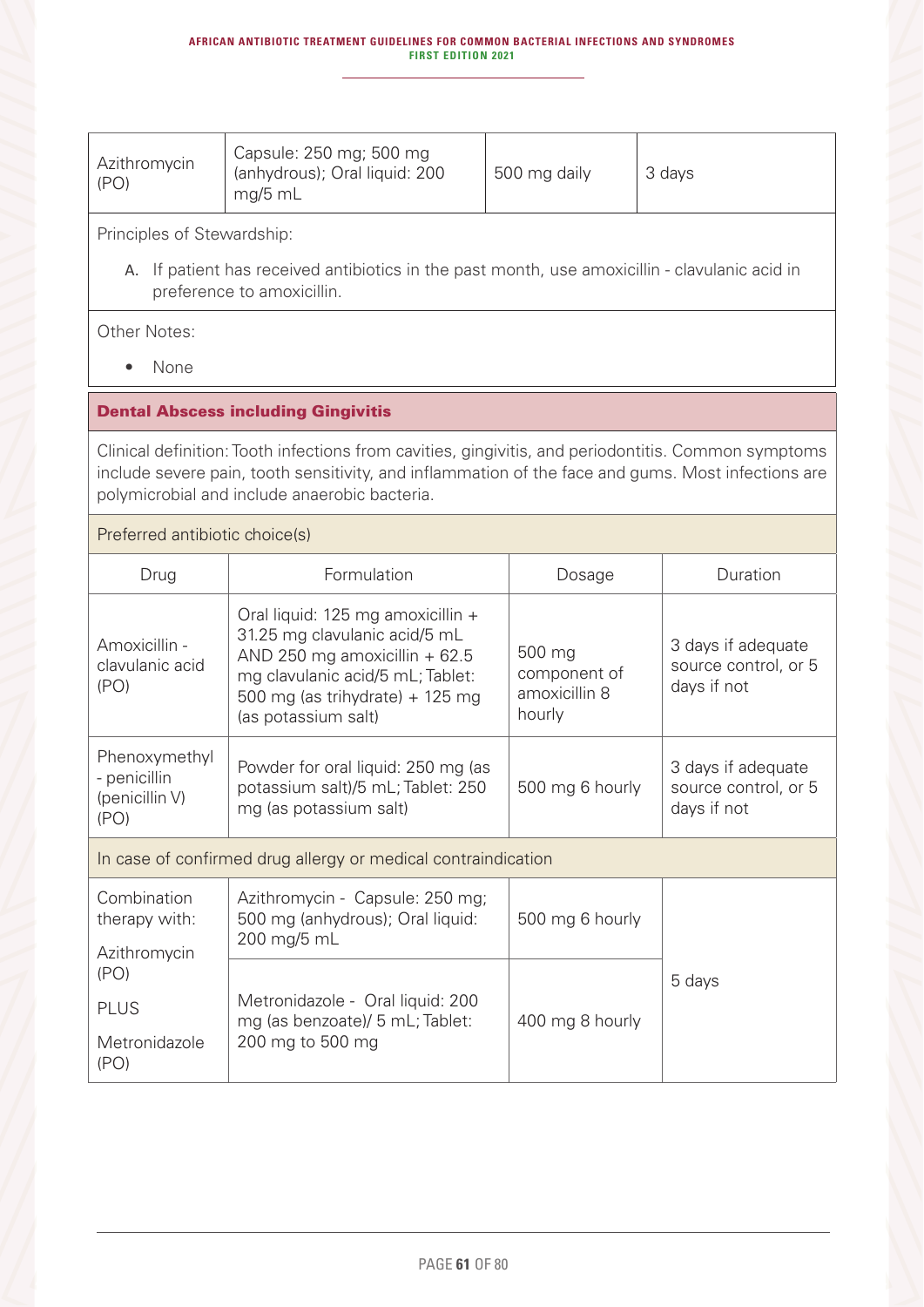- Dental abscess requires surgical drainage, not just antibiotics.
- If the abscess is drained and the patient is improving, consider stopping antibiotics after 3 days of treatment.
- Although gingivitis is a risk factor for dental abscess, only acute necrotizing gingivitis should be treated with antibiotics.
- For gingivitis without necrosis or abscess, do not treat with antibiotics.

#### Other Notes:

- For acute necrotizing gingivitis:
	- Treat with clindamycin [Dosage: Capsule: 150 mg (as hydrochloride); Injection: 150 mg (as phosphate)/ mL; Oral liquid: 75 mg/5 mL (as palmitate)] for 3 days.
	- **For cases of acute necrotizing gingivitis associated with malnutrition, treat with** vitamins.

## Bacterial Pharyngotonsillitis, including Streptococcal & Diphtheria

Clinical definition: Infection causing acute inflammation of the pharyngeal wall and tonsils caused by various classes of *S. pyogenes* or *C. diphtheriae* (diphtheria). Common symptoms include sore throat; low - grade fever; and inflammation of the tonsils, uvula, lymph nodes, submandibular region, and neck.

#### Preferred antibiotic choice(s)

| Drug                                                                       | Formulation                                                                                                                                          | Dosage             | Duration <sup>16</sup> |
|----------------------------------------------------------------------------|------------------------------------------------------------------------------------------------------------------------------------------------------|--------------------|------------------------|
| Phenoxymethyl<br>- penicillin<br>(penicillin V)<br>(PO)                    | Powder for oral liquid: 250 mg (as<br>potassium salt)/5 mL; Tablet: 250<br>mg (as potassium salt)                                                    | 500 mg 6<br>hourly | 5 days                 |
| Amoxicillin (PO)                                                           | Powder for oral liquid: 125 mg<br>(as trihydrate)/5 mL; 250 mg<br>(as trihydrate)/5 mL; Solid oral<br>dosage form: 250 mg; 500 mg (as<br>trihydrate) | 500 mg 8<br>hourly | 5 days                 |
| In case of confirmed severe penicillin allergy or medical contraindication |                                                                                                                                                      |                    |                        |
| Azithromycin<br>(PO)                                                       | Capsule: 250 mg; 500 mg<br>(anhydrous); Oral liquid: 200 mg/5<br>mL                                                                                  | 500 mg daily       | 3 days                 |

*16 Casey, J. R., Pichichero, M.E. (2005). Metaanalysis of Short Course Antibiotic Treatment for Group A Streptococcal Tonsillopharyngitis. The Pediatric Infectious Disease Journal; 24(10): 909-917.*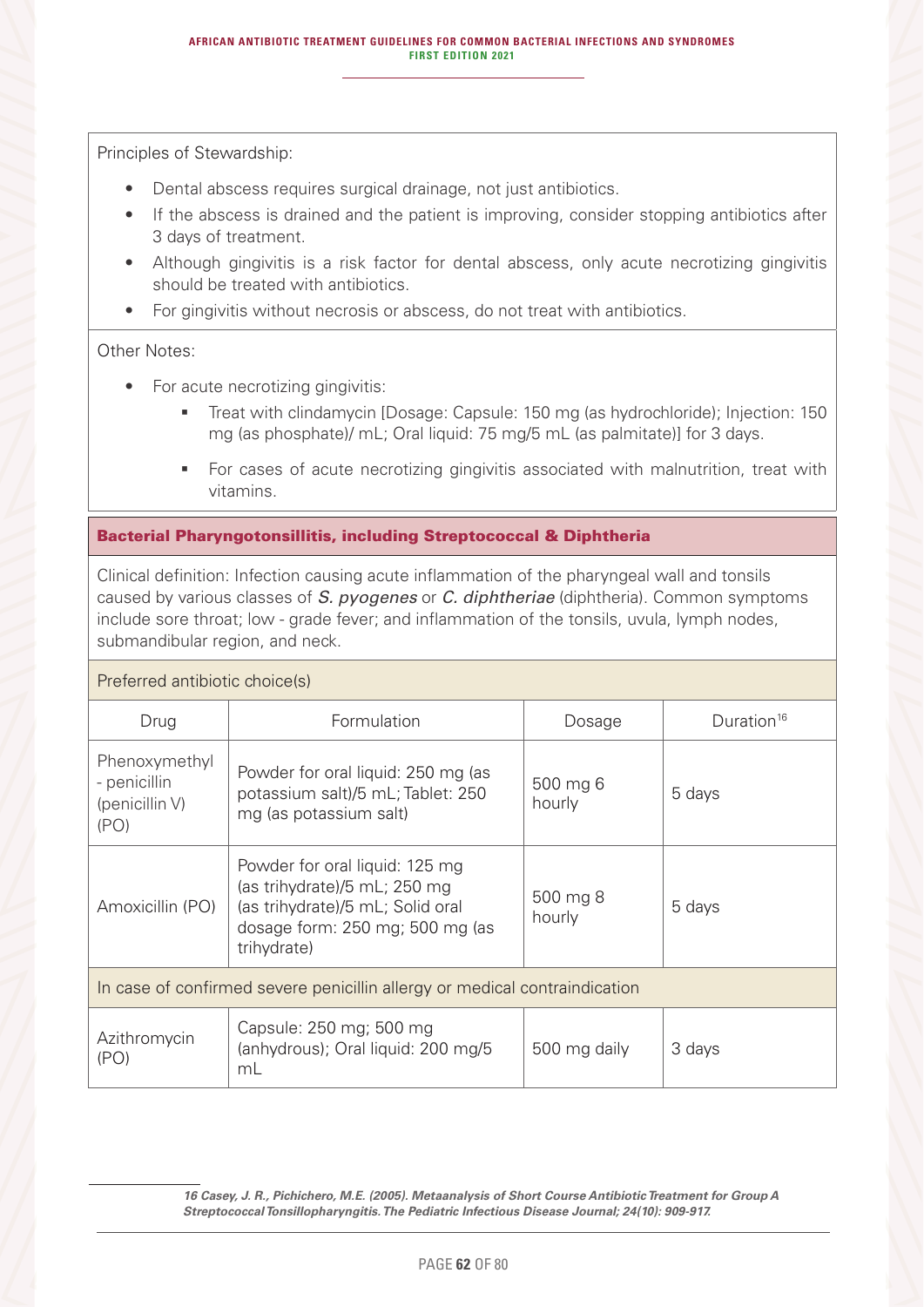• 85% or more of pharyngotonsillitis cases are viral. Most cases of pharyngotonsillitis in adults should be managed with watchful waiting & symptomatic relief. Antibiotics should not be considered unless there is a confirmed diagnosis of group A *Streptococcus*.

Other Notes:

• If clinical findings or epidemiologic context suggest diphtheria, treat with diphtheria antitoxin in addition to penicillin or macrolide.

#### **Cardiac**

Infective Endocarditis - Native valve endocarditis

Native valve endocarditis

Clinical definition: Symptoms may be variable and non - specific. Common etiologies include *S. aureusA* and streptococcal and enterococcal species*.* 

Preferred antibiotic choice(s)

| Drug                                                          | Formulation                                                                | Dosage                | Duration |
|---------------------------------------------------------------|----------------------------------------------------------------------------|-----------------------|----------|
| Combination therapy<br>with:                                  | Powder for injection: 600 mg; 3 g<br>(sodium or potassium salt) in vial    | 5 MU 6 hourly         | 28 days  |
| Benzylpenicillin<br>(penicillin G, IV)                        | Gentamicin - Injection: 10 mg; 40                                          |                       |          |
| <b>PLUS</b>                                                   | mg (as sulfate)/mL in 2 - mL vial                                          | 3 mg/kg daily         | 14 days  |
| Gentamicin (IV)                                               |                                                                            |                       |          |
| Alternative antibiotic choice(s)                              |                                                                            |                       |          |
| Combination therapy<br>with:                                  | Ampicillin - Powder for injection:<br>500 mg; 1 g (as sodium salt) in vial | 2 g 4 hourly          | 28 days  |
| Ampicillin (IV)                                               |                                                                            |                       |          |
| <b>PLUS</b>                                                   | Gentamicin - Injection: 10 mg; 40<br>mg (as sulfate)/mL in 2mL vial        |                       | 14 days  |
| Gentamicin (IV)                                               |                                                                            | 3 mg/kg daily         |          |
| In case of confirmed drug allergy or medical contraindication |                                                                            |                       |          |
| Vancomycin (IV)                                               | Powder for injection: 250 mg (as<br>hydrochloride) in vial                 | 20 mg/kg 12<br>hourly | 6 weeks  |
| Prosthetic valve or pacemaker infection                       |                                                                            |                       |          |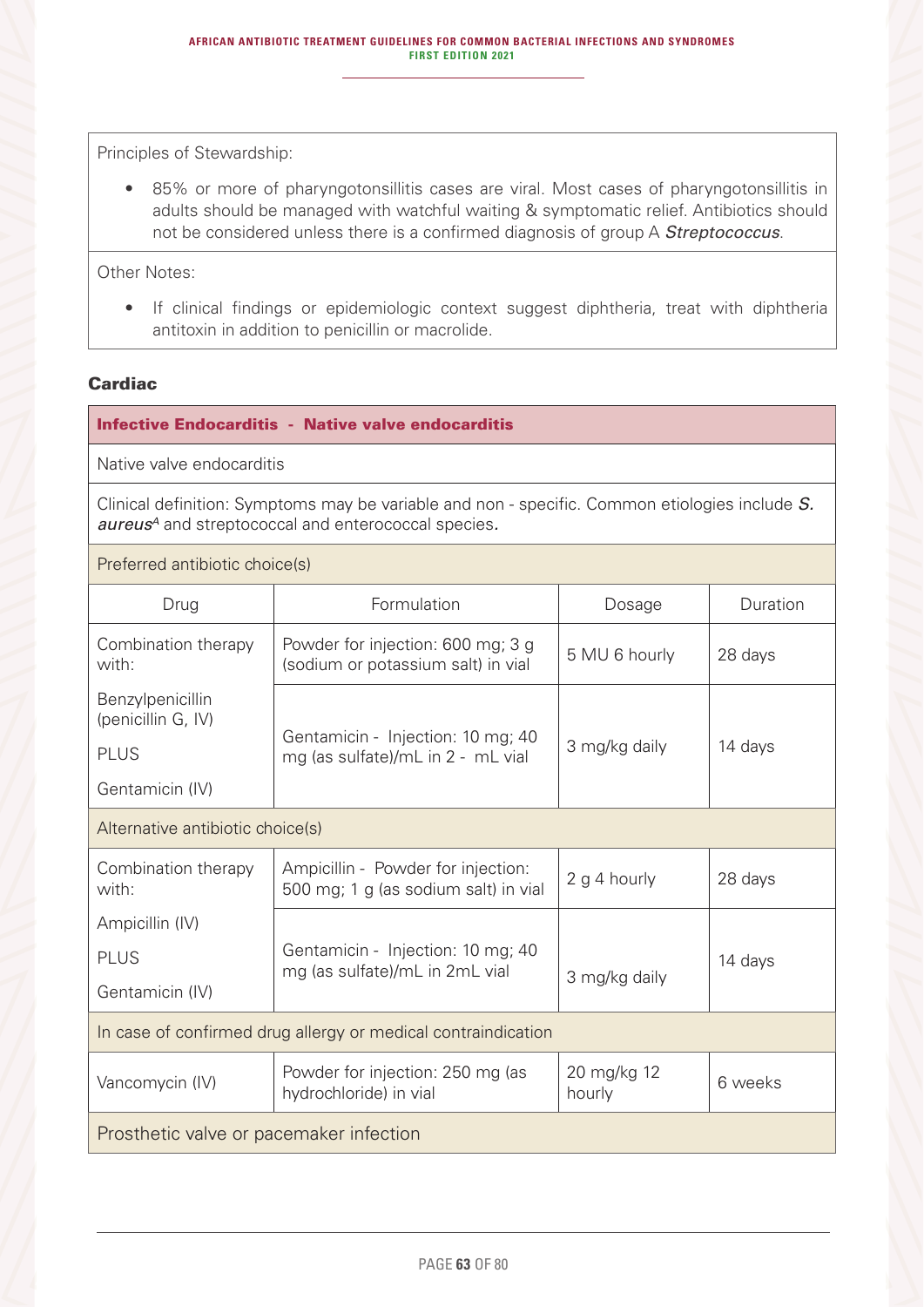Clinical definition: Infection associated with insertion or presence of prosthetic valve, pacemaker, or implanted defibrillator. Common etiologies include *S. aureus, S. epidermidis,*  and other staphylococcal species.

#### Preferred antibiotic choice(s)

| Drug                         | Formulation                                                                      | Dosage                                           | Duration |
|------------------------------|----------------------------------------------------------------------------------|--------------------------------------------------|----------|
| Combination therapy<br>with: | Vancomycin - Powder for injection:                                               | Loading dose:<br>$25 - 30$ mg/<br>kg followed by |          |
| Vancomycin (IV)              | 250 mg (as hydrochloride) in vial                                                | maintenance<br>dose: $10 - 15$                   | 6 weeks  |
| <b>PLUS</b>                  |                                                                                  | mg/kg                                            |          |
| Gentamicin (IV)              | Gentamicin - Injection: 10 mg; 40                                                | 3 mg/kg daily                                    | 2 weeks  |
| <b>PLUS</b>                  | mg (as sulfate)/ mL in 2 - mL vial                                               |                                                  |          |
| Rifampicin (PO)              | Rifampicin - Oral liquid: 20 mg/mL;<br>Solid oral dosage form: 150 mg;<br>300 mg | 7.5 mg/kg 12<br>hourly                           | 6 weeks  |

Principles of Stewardship:

- For suspected infective endocarditis cases, 3 blood cultures should be obtained in rapid succession from 3 anatomic sites within 6 hours before administration of antibiotic therapy.
- Approximately 10% of endocarditis cases are culture negative. The most common reason for which is receipt of antibiotics prior to the blood cultures. True, culture - negative endocarditis suggests infection by a fastidious organism, and includes *Bartonella* sp., *Coxiella burnetti* (Q Fever), and *Brucella sp*, each of which associate with specific risk factors. Discuss investigation and treatment options with your local pathology laboratory.

Other Notes:

• If there are risk factors for *S. aureus* (e.g. patient is an IV drug user, if vegetation is very large, or patient has rapidly accelerating symptoms), add cloxacillin.

## **Respiratory**

#### Acute Bronchitis

Clinical definition: Inflammation of the upper airways due to viral infection or irritants.

Acute bronchitis is a viral infection and should **NOT** be treated with antibiotics.

## Acute Exacerbation of Chronic Obstructive Pulmonary Diseases (COPD)

Clinical definition: Acute or subacute worsening of dyspnea (greater than or equal to 5 on a visual analogue scale that ranges from 0 to 10) sometimes but not necessarily accompanied by increased cough, sputum volume, and/or sputum purulence.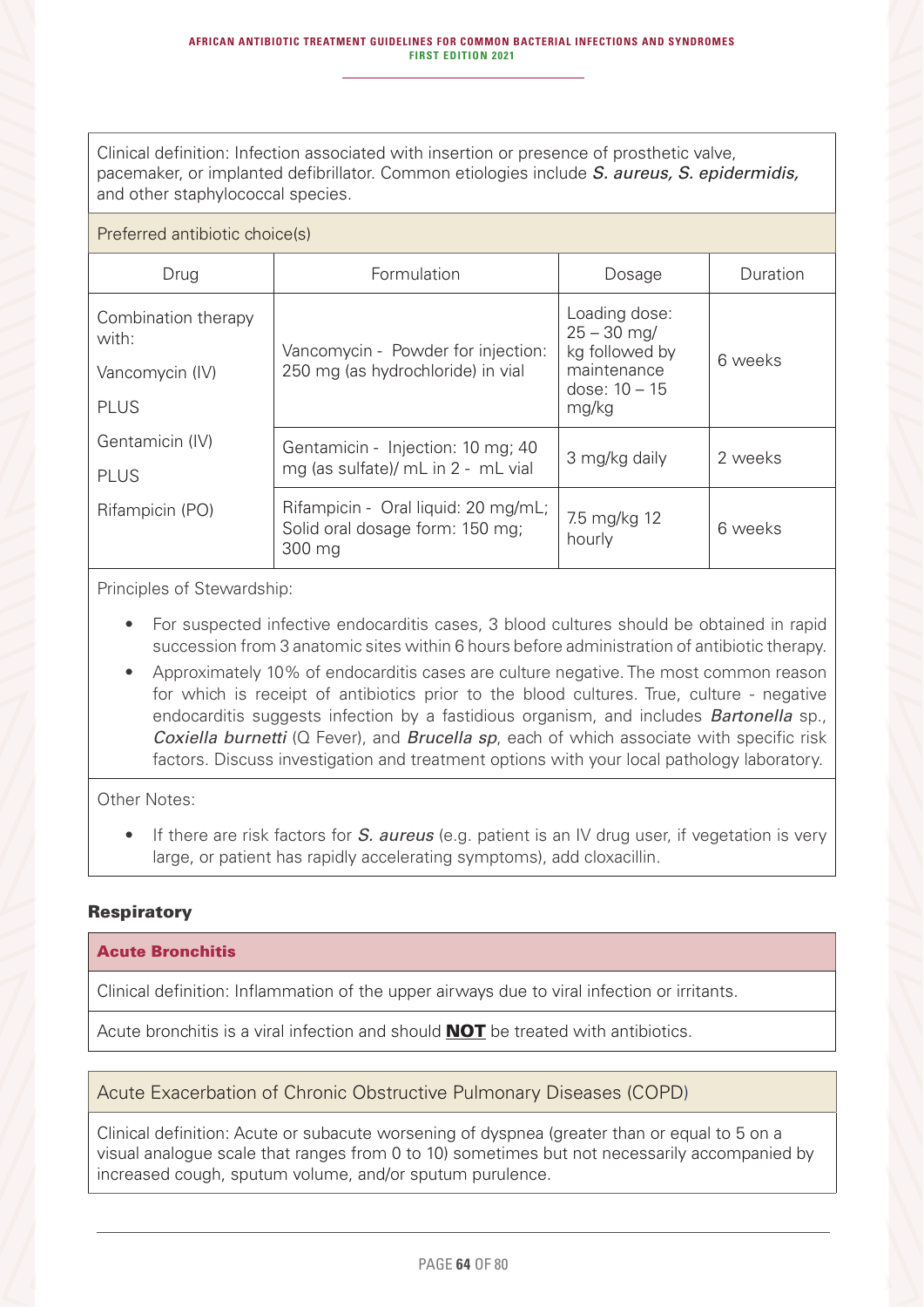| Preferred antibiotic choice(s) – Mild - moderate disease                                                                                                                                       |                                                                                                                                                                                                      |                                                   |        |  |
|------------------------------------------------------------------------------------------------------------------------------------------------------------------------------------------------|------------------------------------------------------------------------------------------------------------------------------------------------------------------------------------------------------|---------------------------------------------------|--------|--|
| Drug                                                                                                                                                                                           | Formulation                                                                                                                                                                                          | Duration<br>Dosage                                |        |  |
| Amoxicillin (PO)                                                                                                                                                                               | Powder for oral liquid: 125 mg<br>(as trihydrate)/5 mL; 250 mg<br>(as trihydrate)/5 mL; Solid oral<br>dosage form: 250 mg; 500 mg (as<br>trihydrate)                                                 | 500 mg 8 hourly                                   | 5 days |  |
| Doxycycline<br>(PO)                                                                                                                                                                            | Oral liquid: 25 mg/5 mL; 50 mg/5<br>mL (anhydrous); Solid oral dosage<br>form: 50 mg; 100 mg (as hyclate)                                                                                            | 200 mg STAT then<br>100 mg 12 hourly              | 5 days |  |
|                                                                                                                                                                                                | Preferred antibiotic choice(s) – Severe disease                                                                                                                                                      |                                                   |        |  |
| Amoxicillin +<br>clavulanic acid<br>(PO)                                                                                                                                                       | Oral liquid: 125 mg amoxicillin +<br>31.25 mg clavulanic acid/5 mL<br>AND 250 mg amoxicillin $+62.5$ mg<br>clavulanic acid/5 mL; Tablet: 500<br>mg (as trihydrate) $+$ 125 mg (as<br>potassium salt) | 500 mg of<br>amoxicillin<br>component 8<br>hourly | 5 days |  |
|                                                                                                                                                                                                | In case of confirmed drug allergy or medical contraindication in severe disease                                                                                                                      |                                                   |        |  |
| Azithromycin                                                                                                                                                                                   | Capsule: 250 mg; 500 mg<br>(anhydrous); Oral liquid: 200 mg/5<br>mL                                                                                                                                  | 500 mg daily                                      | 3 days |  |
| Principles of Stewardship:                                                                                                                                                                     |                                                                                                                                                                                                      |                                                   |        |  |
| Up to 50% of infection - related acute exacerbations are viral. Biomarkers such as C -<br>reactive protein (CRP) and procalcitonin (PCT) may play a role in differentiating, when<br>available |                                                                                                                                                                                                      |                                                   |        |  |
| Other Notes:                                                                                                                                                                                   |                                                                                                                                                                                                      |                                                   |        |  |
| Exacerbations of COPD are commonly non - infectious and require optimization of non -<br>$\bullet$<br>antimicrobial therapeutic management.                                                    |                                                                                                                                                                                                      |                                                   |        |  |
|                                                                                                                                                                                                |                                                                                                                                                                                                      |                                                   |        |  |
| Mild to Moderate Community - Acquired Pneumonia (CAP) in Ambulatory Outpatients<br>Clinical definition: Pneumonia with onset in patients not admitted to the hospital. Mild to moderate        |                                                                                                                                                                                                      |                                                   |        |  |

disease severity is treated in the outpatient setting. (For severe CAP (CURB score >2), see below)

| -ormulation<br>Drug | )osage | ation |
|---------------------|--------|-------|
|---------------------|--------|-------|

Preferred antibiotic choice(s)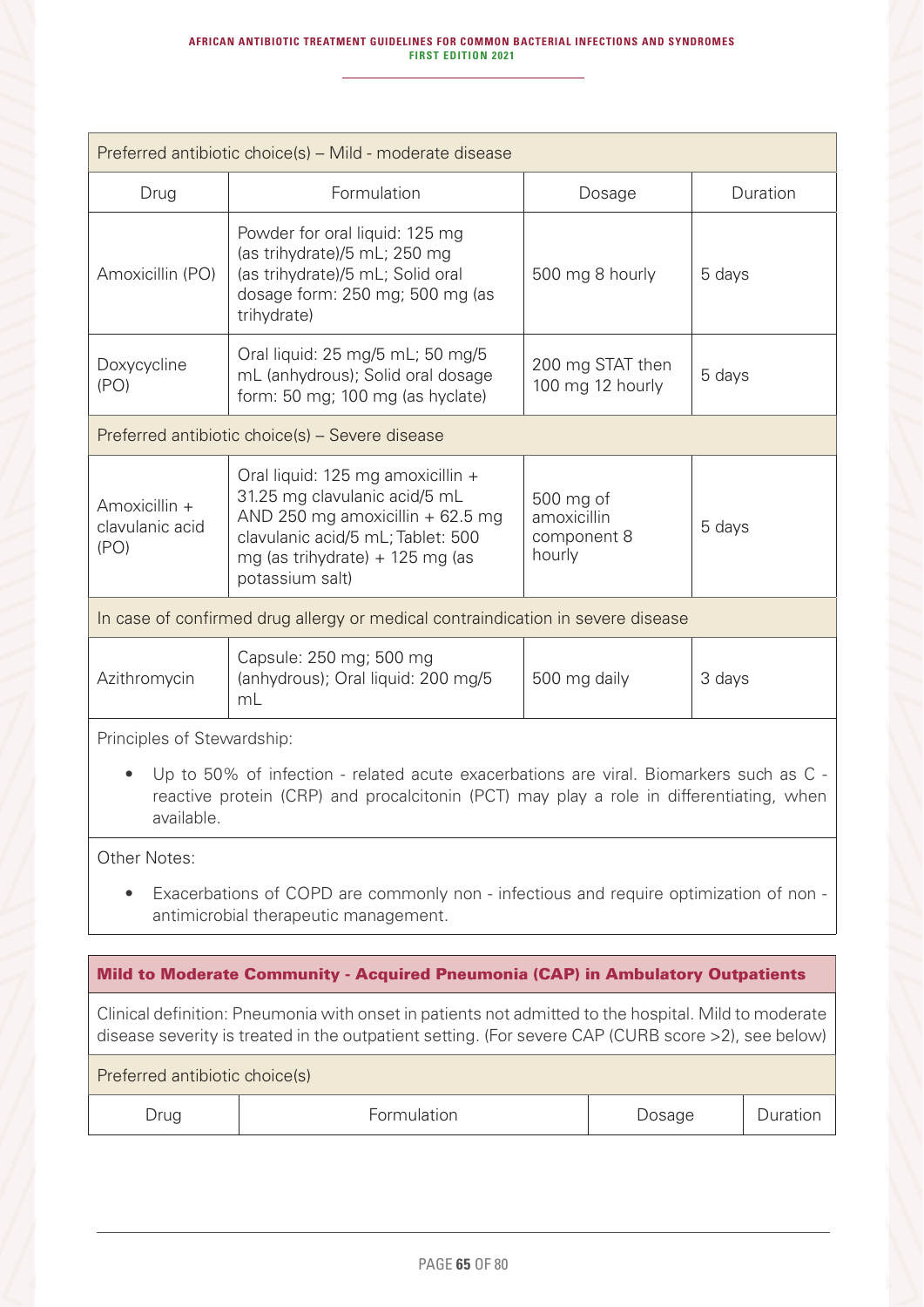| Amoxicillin (PO)                                                                                                                                                                                                                                                          | Amoxicillin - Powder for oral liquid: 125<br>mg (as trihydrate)/5 mL; 250 mg (as<br>trihydrate)/5 mL; Solid oral dosage form:<br>250 mg; 500 mg (as trihydrate)                                |        | 1 g 8 hourly                                      | 5 days |
|---------------------------------------------------------------------------------------------------------------------------------------------------------------------------------------------------------------------------------------------------------------------------|------------------------------------------------------------------------------------------------------------------------------------------------------------------------------------------------|--------|---------------------------------------------------|--------|
| Alternative antibiotic choice(s)                                                                                                                                                                                                                                          |                                                                                                                                                                                                |        |                                                   |        |
| Doxycycline (PO)                                                                                                                                                                                                                                                          | Oral liquid: 25 mg/5 mL; 50 mg/5 mL<br>(anhydrous); Solid oral dosage form: 50<br>mg;100 mg (as hyclate)                                                                                       |        | 100 mg 12 hourly                                  | 5 days |
|                                                                                                                                                                                                                                                                           | In patients with severe comorbidities (Alcoholism, chronic obstructive pulmonary disease,<br>witnessed aspiration which is progressing after 24 – 48 hours, etc.)                              |        |                                                   |        |
| Amoxicillin +<br>clavulanic acid<br>(PO)                                                                                                                                                                                                                                  | Oral liquid: 125 mg amoxicillin + 31.25<br>mg clavulanic acid/5 mL AND 250 mg<br>amoxicillin + 62.5 mg clavulanic acid/5 mL;<br>Tablet: 500 mg (as trihydrate) + 125 mg (as<br>potassium salt) |        | 500 mg<br>component of<br>amoxicillin 8<br>hourly | 5 days |
|                                                                                                                                                                                                                                                                           | In case of confirmed drug allergy or medical contraindication                                                                                                                                  |        |                                                   |        |
| Azithromycin<br>$(PO)^A$                                                                                                                                                                                                                                                  | Capsule: 250 mg; 500 mg (anhydrous); Oral<br>liquid: 200 mg/5 mL                                                                                                                               |        | 500 mg daily                                      | 3 days |
| Principles of Stewardship:                                                                                                                                                                                                                                                |                                                                                                                                                                                                |        |                                                   |        |
| Macrolides should be avoided in countries with high macrolide resistance rates in S.<br><i>pneumoniae</i> and should rather be reserved for treatment of patients with penicillin allergy.<br>Fluoroquinolones should be avoided, particularly in TB - endemic countries. |                                                                                                                                                                                                |        |                                                   |        |
| Other Notes:                                                                                                                                                                                                                                                              |                                                                                                                                                                                                |        |                                                   |        |
| A blood culture is preferred to sputum culture if the patient is admitted to hospital.<br>If azithromycin or another macrolide is not available, treat with a quinolone such as<br>moxifloxacin or levofloxacin.                                                          |                                                                                                                                                                                                |        |                                                   |        |
| <b>Severe Community - Acquired Pneumonia for Hospitalized Patients</b>                                                                                                                                                                                                    |                                                                                                                                                                                                |        |                                                   |        |
| Clinical definition: Severe disease is defined as CURB - 65 score greater than two and requires<br>hospitalization <sup>17</sup> .                                                                                                                                        |                                                                                                                                                                                                |        |                                                   |        |
|                                                                                                                                                                                                                                                                           | Preferred antibiotic choice(s)                                                                                                                                                                 |        |                                                   |        |
| Drug                                                                                                                                                                                                                                                                      | Formulation                                                                                                                                                                                    | Dosage | Duration                                          |        |

*17 Jones, B.E., Jones, J.J., Bewick, T., Lim, W.S., Aronsky, D., Brown, S.M., Boersma, W.G., et al. (2011). CURB-65 Pneumonia Severity Assessment Adapted for Electronic Decision Support. CHEST; 140(1):150-63.*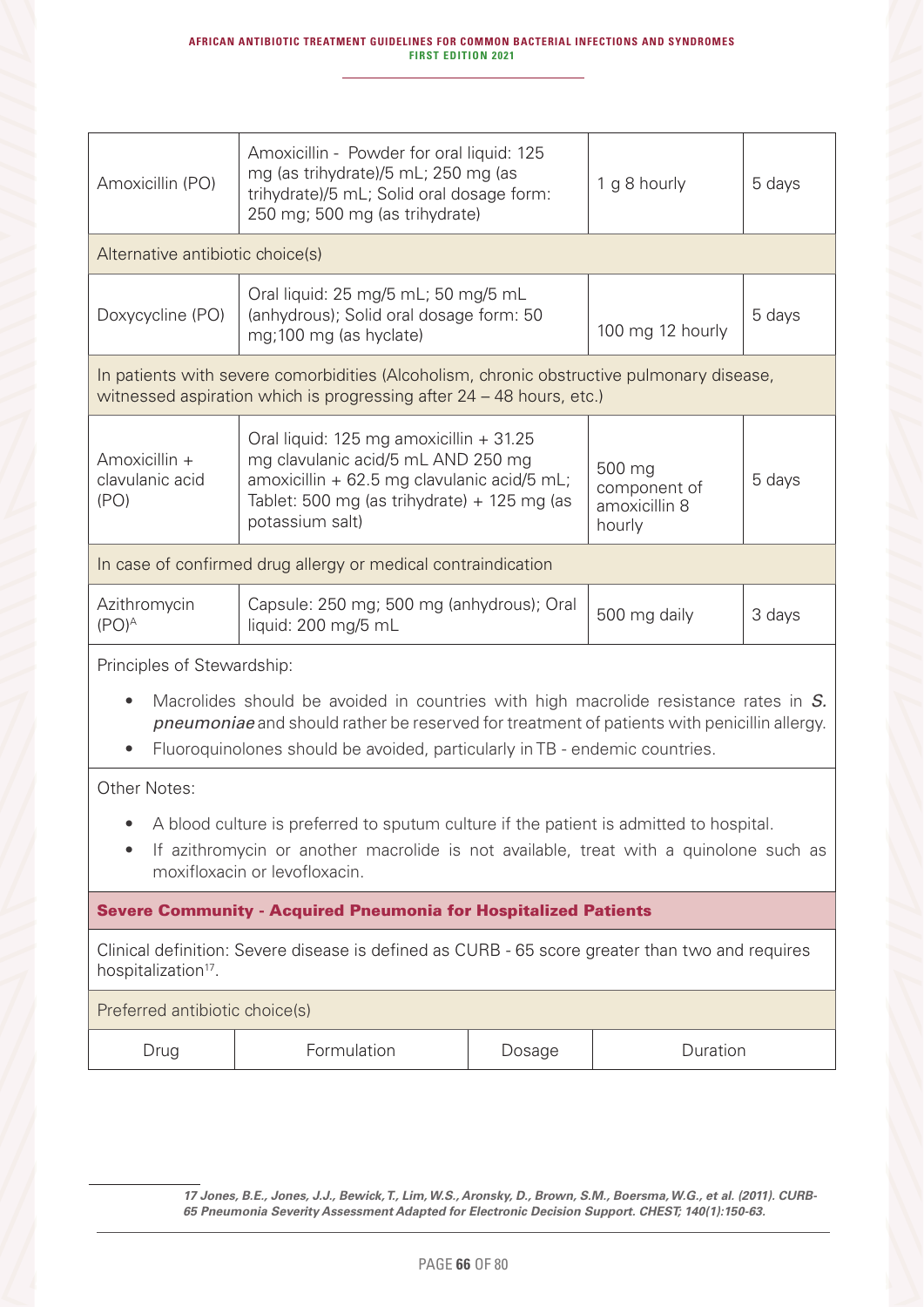| Combination<br>therapy with:         | Ceftriaxone - Powder for<br>injection: $250$ mg; 1 g (as<br>sodium salt) in vial                | 2 g daily                       | 5 days |
|--------------------------------------|-------------------------------------------------------------------------------------------------|---------------------------------|--------|
| Ceftriaxone (IV/<br>IM)<br><b>OR</b> | Cefotaxime - Powder for<br>injection: 250 mg per vial<br>(as sodium salt                        | 2 g 8 hourly                    | 5 days |
| Cefotaxime (IV/<br>IM)               | Clarithromycin - Solid oral<br>dosage form: 500 mg;                                             |                                 |        |
| <b>PLUS</b><br>Clarithromycin<br>0R  | Powder for oral liquid: 125<br>mg/5 mL; 250 mg/5 mL;<br>Powder for injection: 500<br>mg in vial | 500 mg by<br>mouth 12<br>hourly | 5 days |
| Azithromycin<br>(PO)                 | Azithromycin - Capsule: 250<br>mg; 500 mg (anhydrous);<br>Oral liquid: 200 mg/5 mL              | 500 mg daily                    | 5 days |

In case of confirmed drug allergy or medical contraindication

Principles of Stewardship:

- Obtain a blood culture prior to starting antibiotic therapy.
- If available, perform a legionella urinary antigen test a positive result will allow stopping of the b - lactam and extension of azithromycin to a minimum of 7 days to treat *L. pneumophilia*
- In high TB endemic areas, assess patients presenting with fever and cough with or without constitutional symptoms (anorexia, weight loss, night sweats) for active TB disease.
- Doxycycline may be used in place of a macrolide if unavailable.

Other Notes:

• None

#### Hospital - Acquired (Nosocomial) Pneumonia (HAP)

Clinical definition: Pneumonia with onset at least 48 hours following hospital admission excluding ventilator - acquired pneumonia. Early onset HAP is defined as onset within 5 days of admission. Common etiologies of early onset HAP include *S. pneumoniae, S. aureus, H. influenzae*, and enteric gram - negative bacilli. Late onset HAP is defined as onset after 5 days following admission; common etiologies include *E. coli, S. marcescens, K. pneumoniae, A. baumannii, P. aeruginosa,* and *Enterobacter* species.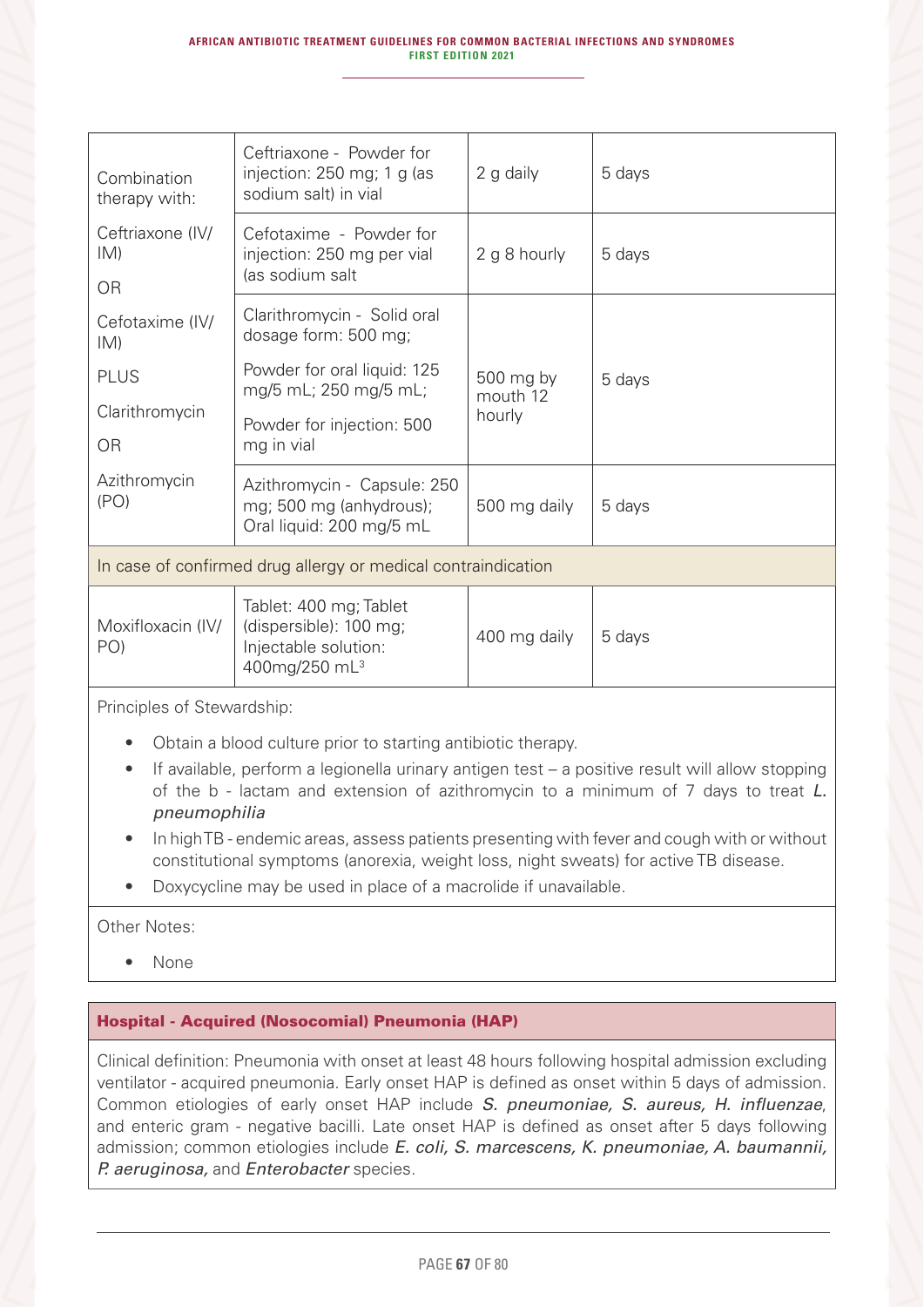#### **AFRICAN ANTIBIOTIC TREATMENT GUIDELINES FOR COMMON BACTERIAL INFECTIONS AND SYNDROMES FIRST EDITION 2021**

| Preferred antibiotic choice(s)                                                                                                                                    |                                                                                                                                            |                                          |               |
|-------------------------------------------------------------------------------------------------------------------------------------------------------------------|--------------------------------------------------------------------------------------------------------------------------------------------|------------------------------------------|---------------|
| Drug                                                                                                                                                              | Formulation                                                                                                                                | Dosage                                   | Duration      |
| For facilities with low - level antibiotic resistance or where resistance is unknown and/or for<br>patients not transferred from facilities with high resistance: |                                                                                                                                            |                                          |               |
| Ceftriaxone (IV)                                                                                                                                                  | Powder for injection: 250 mg; 1<br>g (as sodium salt) in vial                                                                              | 2 g daily                                | 8 days        |
| Cefotaxime (IV)                                                                                                                                                   | Powder for injection: 250 mg<br>per vial (as sodium salt                                                                                   | 2 g 8 hourly                             | 8 days        |
| Amoxicillin +<br>clavulanic acid<br>(IV)                                                                                                                          | Powder for injection: 500 mg<br>(as sodium) $+$ 100 mg (as<br>potassium salt); 1000                                                        | 1 g of amoxicillin<br>component 8 hourly | 8 days        |
|                                                                                                                                                                   | mg (as sodium) $+200$ mg (as<br>potassium salt) in vial.                                                                                   |                                          |               |
| For facilities with high Gram - negative resistance and/or for patients with risk factors for<br>resistance:                                                      |                                                                                                                                            |                                          |               |
| Piperacillin -<br>tazobactam (IV)                                                                                                                                 | Powder for injection: 2 g (as<br>sodium salt) + 250 mg (as<br>sodium salt); 4 g (as sodium<br>$salt) + 500 mg$ (as sodium salt)<br>in vial | 4.5 g 8 hourly                           | $7 - 14$ day  |
| Alternative antibiotic choice(s)                                                                                                                                  |                                                                                                                                            |                                          |               |
| Ertapenem                                                                                                                                                         | Powder for injection: 1g/vial <sup>3</sup>                                                                                                 | 1 g daily                                | $7 - 14$ days |
| In case of confirmed drug allergy or medical contraindication                                                                                                     |                                                                                                                                            |                                          |               |
| Moxifloxacin<br>(PO)                                                                                                                                              | Tablet: 400 mg; Tablet<br>(dispersible): 100 mg                                                                                            | 400 mg daily                             | $7 - 14$ days |
| Principles of Stewardship:                                                                                                                                        |                                                                                                                                            |                                          |               |

- Empiric choice of antibiotics for HAP should be informed by the local resistance profiles in your hospital/unit.
- It is recommended to obtain both blood and sputum cultures prior to starting antibiotics.
- Switching from IV antibiotics to oral when patient can tolerate oral medication and as soon as signs and symptoms of infection are improving (e.g. clinical and laboratory white blood cell count improvement).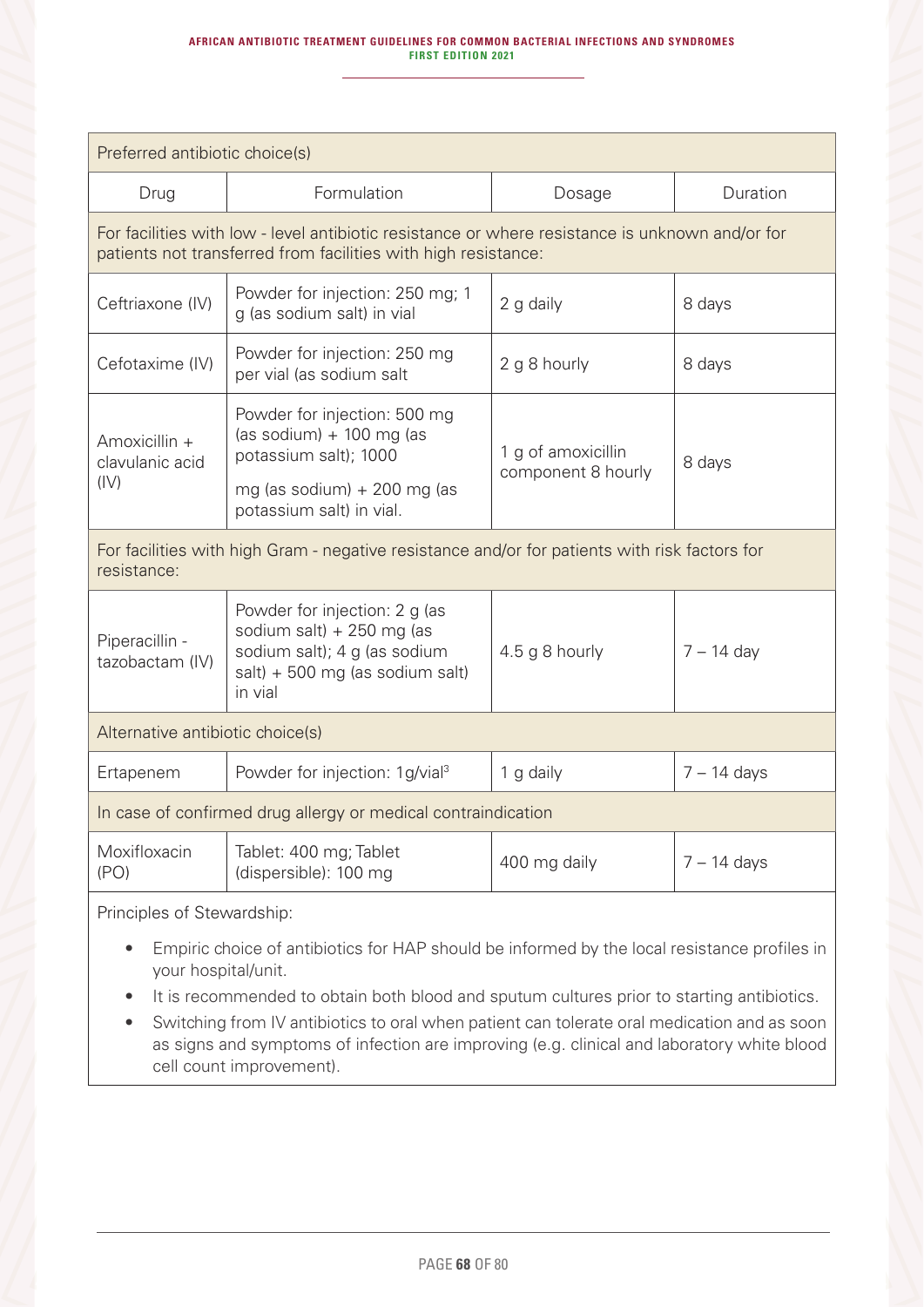Other Notes:

• If risk factors for Pseudomonas infection exist, increase dosing frequency of piperacillin tazobactam to 6 hourly, and use a second - generation carbapenem (e.g., meropenem or imipenem) in place of ertapenem.

## Gastrointestinal

#### Acute Invasive Diarrheal Disease (Dysentery)

Clinical definition: Acute infection commonly caused by bacteria resulting in bloody diarrhea, often with associated fever and abdominal pain. Bacterial etiologies include *Shigella flexneri, Campylobacter jejuni,* enteroinvasive and enterohaemorrhagic *E. coli,* and non - typhoidal *Salmonella* species. Dysentery may also be caused by the protozoan pathogen, *Entamoeba histolytica*.

Preferred antibiotic choice(s)

| Drug                             | Formulation                                                                   | Dosage              | Duration |  |
|----------------------------------|-------------------------------------------------------------------------------|---------------------|----------|--|
| Ciprofloxacin (PO)               | Oral liquid: 250 mg/5 mL<br>(anhydrous); Tablet: 250 mg (as<br>hydrochloride) | 500 mg 12<br>hourly | 3 days   |  |
| Alternative antibiotic choice(s) |                                                                               |                     |          |  |
| Ceftriaxone (IV)                 | Powder for injection: 250 mg; 1 g<br>(as sodium salt) in vial                 | 1 g 12 hourly       | 5 days   |  |
| Azithromycin (PO)                | Capsule: 250 mg; 500 mg<br>(anhydrous); Oral liquid: 200 mg/5<br>mL           | 500 mg daily        | 3 days   |  |

For severe cases or those progressing despite ciprofloxacin, add *Entamoeba* spp cover:

| Metronidazole (PO) | Injection: 500 mg in 100 - mL vial;<br>Oral liquid: 200 mg (as benzoate)/5<br>mL; Suppository: 500 mg; 1 g;<br>Tablet: 200 mg to 500 mg | 800 mg stat<br>followed by 400<br>mg 8 hourly | davs |
|--------------------|-----------------------------------------------------------------------------------------------------------------------------------------|-----------------------------------------------|------|
|--------------------|-----------------------------------------------------------------------------------------------------------------------------------------|-----------------------------------------------|------|

Principles of Stewardship:

- Non bloody infectious diarrhea is generally caused by viruses and should not be treated empirically with antibiotics, but rather with supportive care and rehydration.
- Send stool sample for culture and sensitivity prior to starting antibiotics.

Other Notes:

• In patients with advanced HIV and CD4 count <100 cells/mm3, consider cytomegalovirus (CMV) colitis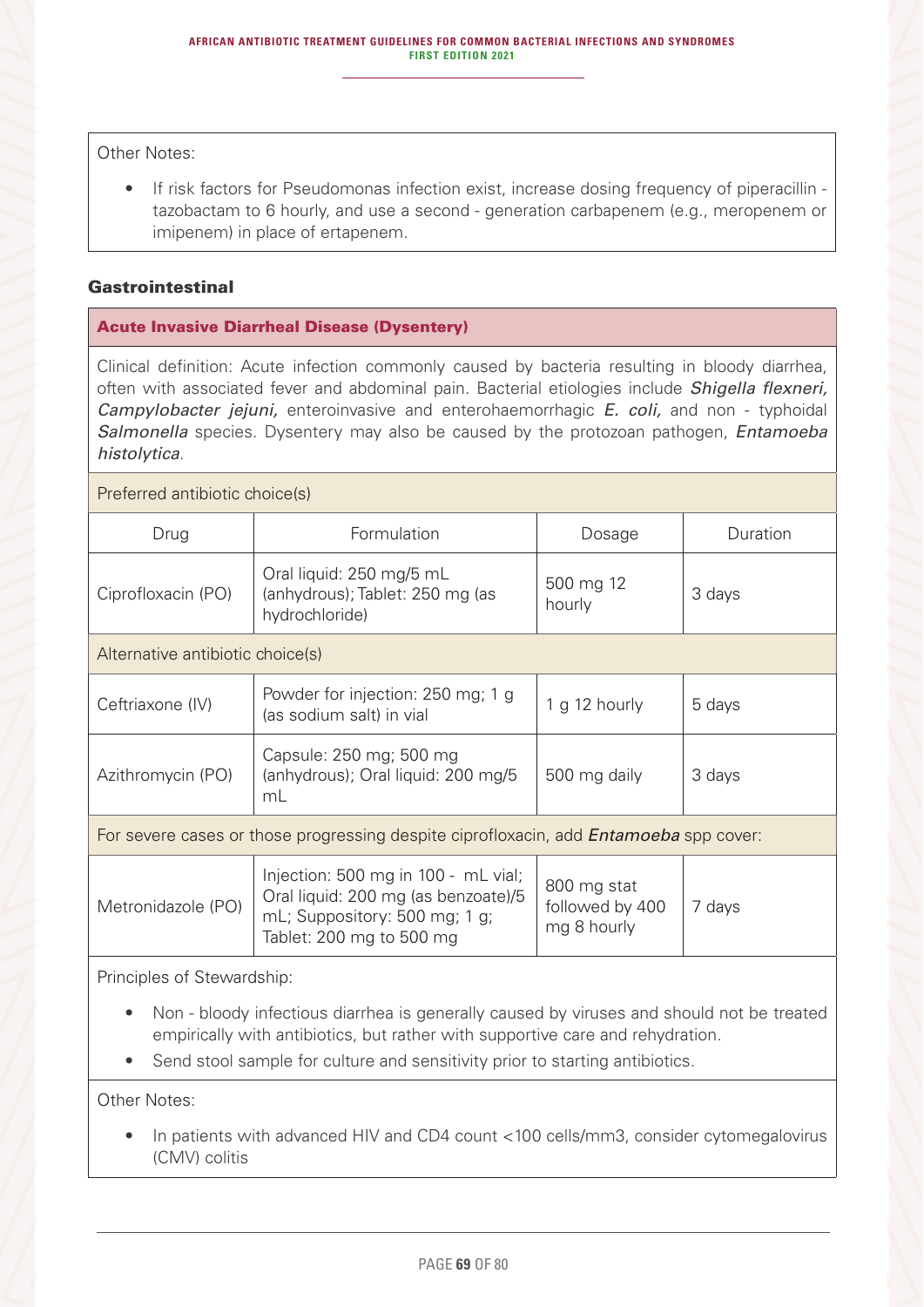#### Complicated Intra - Abdominal Infections (cIAI)

Clinical definition: Intramural inflammation of the gastrointestinal tract extending into the peritoneal space

# Preferred antibiotic choice(s)

| Drug                                                                                 | Formulation                                                                                                                                                                                                                                                                                                                                       | Dosage                                            | Duration <sup>18</sup>                                                                |
|--------------------------------------------------------------------------------------|---------------------------------------------------------------------------------------------------------------------------------------------------------------------------------------------------------------------------------------------------------------------------------------------------------------------------------------------------|---------------------------------------------------|---------------------------------------------------------------------------------------|
| If mild to moderate:                                                                 |                                                                                                                                                                                                                                                                                                                                                   |                                                   |                                                                                       |
| Amoxicillin<br>$^{+}$<br>clavulanic<br>acid<br>(IV/PO)                               | Powder for injection: 500<br>mg (as sodium) + 100 mg<br>(as potassium salt); 1000 mg<br>(as sodium) + 200 mg (as<br>potassium salt) in vial; Oral<br>liquid: 125 mg amoxicillin +<br>31.25 mg clavulanic acid/5<br>mL AND 250 mg amoxicillin +<br>62.5 mg clavulanic acid/5 mL;<br>Tablet: 500 mg (as trihydrate)<br>+ 125 mg (as potassium salt) | 875 mg of<br>amoxicillin<br>component 8<br>hourly |                                                                                       |
| If severe:                                                                           |                                                                                                                                                                                                                                                                                                                                                   |                                                   | 4 days if source<br>control has been                                                  |
| Combination<br>therapy with:                                                         | Cefotaxime - Powder for<br>injection: 250 mg per vial (as<br>sodium salt                                                                                                                                                                                                                                                                          | 2 g 8 hourly                                      | achieved and clinical<br>condition is improving.<br>If not, duration will             |
| Cefotaxime (IV)<br><b>PLUS</b><br>Metronidazole<br>(IV)                              | Metronidazole - Injection:<br>500 mg in 100 - mL vial                                                                                                                                                                                                                                                                                             | 500 mg 6 hourly                                   | depend on clinical and<br>radiological progress,<br>jointly managed with<br>surgeons. |
| Combination<br>therapy with:                                                         | Ampicillin - Powder for<br>injection: 500 mg; 1 g (as<br>sodium salt) in vial                                                                                                                                                                                                                                                                     | 200 mg/kg 4<br>hourly                             |                                                                                       |
| Ampicillin (IV)<br><b>PLUS</b><br>Gentamicin (IV)                                    | Gentamicin - Injection: 10<br>mg; 40 mg (as sulfate)/ mL<br>in 2 - mL vial.                                                                                                                                                                                                                                                                       | 1 mg/kg 8 hourly                                  |                                                                                       |
| <b>PLUS</b><br>Metronidazole<br>(IV)                                                 | Metronidazole - Injection:<br>500 mg in 100 - mL vial                                                                                                                                                                                                                                                                                             | 500 mg 6 hourly                                   |                                                                                       |
| If hospital - acquired in a facility where resistance has been documented, consider: |                                                                                                                                                                                                                                                                                                                                                   |                                                   |                                                                                       |

*<sup>18</sup> Sawyer, R. G., Claridge, J. A., Nathens, A. B., Rotstein, O. D., Duane, T. M., Evans, H.L., et al. (2015). Trial of Short-Course Antimicrobial Therapy for Intraabdominal Infection. The New England Journal of Medicine. 372: 1996-2005.*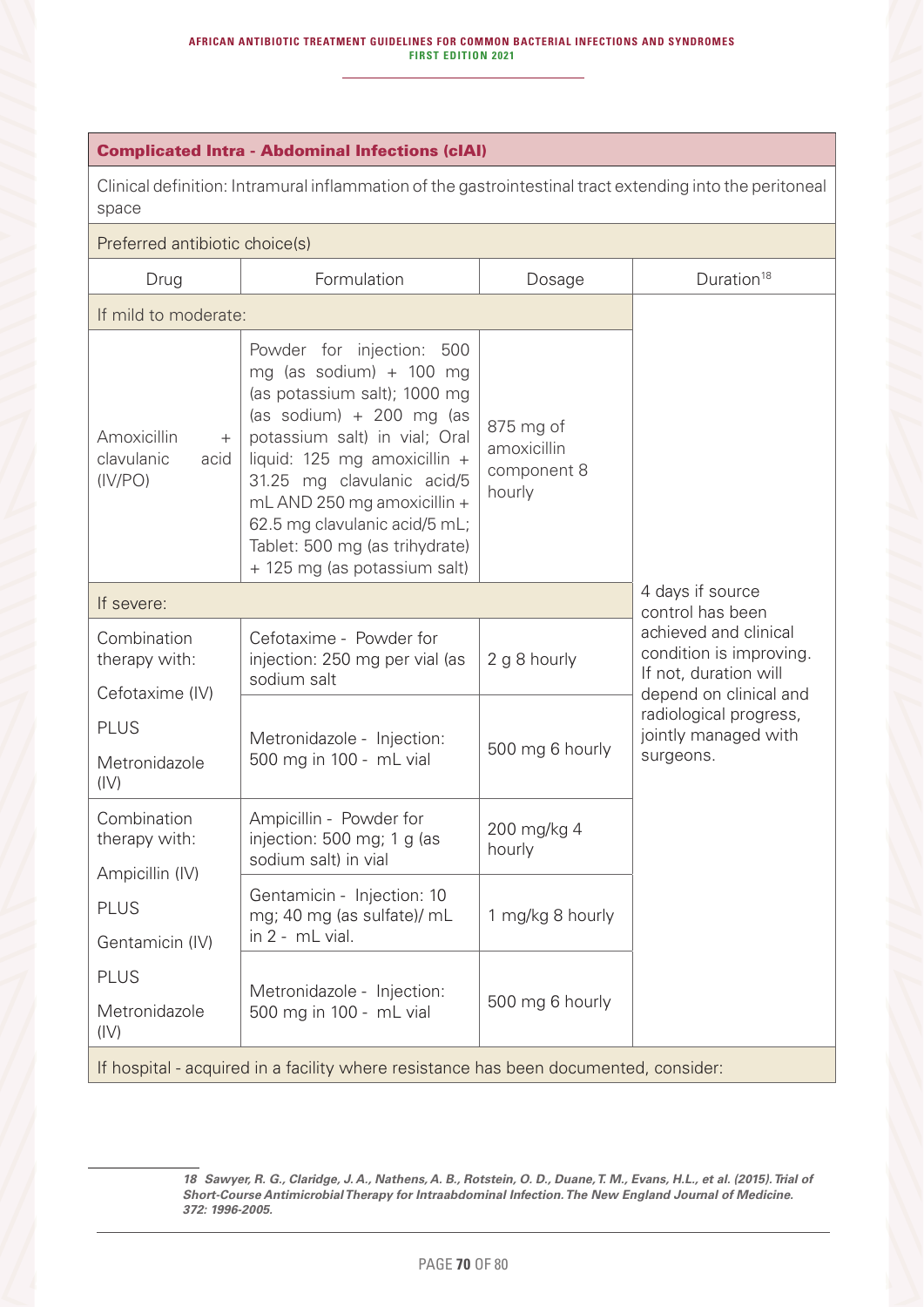| Piperacillin -<br>tazobactam                                                   | Powder for injection: 2 g (as<br>sodium salt) + 250 mg (as<br>sodium salt); 4 g (as sodium<br>$salt) + 500 mg$ (as sodium<br>salt) in vial | 4.5 g 6 hourly                                | 4 days if source<br>control has been<br>achieved and clinical<br>condition is improving.<br>If not, duration will<br>depend on clinical and<br>radiological progress,<br>jointly managed with<br>surgeons. |
|--------------------------------------------------------------------------------|--------------------------------------------------------------------------------------------------------------------------------------------|-----------------------------------------------|------------------------------------------------------------------------------------------------------------------------------------------------------------------------------------------------------------|
| Alternative antibiotic choice                                                  |                                                                                                                                            |                                               |                                                                                                                                                                                                            |
| Meropenem                                                                      | Powder for injection: 500<br>mg (as trihydrate); 1 g (as<br>trihydrate) in vial                                                            | 1 g 8 hourly                                  | 4 days if source<br>control has been<br>achieved and clinical<br>condition is improving.<br>If not, duration will<br>depend on clinical and<br>radiological progress,<br>jointly managed with<br>surgeons. |
| In case of confirmed penicillin allergy or medical contraindication            |                                                                                                                                            |                                               |                                                                                                                                                                                                            |
| Combination<br>therapy with:                                                   | Clindamycin - Injection: 150<br>mg (as phosphate)/mL                                                                                       | 20 mg/kg/day<br>divided every 6 to<br>8 hours | 4 days if source<br>control has been                                                                                                                                                                       |
| Clindamycin (IV)<br><b>PLUS</b><br>Gentamicin (IV)<br>OR<br>Ciprofloxacin (IV) | Gentamicin - Injection: 10<br>mg; 40 mg (as sulfate)/ mL<br>$in 2 - mL$ vial.                                                              | 1 mg/kg 8 hourly                              | achieved and clinical<br>condition is improving.<br>If not, duration will<br>depend on clinical and                                                                                                        |
|                                                                                | Ciprofloxacin - Solution for<br>IV infusion: 2 mg/ mL (as<br>hyclate)                                                                      | 500 mg 12 hourly                              | radiological progress,<br>jointly managed with<br>surgeons.                                                                                                                                                |
|                                                                                |                                                                                                                                            |                                               |                                                                                                                                                                                                            |

- Obtain a blood culture prior to starting any new antibiotic therapy.
- Breach of the gastrointestinal tract mucosa is a risk factor for candida infection, which should be considered if source control and antibiotic treatment are not inducing a response.
- Investigate for TB in endemic areas.

Other Notes:

• cIAI is often a difficult infection to treat and requires close collaboration with surgical colleagues to manage, as source control is a key aspect of management.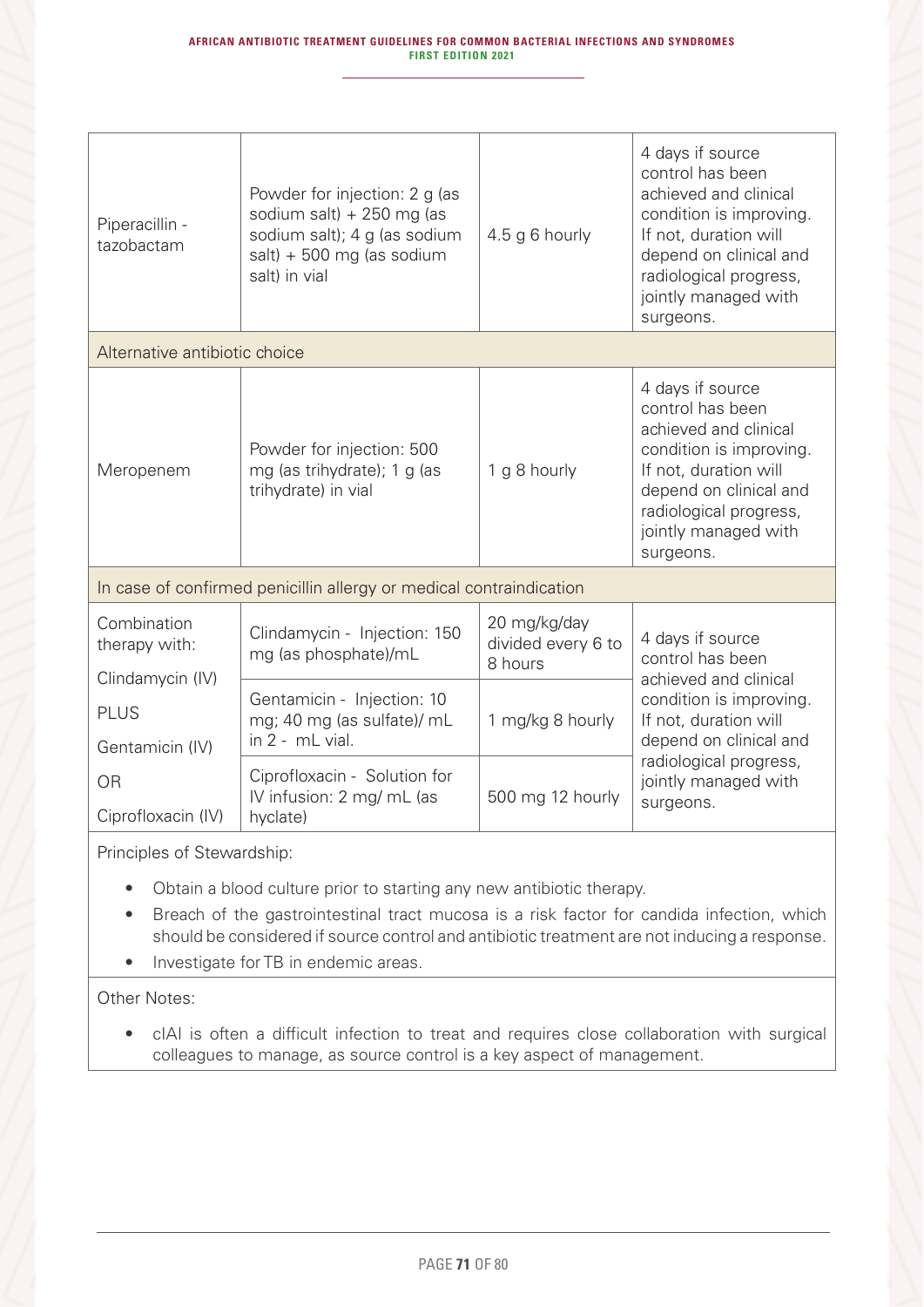#### **AFRICAN ANTIBIOTIC TREATMENT GUIDELINES FOR COMMON BACTERIAL INFECTIONS AND SYNDROMES FIRST EDITION 2021**

| <b>Typhoid (Enteric) Fever</b>                                                                                                                                                                                                       |                                                                                                  |                  |                                                           |
|--------------------------------------------------------------------------------------------------------------------------------------------------------------------------------------------------------------------------------------|--------------------------------------------------------------------------------------------------|------------------|-----------------------------------------------------------|
| Clinical definition: Systemic illness due to S. enterica serotype Typhi or Paratyphi, commonly<br>acquired from ingestion of contaminated food or water. High fever and diarrhea or constipation<br>are common presenting symptoms.  |                                                                                                  |                  |                                                           |
| Preferred antibiotic choice(s)                                                                                                                                                                                                       |                                                                                                  |                  |                                                           |
| Drug                                                                                                                                                                                                                                 | Formulation                                                                                      | Dosage           | Duration                                                  |
| resistance):                                                                                                                                                                                                                         | For uncomplicated cases from outside of South Asia or Pakistan (low levels quinolone             |                  |                                                           |
|                                                                                                                                                                                                                                      | Oral liquid: 250 mg/5 mL<br>(anhydrous); Tablet: 250<br>mg (as hydrochloride)                    | 500 mg 12 hourly | For mild cases: 7<br>days                                 |
| Ciprofloxacin (PO)                                                                                                                                                                                                                   |                                                                                                  |                  | For severe cases:<br>10 days                              |
|                                                                                                                                                                                                                                      | For uncomplicated cases from South Asia or Pakistan (high levels quinolone resistance):          |                  |                                                           |
| Azithromycin (PO)                                                                                                                                                                                                                    | Capsule: 250 mg; 500<br>mg (anhydrous); Oral<br>liquid: 200 mg/5 mL                              | 500 mg daily     | 3 days                                                    |
| For complicated cases, if patient is unable to take oral medication, or in case of confirmed drug<br>allergy or medical contraindication:                                                                                            |                                                                                                  |                  |                                                           |
| Ceftriaxone (IV,<br>with de - escalation<br>to ciprofloxacin or<br>azithromycin depending<br>on fluoroquinolone<br>resistance)                                                                                                       | Powder for injection: 250<br>mg; 1 g (as sodium salt)<br>in vial                                 | 2 g daily        | For mild cases: 7<br>days<br>For severe cases:<br>10 days |
| Alternative antibiotic choice(s)                                                                                                                                                                                                     |                                                                                                  |                  |                                                           |
| Cefixime (PO)                                                                                                                                                                                                                        | Capsule or tablet:<br>200 mg; 400 mg (as<br>trihydrate); Powder for<br>oral liquid: 100 mg /5 mL | 100 mg 12 hourly | For mild cases: 7<br>days                                 |
|                                                                                                                                                                                                                                      |                                                                                                  |                  | For severe cases:<br>10 days                              |
| Principles of Stewardship:                                                                                                                                                                                                           |                                                                                                  |                  |                                                           |
| Obtain a blood culture prior to starting antibiotic therapy.                                                                                                                                                                         |                                                                                                  |                  |                                                           |
| Other Notes:                                                                                                                                                                                                                         |                                                                                                  |                  |                                                           |
| Patients who acquire S. Typhi from Pakistan who have complicated, severe infection<br>should be considered for empirical meropenem due to ongoing outbreak of XDR - S. Typhi.<br>attack affirm a large flame in the attendant of the |                                                                                                  |                  |                                                           |

• Median time to fever reduction is 5 days.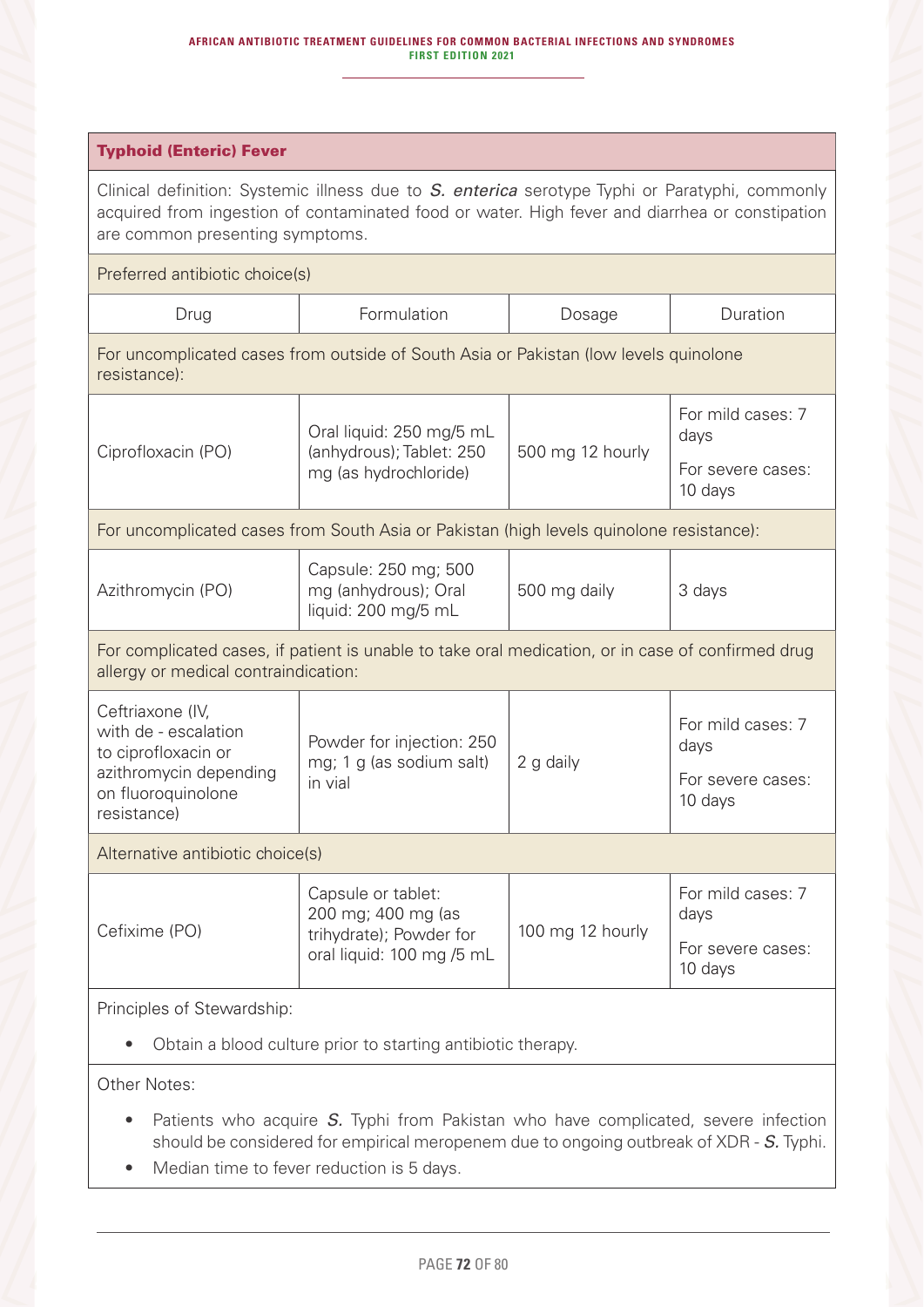# **Genitourinary**

#### Mild to Moderate Acute Uncomplicated Prostatitis

Clinical definition: Common symptoms include fever, chills, malaise, myalgia, pelvic pain, dysuria, and cloudy urine. In younger patients, common etiologies include *N. gonorrheae and C. trachomatis*. In older patients, common etiologies include *Enterobacteriaceae* species.

### Preferred antibiotic choice(s)

| Drug                             | Formulation                                                                      | Dosage           | Duration       |  |
|----------------------------------|----------------------------------------------------------------------------------|------------------|----------------|--|
| Ciprofloxacin (PO)               | Oral liquid: 250 mg/5<br>mL (anhydrous);<br>Tablet: 250 mg (as<br>hydrochloride) | 500 mg 12 hourly | $10 - 14$ days |  |
| Alternative antibiotic choice(s) |                                                                                  |                  |                |  |
|                                  |                                                                                  |                  |                |  |

| Azithromycin | Capsule: 250 mg; 500<br>mg (anhydrous); Oral<br>liquid: 200 mg/5 mL | 500 mg daily | 3 days |
|--------------|---------------------------------------------------------------------|--------------|--------|
|--------------|---------------------------------------------------------------------|--------------|--------|

Principles of Stewardship:

• None

Other Notes:

• In sexually active men, syndromic treatment for gonorrhoea and chlamydia should be added, as per national protocol.

# Uncomplicated Urinary Tract Infection (UTI)

Clinical definition: Infection of the bladder and lower urinary tract. Symptoms include urgency, dysuria, and frequency of micturition. UTIs are more common in women than men. Commonly caused by the enterobacteriales, *E. coli* and *K. pneumoniae*

# Preferred antibiotic choice(s)

| Drug                                     | Formulation                                                                                                                                                                                           | Dosage                                             | Duration |
|------------------------------------------|-------------------------------------------------------------------------------------------------------------------------------------------------------------------------------------------------------|----------------------------------------------------|----------|
| Nitrofurantoin<br>(PO)                   | Oral liquid: 25 mg/5 mL; Tablet: 100<br>mg.                                                                                                                                                           | 50 mg 6 hourly                                     | 5 days   |
| Amoxicillin +<br>clavulanic acid<br>(PO) | Oral liquid: 125 mg amoxicillin +<br>31.25 mg clavulanic acid/5 mL<br>AND 250 mg amoxicillin $+62.5$ mg<br>clavulanic acid/5 mL;<br>Tablet: 500 mg (as trihydrate) $+$ 125<br>mg (as potassium salt). | 500 mg of<br>amoxicillin<br>component 12<br>hourly | 5 days   |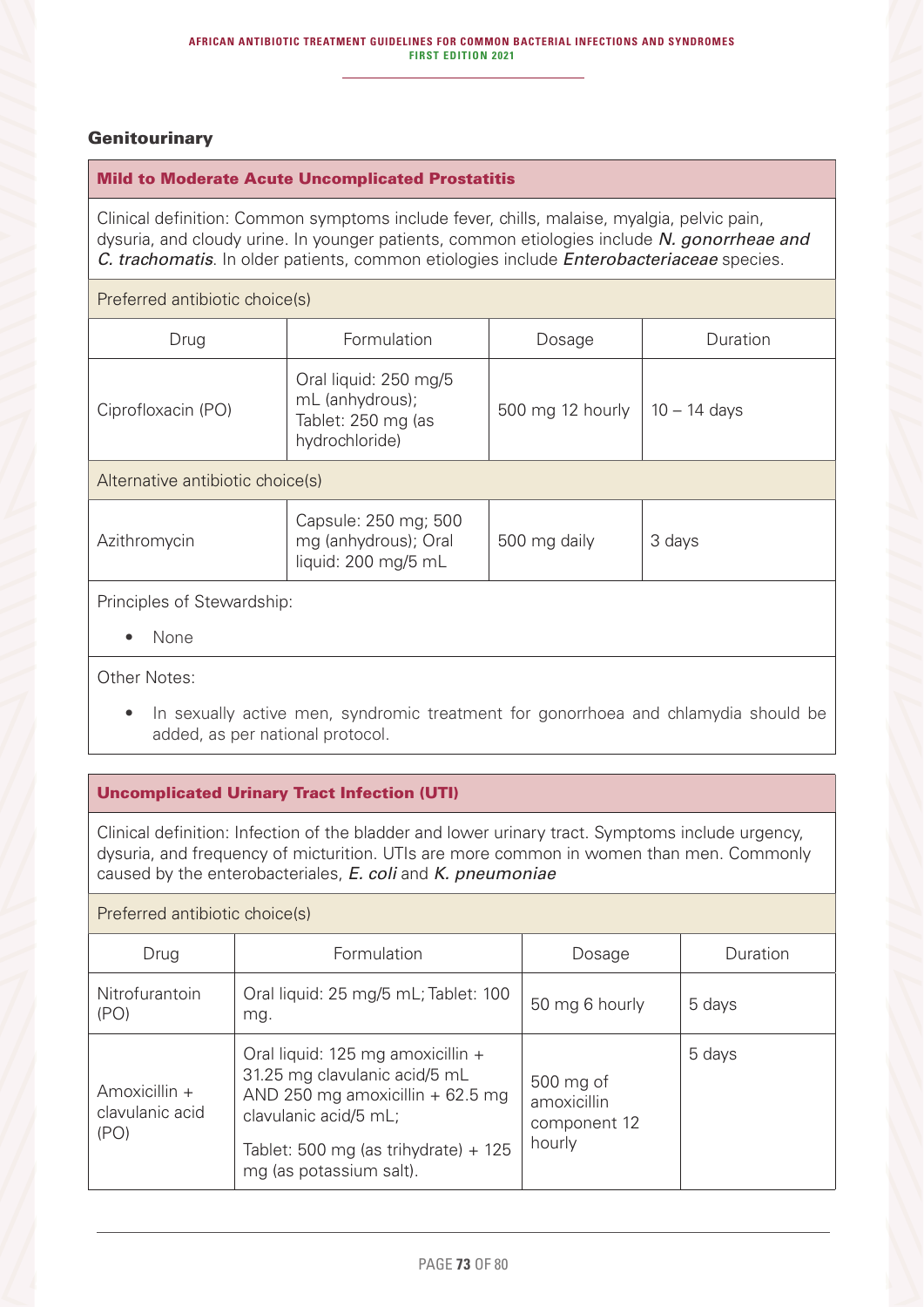Principles of Stewardship:

- Treatment with quinolones should be avoided.
- Do not treat patients with asymptomatic bacteriuria except in pregnancy and consider in those persons undergoing genitourinary tract biopsy.

Other Notes:

• None

#### Acute Pyelonephritis

Clinical definition: Bacterial infection of the kidney commonly presenting in women ages 18 – 40 years. Common symptoms include high fever, chills or rigors, costovertebral tenderness, and flank pain. Common etiologies include the enterobacteriales, *E. coli*, *K. pneumoniae,* and *P. mirabilis. P. aeruginosa* and *Enterococci* are less common causes.

Preferred antibiotic choice(s)for mild - moderate cases

| Drug                       | Formulation                                                                   | Dosage           | Duration |
|----------------------------|-------------------------------------------------------------------------------|------------------|----------|
| Ciprofloxacin<br>(PO)      | Oral liquid: 250 mg/5 mL<br>(anhydrous); Tablet: 250 mg (as<br>hydrochloride) | 500 mg 12 hourly | 7 days   |
| For severe cases consider: |                                                                               |                  |          |
| Gentamicin (IV)            | Injection: 10 mg; 40 mg (as<br>sulfate)/ mL in 2 - mL vial                    | 5 mg/kg daily    | 7 days   |
| Amikacin (IV)              | Injection: 250 mg (as sulfate)/<br>mL in 2 - mL vial                          | 15 mg/kg daily   | 7 days   |
| Ceftriaxone (IV)           | Powder for injection: 250 mg; 1<br>g (as sodium salt) in vial                 | 1 g daily        | 7 days   |
| Cefotaxime (IV)            | Cefotaxime - Powder for<br>injection: 250 mg per vial (as<br>sodium salt      | 1 g 8 hourly     | 7 days   |

Principles of Stewardship:

- Obtain urine and blood cultures for bacterial identification and conduct antimicrobial susceptibility testing (AST) prior to starting antibiotic therapy.
- If treating *Pseudomonas* infection with ciprofloxacin, increase dose to 750 mg and treat 12 hourly.

Other Notes:

• Avoid treatment with aminoglycosides in patients with renal impairment.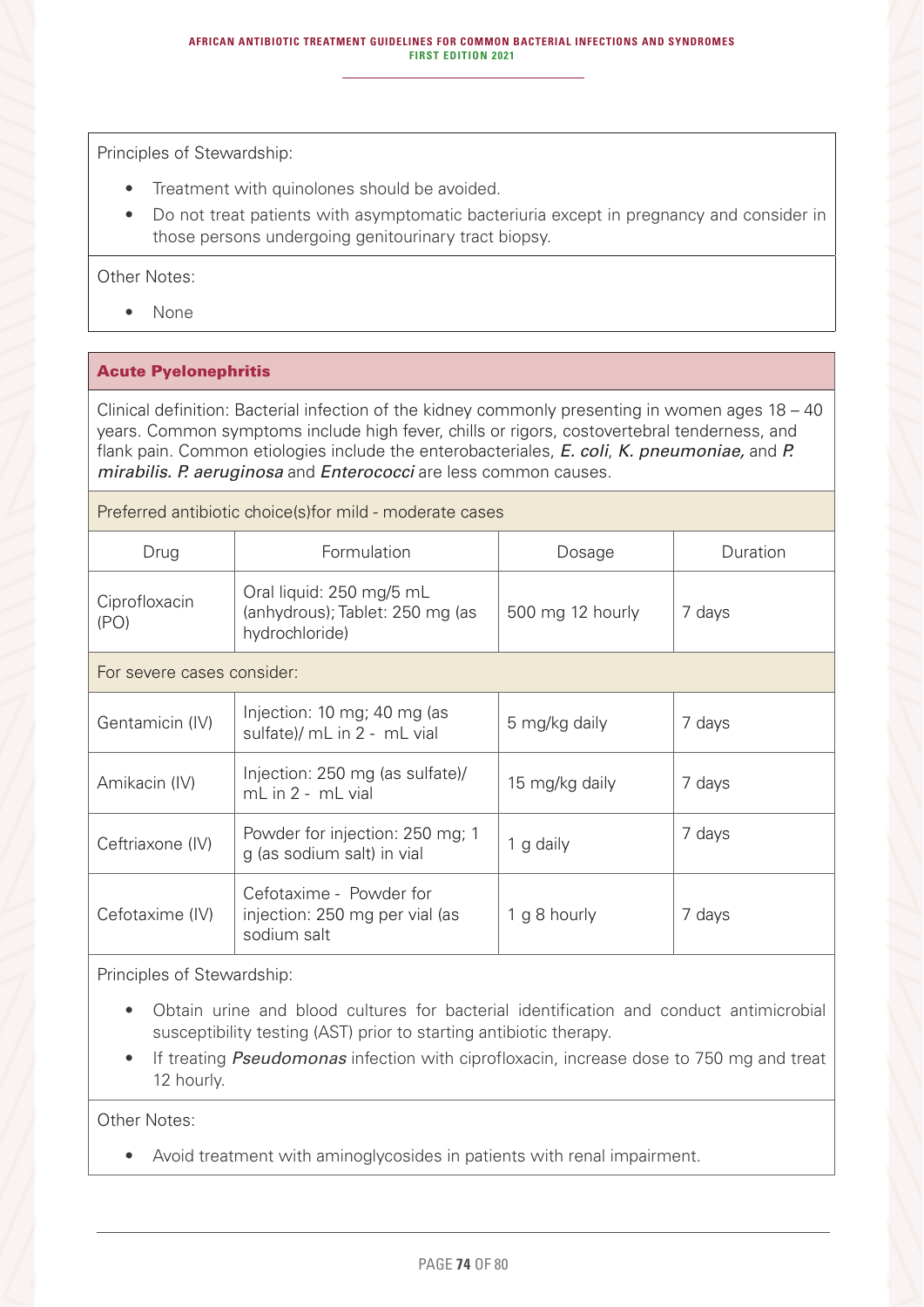# Skin, Soft Tissue, Bone & Joints

## Skin & Soft Tissue Infections (SSTI)

Clinical definition: Bacterial infections of skin and underlying soft tissue including cellulitis and abscess.

#### Preferred antibiotic choice(s)

| Drug                                                                                                 | Formulation                                                                                                                                                                                       | Dosage                                            | Duration |
|------------------------------------------------------------------------------------------------------|---------------------------------------------------------------------------------------------------------------------------------------------------------------------------------------------------|---------------------------------------------------|----------|
| Cloxacillin (PO)                                                                                     | Capsule: 500 mg; 1 g (as<br>sodium salt); Powder for oral<br>liquid: 125 mg (as sodium<br>salt)/5 mL                                                                                              | 250 mg 6 hourly                                   | 5 days   |
| Alternative antibiotic choices:                                                                      |                                                                                                                                                                                                   |                                                   |          |
| Amoxicillin +<br>clavulanic acid<br>(PO)<br>Used for<br>patients with<br>animal bites <sup>4</sup> . | Oral liquid: 125 mg amoxicillin<br>+ 31.25 mg clavulanic acid/5<br>mL AND 250 mg amoxicillin +<br>62.5 mg clavulanic acid/5 mL;<br>Tablet: 500 mg (as trihydrate) +<br>125 mg (as potassium salt) | 500 mg of<br>amoxicillin<br>component 8<br>hourly | 5 days   |
| Cefalexin (PO)                                                                                       | Powder for reconstitution with<br>water: 125 mg/5 mL; 250<br>mg/5 mL (anhydrous); Solid<br>oral dosage form: 250 mg (as<br>monohydrate)                                                           | 500 mg 6 hourly                                   | 5 days   |
| In case of confirmed drug allergy or medical contraindication                                        |                                                                                                                                                                                                   |                                                   |          |
| Clindamycin<br>(PO)                                                                                  | Capsule: 150 mg (as<br>hydrochloride); Oral liquid: 75<br>mg/5 mL (as palmitate)                                                                                                                  | 300 mg 8 hourly                                   | 5 days   |

Principles of Stewardship:

- Withhold antibiotics for standard, uncomplicated abscess in an otherwise well person if the abscess can be incised and drained.
- If IV antibiotic therapy is clinically indicated, review patient progress at day 3 of treatment to consider switch from IV to oral therapy.

Other Notes:

A. For patients with suspected animal bite, assess for rabies risk and consider administering a tetanus booster.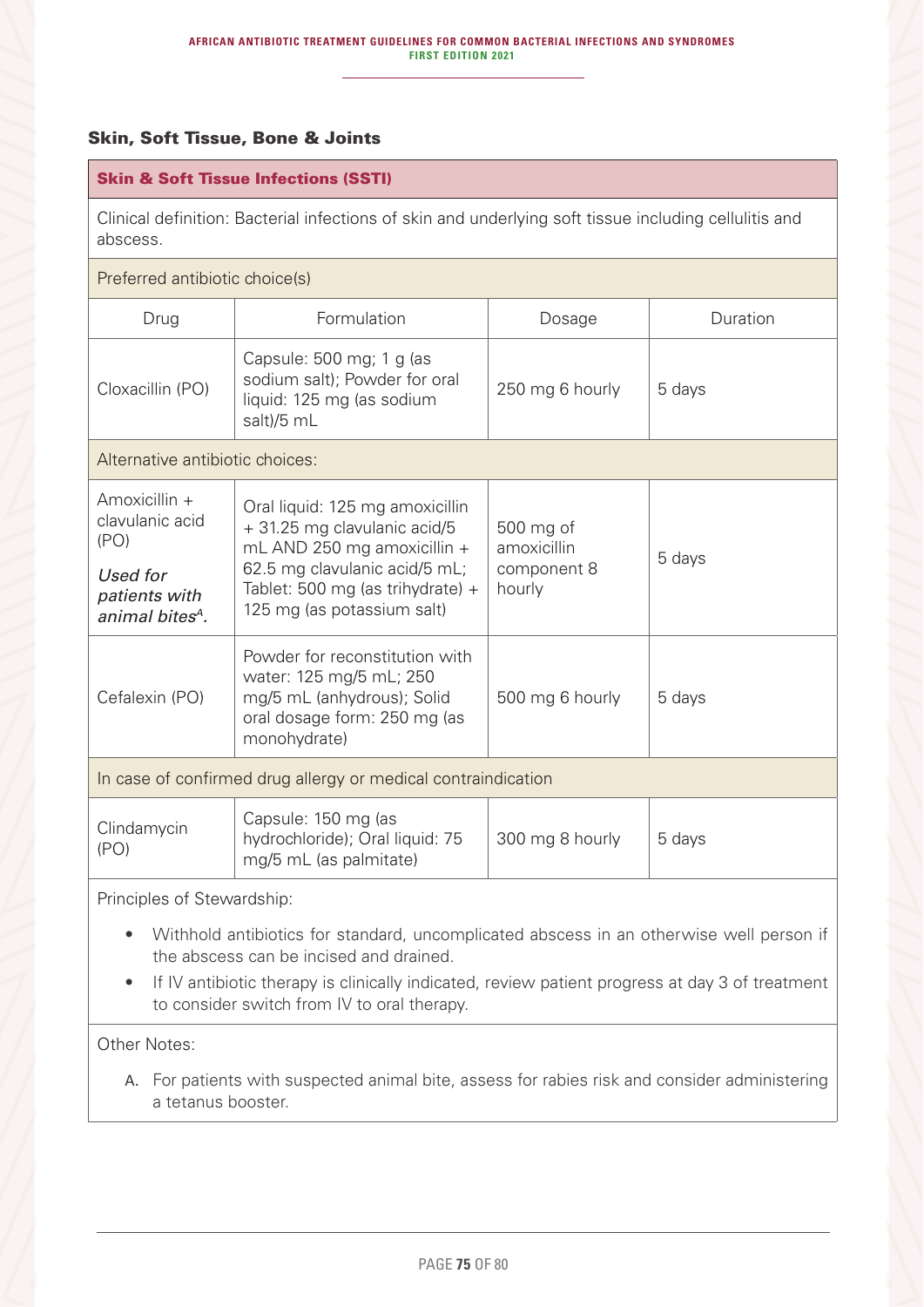#### Acute Osteomyelitis & Septic Arthritis

Clinical definition: Acute osteomyelitis is a bone infection with symptoms lasting days or a few weeks, commonly caused by methicillin - susceptible or resistant *S. aureus.* Common etiologies of septic arthritis include *N. gonorrheae, S. aureus, Streptococcus* species, and Gram - negative bacilli.

Preferred antibiotic choice(s)

| Drug                                                                  | Formulation                                                                                                                                    | Dosage                                   | Duration      |  |
|-----------------------------------------------------------------------|------------------------------------------------------------------------------------------------------------------------------------------------|------------------------------------------|---------------|--|
| For the empiric treatment of acute osteomyelitis or septic arthritis: |                                                                                                                                                |                                          |               |  |
| Cloxacillin (IV)                                                      | Powder for injection: 500 mg (as<br>sodium salt) in vial.                                                                                      | 2 g 6 hourly                             | $4 - 6$ weeks |  |
| Alternative antibiotic choice(s)                                      |                                                                                                                                                |                                          |               |  |
| Ceftriaxone (IV)                                                      | Powder for injection: 250 mg; 1<br>g (as sodium salt) in vial                                                                                  | 1 g daily                                |               |  |
| Cefotaxime (IV)                                                       | Powder for injection: 250 mg<br>per vial (as sodium salt                                                                                       | 2 g 8 hourly                             |               |  |
| Amoxicillin +<br>clavulanic acid<br>(IV)                              | Powder for injection: 500<br>mg (as sodium) $+$ 100 mg<br>(as potassium salt); 1000 mg<br>(as sodium) $+200$ mg (as<br>potassium salt) in vial | 1 g Amoxicillin<br>component 8<br>hourly | $4 - 6$ weeks |  |
| For the treatment of monoarticular septic arthritis with STD risk     |                                                                                                                                                |                                          |               |  |
| Ceftriaxone (IV)                                                      | Powder for injection: 250 mg; 1<br>g (as sodium salt) in vial                                                                                  | 1 g daily                                | 2 weeks       |  |
| In case of confirmed drug allergy or medical contraindication         |                                                                                                                                                |                                          |               |  |
| Clindamycin (IV)                                                      | Clindamycin - Injection: 150 mg<br>(as phosphate)/mL; Oral liquid:<br>75 mg/5 mL (as palmitate)                                                | 600 mg 8 hourly                          | 2 weeks       |  |
| Principles of Stewardship:                                            |                                                                                                                                                |                                          |               |  |

- Do not give empirical antibiotics for chronic bone and joint infections. Instead, conduct bone and tissue biopsies, and treat with directed therapy.
- For septic arthritis, conduct a joint culture before administering antibiotic therapy and refer to an orthopedic surgeon for assessment.
- If patient cannot take oral antibiotics, start with IV antibiotics and switch to oral therapy as soon as patient is able to take antibiotics orally.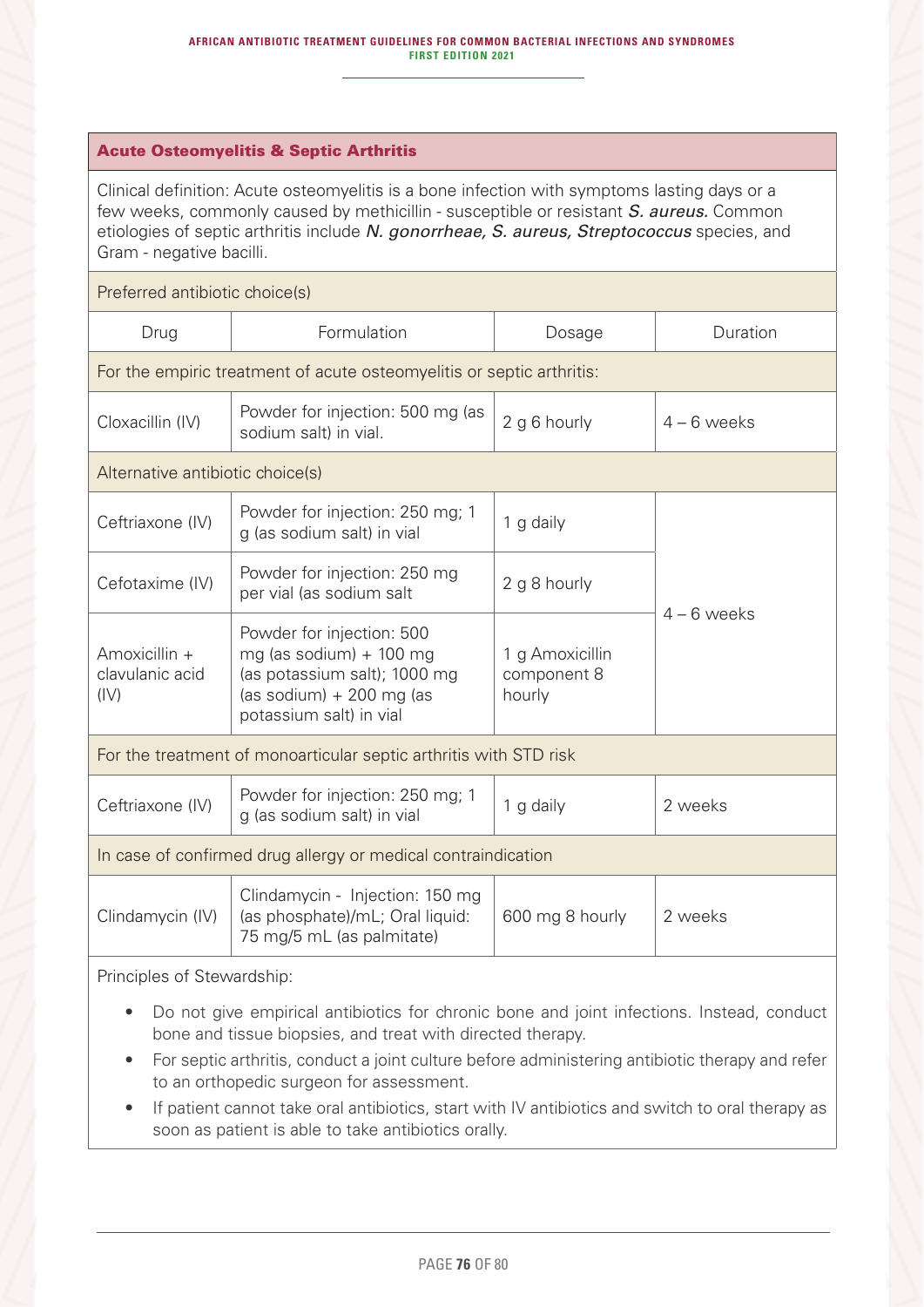Other Notes:

• Adequate drainage of purulent joint fluid is needed in addition to antibiotic therapy for septic arthritis.

### Bloodstream

## Sepsis (Septicemia) & Septic Shock

Clinical definition: Sepsis is life - threatening organ dysfunction caused by a dysregulated host response to infection. Septic shock is sepsis that requires vasopressor therapy to maintain blood pressure. The choice of empiric antibiotic(s) will depend on the likely source of infection (see individual infections) and trends in AST patterns. The guidance given here, relates to sepsis/septic shock where no infection source is immediately identifiable.

Preferred antibiotic choice(s) when no source is identified and/or is community - acquired with low risk of drug - resistant bacteria

| Drug                                                                                                                                  | Formulation                                                                                                                                                                | Dosage                                   | Duration |
|---------------------------------------------------------------------------------------------------------------------------------------|----------------------------------------------------------------------------------------------------------------------------------------------------------------------------|------------------------------------------|----------|
| Combination<br>therapy with:                                                                                                          | Ampicillin - Powder for injection: 500 mg;<br>1 g (as sodium salt) in vial                                                                                                 | 200 mg/kg 4<br>hourly                    | 10 days  |
| Ampicillin (IV)<br><b>OR</b><br>Amoxicillin -                                                                                         | Amoxicillin - clavulanic acid - Powder for<br>injection: 500 mg (as sodium) $+$ 100 mg<br>(as potassium salt); 1000 mg (as sodium)<br>+ 200 mg (as potassium salt) in vial | 1 g amoxicillin<br>component 8<br>hourly | 10 days  |
| clavulanic acid<br>(IV)<br><b>PLUS</b><br>Gentamicin (IV)                                                                             | Gentamicin - Injection: 10 mg; 40 mg (as<br>sulfate)/ mL in 2 - mL vial.                                                                                                   | 2 mg/kg 12<br>hourly                     | 5 days   |
| Alternative antibiotic choice(s)                                                                                                      |                                                                                                                                                                            |                                          |          |
| Combination<br>therapy with;                                                                                                          | Ceftriaxone - Powder for injection: 250<br>mg; 1 g (as sodium salt) in vial                                                                                                | 2 g daily                                | 10 days  |
| Ceftriaxone (IV)                                                                                                                      |                                                                                                                                                                            |                                          |          |
| <b>PLUS</b>                                                                                                                           | Gentamicin - Injection: 10 mg; 40 mg (as<br>sulfate)/mL in 2 - mL vial.                                                                                                    | 2 mg/kg 12<br>hourly                     | 5 days   |
| Gentamicin (IV)                                                                                                                       |                                                                                                                                                                            |                                          |          |
| Preferred antibiotic choice(s) when no source is identified and is hospital - acquired with high<br>risk of drug - resistant bacteria |                                                                                                                                                                            |                                          |          |
| Drug                                                                                                                                  | Formulation <sup>1</sup>                                                                                                                                                   | Dosage                                   | Duration |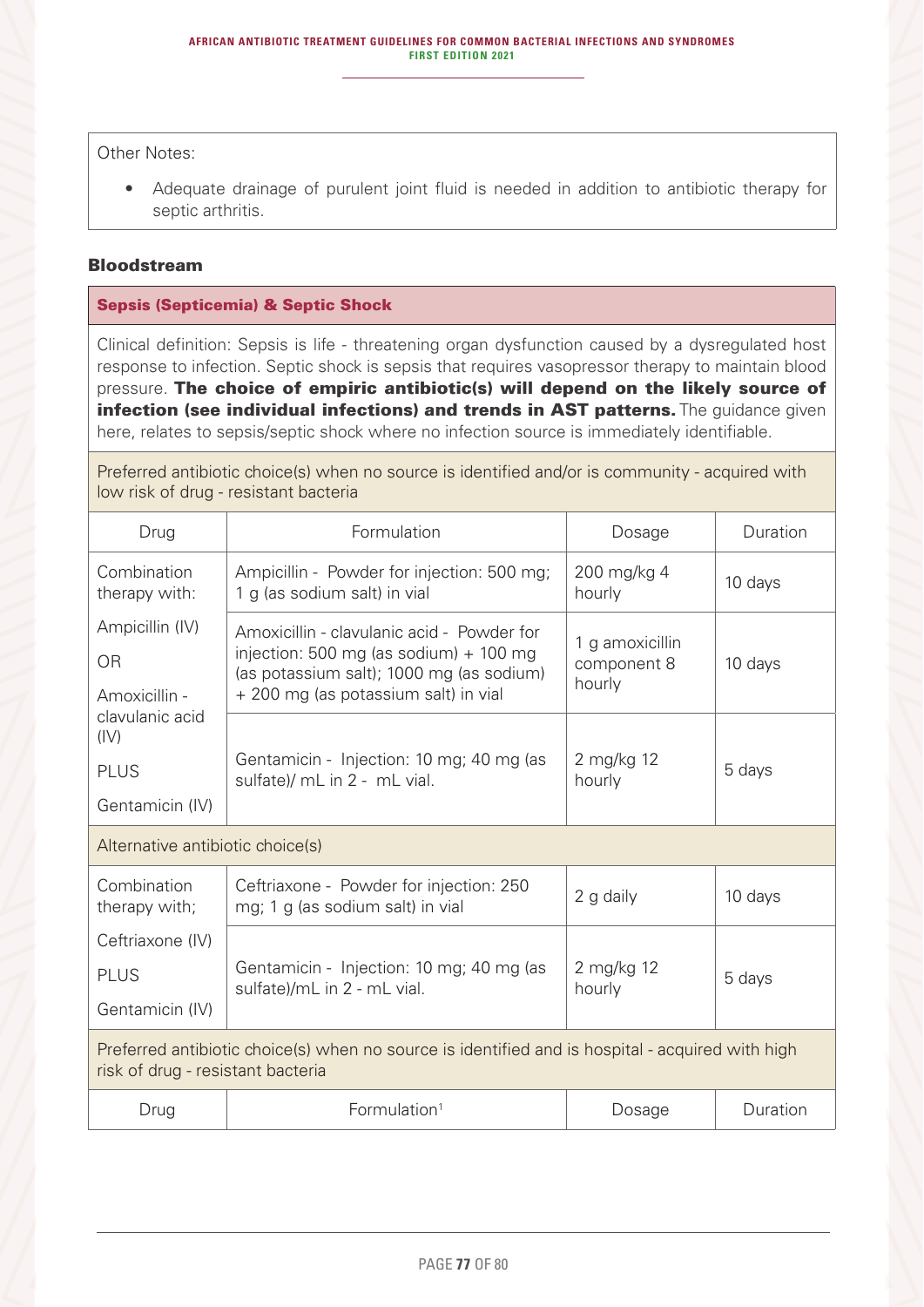| Combination<br>therapy with<br>Piperacillin -<br>tazobactam (IV) | Piperacillin - tazobactam - Powder for<br>injection: 2 g (as sodium salt) + 250 mg<br>(as sodium salt); 4 g (as sodium salt) +<br>500 mg (as sodium salt) in vial | $4.5$ g 6 hourly | 10 days |
|------------------------------------------------------------------|-------------------------------------------------------------------------------------------------------------------------------------------------------------------|------------------|---------|
| <b>PLUS</b><br>Amikacin (IV)                                     | Amikacin - Injection: 250 mg (as sulfate)/<br>mL in 2 - mL vial                                                                                                   | 15 mg/kg daily   | 5 days  |

# Principles of Stewardship:

• If the primary source of sepsis is defined, amend treatment duration according to the suggested duration for individual infections.

Other Notes:

- Early administration of broad spectrum antibiotics is critical in patients presenting with sepsis.
- Amikacin has better coverage for extended spectrum betalactamase producing bacteria than gentamicin.